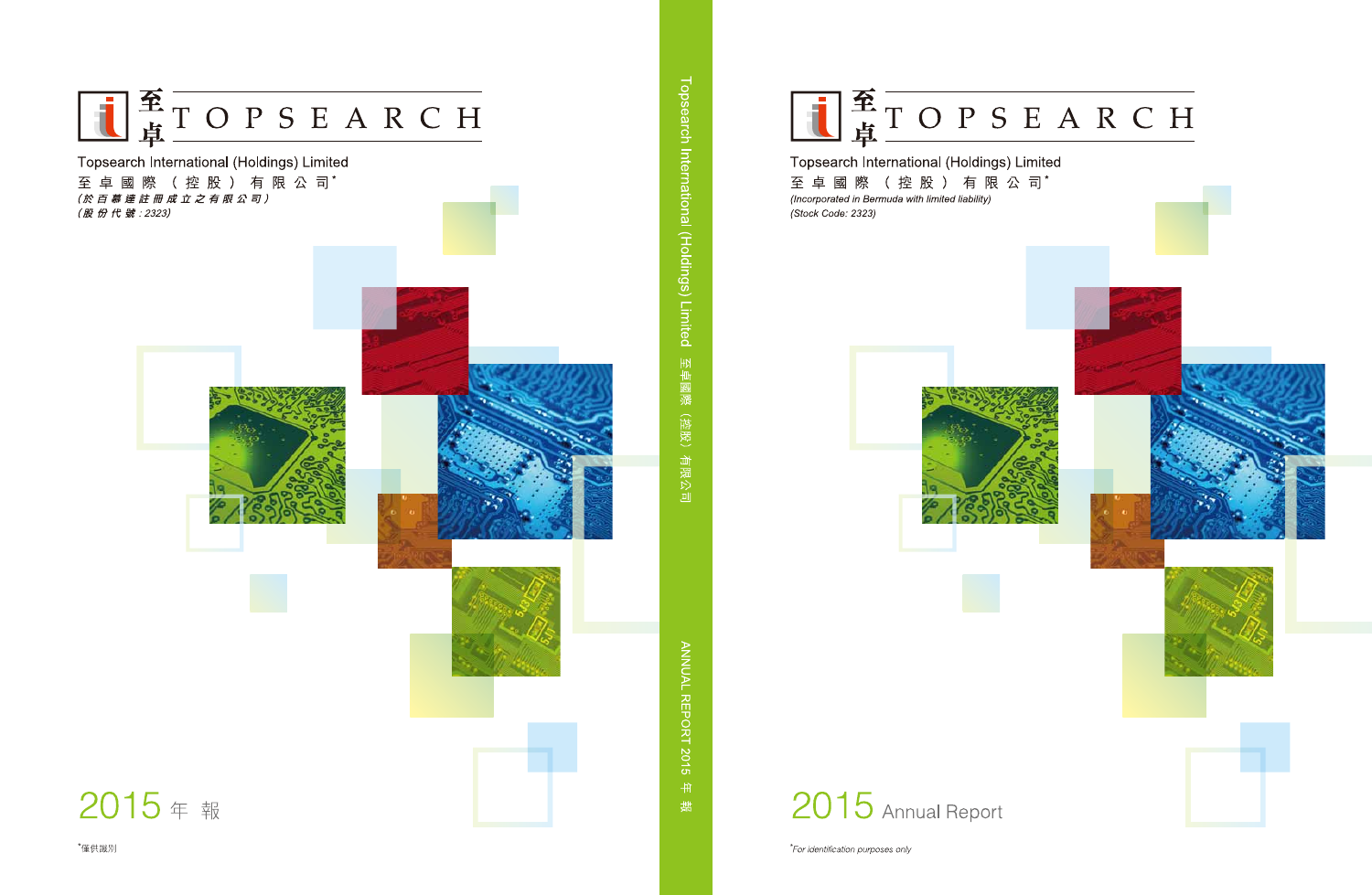# **Contents**

| Corporate Information and Financial Calendar                            | 2   |
|-------------------------------------------------------------------------|-----|
| <b>Business Profile</b>                                                 | 3   |
| Chairman's Statement                                                    | 4   |
| Corporate Governance Report                                             | 10  |
| Environmental, Social and Governance Report                             | 30  |
| Management Discussion and Analysis                                      | 44  |
| Report of the Directors                                                 | 48  |
| Independent Auditor's Report                                            | 71  |
| Consolidated Statement of Profit or Loss and Other Comprehensive Income | 73  |
| <b>Consolidated Statement of Financial Position</b>                     | 75  |
| Consolidated Statement of Changes in Equity                             | 77  |
| <b>Consolidated Statement of Cash Flows</b>                             | 78  |
| Notes to the Financial Statements                                       | 80  |
| Five-Year Financial Summary                                             | 144 |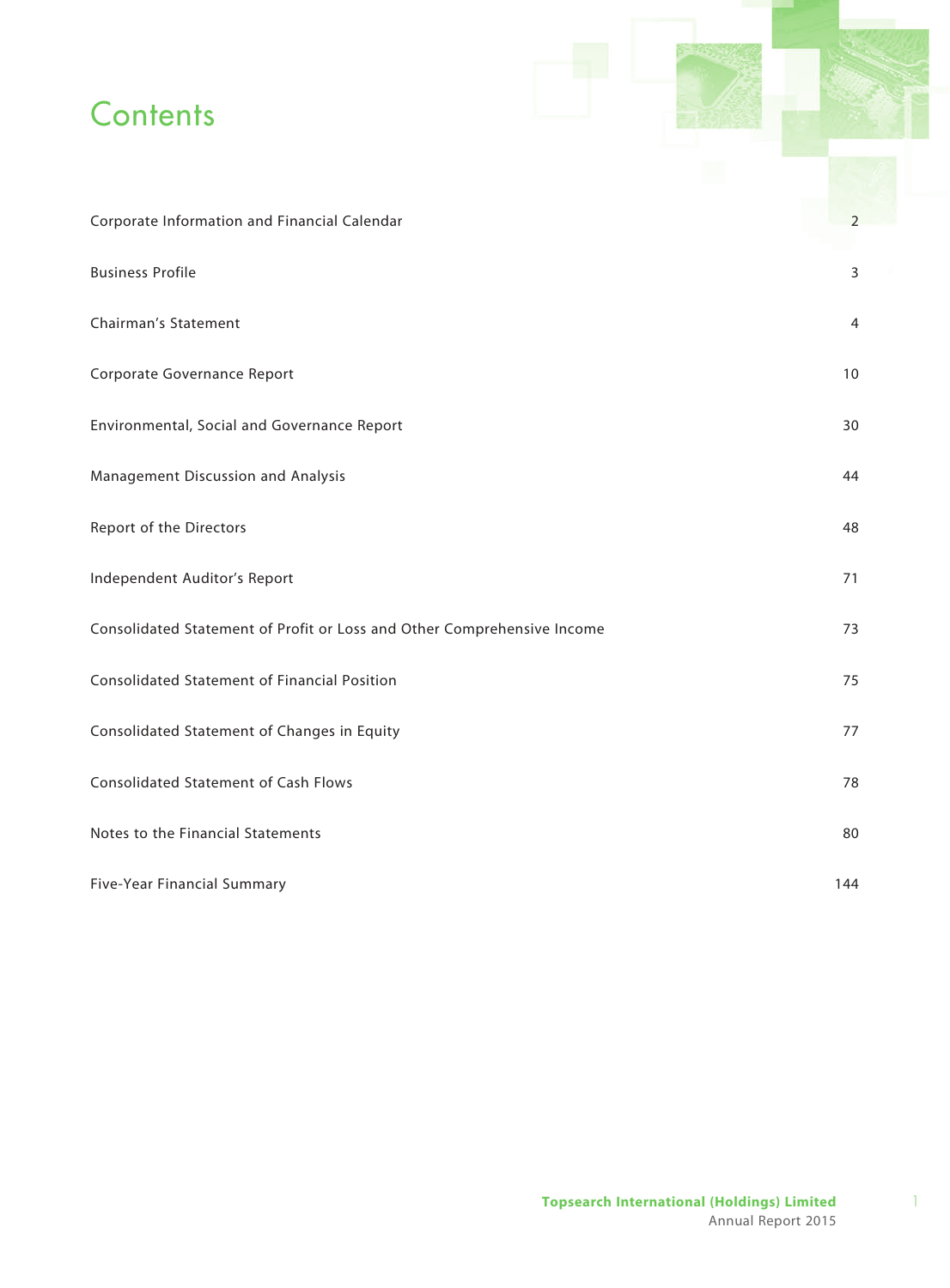# Corporate Information and Financial Calendar

#### EXECUTIVE DIRECTORS

Mr. Liu Tingan *(Chairman and Chief Executive Officer) (appointed on 22 March 2016)* Mr. Cheok Ho Fung *(Deputy Chairman)*

NON-EXECUTIVE DIRECTOR

Mr. Tang Yok Lam, Andy *(resigned on 31 March 2016)*

### INDEPENDENT NON-EXECUTIVE DIRECTORS

Mr. Leung Shu Kin, Alfred *(resigned on 31 March 2016)* Mr. Wong Wing Kee Mr. Ng Kee Sin Mr. Ng Man Kung *(appointed on 22 March 2016)* Dr. Ngai Wai Fung *(appointed on 22 March 2016)* Mr. Lau Fai Lawrence *(appointed on 22 March 2016)*

#### Company Secretary

Mr. Fong Ching Kong, Tony

### **AUDITOR**

BDO Limited Certified Public Accountants 25th Floor, Wing On Centre 111 Connaught Road Central Hong Kong

#### Legal Advisor

KING & WOOD MALLESONS 13/F Gloucester Tower The Landmark 15 Queen's Road Central Central Hong Kong

#### Principal Share Registrar and Transfer Office

Appleby Management (Bermuda) Ltd. Canon's Court, 22 Victoria Street Hamilton HM12 Bermuda

#### Branch Share Registrar and Transfer Office in Hong Kong

Tricor Tengis Limited Level 22, Hopewell Centre 183 Queen's Road East, Hong Kong

#### Registered Office

Canon's Court, 22 Victoria Street Hamilton HM12 Bermuda

### Principal Place of Business in Hong Kong

3406 China Merchants Tower Shun Tak Centre 168-200 Connaught Road Central Hong Kong

### Branch Office

Room 4702 Far East Finance Centre 16 Harcourt Road Admiralty Hong Kong

#### Principal Banker

China Construction Bank Shaoguan Subbranch No. 6 Guangxiao Road Shaoguan, Guangdong The People's Republic of China

### Financial Calendar

**Half year results** Announced on 17 August 2015

**Full year results** Announced on 22 March 2016

#### Register of Members

To be closed from 1 June 2016 (Wednesday) to 3 June 2016 (Friday)

### Annual General Meeting

To be held on 3 June 2016 (Friday)

#### **DIVIDENDS**

Interim : Nil Final : Nil

#### Company Website

www.topsearch.com.hk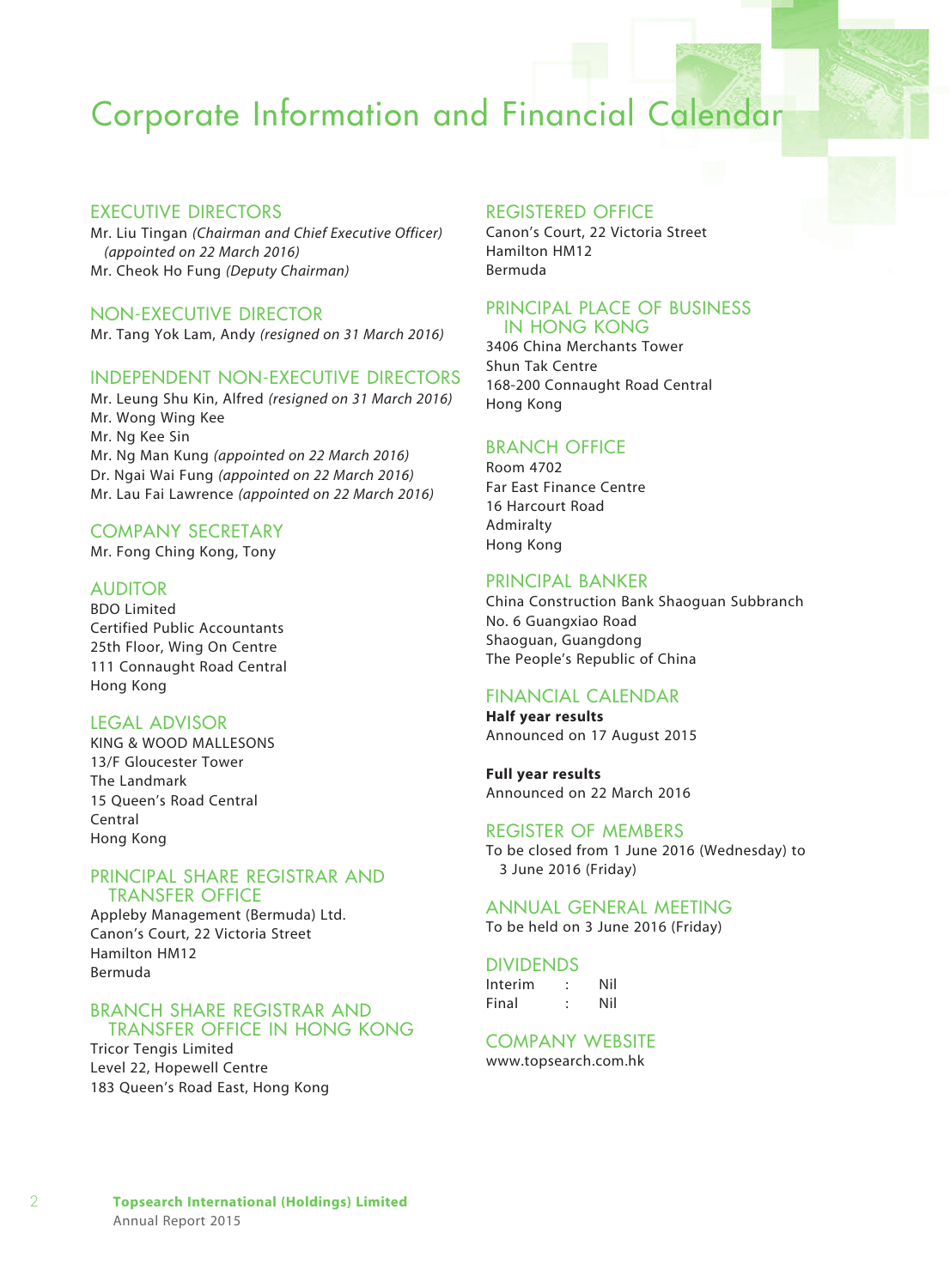# Business Profile

Topsearch International (Holdings) Limited ("**Topsearch**" or "**Company**") and its subsidiaries ("**Group**") are principally engaged in the manufacture and sale of a broad range of printed circuit boards ("**PCBs**"). The Group has a global customer base comprising principally Electronics Manufacturing Services ("**EMS**") companies and Original Equipment Manufacturer ("**OEM**") which are engaged in the production of a diverse range of products for personal computers ("**PC**") and PC-related industries, as well as the telecommunications, office components, security, instrumentation equipment and consumer products industries.

Reference is made to the announcement published on 23 March 2016 (for details, terms and expressions unless otherwise stated herein, please refer to the aforesaid). The Company plans to expand its business to the carrying out of managing assets and funds for clients as well as financial investments including but not limited to securities, bonds and debentures of companies on discretionary bases. To do this, the Company will apply for the relevant licenses required under applicable laws and regulations in due course.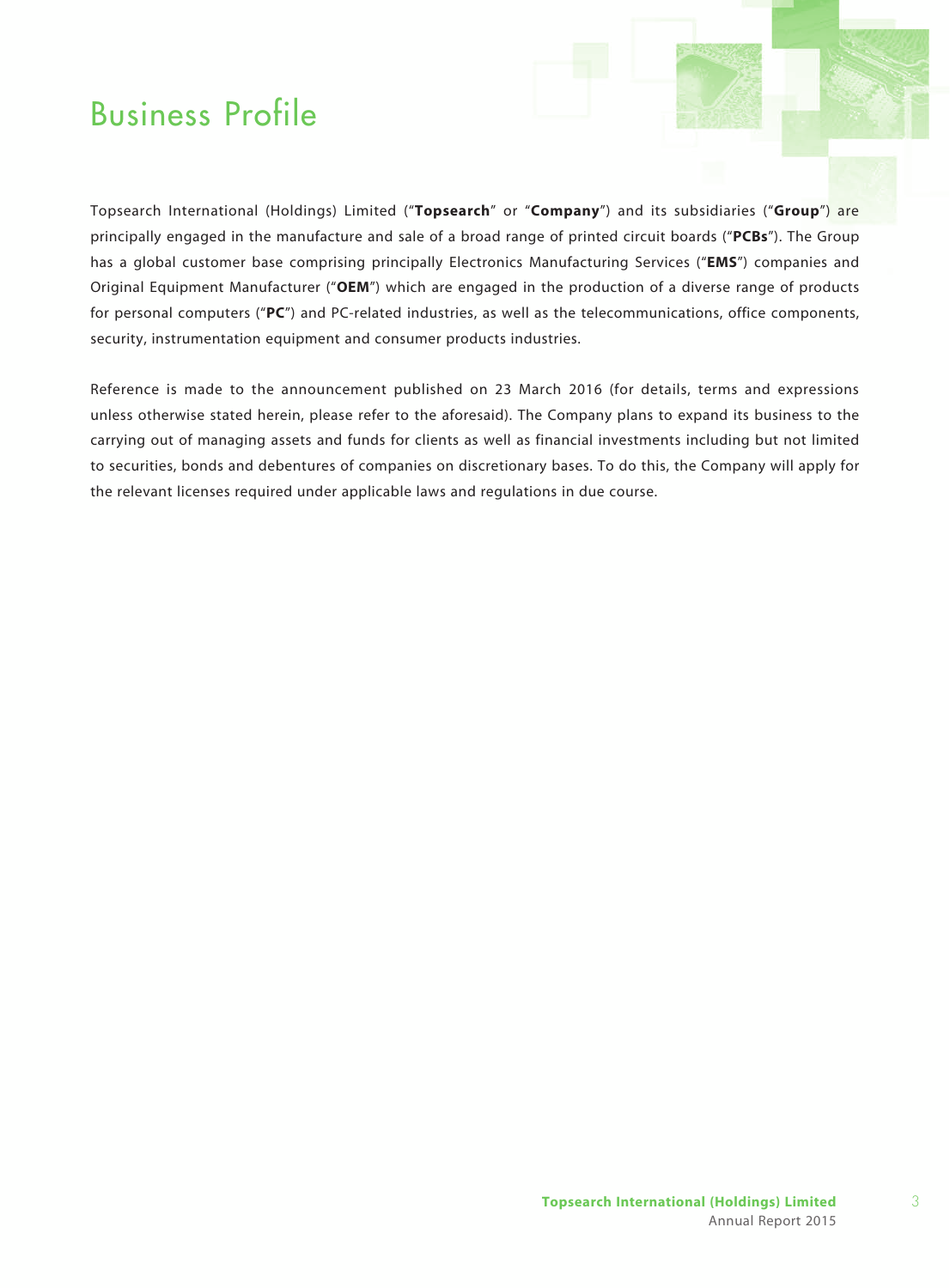### Financial Performance

The trend in reducing world-wide demand for personal computers led to reduction in the demand for their ancillary parts and equipment including Hard Disk Drives, which had been the Group's major products supplied to our customers, leading to a substantial reduction of our revenue for the year ended 31 December 2015. Therefore, the Group had just been able to achieve sales turnover of about HK\$567 million for the year ended 31 December 2015, representing a decrease of approximately 7% as compared to the same of last year. Operating profit before interest and tax was approximately HK\$33 million after taking into account of the special gain attributable to the disposal of 30% equity interest in Topsearch Printed Circuits (Shenzhen) Ltd., previously an associate of the Company, during the year of 2015, as compared to operating loss before interest and tax of approximately HK\$148 million in 2014. Profit attributable to shareholders amounted to approximately HK\$13 million, as compared to loss attributable to shareholders of approximately HK\$167 million in 2014. Basic earnings per share was 1.79 Hong Kong cents, as compared to loss per share of 16.19 Hong Kong cents in 2014.

#### Business Review

The Group is principally engaged in the manufacture and sale of a broad range of PCBs during the year of 2015.

The Group's sales turnover had been further decreased by approximately 7% from about HK\$610 million in 2014 to about HK\$567 million in 2015. The Group's gross profit had been increased from about HK\$10 million in 2014 to about HK\$29 million in 2015 with the gross profit margin increased from approximately 1.6% in 2014 to approximately 5.2% in 2015.

The Group's reduced sales turnover was primarily caused by the reduced production capacity during the learning curve when the Group's new products (regarding different household names in the Automotive and Domestic Appliances application) were introduced and conducted throughout the year of 2015.

### Disposal of Topsearch Printed Circuits (Shenzhen) Ltd.

Reference is made to the section of "Business Review" under the topic headed "Chairman's Statement" in 2015 Interim Report of the Company published on 11 September 2015 (for details, terms and expressions unless otherwise stated herein, please refer to the aforesaid) regarding major disposal in relation to the disposal of 30% equity interest of Topsearch Printed Circuits (Shenzhen) Ltd. ("**Disposal Company**"), previously an associate of the Group, and various supplemental agreements concerning the asset separation arrangement and amendments of Consideration and payment manner.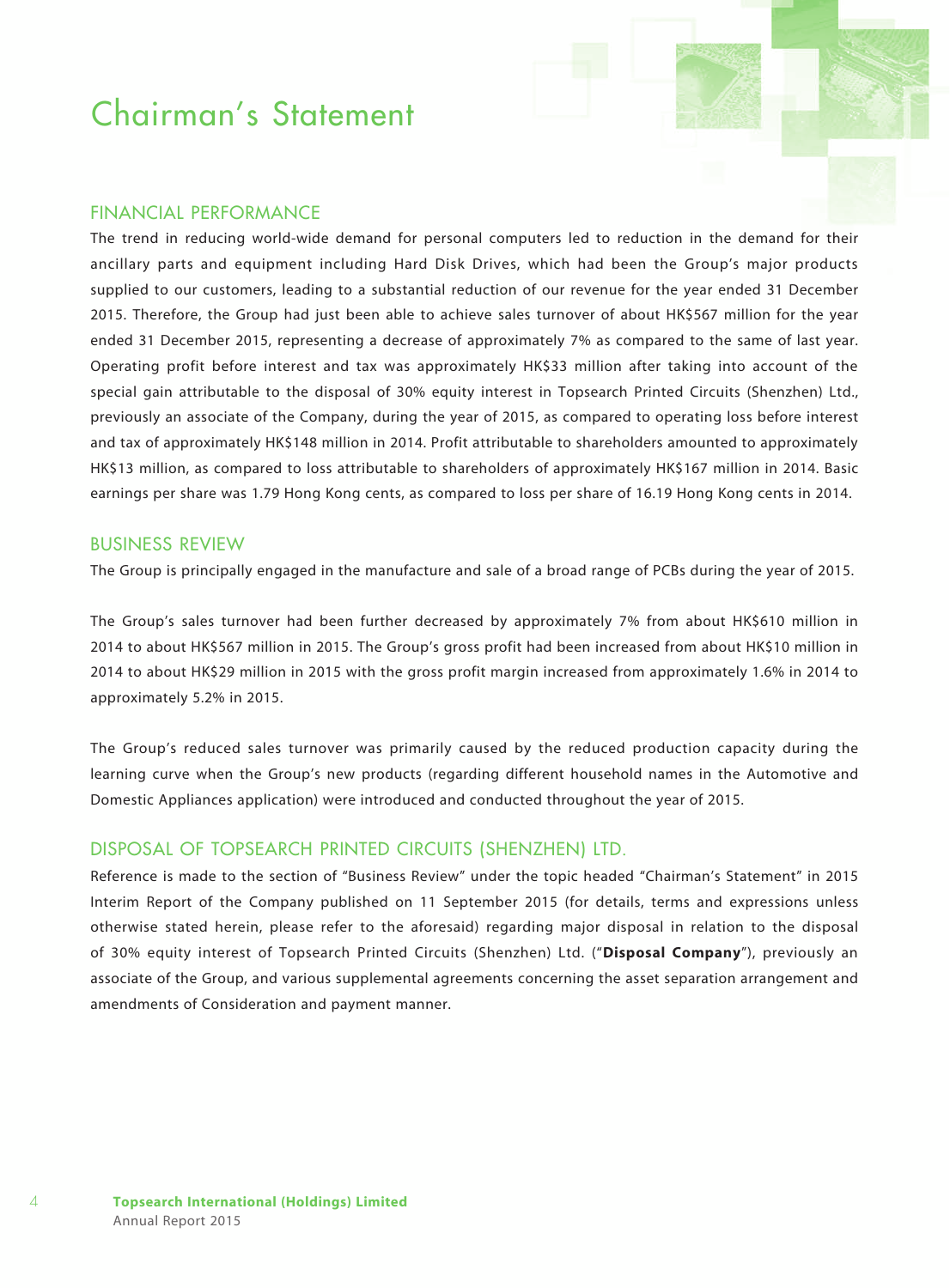The Disposal was completed on 30 June 2015 and the Disposal Company ceased to be an associate of the Company on the same date and its financial results would no longer be consolidated into the financial statements of the Group since then. However, the Company is still holding 30% equity interest in 深圳市飛高 至卓實業有限公司 which is an associate of the Company. The gain of the Disposal had been recognised in the financial statements during the year of 2015. In the opinion of the Directors, the Group will be able to reduce its overall bank borrowings and to improve its net current liability financial position, and to fund for general working capital of the Group by using the net proceeds of the Disposal.

### Change in control of the Company

Reference is made to the announcements dated 9 and 15 July 2015, 12 August and 1 September 2015 (for details, terms and expressions unless otherwise stated herein, please refer to the aforesaid).

On 9 July 2015, Inni International Inc., the controlling shareholder of the Company and its associate for the time being ("**Potential Vendors**") entered into a memorandum of understanding ("**MOU1**") with an independent third party ("**Potential Purchaser 1**") of a possible transaction, which, if materialised, might lead to a change in control of the Company and a mandatory general offer under the Takeovers Code for all the issued Shares (other than those already owned by or agreed to be acquired by the Potential Purchaser 1 and parties acting in concert with it) of the Company ("**Possible Transaction 1**").

However, on 1 September 2015, the Potential Vendors and the Potential Purchaser 1 had ceased discussion in relation to the Possible Transaction 1 and mutually agreed to terminate the MOU1. As the Potential Vendors had yet to receive earnest money as agreed under the MOU1, the MOU1 upon termination should have no further force or effect and all obligations of the Potential Vendors and the Potential Purchaser 1 thereunder should cease and terminate.

Further reference is made to the announcements dated 23, 24 and 29 September 2015, 23 October 2015, 9, 17 and 24 November 2015, 22 and 29 December 2015, 14, 15, 22 and 28 January 2016, 12 February 2016 and circulars dated 29 December 2015 and 22 January 2016 (for details, terms and expressions unless otherwise stated herein, please refer to the aforesaid).

On 28 September 2015, a memorandum of understanding ("**MOU2**") was entered into between the Potential Vendors and an independent third party ("**Potential Purchaser 2**") of a possible transaction, which, if materialised, might lead to a change in control of the Company and a mandatory general offer under the Takeovers Code for all the issued Shares (other than those already owned by or agreed to be acquired by the Potential Purchaser and parties acting in concert with it) of the Company ("**Possible Transaction 2**").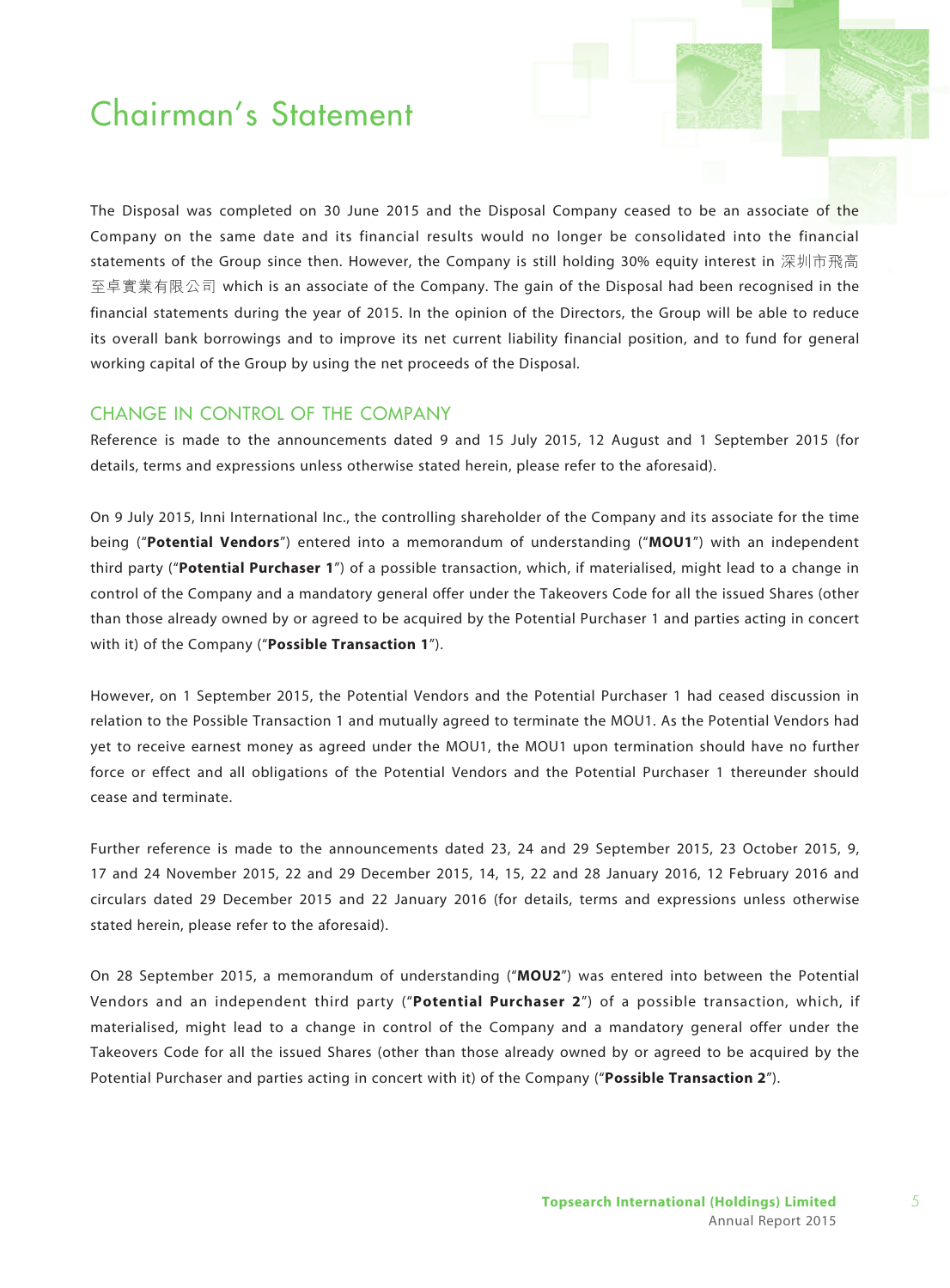On 16 November 2015 (after trading hours), Potential Vendors as the Vendors and Potential Purchaser 2 as the Joint Offerors entered into the Sale and Purchase Agreement, pursuant to which the Joint Offerors had conditionally agreed to acquire and the Vendors had conditionally agreed to sell the Sale Shares, being 510,250,000 Shares, representing 51.025% of the entire issued share capital of the Company as at the date thereof, for a total consideration of HK\$285,740,000, equivalent to HK\$0.56 per Sale Share, which was agreed between the Joint Offerors and the Vendors after arm's length negotiations.

On 16 November 2015 (after trading hours), Topsearch Printed Circuits (HK) (an indirect wholly owned subsidiary of the Company) entered into the Disposal Agreements, pursuant to which the Disposal Purchasers had conditionally agreed to purchase, and Topsearch Printed Circuits (HK) had conditionally agreed to sell, the respective entire issued share capital of each of Citilite Pride Limited and Topsearch Tongliao Investment (BVI) Limited, both were indirect wholly-owned subsidiaries of the Company for the time being ("**Disposal Companies**") and the shareholder's loan owed by the Disposal Companies and their respective subsidiaries ("**Disposal Groups**") to Topsearch Printed Circuits (HK) at an aggregate consideration of HK\$187,284,366 upon the Disposals Completion.

On 16 November 2015 (after trading hours), Mr. Cheok Ho Fung, the Company and Topsearch Printed Circuits (HK) entered into the Deed of Novation, pursuant to which the Company had conditionally agreed to assign and novate, and Topsearch Printed Circuits (HK) had conditionally agreed to assume and perform all the rights and obligations of the Company regarding the Indebtedness.

The Disposals constituted discloseable and connected transactions, and the Novation constituted a connected transaction for the Company under the Listing Rules. Since the Disposals and the Novation were not capable of being extended to all Shareholders, the Disposals and the Novation constituted "special deals" on the part of the Company under Note 4 to Rule 25 of the Takeovers Code. The Disposals and the Novation were therefore subject to the approval of the Independent Shareholders and the consent of the Executive.

The Disposals Completion took place on 15 January 2016 in accordance with the terms of the Disposal Agreements, simultaneously with the Sale and Purchase Completion and the Novation Completion. Upon the Disposals Completion, the principal business of the Remaining Group continued to be manufacture and sale of a broad range of printed circuit boards, and the Disposal Groups had ceased to be subsidiaries of the Company.

Following the Sale and Purchase Completion, Youfu Investment Co., Ltd. ("**Youfu**") and Zhisheng Enterprise Investment Co., Ltd. ("**Zhisheng**") as the Joint Offerors and parties acting in concert with them held a legal and beneficial interest in, and control voting rights in respect of, an aggregate of 510,250,000 Shares, representing 51.025% of the entire issued share capital of the Company as at 15 January 2016. Accordingly, pursuant to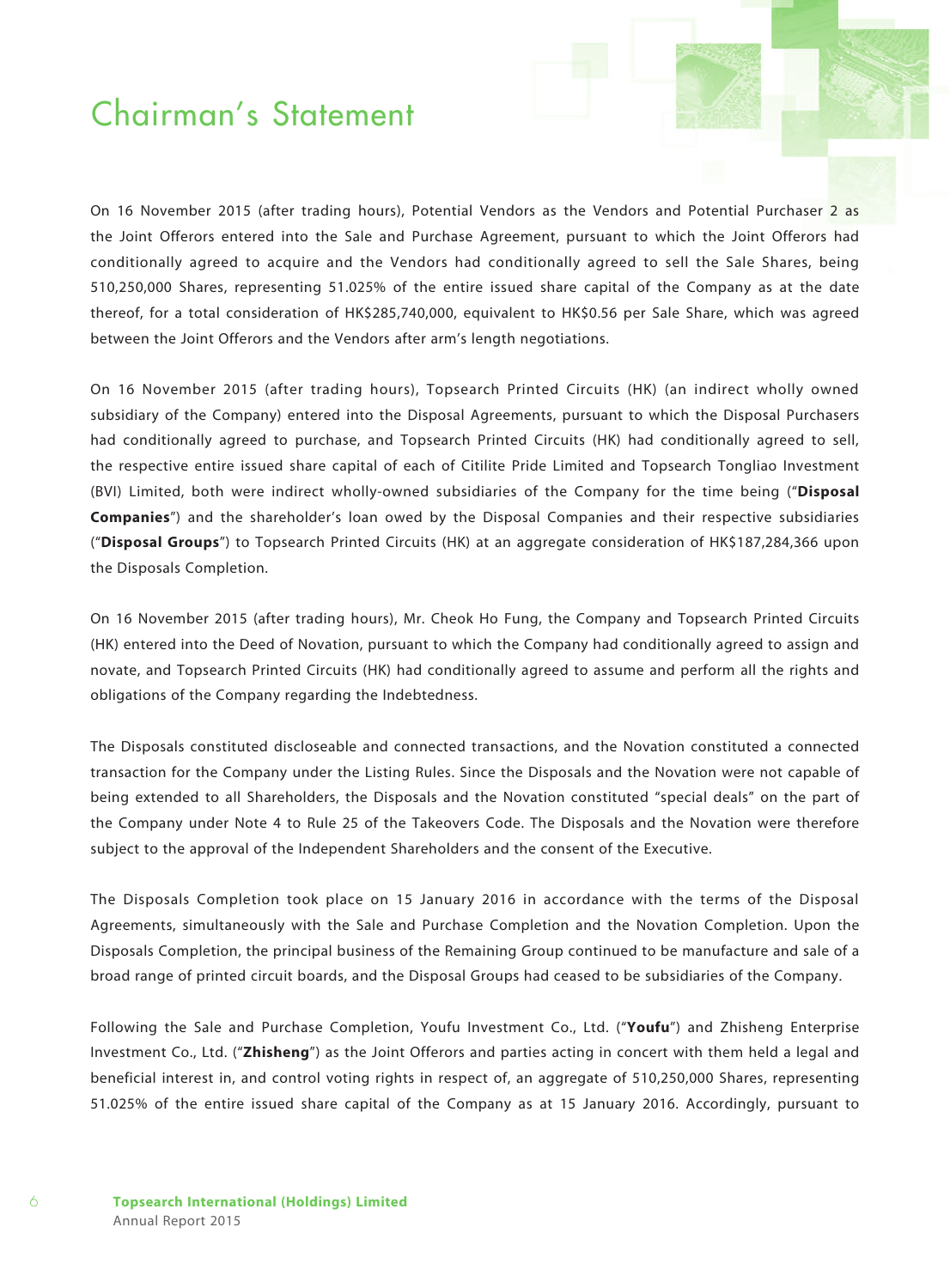Rule 26.1 of the Takeovers Code, Prudential Brokerage would, on behalf of the Joint Offerors, make the Offer to acquire all the issued Shares (other than those already owned and/or agreed to be acquired by the Joint Offerors and parties acting in concert with them) at HK\$0.56 per Offer Share and in accordance with the terms to be set out in the Composite Document.

On 12 February 2016, the Joint Offerors had received valid acceptances in respect of a total of 40,000 Offer Shares under the Offer, representing approximately 0.004% of the entire issued share capital of the Company as at the date thereof.

Reference is made to the announcements dated 26 February, 1 and 9 March 2016 (for details, terms and expressions unless otherwise stated herein, please refer to the aforesaid).

On 26 February 2016 (after trading hours), the Company entered into the Placing Agreement with the Placing Agent pursuant to which the Company appointed the Placing Agent as its placing agent to procure Placee(s), who was(were) Independent Third Party(ies) to subscribe up to 200,000,000 Placing Shares at a price of HK\$0.925 per Placing Share on a best effort basis on the terms and subject to the condition of the Placing Agreement.

The maximum number of 200,000,000 Placing Shares represented (i) 20.00% of the existing issued share capital of the Company of 1,000,000,000 Shares for the time being; and (ii) approximately 16.67% of the issued share capital of the Company of 1,200,000,000 Shares as enlarged by the allotment and issue of the Placing Shares.

The Placing was completed on 9 March 2016 pursuant to which the Company had allotted and issued 200,000,000 Placing Shares at the Placing Price of HK\$0.925 per Placing Share to China Aim Holdings Limited ("**China Aim**") who was an independent professional investor and had independent ultimate beneficial owner. The ultimate beneficial owner of China Aim had profound experiences in securities investment and was a majority shareholder of a PRC company which is principally engaged in media investment and cultural development.

The net proceeds from the Placing (after deducting the placing commission payable to the Placing Agent and other expenses incurred in the Placing) were approximately HK\$182.48 million. The Company intended to apply the net proceeds from the Placing as general working capital of the Group.

Following the abovesaid placing of Shares, China Aim became substantial shareholders of the Company which held 16.67% of the entire issued share capital of the Company.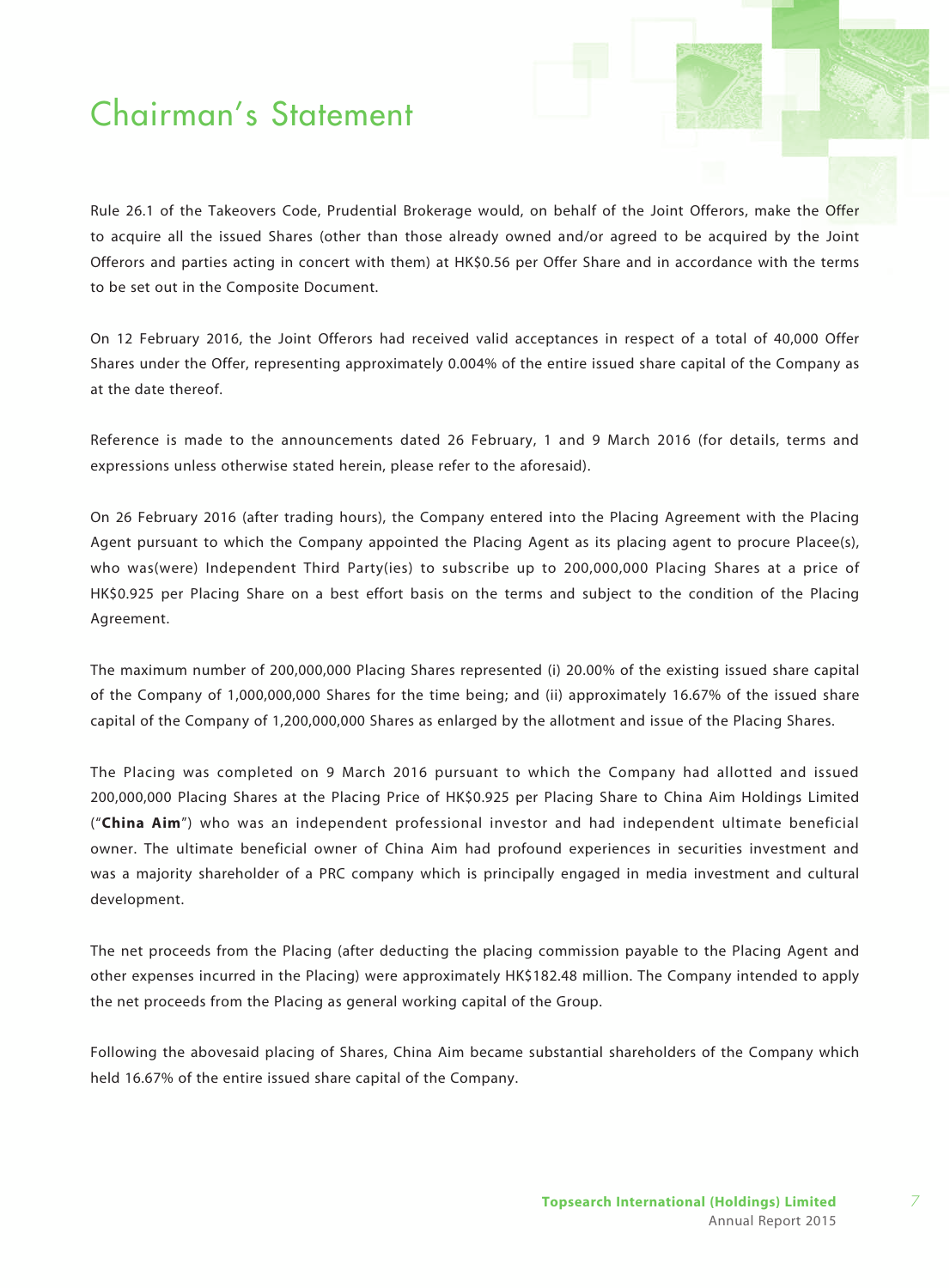Furthermore, reference is also made to the announcements of the Company dated 31 December 2010, 4 January 2012, 23 August 2012 and 31 December 2013 respectively (for details, terms and expressions unless otherwise stated herein, please refer to the aforesaid announcements).

On 21 March 2012, the Supervisor (Tongliao Economic Technology Development Regional Management Committee) issued a letter of commitment to the Vendor (Topsearch Printed Circuits (Tongliao) Limited), pursuant to which the Supervisor had committed to provide RMB31 million to the Purchaser (Tongliao Xutong Solar Technology Company Limited) for the settlement of the Remaining Balance in three installments before the end of year 2012. Subsequently, on 26 April 2012, the Vendor entered into the Chinese Supplement Agreement with both the Purchaser and the Supervisor. Though a further sum of RMB10 million had been received from the Supervisor after the signing of the afore-mentioned Chinese Supplement Agreement, the Remaining Balance amounting to RMB21 million had not yet been settled by the Purchaser as per what the Supervisor had committed and was still outstanding as at 31 December 2013.

During the year of 2015, the management of the Company had not received any indication from either party that the original Property Assignment Agreement signed on 31 December 2010 should be terminated or revoked. In the meantime, the Company does not have the intention of terminating the abovesaid transaction and forfeiting the deposit of RMB5 million as provided under the Property Assignment Agreement should the Purchaser fail to pay the Remaining Balance according to the stipulated time frame. The Company still has confidence that the completion of this property disposal in respect of the abovesaid transaction can be accomplished eventually though a fixed deadline is still not available. Further announcement will be made for any results of the said negotiation with both the Supervisor and the Purchaser or further progress on the transaction.

To improve the Group's financial position progressively, the Group has been implementing various sales strategies to increase the sales turnover and profit margins of its products. The Group shall continue to enhance its marketing efforts to expand its market coverage and will further improve its product mix and plan to develop new products so as to widen its market coverage. The Group has been taking various cost control measures to tighten the costs of operations and various general and administrative expenditure especially after the completed relocation of production facilities from Shenzhen to Shaoguan.

Same as previous years, Mr. Cheok Ho Fung, a controlling shareholder of the Company as at 31 December 2015 has continued to maintain a total advance of approximately HK\$95 million to the Group for the year ended 31 December 2015 and would promise to continue providing additional financial support throughout the whole year of 2016 for financing the working capital of the Group when needed.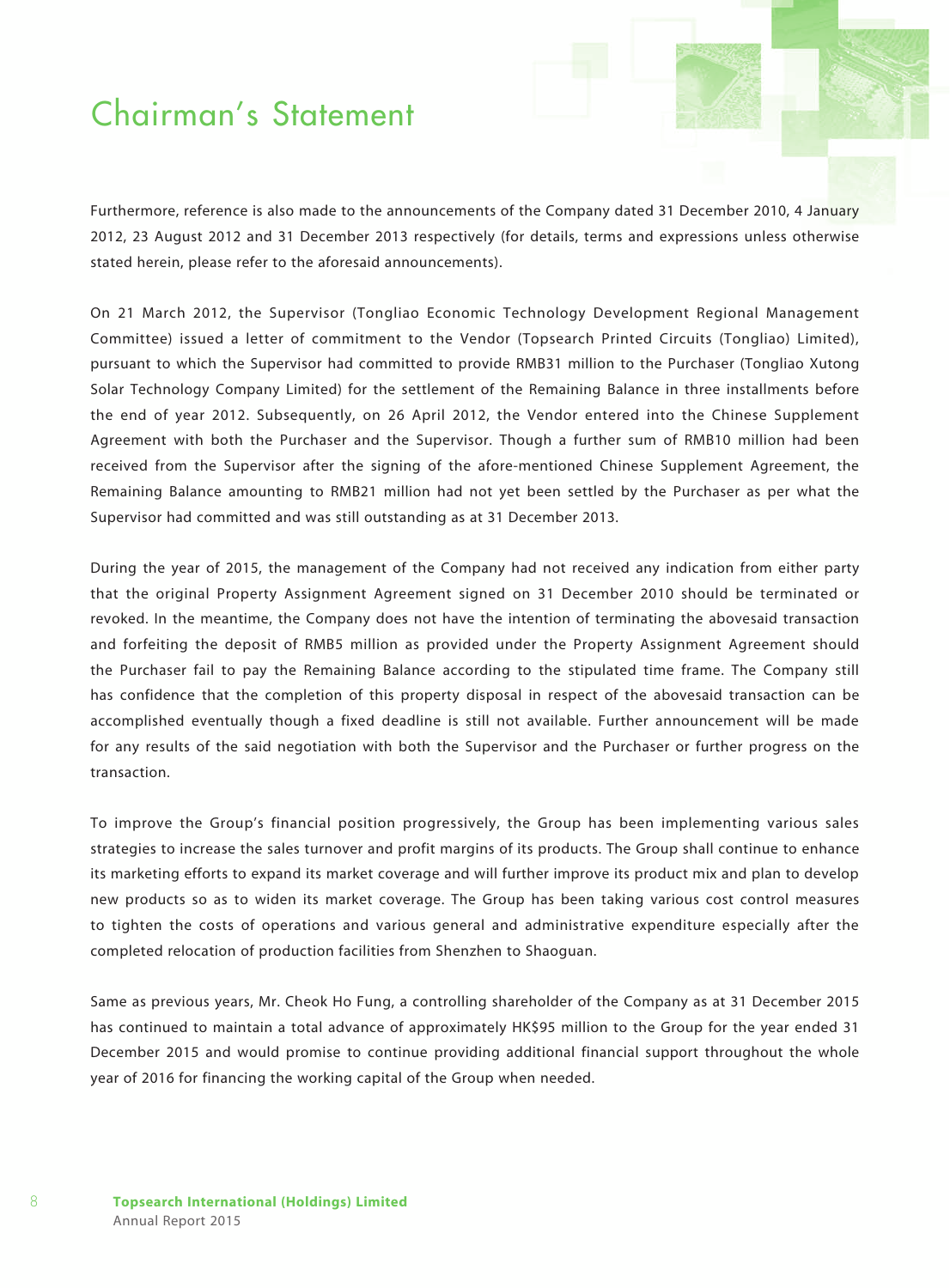### **PROSPECT**

As reported earlier in our 2015 Interim Results Announcement, the Group did not expect an immediate recovery in her performance for the whole year of 2015, and such prediction turned out to be fairly accurate in that the Group's whole year turnover for 2015 has decreased slightly by 7% compared to her 2014 figure.

Going forward, the outlook for the PC and the HDD (Hard Disk Drive) industry for year 2016 will continue to be lackluster. This soft market, coupled with the decreasing demand in PRC made hand-phones during 2015, has created an over supply of the PCB capacity in the PCB industry globally. This is witnessed by the fall in ASP (Average Selling Price) of all kinds of volume PCB designs during the first quarter of 2016. Against all such adverse trends, perhaps the encouraging news are that the Group has continued to prove its efforts in effectively reducing its costs of production to meet such price erosion and therefore there are reasons to believe its capability to remain competitive throughout year 2016.

Furthermore, with the change in its shareholders structure in early 2016, the Group will continue to develop its existing business and will also be proactively exploring new business opportunities with bright prospect and good returns. By utilizing its resources in China and the advantage of Hong Kong as an international financial center and offshore RMB center, the Group may explore opportunities to extend its business in asset management in the near future so as to improve the Group's market strength and enhance the shareholder's return.

#### Appreciation

On behalf of the Board, I would like to extend our gratitude and sincere appreciation to all management and staff members for their diligence and dedication, and also to our business partners and the Company's shareholders for their continuing support.

On behalf of the Board **Cheok Ho Fung** *Chairman and Chief Executive Officer*

Hong Kong, 22 March 2016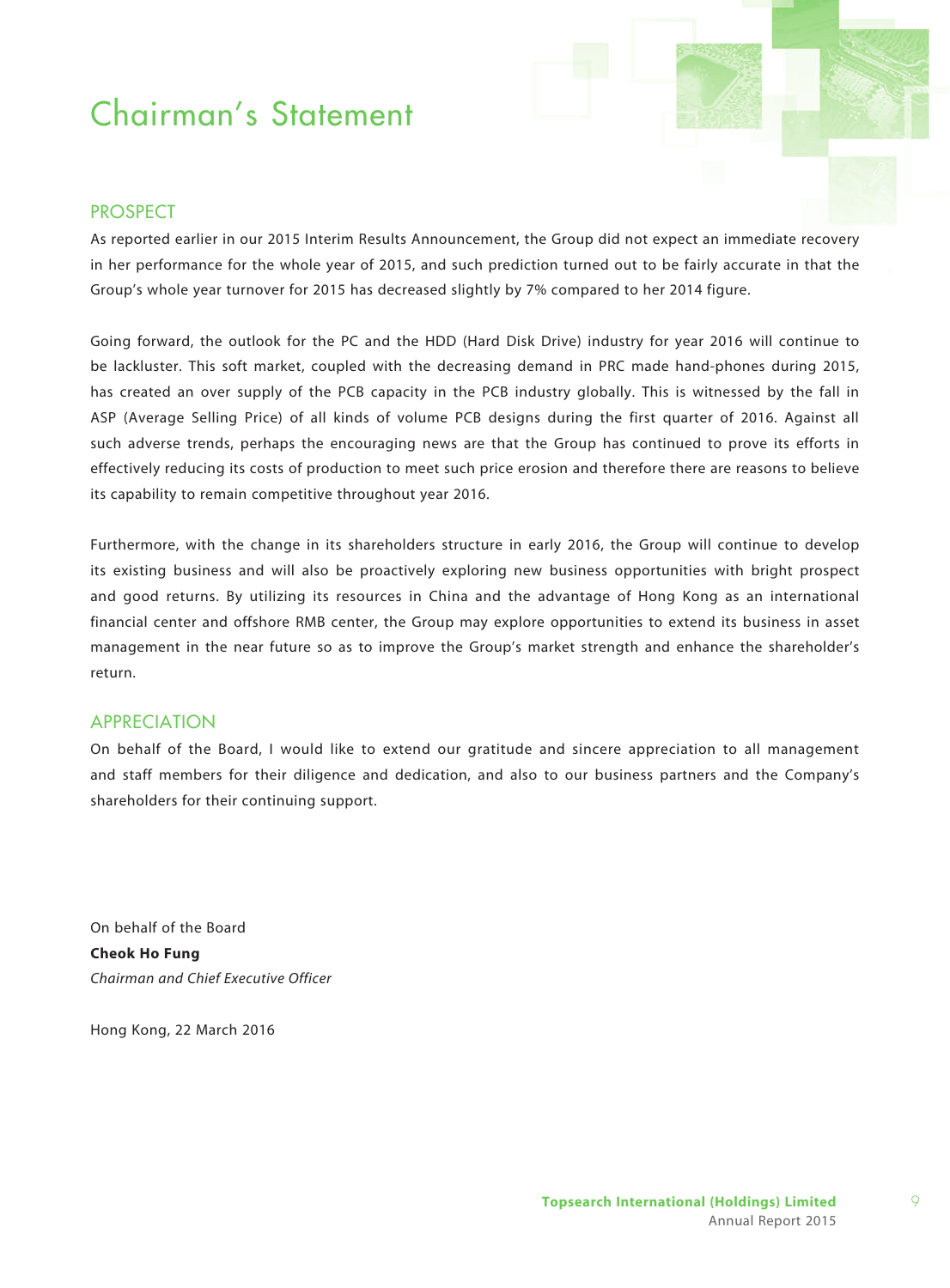### CODE ON CORPORATE GOVERNANCE PRACTICES

The Board and the management of the Company are of the opinion that during the year 2015, the Company has properly operated in accordance with the "Corporate Governance Code and Corporate Governance Report" ("**CG Code**") which sets out (a) code provisions (which are expected to comply with); and (b) recommended best practices (which are for guidance only) in Appendix 14 of the Rules Governing the Listing of Securities on The Stock Exchange of Hong Kong Limited ("**Stock Exchange**") ("**Listing Rules**"). The Company has complied with the code provisions and one of the recommended best practices of the CG Code for the period from 1 January 2015 to 31 December 2015 except for one deviation of code provisions as stated in the section headed "Compliance with CG Code" below.

The Board is committed to the principles of transparency, accountability and independence highlighted by the CG Code to better enhance the Company's shareholders' value and proper management of corporate assets in the following ways:

- 1. ensuring the decision-making process, risk management process, internal audit and controls, disclosure of information and the communication with stakeholders are carried out in accordance with good management practices and compliance with the respective regulatory standards;
- 2. cultivating a culture of integrity, transparency and accountability for the Company, its staff and Directors and emphasising the importance of their roles in such an environment; and
- 3. adopting quality standards widely recognised to foster quality management in every aspect of daily operations to enhance the performance and value of the Company as a whole.

#### compliance with CG CODE

The Directors confirm that, for the financial year ended 31 December 2015, the Company has complied with the code provisions set out in the CG Code contained in Appendix 14 of the Listing Rules save for the deviation mentioned below:

Mr. Cheok Ho Fung was the Chairman as well as the Chief Executive Officer of the Company. This arrangement deviated from the provision of A.2.1 of the CG Code, which provides that the roles of chairman and chief executive officer should be separate and should not be performed by the same individual. The division of responsibilities between the chairman and chief executive officer should be clearly established and set out in writing.

The Directors are of the opinion that the arrangement would provide stronger leadership of the management for the Group and enable effective business planning. The Directors believe that it does not have a material adverse impact on the corporate governance of the Company.

The Board will carry out a regular review and propose any amendment, if necessary, to ensure compliance with the CG Code provisions as set out in the Listing Rules.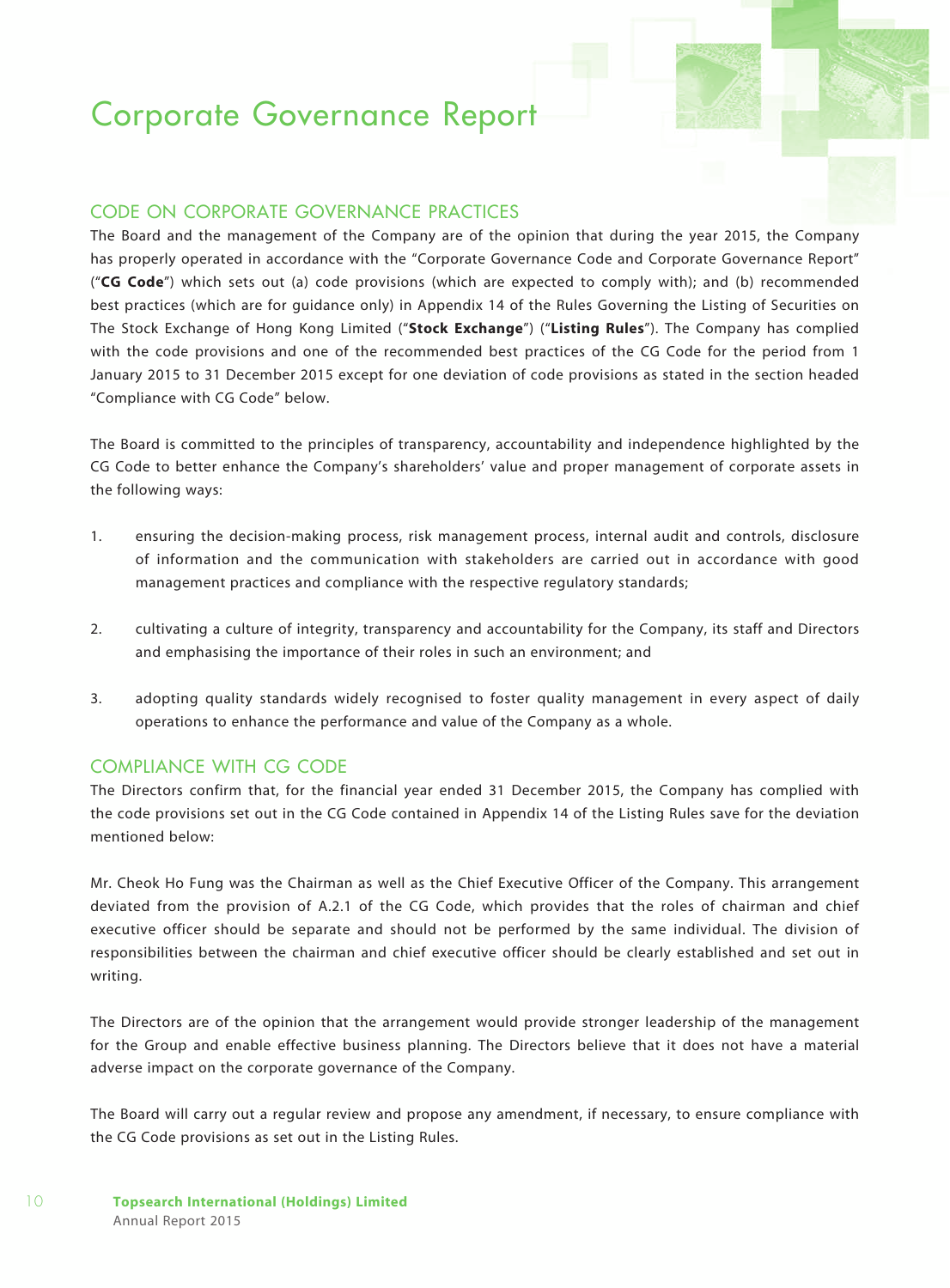### MODEL CODE FOR SECURITIES TRANSACTIONS BY DIRECTORS OF LISTED ISSUERS ("MODEL CODE")

The Company has adopted its own code of conduct ("**Own Code**") regarding securities transactions by Directors on 7 April 2005 and was revised by the Directors on 10 September 2009, 26 March 2013 and 18 August 2014 respectively on terms no less exacting than the required standard set out in the Model Code.

The Company, having made specific enquiries, confirms that members of the Board have complied with the Own Code throughout the year 2015. Members of the Company's management, who, due to their positions in the Company, are likely to be in possession of inside information, have also complied with the provisions of the Own Code.

The updated Own Code has been uploaded on the website of the Company.

### THE BOARD OF DIRECTORS

As at 31 December 2015, the Board consisted of five Directors, with a variety and a balance of skills and experience in accounting, manufacturing, marketing, finance and investment professions. Their brief biographical particulars are set out on pages 52 to 63 of this annual report. List of Directors and Their Role and Function which sets out the members and composition of the Board has been uploaded on the Stock Exchange's website and the Company's website.

Members of the Board and their respective attendance to Board meetings and general meetings held during the year ended 31 December 2015 are as follows:

|                                                              | Number of     | Number of                              |
|--------------------------------------------------------------|---------------|----------------------------------------|
|                                                              | attendance at | attendance at                          |
| <b>Name of Directors</b>                                     |               | <b>Board meetings general meetings</b> |
| <b>Executive Director</b>                                    |               |                                        |
| Mr. Cheok Ho Fung (the Chairman and Chief Executive Officer) | 6/6           | 1/1                                    |
| <b>Non-executive Director</b>                                |               |                                        |
| Mr. Tang Yok Lam, Andy                                       | 6/6           | 1/1                                    |
| <b>Independent Non-executive Directors</b>                   |               |                                        |
| Mr. Leung Shu Kin, Alfred                                    | 6/6           | 1/1                                    |
| Mr. Wong Wing Kee                                            | 5/6           | 1/1                                    |
| Mr. Ng Kee Sin                                               | 6/6           | 1/1                                    |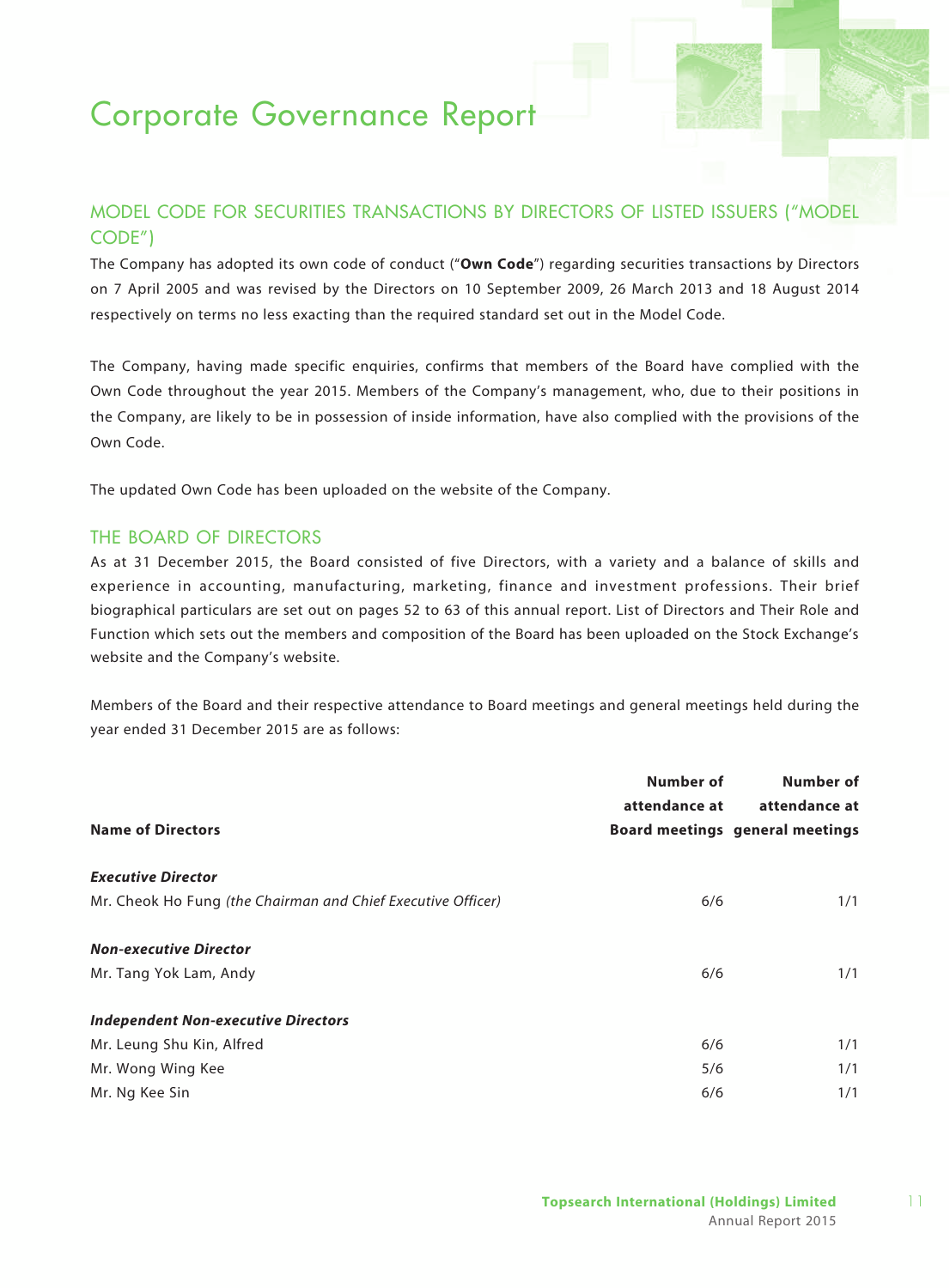The number of Board meetings held during the year ended 31 December 2015 was six.

The number of general meetings held during the year ended 31 December 2015 was one.

During the year 2015, the Company has maintained the minimum requirements of the Listing Rules as to the number of Independent Non-executive Directors as three and, one of whom has accounting and related financial management expertise. They have dedicated to provide the Company with professional advice with respect to the steady operation and development of the Company. They also exercised supervision and coordination to safeguard interests of the Company and its shareholders. The existing Independent Non-executive Directors represent at least one-third of the Board.

Each Independent Non-executive Director as at 31 December 2015, Mr. Leung Shu Kin, Alfred, Mr. Wong Wing Kee and Mr. Ng Kee Sin had provided an annual confirmation of independence to the Company pursuant to Rule 3.13 of the Listing Rules. Based on such annual confirmation received from each of the Independent Nonexecutive Directors, the Company considers that all Independent Non-executive Directors are still considered to be independent for the purpose of Rule 3.13 of the Listing Rules.

Mr. Leung Shu Kin, Alfred, an Independent Non-executive Director, who is currently an executive director and equity partner of Elegance Printing Group, the printer of the Company, who had business relationship with the Company during the year 2015. Mr. Leung was considered to be independent by the Company because his business dealings with the Group was considered not to be material.

There was no relationship (including financial, business, family or other material/relevant relationship(s)), between members of the Board and in particular, between the Chairman and the Chief Executive Officer for the year ended 31 December 2015 save as disclosed below:

- 1. Mr. Cheok Ho Fung was the Chairman as well as the Chief Executive Officer of the Company. The role of the Chairman and Chief Executive Officer was not segregated and was exercised by the same individual. The reason had been explained under the section headed "Compliance with CG Code" in this annual report. Mr. Cheok Ho Fung is the father of Mr. Cheok Lup Yin, Eric, an assistant to Mr. Cheok Ho Fung as the Chief Executive Officer of the Company and directors of various subsidiaries of the Company; and
- 2. Mr. Leung Shu Kin, Alfred, an Independent Non-executive Director, who is currently an executive director and equity partner of Elegance Printing Group, the printer of the Company, who had business relationship with the Company as mentioned above.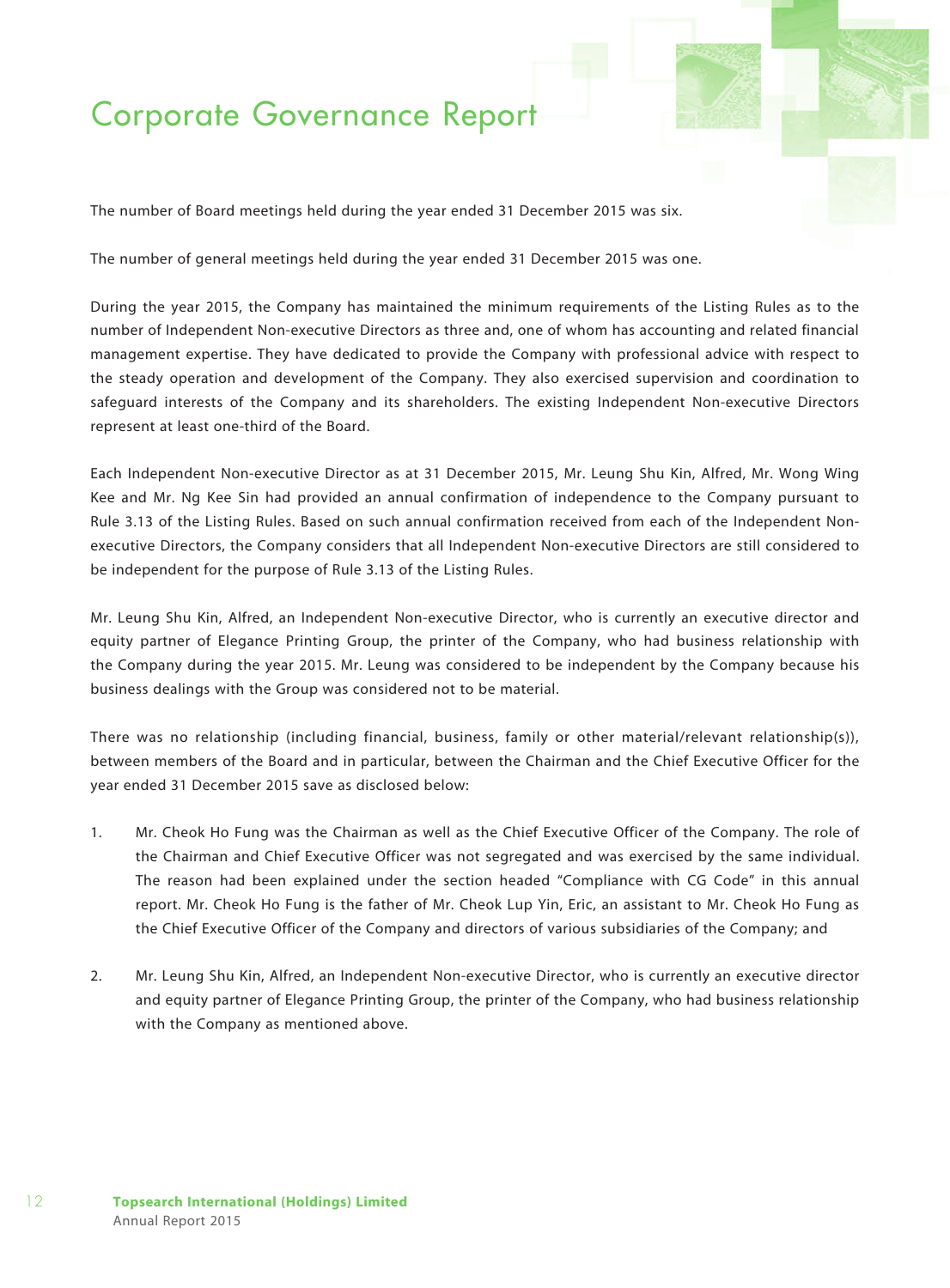All existing Non-executive Directors have signed letters of appointment with the Company for a term of not more than three years, and will be subject to retirement by rotation and re-election at the annual general meeting of the Company pursuant to the Bye-laws of the Company and the requirements of the Listing Rules.

The remuneration of Non-executive Directors will be reviewed by the remuneration committee of the Company ("**Remuneration Committee**") and will be fixed from time to time by the Board subject to the authority granted pursuant to the Company's Bye-laws by the shareholders at the Company's general meetings.

As at the date of publication of this annual report, the members of the Board are Mr. Liu Tingan (Executive Director, Chairman of the Board and Chief Executive Officer), Mr. Cheok Ho Fung (Executive Director and Deputy Chairman), Mr. Wong Wing Kee (Independent Non-executive Director), Mr. Ng Kee Sin (Independent Nonexecutive Director), Mr. Ng Man Kung (Independent Non-executive Director), Dr. Ngai Wai Fung (Independent Non-executive Director) and Mr. Lau Fai Lawrence (Independent Non-executive Director).

### THE OPERATION OF THE BOARD

The Board's main task is to supervise and direct the management of the Company to operate under good corporate governance in order to maximise value of the Company's shareholders while balancing the interest of its various stakeholders. The Board holds meetings at around quarterly interval to monitor the performance of the Company as against the budget and to be briefed with market developments, to discuss and decide on major corporate, strategic and operational issues, and to appraise any good investment opportunities available.

The major duties performed by the Board are as follows:

- 1. setting the Company's values and standards;
- 2. setting the objectives of the Company and responsibilities of the Board and its various committees;
- 3. establishing the strategic direction for the Company;
- 4. setting targets for the management of the Group;
- 5. monitoring the performance of the management of the Group;
- 6. supervising the annual and interim results of the Group;
- 7. ensuring that a framework of prudent and effective internal control is in place to assess and manage the risk of the Group and implementing appropriate systems to manage these risks;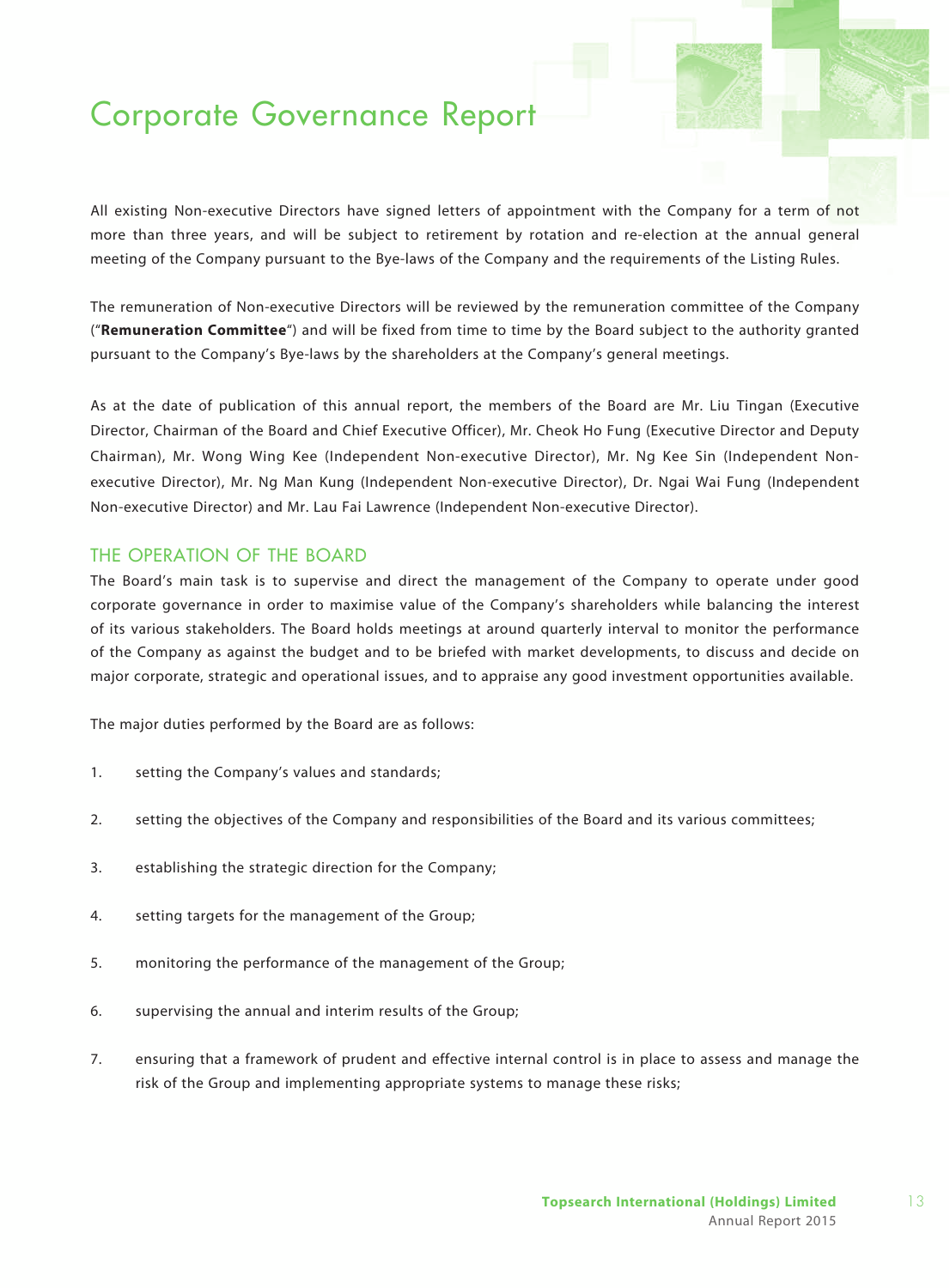- 8. overseeing the management of the Company's relationships with its shareholders, customers, the community, various Government Authorities, interest groups and others who have a legitimate interest in the responsible conduct of the Group's business;
- 9. identifying and assessing any matters involving a conflict of interest for a substantial shareholder or a Director;
- 10. determining material acquisitions and disposals of assets, investments, capital, projects, authority levels, major treasury policies, risk management policies and key human resources issues; and
- 11. considering and determining issues which are the responsibilities of the Board pursuant to the Company's Memorandum of Association and Bye-laws and the relevant laws and regulations in force by which the Company is governed from time to time.

The Board is also responsible for the following corporate governance duties:

- 1. to develop and review the Company's policies and practices on corporate governance and make recommendations on any amendment or updating (if any);
- 2. to review and monitor the training and continuous professional development of Directors and the Company's senior management;
- 3. to review and monitor the Company's policies and practices on compliance with legal and regulatory requirements;
- 4. to develop, review and monitor the code of conduct and compliance manual (if any) applicable to the Company's employees and Directors;
- 5. to review the Company's compliance with the CG Code and disclosure in the Corporate Governance Report under the CG Code; and
- 6. to be responsible for performing any other corporate governance duties and functions set out in the CG Code and the Listing Rules (as amended from time to time), or delegating the responsibility to a committee or committees (if applicable).

During the year of 2015, the Company had reviewed its corporate governance policy by the Board in achieving high standards of corporate governance duties. The Board will further develop and review this policy regularly and at least annually so as to make recommendations on any amendment or updating (if any).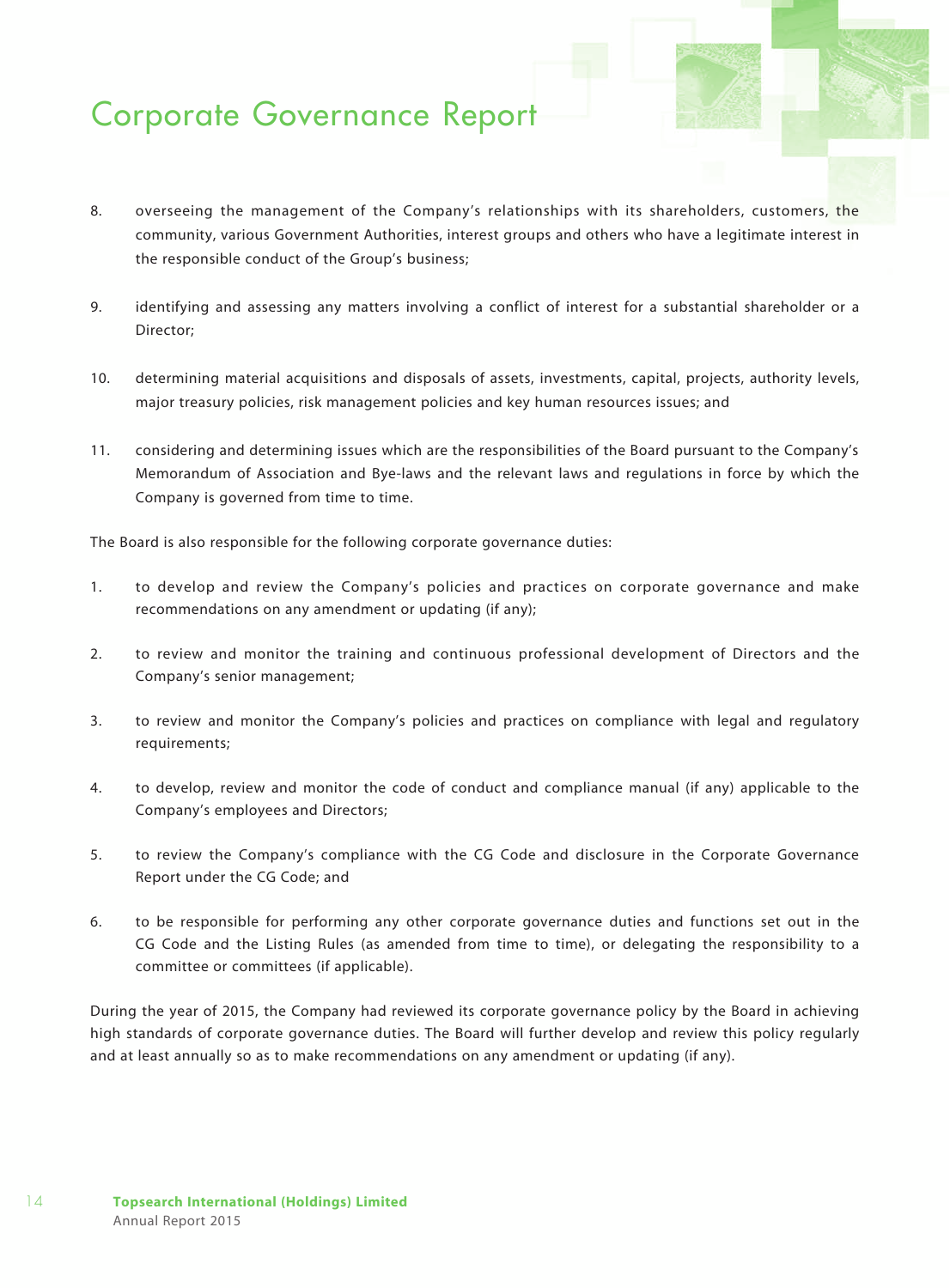During the year of 2015, the Board had delegated its authority to the nomination committee of the Company ("**Nomination Committee**") to review its board diversity policy for the Company and the terms of reference of the Nomination Committee. The Board (via the reporting from the Nomination Committee) had reviewed and considered the measurable objectives that it has set for implementing the Company's board diversity policy during the year of 2015 and would, together with its Nomination Committee, regularly review the progress on achieving those objectives.

The Board delegates to the management of the Company in respect of the major corporate matters as stated below:

- 1. preparation of the annual and interim results of the Group to be approved by the Board;
- 2. execution of the corporate strategies and directions of the Group adopted by the Board;
- 3. implementation of sufficient systems of internal controls and risk management procedures of the Group; and
- 4. carrying out daily business operations and decision-making regarding the daily ordinary business of the Company, etc.

### BOARD COMMITTEES

As an integral part of good corporate governance, the Board has established various Board Committees to oversee particular aspects of the Company's affairs. The Board Committees are governed by their respective terms of reference, which describe the authority and duties of the Board Committees and will be regularly reviewed and updated by the Board. The Board Committees include audit committee ("**Audit Committee**"), Remuneration Committee, Nomination Committee, and executive committee ("**Executive Committee**") of the Company whose terms of reference had been set out in writing respectively.

### AUDIT COMMITTEE

The Audit Committee is composed of three Independent Non-executive Directors during the year of 2015.

The chairman of the Audit Committee is an Independent Non-executive Director who has the appropriate professional qualifications and experience in accounting or related financial management expertise as required by the Listing Rules. The Audit Committee discharges its responsibilities as follows and in accordance with its existing terms of reference being adopted by the Board:

- 1. reviewing and monitoring the integrity of the interim and annual results and financial statements of the Company and of the Group and reviewing significant financial reporting judgements;
- 2. reviewing and monitoring the reporting, accounting and financial policies and practices of the Company;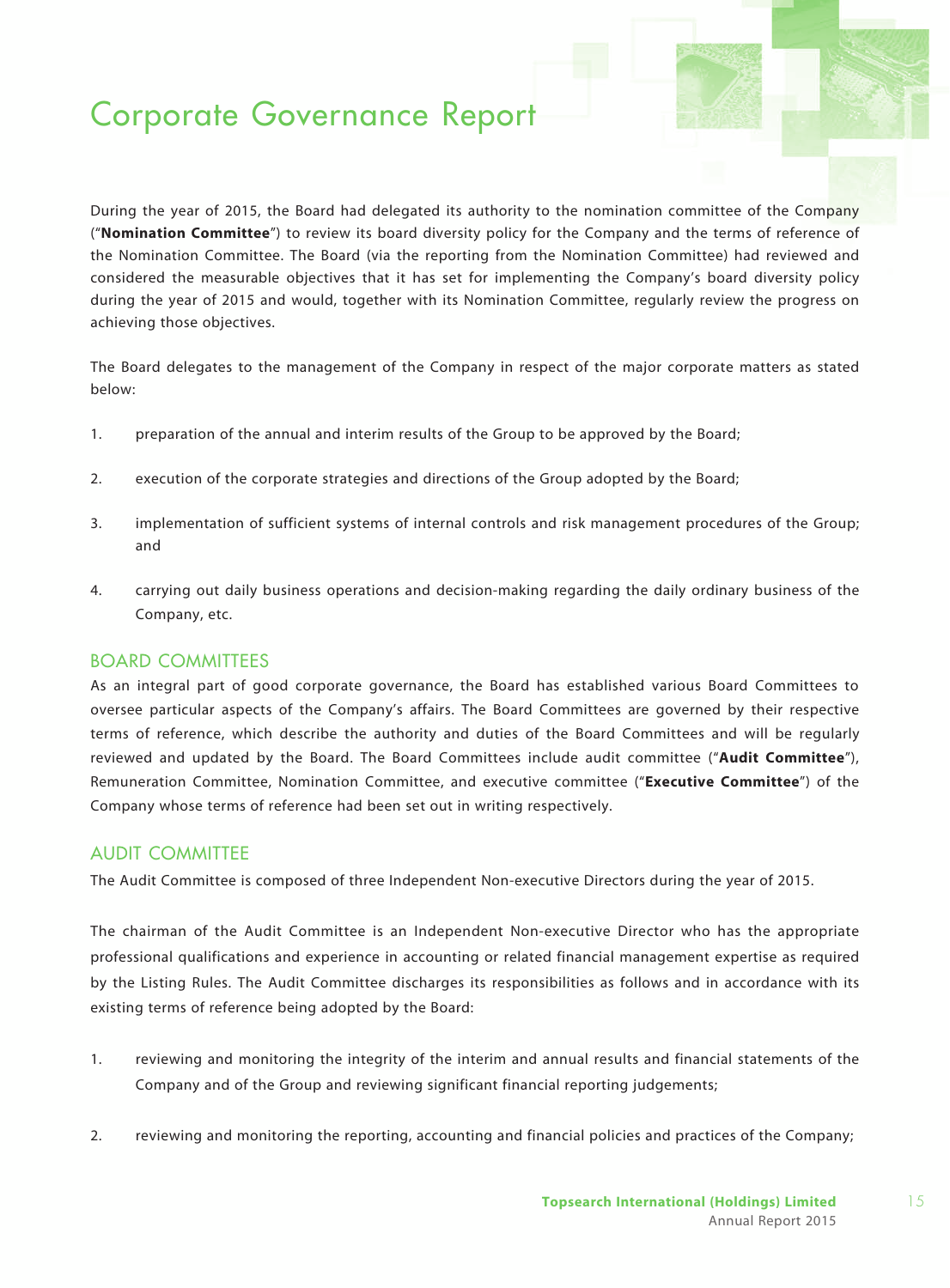- 3. reviewing and primarily responsible for making recommendation to the Board on the appointment, reappointment, retirement, resignation or removal of the Company's external auditor and reviewing their remuneration and terms of engagement, discussing their audit plan and scope of audit, and monitoring the external auditor's independence, objectivity and effectiveness of the audit process up to applicable standard, and also reporting the issues raised by the external auditor, including but not limited to those stated in their management letter addressed to the Board, implementing policy on engaging external auditor to supply non-audit services;
- 4. acting as the key representative body for overseeing the Company's relations with the external auditor;
- 5. reviewing the fairness and reasonableness of connected transaction(s) or continuing connected transaction(s) of the Company, if any;
- 6. ensuring full access by the respective responsible teams of the Group under corporate governance function of any concerns that may have arisen during the course of their corporate governance works;
- 7. conducting annual review of the effectiveness of the Group's internal control and risk management systems as delegated by the Board and considering any findings of major investigation of its internal control and risk management matters; and ensuring the Group's management has discharged its duty to have an effective internal control and risk management system including the adequacy of resources, qualifications and experience of staff from the Group; and
- 8. reviewing arrangements employees of the Company can use, in confidence, to raise concerns about possible improprieties in financial reporting, internal control or other matters, and the whistleblowing policy and system for employees which has been adopted by the Board on 27 March 2012.

As at 31 December 2015, the members of the Audit Committee were Mr. Ng Kee Sin (Chairman) (Independent Non-executive Director), Mr. Leung Shu Kin, Alfred (Member) (Independent Non-executive Director) and Mr. Wong Wing Kee (Member) (Independent Non-executive Director).

During the year ended 31 December 2015, three Audit Committee meetings were held (whereas two of which had been held with the attendance of the Company's external auditor) to review the financial results and reports for the year ended 31 December 2014 and for the six months ended 30 June 2015, the budget for the year of 2016, risk management and internal control processes, related party transactions, continuing connected transactions and discloseable transactions (if any), roles and responsibilities as well as works performed by the teams under corporate governance function, and the re-election of the Company's external auditor.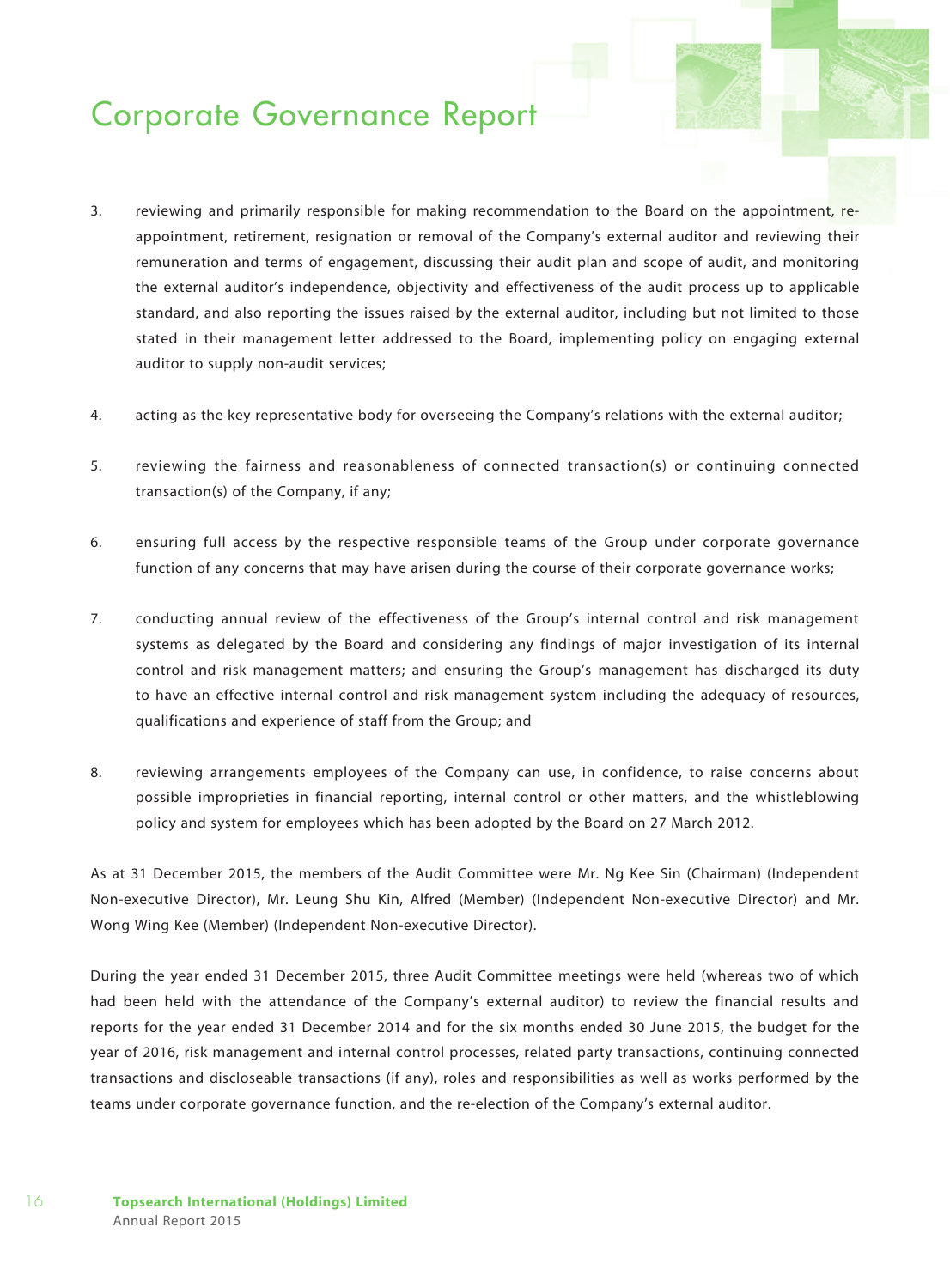The Audit Committee has reviewed the consolidated annual results and financial statements of the Group for the year ended 31 December 2015, including the accounting principles and practices adopted by the Group.

This annual report has been reviewed by the Audit Committee.

The attendance record of each member of the Audit Committee at its meeting for the year ended 31 December 2015 is set out below:

| <b>Members of Audit Committee</b>                                       | Attendance |
|-------------------------------------------------------------------------|------------|
| Mr. Ng Kee Sin (Chairman) (Independent Non-executive Director)          | 3/3        |
| Mr. Leung Shu Kin, Alfred (Member) (Independent Non-executive Director) | 3/3        |
| Mr. Wong Wing Kee (Member) (Independent Non-executive Director)         | 3/3        |

#### **Auditor's Remuneration**

The Audit Committee of the Company is responsible for considering the appointment and re-election of the external auditor and reviewing any non-audit functions performed by the external auditor, including whether such non-audit functions could lead to any potential material adverse effect to the Company. During the year under review, the Group is required to pay to the external auditor, BDO Limited, the following fees:

| Type of services provided by the external auditor                            | Fee paid/payable |
|------------------------------------------------------------------------------|------------------|
|                                                                              | (HK\$'000)       |
|                                                                              |                  |
| Audit services:                                                              |                  |
| Audit of the annual financial statements for the year ended 31 December 2015 | 890              |
| Non-audit services:                                                          |                  |
| Review of continuing connected transaction(s)                                | 10               |
| Agreed-upon procedures on preliminary announcement of results                | 20               |
| Agreed-upon procedures on interim financial statements                       |                  |
| for the six months ended 30 June 2015                                        | 30               |
|                                                                              |                  |
|                                                                              | 950              |

As at the date of publication of this annual report, the members of the Audit Committee are Mr. Lau Fai Lawrence (Chairman) (Independent Non-executive Director), Mr. Ng Man Kung (Member) (Independent Nonexecutive Director), Dr. Ngai Wai Fung (Member) (Independent Non-executive Director) and Mr. Ng Kee Sin (Member) (Independent Non-executive Director).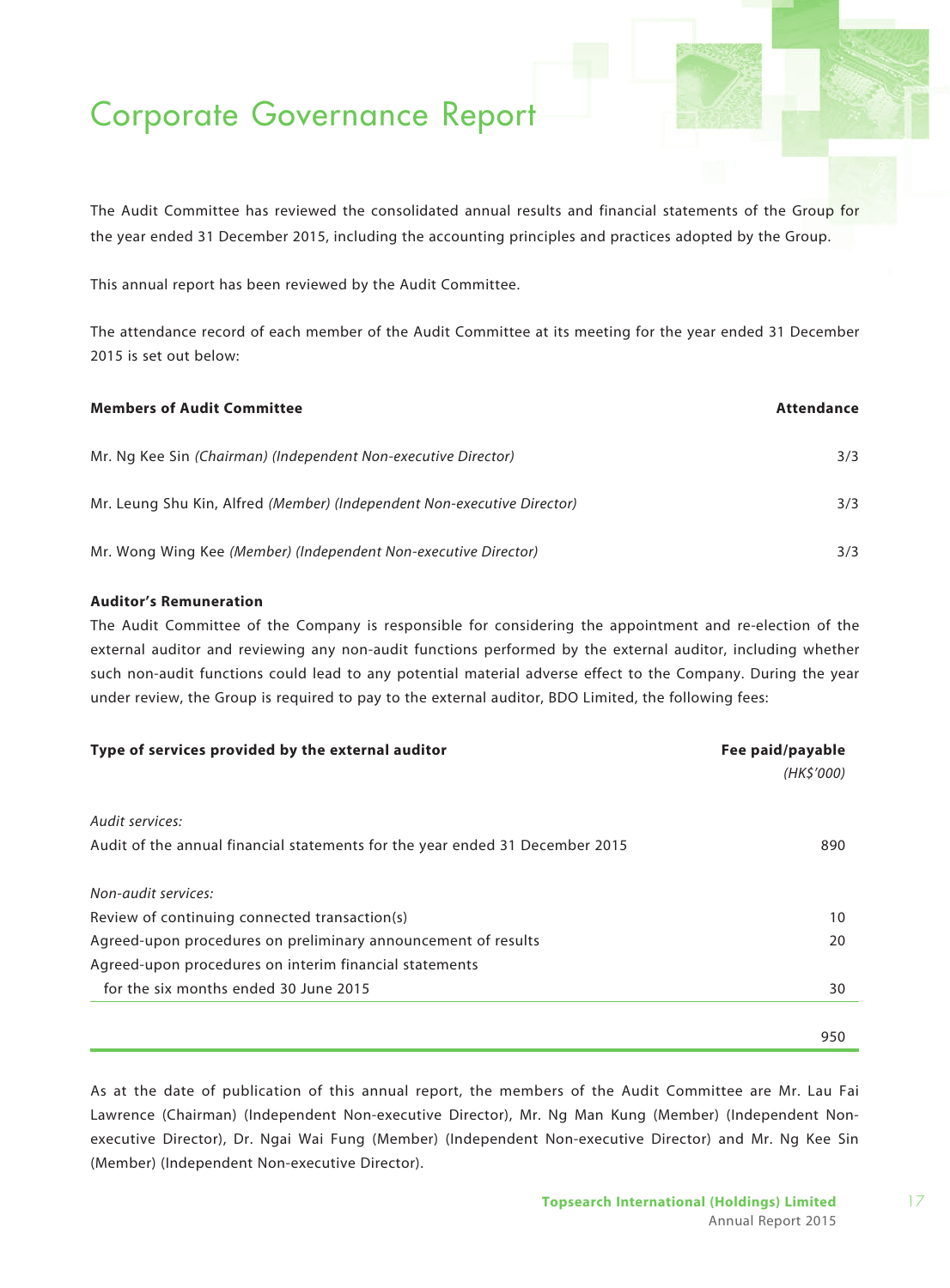### Remuneration Committee

The Remuneration Committee performs the following roles and functions in accordance with its terms of reference and its written remuneration policy adopted by the Board:

- 1. ensuring formal and transparent procedures for overseeing, developing and determining policies on the remuneration packages of Directors and the Company's senior management;
- 2. assessing the achievement and performance and reviewing the performance-based remuneration of Executive Directors and the Company's senior management by reference to the Company's corporate goals;
- 3. approving the terms of Executive Directors' service agreements or letters of appointment (as appropriate);
- 4. providing effective supervision and administration of the Company's share option schemes and other share incentive schemes (if available);
- 5. determining with delegated responsibility on the remuneration packages of individual Executive Directors and the Company's senior management or recommending to the Board on Executive Director's and the Company's senior management's remuneration packages, and reviewing the remuneration of Nonexecutive Directors; and
- 6. ensuring that no Director or any of his associates is involved in deciding his own remuneration.

During the year of 2015, the Company has adopted the model to make recommendations to the Board on the remuneration packages of individual Executive Director and the Company's senior management.

During the year ended 31 December 2015, one Remuneration Committee meeting was held to discuss and review the remuneration packages and bonus (if any) of Executive Director and other Directors and the terms of their service agreement and letters of appointment, and the remuneration policy for the Company and the Group (with reference to its terms of reference and Listing Rules).

As at 31 December 2015, the Remuneration Committee comprised three members, namely Mr. Leung Shu Kin, Alfred (Chairman) (Independent Non-executive Director), Mr. Tang Yok Lam, Andy (Member) (Non-executive Director) and Mr. Wong Wing Kee (Member) (Independent Non-executive Director). All members are Nonexecutive Directors and the majority of whom are Independent Non-executive Directors.

18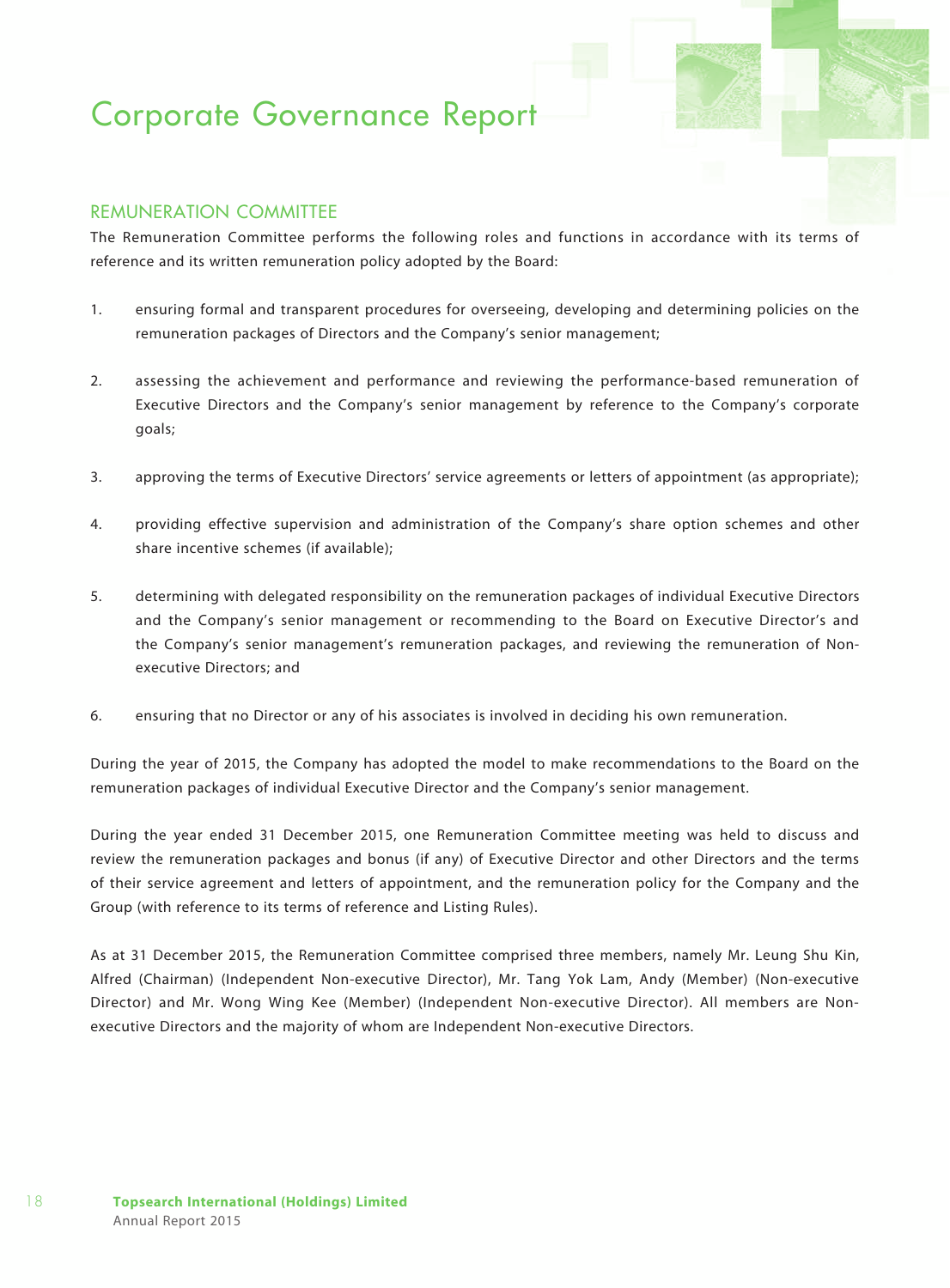The attendance record of each member of the Remuneration Committee at its meeting for the year ended 31 December 2015 is set out below:

| <b>Members of Remuneration Committee</b>                                  | Attendance |
|---------------------------------------------------------------------------|------------|
| Mr. Leung Shu Kin, Alfred (Chairman) (Independent Non-executive Director) | 1/1        |
| Mr. Tang Yok Lam, Andy (Member) (Non-executive Director)                  | 1/1        |
| Mr. Wong Wing Kee (Member) (Independent Non-executive Director)           | 1/1        |

As at the date of publication of this annual report, the members of the Remuneration Committee are Dr. Ngai Wai Fung (Chairman) (Independent Non-executive Director), Mr. Ng Man Kung (Member) (Independent Nonexecutive Director) and Mr. Lau Fai Lawrence (Member) (Independent Non-executive Director).

### Nomination Committee

The Nomination Committee performs the following roles and functions in accordance with its nomination procedures and criteria as follows and in accordance with its terms of reference and its written nomination policy adopted by the Board:

- 1. determining the policy for the nomination of Directors during the year;
- 2. adopting the nomination procedures and the process and criteria to select and recommend candidates for directorship during the year by considering the candidates' past performance and experience, academic and working qualifications, general market conditions in accordance with the requirements set out in the Listing Rules and the Company's Bye-laws so as to make the composition of the Board filled with a variety and a balance of skills and experience;
- 3. reviewing regularly the roles of Directors by considering the issues of conflict of interest, their performance and conduct;
- 4. assessing the independence of Independent Non-executive Directors; and
- 5. reviewing regularly the nomination policy and board diversity policy of the Company to ensure the effectiveness of these policies and to review any progress on achieving those objectives in these policies.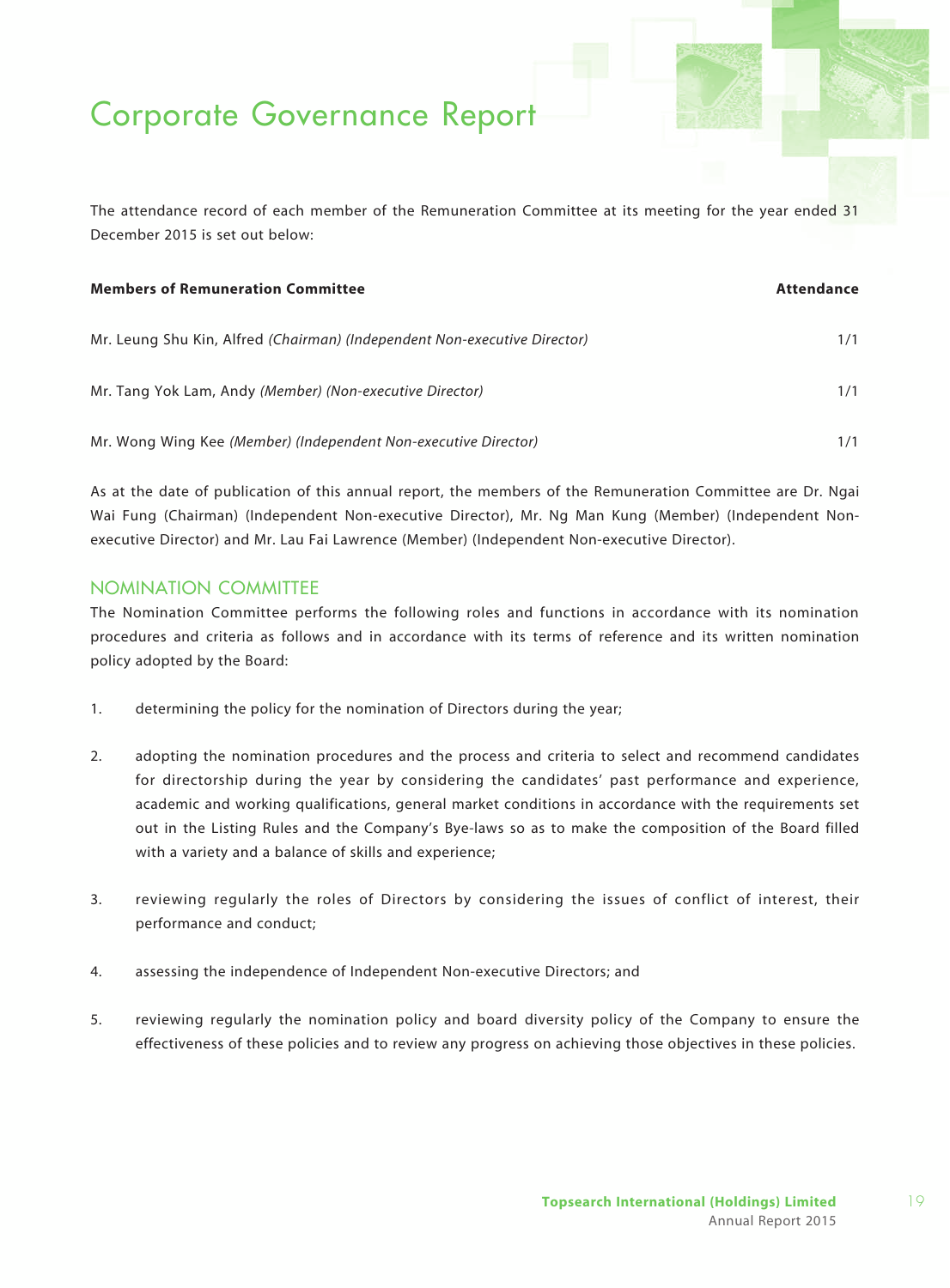The board diversity policy of the Company is set out below:

#### **1. Purpose**

1.1 The board diversity policy ("**Policy**") sets out the approach to diversity on the board of directors of the Company ("**Board**").

#### **2. Scope of Application**

- 2.1 The Company recognises and embraces the benefits of having a diverse Board to enhance the quality of its performance.
- 2.2 The Policy applies to the Board and does not apply to diversity in relation to employees of the Company and its subsidiaries ("**Group**").

#### **3. Policy Statement**

- 3.1 In designing the Board's composition, the Company recognises and embraces the benefits of diversity in Board members.
- 3.2 Board diversity has been considered from a number of aspects, including but not limited to gender, age, cultural and educational background, ethnicity, regional and industry experience, professional experience, skills, knowledge and length of service.
- 3.3 The Nomination Committee reviews and assesses the composition of the Board and makes recommendations to the Board on appointment of new directors of the Company ("**Directors**"). All Board appointments will be based on meritocracy, and candidates will be considered against objective criteria, having due regard for the benefits of the Board's diversity.

#### **4. Measurable Objectives**

- 4.1 The Nomination Committee will discuss and agree annually all measurable objectives for implementing the Policy and achieving the Board's diversity and recommend them to the Board for adoption.
- 4.2 Selection of candidates for Board members will be based on a range of diversity perspectives, including but not limited to gender, age, cultural and educational background, ethnicity, regional and industry experience, professional experience, skills, knowledge and length of service, as well as the criterion set out in the Company's nomination policy. The ultimate decision will be based on merit and contribution that the selected candidates will bring to the Board.

20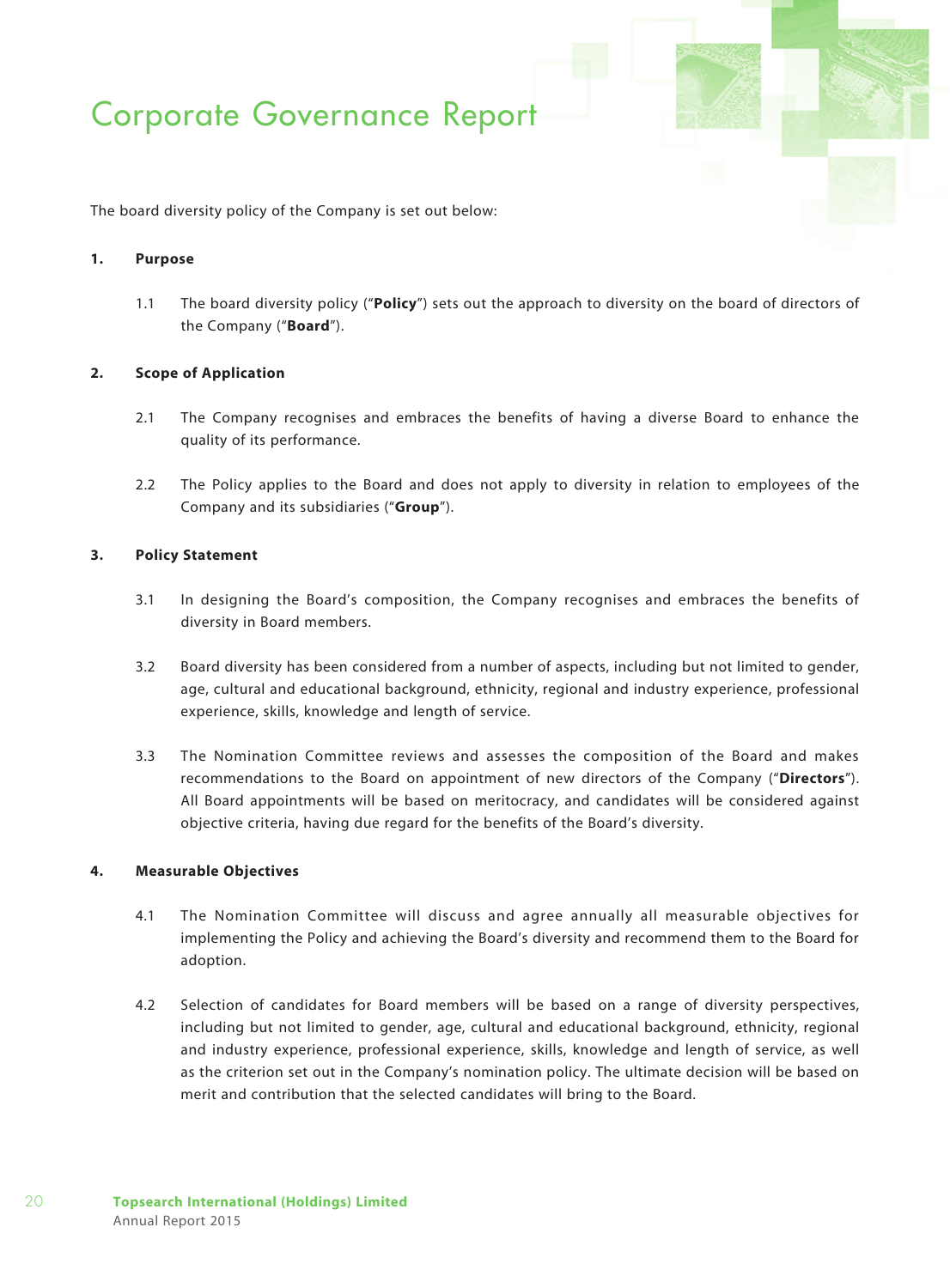4.3 The Board's composition (including gender, ethnicity, age, length of service, educational background, professional experience, skills and knowledge) will be disclosed in the Company's corporate governance report ("**CG Report**") annually in accordance with the requirements of the Rules Governing the Listing of Securities on The Stock Exchange of Hong Kong Limited.

#### **5. Monitoring and Reporting**

5.1 The Nomination Committee will report annually, in the CG Report, on the Board's composition under diversified perspectives, and monitor the implementation of the Policy.

#### **6. Review of the Policy**

- 6.1 The Nomination Committee will review the Policy regularly, as appropriate, to ensure the effectiveness of the Policy and to review any progress on achieving those objectives in the Policy.
- 6.2 The Nomination Committee will discuss any revisions that may be required, and recommend any such revisions to the Board for consideration and approval.

During the year ended 31 December 2015, the Nomination Committee had met once and discussed and reviewed (i) the retiring Directors to be re-elected at the 2015 annual general meeting of the Company; (ii) the independence of the Independent Non-executive Directors; (iii) the terms of appointment of Directors; (iv) the structure, size and composition (including the skills, knowledge and experience) of the Board; (v) the role, performance and conduct of the existing Directors (including but not limited to the issues on any conflict of interest); (vi) any nomination of potential candidate in place of the resigned Director(s) to the Board; and (vii) the nomination policy and board diversity policy (including its measurable objectives and progress on achieving those objectives) of the Company (with reference to its terms of reference and Listing Rules).

As at 31 December 2015, the members of the Nomination Committee were Mr. Wong Wing Kee (Chairman) (Independent Non-executive Director), Mr. Leung Shu Kin, Alfred (Member) (Independent Non-executive Director) and Mr. Tang Yok Lam, Andy (Member) (Non-executive Director). All members were Non-executive Directors and the majority of whom were Independent Non-executive Directors.

The attendance record of each member of the Nomination Committee at its meeting for the year ended 31 December 2015 is set out below:

| <b>Members of Nomination Committee</b>                                  | Attendance |
|-------------------------------------------------------------------------|------------|
| Mr. Wong Wing Kee (Chairman) (Independent Non-executive Director)       | 1/1        |
| Mr. Leung Shu Kin, Alfred (Member) (Independent Non-executive Director) | 1/1        |
| Mr. Tang Yok Lam, Andy (Member) (Non-executive Director)                |            |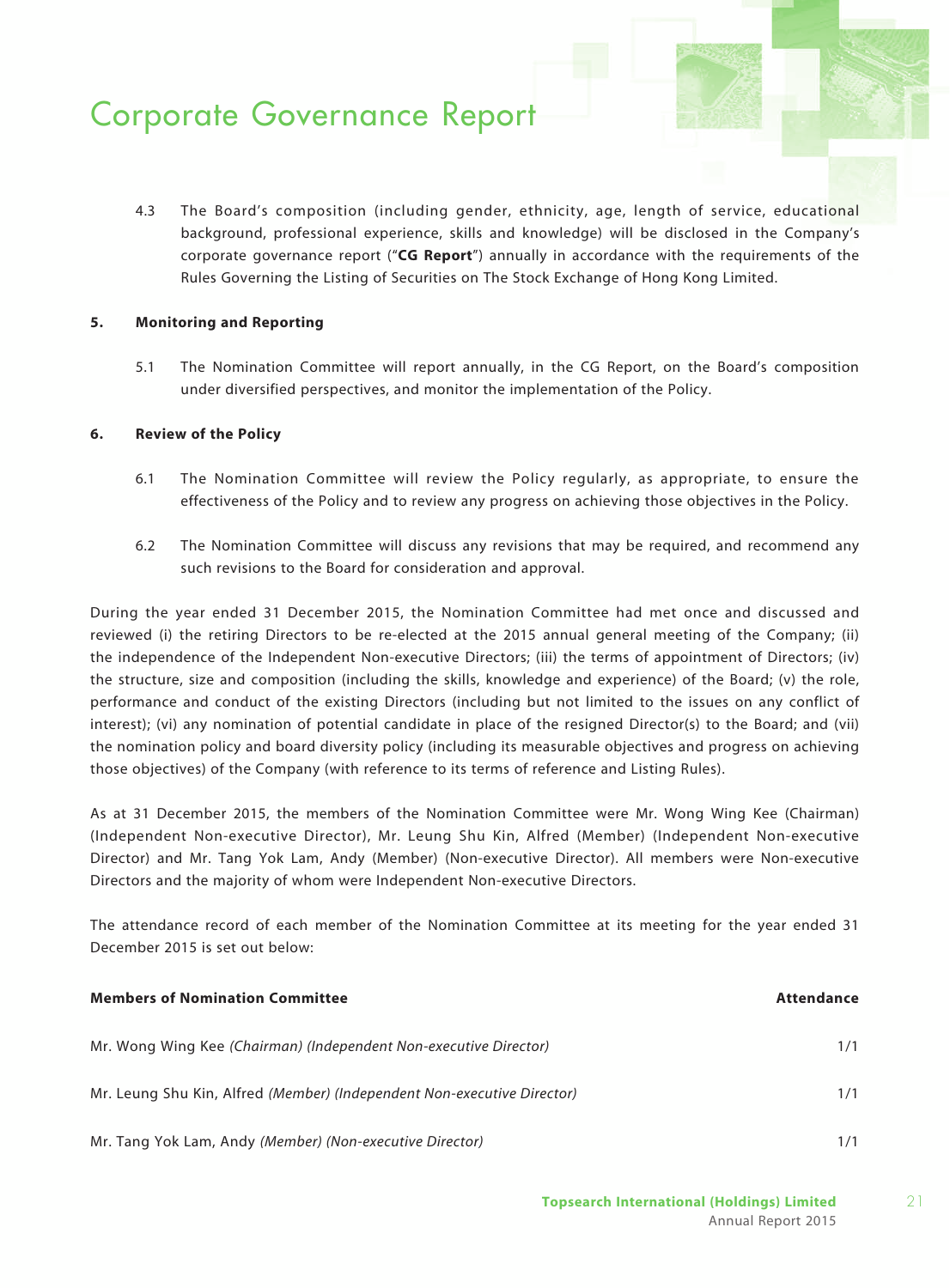Under the CG Code provision A.4.2, every Director including those appointed for a specific term, should be subject to retirement by rotation at least once every three years. The Bye-laws of the Company has provided that at each annual general meeting one-third of the Directors for the time being (or, if their number is not a multiple of three, the number nearest to but not less than one-third) shall retire from office by rotation such that every Director (including those appointed for a specific term) shall be subject to retirement by rotation at least once every three years.

Under the CG Code provision A.4.2, all Directors appointed to fill a casual vacancy should be subject to election by the Company's shareholders at the first general meeting of the Company after appointment. The Bye-laws of the Company has provided that the Board shall have power from time to time and at any time to appoint any person as a Director either to fill a casual vacancy or as an addition to the Board. Any Director so appointed shall hold office only until the next following general meeting of the Company and shall then be eligible for re-election, but shall not be taken into account in determining the Directors who are to retire by rotation at such meeting.

As at the date of publication of this annual report, the members of the Nomination Committee are Mr. Ng Man Kung (Chairman) (Independent Non-executive Director), Dr. Ngai Wai Fung (Member) (Independent Nonexecutive Director), Mr. Lau Fai Lawrence (Member) (Independent Non-executive Director) and Mr. Wong Wing Kee (Member) (Independent Non-executive Director).

### EXECUTIVE COMMITTEE

The Executive Committee operates with overall delegated authority from the Board. The Executive Committee carries out the following tasks for the purposes of dealing with the affairs relating to the day-to-day operations of the Group:

- 1. determining group strategy;
- 2. setting targets for the management;
- 3. reviewing business performance;
- 4. ensuring adequate funding; and
- 5. examining major investments.

As at 31 December 2015, the sole member of the Executive Committee was Mr. Cheok Ho Fung. The attendance record of the sole member of the Executive Committee at its meeting for the year ended 31 December 2015 is set out below:

### **Member of the Executive Committee Attendance**

Mr. Cheok Ho Fung *(the Chairman and Chief Executive Officer)* 0/0

During the year ended 31 December 2015, no Executive Committee meeting was held to consider and approve the affairs regarding the daily transactions and business operations of the Group.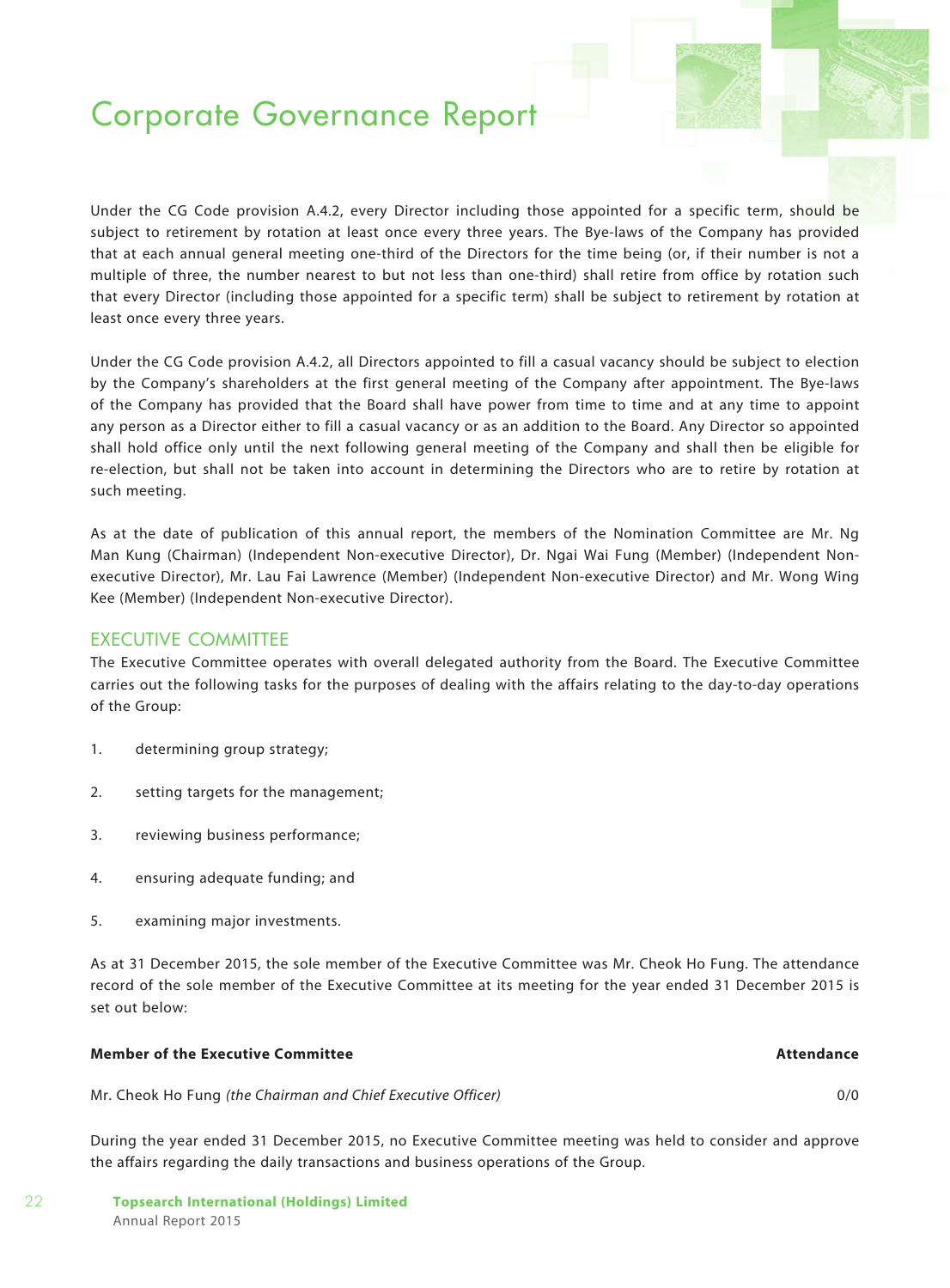As at the date of publication of this annual report, the members of the Executive Committee are Mr. Liu Tingan (Chairman) (Executive Director) and Mr. Cheok Ho Fung (Member) (Executive Director).

### Training and Support for Directors

The Group provides briefings, reading materials and other training opportunities to develop and refresh the Directors' knowledge and skills so as to keep abreast of their collective responsibilities and to emphasis on the roles, functions and duties of a listed company director.

The Group continuously updates Directors on the latest developments regarding the Listing Rules and other applicable regulatory requirements, to ensure compliance and enhance their awareness of good corporate governance practices, and to ensure that their contribution to the Board remains informed and relevant.

During the period from 1 January 2015 to 31 December 2015 as required by CG Code, the Directors had participated in the following trainings:

| <b>Name of Directors</b>                         | <b>Types of Training</b> |  |   |
|--------------------------------------------------|--------------------------|--|---|
| <b>Executive Director</b>                        |                          |  |   |
| Mr. Cheok Ho Fung                                | A                        |  | B |
| (Chairman of the Board, Chief Executive Officer) |                          |  |   |
| <b>Non-executive Director</b>                    |                          |  |   |
| Mr. Tang Yok Lam, Andy                           |                          |  | B |
| <b>Independent Non-executive Directors</b>       |                          |  |   |
| Mr. Leung Shu Kin, Alfred                        |                          |  | B |
| Mr. Wong Wing Kee                                | A                        |  | B |
| Mr. Ng Kee Sin                                   | A                        |  | B |

- A : *attending seminars and/or conferences and/or forums (via different means)*
- B : *self-reading on newspapers, journals and updates relating to the business of PCBs, updates on the Listing Rules or corporate governance matters, other relevant statutory requirements, director's duties and responsibilities etc.*

### CORPORATE MANAGEMENT AND INTERNAL CONTROL

The Board established a Whistleblowing Policy on 27 March 2012 which deals with and governs properly and fairly concerns raised by the Company's employees about any suspected malpractice or misconduct regarding financial reporting, internal control or other matters within the Company and the Group. The Audit Committee shall review regularly this Policy and ensure that arrangements are in place for independent and fair investigation of these matters and for appropriate following-up action.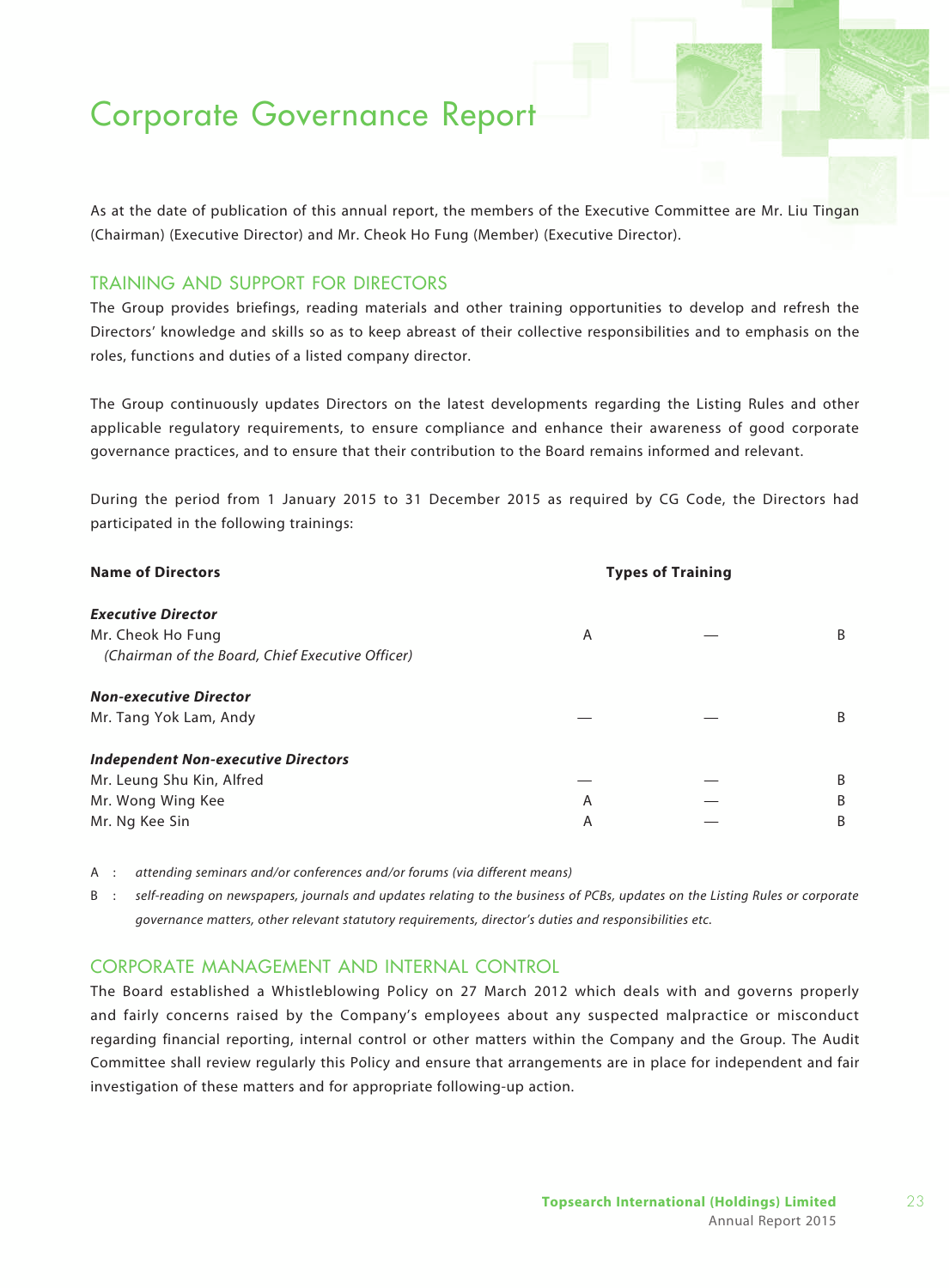The responsible teams of different sections or departments within the Group under corporate governance function play a major role in monitoring the internal corporate governance of the Group. They have unrestricted access to the information that allow them to review all aspects of the Group's risk management and governance processes in connection with nature of compliance and legal requirements. It also has the power to consult the Audit Committee without reference to the Company's management.

#### **Internal Control Activities:**

Internal control activities are undertaken by the responsible teams under corporate governance function. Under the cross-functional work relationship, the teams conduct periodic review of the practices, procedures and internal controls of all business and support units within the Group. The relevant Board Committees may request the responsible teams to conduct ad-hoc reviews or investigation in relation to all types of business operations of the Group if needed, and to report back the review or investigation results to the Board Committees.

The management systems for occupational health, safe environment and quality standards are set up. The perfection of the internal control system is properly established and the Board and the Company's management have paid significant attention to it. The aim of undertaking the internal control activities by the responsible teams is to govern the overall system establishment and comprehensive perfection in corporate internal control. Key tasks of the responsible teams in this internal control function include:

- 1. unlimited authority of access to review different aspects of the Group's business activities and internal control procedures;
- 2. regular performance of the comprehensive audit of the working procedures, practices, expenses, investment, asset management of the special business unit and the Group;
- 3. special reviews and investigations for ad-hoc projects; and
- 4. liaison with the Company's management and reporting to the Audit Committee and the Board on the effectiveness and efficiency of the Group's management and the assurance against material financial misstatements.

The Board holds full responsibility for the system of internal control of the Group and continuously reviews its effectiveness from time to time. The responsible teams participating into the internal audit activities as aforementioned perform investigation of the effectiveness of material processes and controls on a risk-based approach in accordance with the provisions on internal controls as set forth in the CG Code. The findings are reported to the Audit Committee. The Board, through the Audit Committee, has at least annually reviewed the effectiveness of the system of internal control of the Group for the year ended 31 December 2015. The review had covered all material controls, including financial, operational and compliance controls and risk management functions of the Group. The Board via annual review considers the internal control systems (including but not limited to the resources, qualifications and experience of staff of the Group's accounting and financial reporting function, its training programmes and budget) is effective and adequate.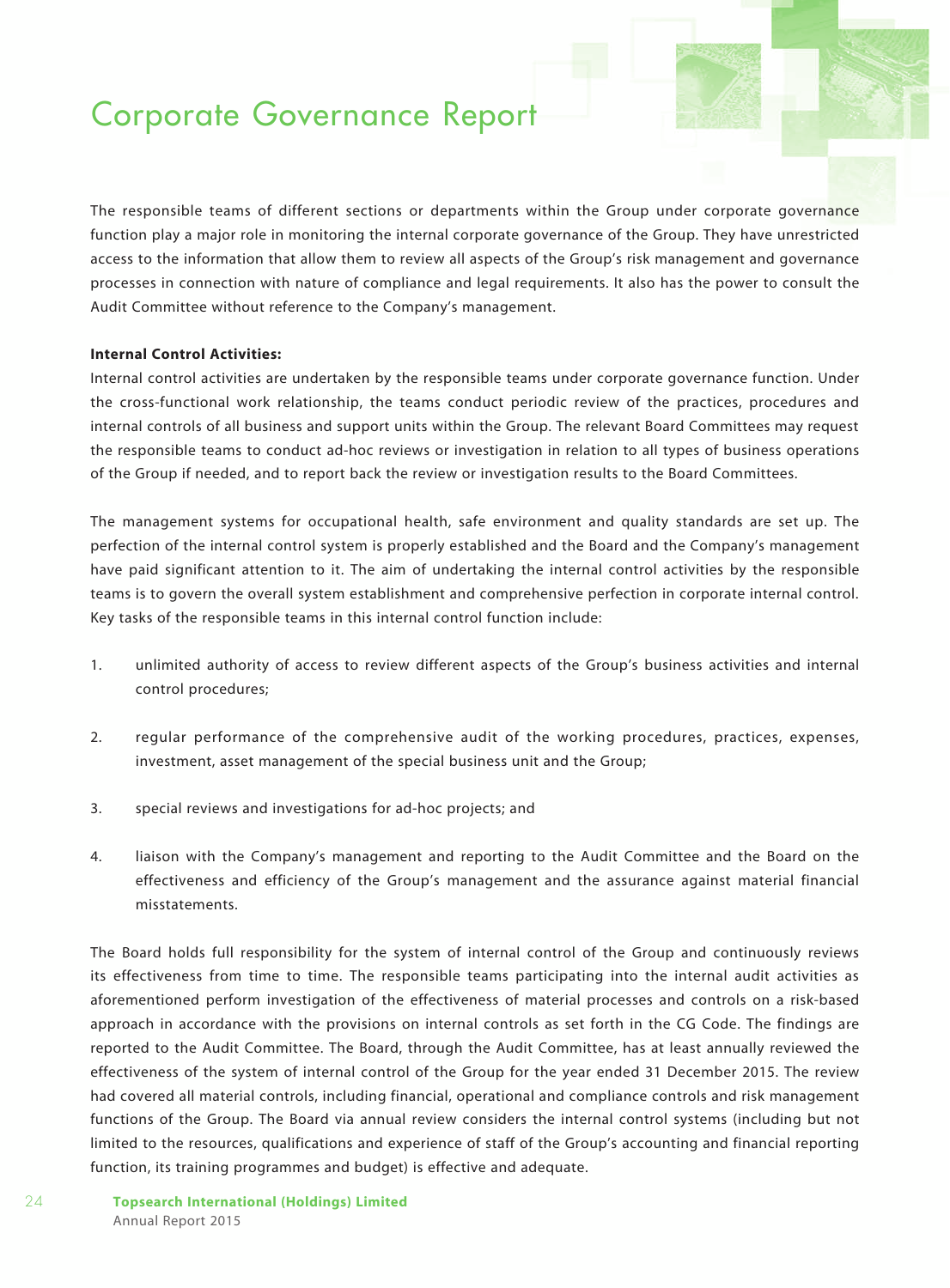The Board has implemented procedures and internal controls for the handling and dissemination of inside information. During the year of 2013, the Company has adopted the inside information policy which aims to set out guidelines to the Group's directors, officers and all relevant employees to ensure inside information (as defined below) of the Company is to be disseminated to the public in equal and timely manner in accordance with the applicable laws and regulations. The term "relevant employee" refers to employee of the Group, because of his office or employment, who is likely to be in possession of the unpublished inside information (as defined below). The above mentioned persons are also recommended to make reference to the "Guidelines on Disclosure of Inside Information" issued by the Securities and Futures Commission ("**SFC**") in June 2012.

Under the new Part XIVA of the Securities and Future Ordinance ("**SFO**"), Chapter 571 ("**Part XIVA**") which has been effective on 1 January 2013, inside information is the specific information about the Company, its shareholder or officer or its listed securities or derivatives, which is not generally known to the persons who are accustomed, or would be likely, to deal in the Company's listed securities but would, if generally known to them, be likely to materially affect the price of the Company's listed securities.

### OPERATION RISKS

The Group has implemented appropriate policies and procedures for all major operations. In particular, the Company's management closely monitors the procurement process and performs due diligence check on the vendors. The In Process Quality Assurance Department and Reliability Department ensure the stability of the manufacturing process and control products quality. The Group also strives to promote human resources reforms and comprehensively enhances cost management. By establishing clear policies and requiring welldocumented business process, the exposure to operation risks is considered minimal.

### INVESTOR RELATIONS AND COMMUNICATION

The Board established a shareholders' communication policy on 27 March 2012 for maintaining an on-going dialogue with the Company's shareholders and other stakeholders and encouraging them to communicate actively with the Company. This policy sets out the principles of the Company in relation to shareholders' communications, with the objective of ensuring that its communications with the Company's shareholders and other stakeholders (including potential investors) with ready, equal and timely access to balanced and understandable information about the Company (including its financial performance, strategic goals and plans, material developments, governance and risk profile), in order to enable the Company's shareholders and other stakeholders to exercise their rights in an informed manner mainly through the Company's corporate communications (such as interim and annual reports, announcements and circulars, notices of meetings, proxy forms and listing documents), annual general meetings and other general meetings, as well as disclosure on the website of the Company.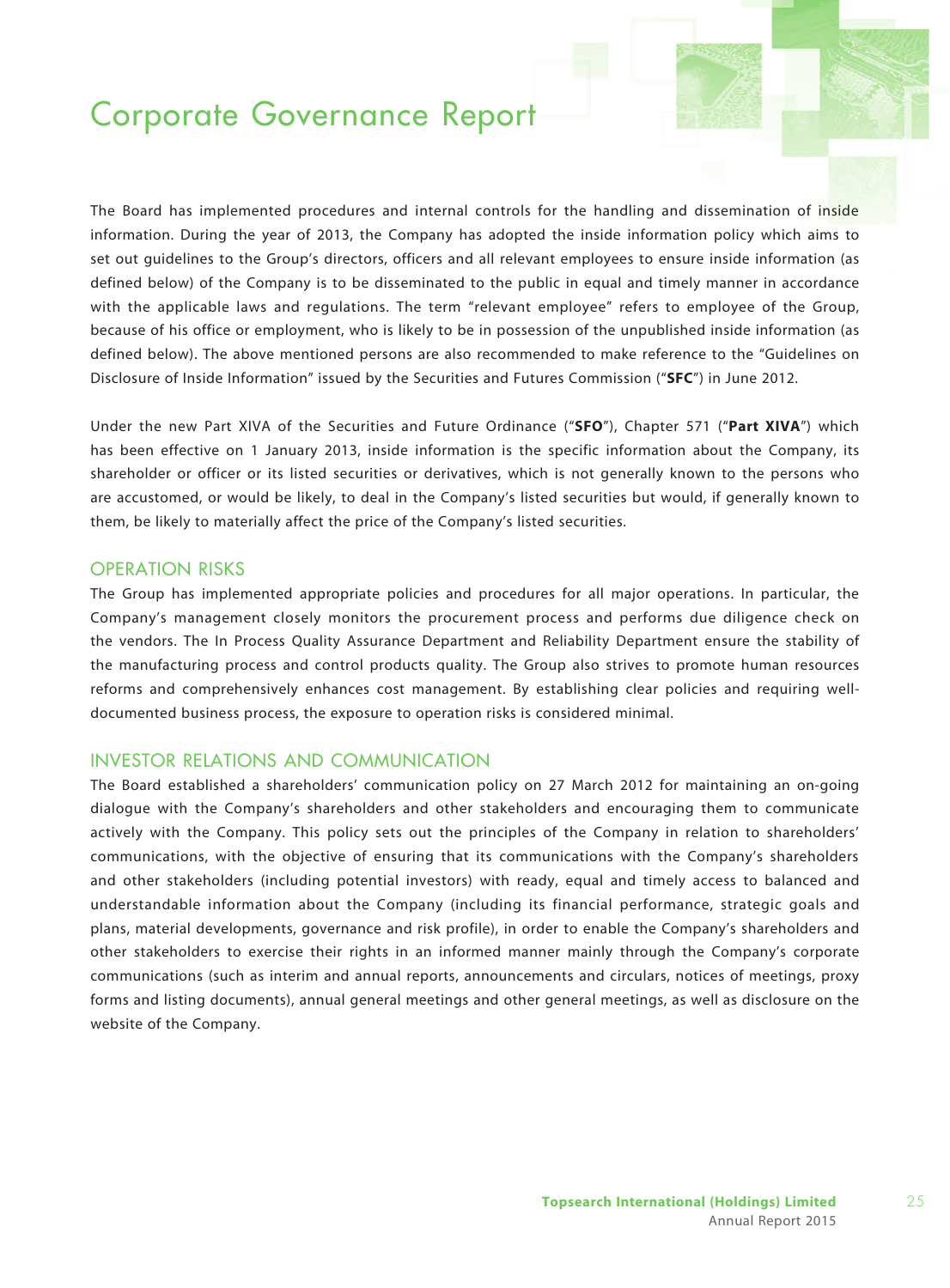Interim reports, annual reports and circulars and associated explanatory documents etc are sent to the Company's shareholders and are also posted on the Stock Exchange's website (www.hkex.com.hk) and the Company's website (www.topsearch.com.hk) under a dedicated "Investor Relations" section as soon as practicable in plain language and in both English and Chinese versions or where permitted, in single language, and will be updated on a regular basis and in a timely manner. The Company's website provides its shareholders with the corporate information, such as principal business activities, the development of corporate governance and the corporate social responsibilities of the Group such as environmental protection, etc.

The Company's shareholders are provided with contact details of the Company, such as telephone hotline, fax number, email address and postal address (as indicated below), in order to enable them to make any query that they may have with respect to the Company. They can also send their enquiries to the Board through these means. In addition, the Company's registered shareholders can contact Tricor Tengis Limited, the Company's Hong Kong Branch Share Registrar and Transfer Office, if they have any enquiries about their shareholdings and entitlements to dividend.

The Company will not normally deal with verbal or anonymous enquiries. However, its shareholders may send their enquiries to the following in respect of the Company:

| Principal place of business in<br>$\ddot{\phantom{a}}$<br>Hong Kong |   | 3406, China Merchants Tower, Shun Tak Centre, 168-200 Connaught Road<br>Central, Hong Kong      |
|---------------------------------------------------------------------|---|-------------------------------------------------------------------------------------------------|
|                                                                     |   | For the attention of Chairman of the Board/Chief Executive Officer/<br><b>Company Secretary</b> |
| Telephone                                                           |   | (852) 2271 2299                                                                                 |
| Fax                                                                 | ÷ | (852) 2858 8778                                                                                 |
| Email                                                               |   | investor.relations@topsearch.com.hk                                                             |

The Company's registered shareholders should direct their enquiries about their shareholdings and entitlement to dividend to the Company's Hong Kong Branch Share Registrar and Transfer Office, Tricor Tengis Limited, through the online holding enquiry service at www.tricoris.com or by email to is-enquiries@hk.tricorglobal.com or hotline at (852) 2980 1333 or in person at Level 22, Hopewell Centre, 183 Queen's Road East, Hong Kong.

The Company's general meeting allows the Directors, its members of the Audit Committee, the Remuneration Committee and the Nomination Committee respectively and its external auditor to meet and communicate with its shareholders and to answer shareholders' questions. The Company will ensure that its shareholders' views can be communicated to the Board. For each substantially separate issue at a general meeting, a separate resolution should be proposed by the chairman of that meeting, for instances, nomination of persons as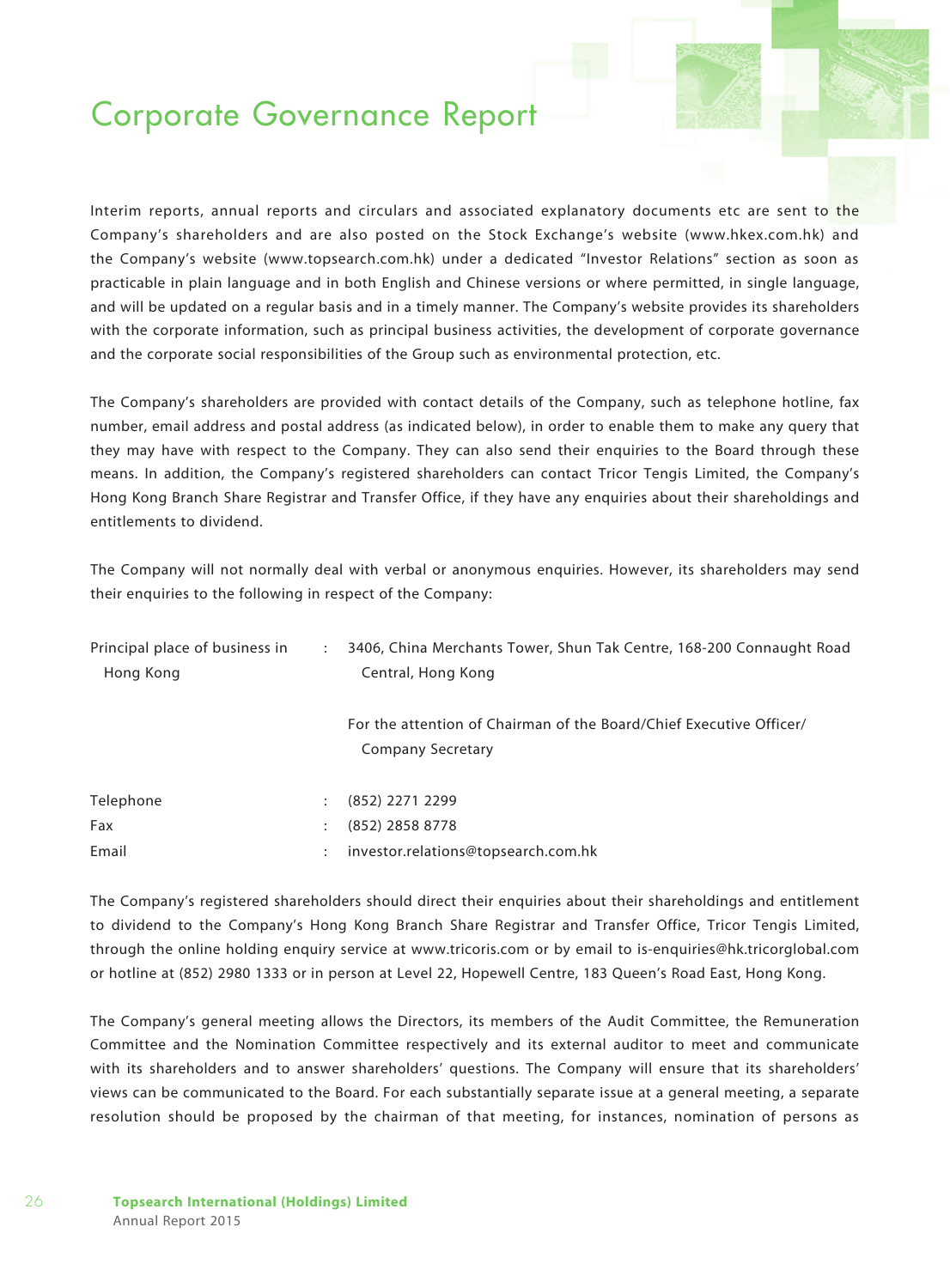Directors by means of a separate resolution. The Procedures for Shareholders to Propose a Person for Election as a Director of the Company has been uploaded on the website of the Company in the section "Corporate Governance" under "Investor Relations" section.

The proceedings of general meeting are reviewed from time to time to ensure that the Company follows good corporate governance practices. Notice of an annual general meeting (whether for the passing of a special resolution and/or an ordinary resolution) shall be called by not less than twenty business days' notice or twentyone days' notice (whichever is longer) in writing at the least and a special general meeting called for the passing of a special resolution shall be called by twenty-one days' notice in writing at the least, and a general meeting of the Company (other than an annual general meeting or a meeting for the passing of a special resolution) shall be called by ten business days' notice or fourteen days' notice (whichever is longer) in writing at the least (whereas the notice shall be exclusive of the day on which it is served or deemed to be served and of the day for which it is given), and the accompanying circular also sets out details of each proposed resolution and other relevant information as required under the Listing Rules.

The chairman of the general meeting exercises his power under the Company's Bye-laws to put each proposed resolution to the vote by way of a poll, save for the resolutions (if any) proposed by the chairman of the meeting regarding the approval on the procedural and administrative matters as defined in the Listing Rules. The procedures for demanding and conducting a poll are explained at the general meeting prior to the polls being taken. The Company's shareholders who are entitled to attend and vote at a general meeting are entitled to ask about the poll voting procedures and details of the proposed resolutions at the general meeting whose questions should be answered during the general meeting prior to the conduction of poll voting. Announcement on poll voting results of general meeting will be posted on the Stock Exchange's website and the Company's website.

During the year of 2015, there was no significant change in the Company's Memorandum of Association and Bye-laws, whereas both of which have been uploaded on the Stock Exchange's website and the Company's website.

The Company continues to commit to a proactive policy of promoting investor relations and effective communication with the Company's shareholders and analysts by maximizing the use of the Company's website (www.topsearch.com.hk) as a channel to disclose the Company's updated information and corporate communications to the Company's shareholders, stakeholders and the public on a timely basis.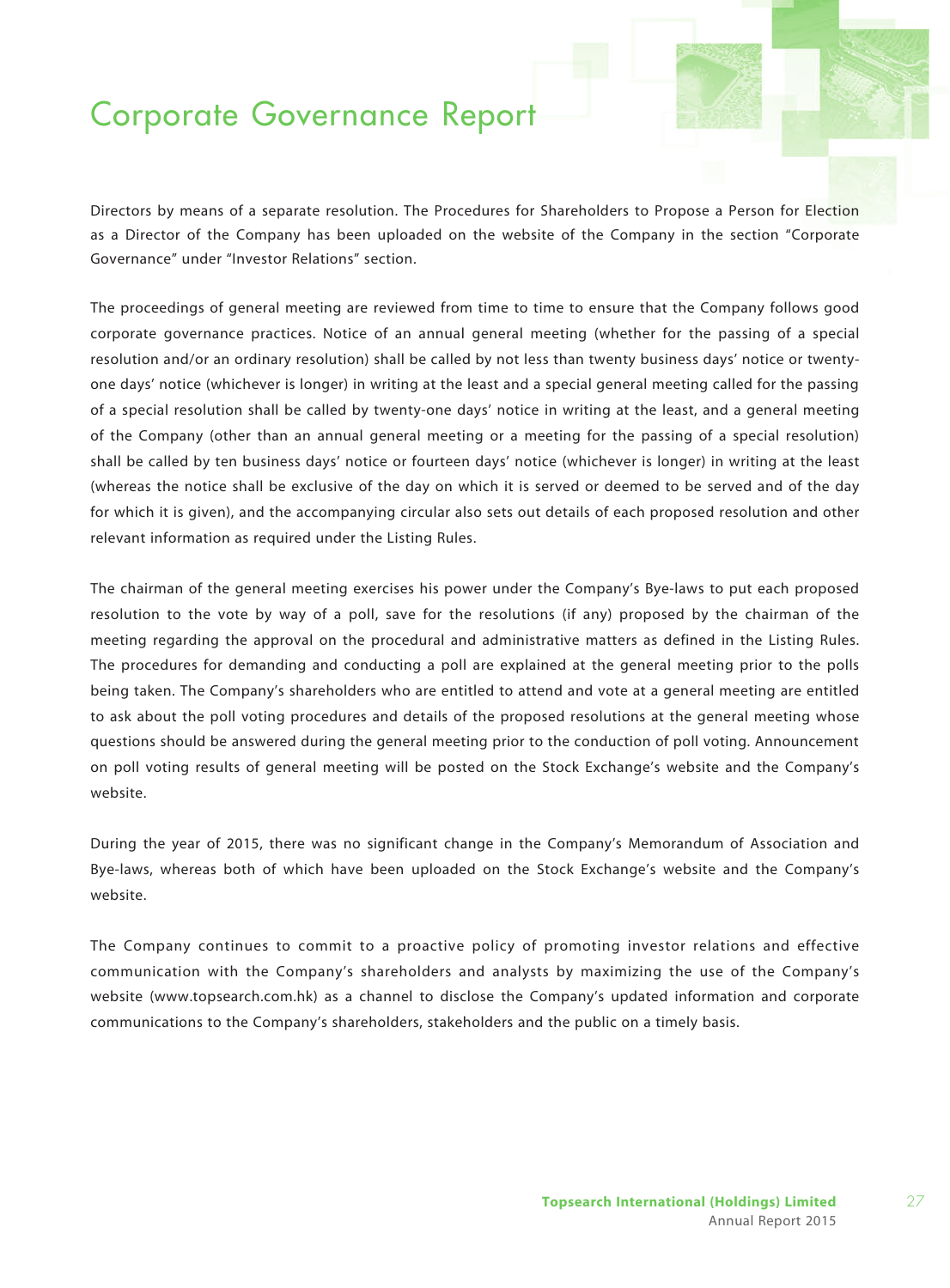#### **Shareholders Rights**

The Directors, pursuant to Bermuda Companies Act and notwithstanding anything in the Company's Bye-laws shall, on the requisition of the Company's shareholders holding at the date of the deposit of the requisition not less than one-tenth of such of the paid-up capital of the Company as at the date of the deposit carries the right of voting at general meetings of the Company, forthwith proceed duly to convene a special general meeting of the Company.

The requisition must state the purposes of the general meeting, and must be signed by the requisitionists and deposited at the Company's principle place of business in Hong Kong, and may consist of several documents in like form each signed by one or more requisitionists.

If the Directors do not within twenty-one days from the date of the deposit of the requisition proceed duly to convene a general meeting, the requisitionists, or any of them representing more than one half of the total voting rights of all of them, may themselves convene a general meeting, but any general meeting so convened shall not be held after the expiration of three months from the said date.

A general meeting convened by the requisitionists shall be convened in the same manner, as nearly as possible, as that in which general meetings are to be convened by Directors.

Any number of shareholders of the Company representing not less than one-twentieth (1/20) of the total voting rights of all the shareholders or not less than 100 shareholders of the Company, may make a requisition in writing to the Company to do the following (which will be done at the expense of the requisitionists unless the Company otherwise resolves):

- (i) to give to the Company's shareholders entitled to receive notice of the next annual general meeting and notice of any resolution which may properly be moved and is intended to be moved at that meeting; and/or
- (ii) to circulate to the Company's shareholders entitled to have notice of any general meeting sent to them any statement of not more than one thousand (1,000) words with respect to the matter referred to in any proposed resolution or the business to be dealt with at that meeting.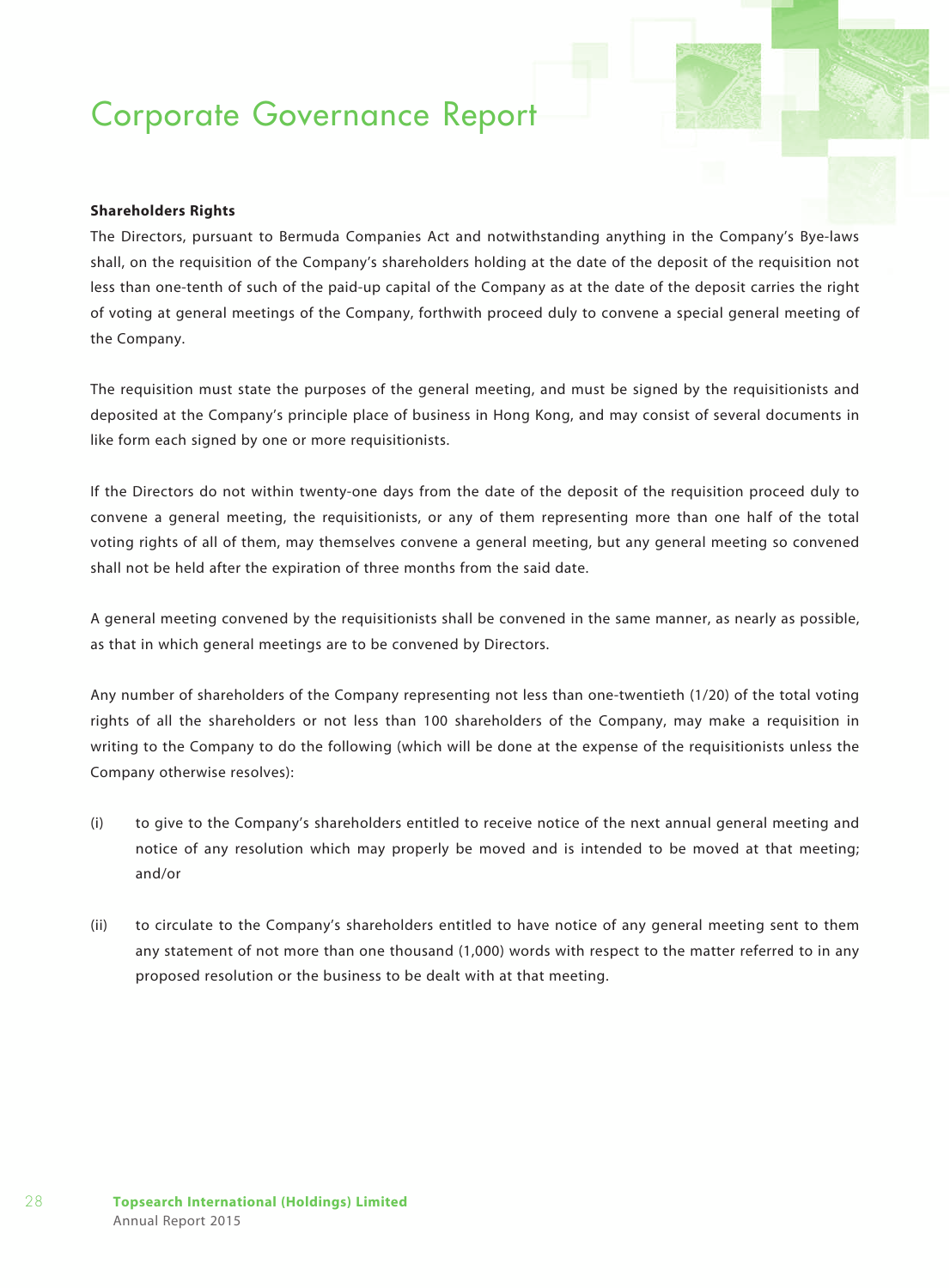A copy of the requisition signed by the requisitionists, or two or more copies which between them contain the signatures of all the requisitionists, must be deposited at the principal place of business of the Company in Hong Kong.

- (i) in the case of a requisition requiring notice of a resolution, not less than six weeks before the meeting; and
- (ii) in the case of any other requisition, not less than one week before the meeting,

and there must be deposited or tendered with the requisition a sum reasonably sufficient to meet the Company's expenses in giving effect thereto.

However please note that if, after a copy of the requisition requiring notice of a resolution has been deposited at the principal place of business of the Company in Hong Kong, an annual general meeting is called for a date six weeks or less after the copy has been deposited, the copy though not deposited within the time limit stated above shall be deemed to have been properly deposited for the purposes thereof.

Any reasonable expenses incurred by the requisitionists by reason of the failure of the Directors duly to convene a general meeting shall be repaid to the requisitionists by the Company.

### DIRECTORS' RESPONSIBILITY IN RESPECT OF FINANCIAL STATEMENTS

The Directors acknowledge their responsibility for preparing the financial statements of the Group on a going concern basis, with supporting assumptions or qualifications as necessary, for each financial period which give a true and fair view of the financial affairs of the Group.

### sufficiency of public float

Based on information that is publicly available to the Company and within the knowledge of the Directors as at the latest practicable date prior to the issue of this annual report (i.e. 14 April 2016), the Company has maintained a sufficient public float of its issued shares in the Stock Exchange throughout the period from 1 January 2015 to 31 December 2015 and has continued to maintain such a sufficiency of public float as at 14 April 2016.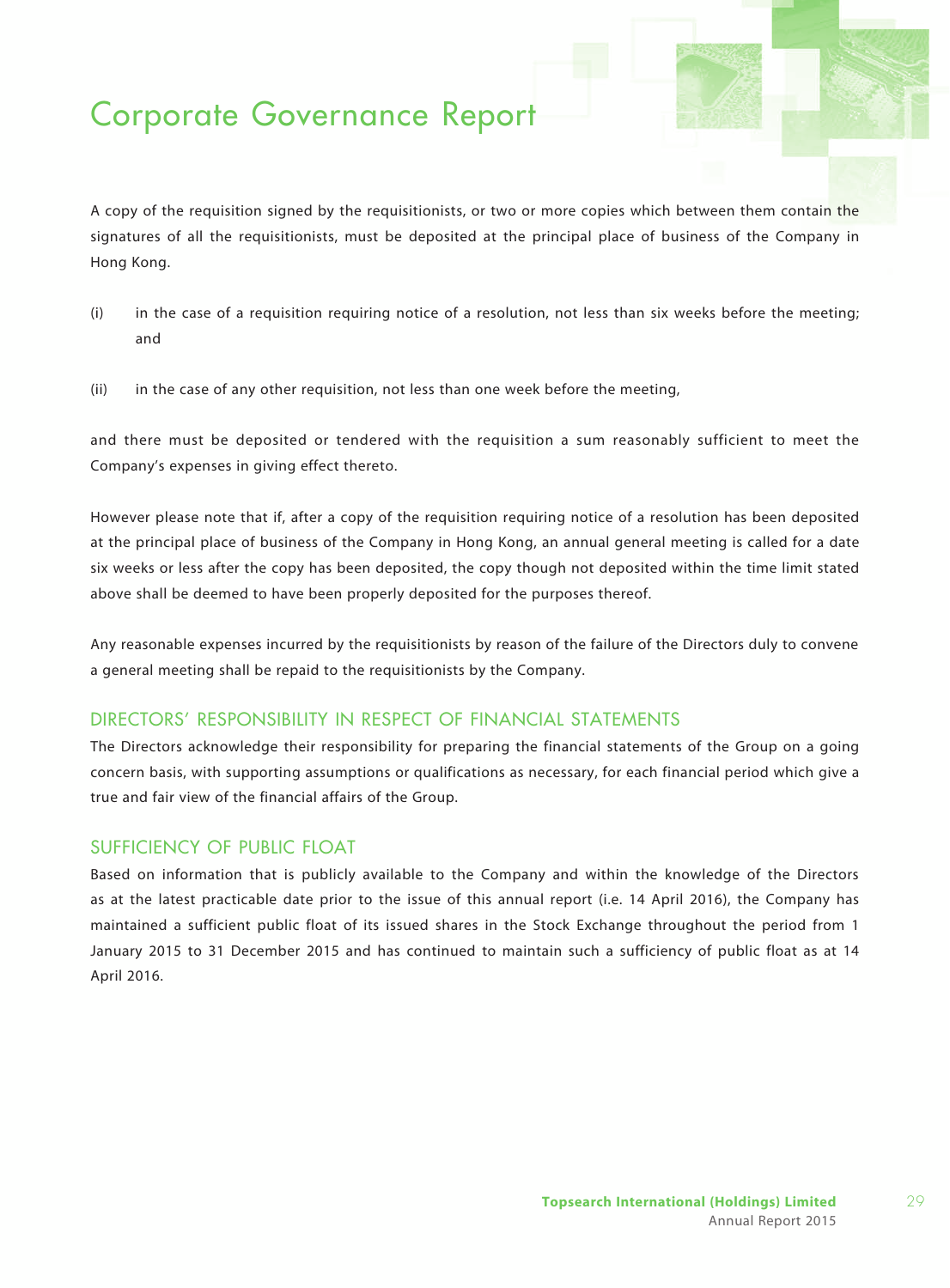The Board believes that a sound environmental, social and governance structure is vital for continued sustainability and development of the Group's activities. In addition to business growth, the Group has been pursuing excellence in environmental protection, social responsibility, and governance areas. Meanwhile, the Group also wishes to enhance its transparency to achieve and uplift the sense of social caring and responsibility amongst various stakeholders including shareholders and investors, employees, customers, suppliers, government and regulators, the environment and the community. With reference to its own experience and practice, the Group primarily adopts the principles and basis of Environmental, Social and Governance Reporting Guide set out in Appendix 27 to the Listing Rules as its standards, with an aim to establish a sound environment, social and governance structure.

This Environmental, Social and Governance Report is a review of its performance in environment, social and governance areas, which sets out the Group's policies and practices in four aspects namely environmental protection, working environment, supply chain management, and community involvement for the period from 1 January 2015 to 31 December 2015. This report is designed to allow shareholders, investors (including potential investors) and the public to have a more comprehensive and profound understanding of the Company's corporate governance and culture. The Company is willing to take more responsibilities for the society but with a view to balancing the shareholders' interests and the society's benefits.

### ENVIRONMENTAL PROTECTION

#### **Environmental Policy**

Traditionally, the manufacture of PCBs is classified as a pollution industry. In view of it, the Group pledges to uphold quality management and implement policies for conserving resources and managing waste. The Group has established the following policies in compliance with environmental regulations:

- 1. During the stage of design, research and development, environmental impact assessment for each material or machinery is conducted prior to any purchase decision. Accordingly, such impact assessment data is considered as one of the key criteria for procurement decisions.
- 2. During production, consumption, delivery and waste disposal, the Group undertakes environmental protection measures through technological enhancement, usage of recycling materials and conservation of resources. Besides, minimum environmental impact approach and systematic recycling methods are employed to best protection to the environment as well as the ecosystem.
- 3. The Group commits to fulfill and comply with national and regional environmental protection regulations and establishes self-regulating frameworks and standards accordingly.

30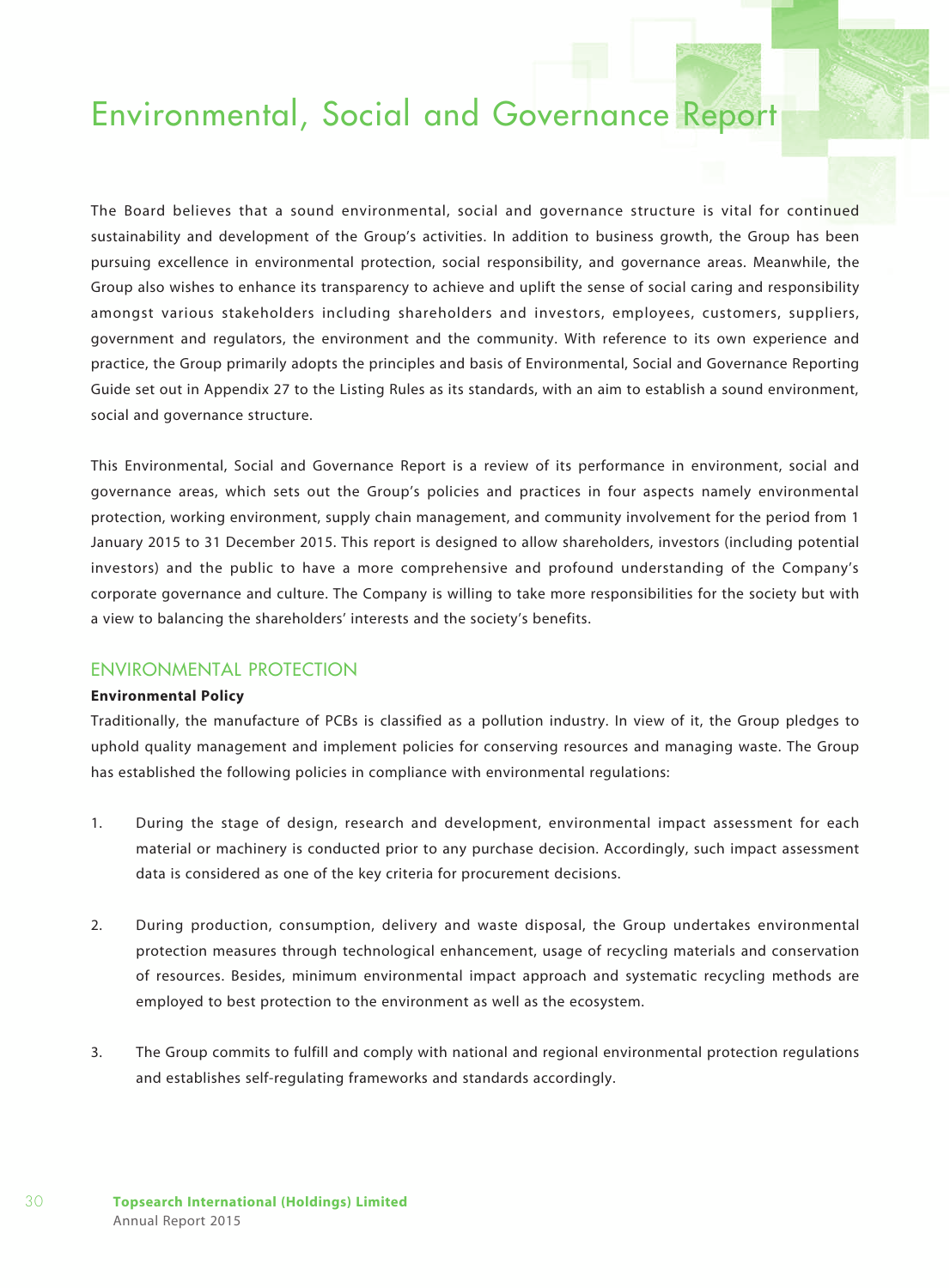- 4. Awareness for environmental protection of all employees is enhanced through environmental protection activities, training program and promotion. The concept of "Reduce", "Reuse", "Recycle" are heavily promoted. By promoting them, the Group is striving to protect the environment as well as contributing back to the society.
- 5. Top management of the Company is acting as a core for establishing a well-defined structure and system for environmental management by outlining corresponding responsibility, scope and policy. Besides, this environmental protection policy is always given first priority, overriding production needs wherever necessary.
- 6. The Company always keeps track of the development of international environmental protection legislation and ensures its environmental policy is implemented not only to comply with international standards, but also to ensure it is at the same pace as worldwide counterparts.

#### **Environmental Research Projects**

Since 2001, the Group has started sponsoring Tsinghua University (one of the top research and education institutions in China) for the establishment of the "Tsinghua Topsearch R&D Centre of Green Manufacturing" to achieve the following:

- 1. Conduct Green Manufacturing Research; and
- 2. Organise and promote Green Education.

Major subjects for research include:

- 1. Green Assessment System;
- 2. Green Design Theory and Methods;
- 3. Recycle and Reuse Technology of PCBs;
- 4. Energy Consumption Management;
- 5. Green Education for Manufacturing and Industrial Ecology; and
- 6. Green Manufacturing Website.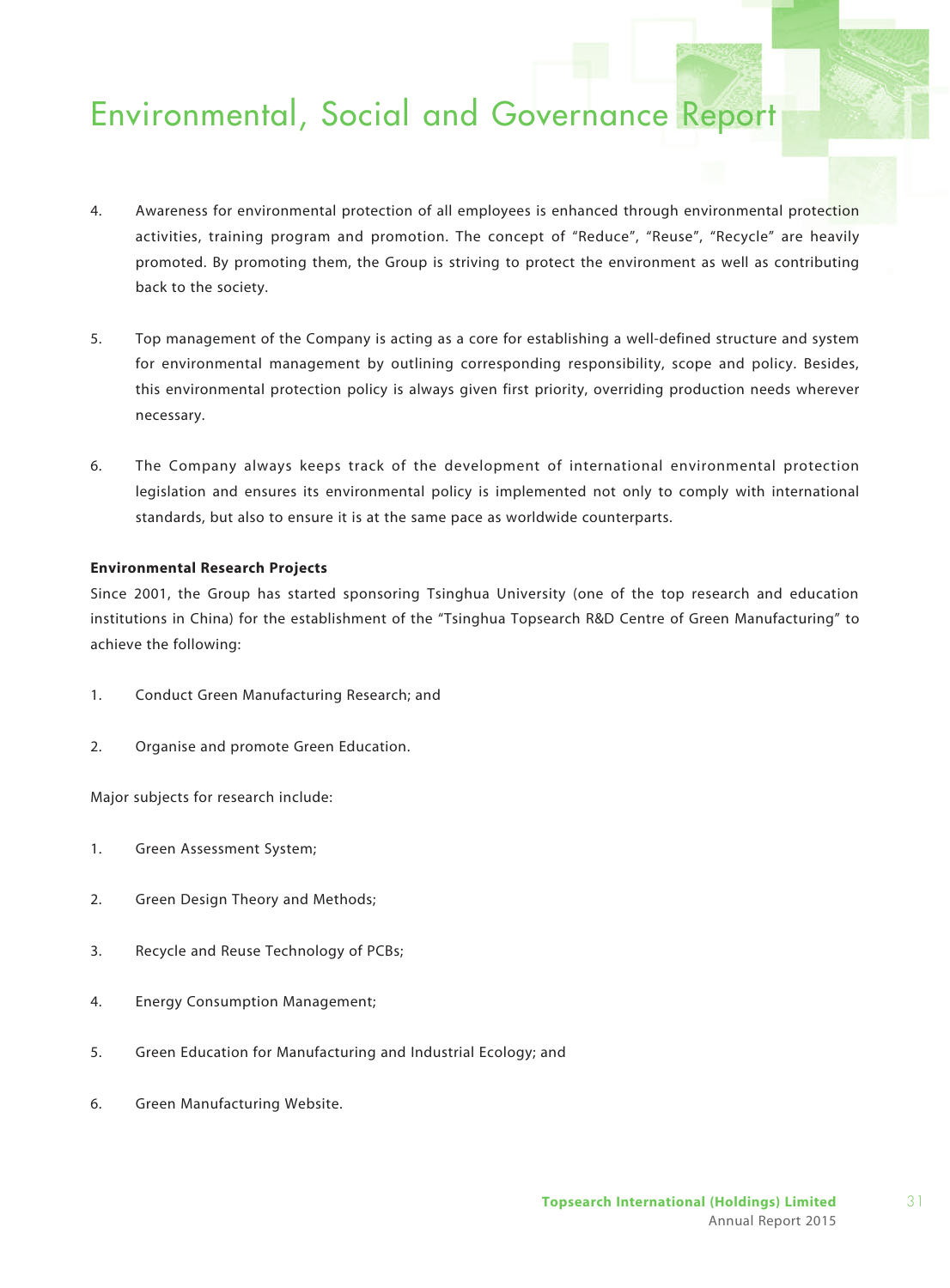The Group has been playing a significant role in taking the Green Technologies on to the next level. It is looking forward to sharing these future technologies and is confident that a better and healthier environment can be built.

#### **RoHS Standard and Lead-Free Production**

As one of the leading companies in the PCBs industry, environmental protection is always one of the focused areas of the Group. The Group has been complying with "Restriction of the use of certain Hazardous Substances" ("**RoHS Standard**"). The RoHS Standard requires electronic manufacturing companies to use the minimum hazardous substances, such as lead, mercury, cadmium, hexavalent chromium, polybrominated biphenyls or polybrominated diphenyl ethers, which are dangerous to our environment. The RoHS Standard enables our products which are produced under environmental friendly. Apart from meeting the RoHS Standard, the Group is also using halogen-free materials because halogen compound is dangerous to the ozone.

The Group has already used lead-free surface finishing production such as Organic Solderability Preservative (OSP) and Electroless Nickel Immersion Gold (ENIG), which enable our product surfaces to be lead-free. As one of the Group's long term strategies, we will continue to invest on new lead-free technology. Recently, we have invested on Immersion Silver and Immersion Tin machines, which provide better lead-free finishing production along the manufacturing lines.

In future, the Group will keep sourcing new RoHS compliance materials and lead-free surface finishing alternatives to achieve better environmental protection and provide more choices for customers.

#### **Emissions**

The Group adopts the following policy and measures for monitoring various emissions to be arisen out of the PCBs production:

- 1. Waste water discharge complies with the Emission Limit of 200% in Table 1 (Non Pearl River Delta) (Applicable Standard 4.2.7) of Discharge Standard of Water Pollutants for Electroplating (DB44/1597- 2015); exhaust gas emission complies with the phase two level (two requirements) of the Emission Limit of Air Pollutants (DB44/27-2001).
- 2. Hazardous wastes are collected, stored, transferred, reused and timely registered with the solid waste management platform of Guangdong Province as required to file the transfer of hazardous wastes in accordance with the requirements of the national regulation on the management of hazardous wastes.
- 3. Internal carbon-emission inspection and audit in relation to greenhouse gas emission were commenced in compliance with the standards of ISO14064.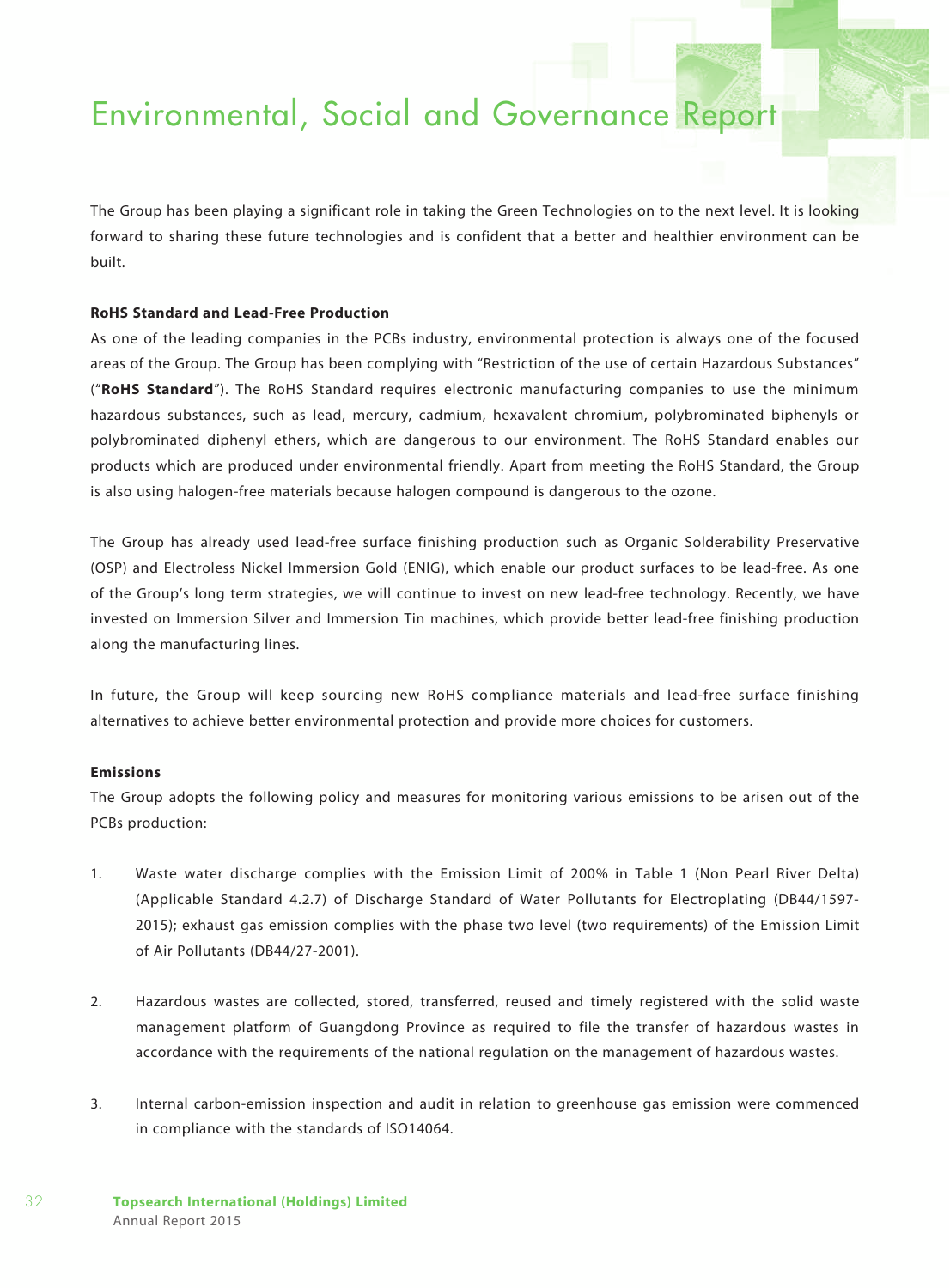#### *Emission Data for the year 2015 (with 2014 comparatives)*

|                                   |          | (Total emission: tonne)                       |        |  |
|-----------------------------------|----------|-----------------------------------------------|--------|--|
|                                   |          | 2015                                          | 2014   |  |
| 1. Nitrogen oxides                |          | 2.9190                                        | 6.7471 |  |
| 2. Hydrogen chloride              |          | 0.9830                                        | 1.3976 |  |
| 3. Ammonia                        |          | 0.5550                                        | 0.4262 |  |
| 4. Sulfuric acid mist             |          | 0.0660                                        | 0.0639 |  |
| 5. Formaldehyde                   |          | 0.0000                                        | 0.0642 |  |
| 6. Lead and its compounds         |          | 0.0077                                        | 0.0091 |  |
| 7. Particles                      |          | 0.6523                                        | 0.6768 |  |
|                                   | 2015     |                                               | 2014   |  |
| Total emission of greenhouse gas: | 79,035   | 89,391 (tonnes of CO <sub>2</sub> equivalent) |        |  |
| Hazardous waste:                  | 7,362    | 9,178.69 tonnes                               |        |  |
| Strictly controlled waste:        | 533*     | 410.46 tonnes                                 |        |  |
| General waste:                    | $1,235*$ | 1,204.85 tonnes                               |        |  |

The increase in emission is attributable to the corresponding increased production of multi-layers PCB as compared with the level of year 2014. Meanwhile, the increase in the volume of sample and small quantity orders has also led to related variation in the use of laminates, films and other materials for the PCB production where unfavourable waste generation would have been resulted accordingly.

#### **Use of Resources**

Predictable resource waste reduction and waste disposal policy were executed in a planned and controlled manner in compliance with ISO14001 environmental management system. At the stage of research and development or design, materials used or machines are subject to environmental safety assessment and investigation before procurement for understanding their impact on the environment. Options of lower consumption and higher resource- and energy-saving properties are preferred. During the production process, all processes are evaluated against energy consumption standards to effectively control the energy consumption of the processes.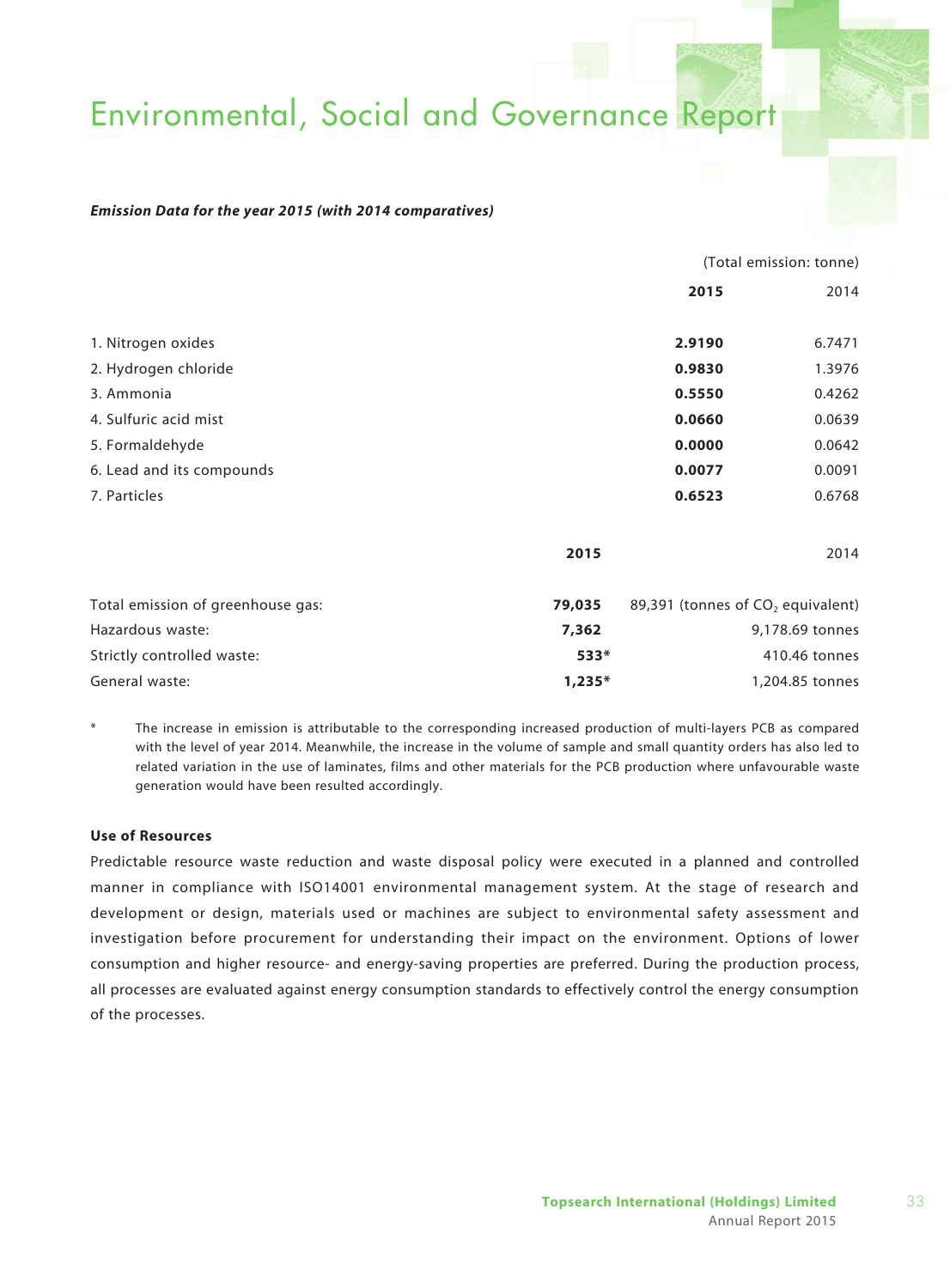#### *Electricity*

#### *Actions plan for efficient use of electricity:*

- 1. In 2015, the Group eliminated 13 old air compressors and introduced 6 new variable-frequency air compressors.
- 2. All processes are evaluated against energy consumption standards on a monthly basis and any processes not reaching the standards are subject to KPI assessment.

#### *Achievement during the year 2015:*

In 2015, the total power consumption of the Qujiang Company was 82.85 GWh, whereas in 2014, the total power consumption of the Qujiang Company was 89.55 GWh, representing a saving of electricity by 6.7 GWh in 2015 compared to 2014.

#### *Water*

Water consumed by the Group's manufacturing activities comes from tap water supplied by Qujiang Water Supply Company.

#### *Actions plan for efficient use of water:*

- 1. Water used for backwashing the DI machines of the Qujiang Company is recycled to the sewage treatment station of the Qujiang Company for equipment washing and ingredient mixing. Sewage after treatment at the sewage treatment station is also recycled to the sewage treatment station for equipment washing and ingredient mixing.
- 2. All water-consuming processes are evaluated against energy consumption standards on a monthly basis and processes not reaching the standards are subject to KPI assessment.

#### *Achievement during the year 2015:*

In 2015, the total water consumption of the Qujiang Company was 1.94 million tonnes, whereas in 2014, the total water consumption of the Qujiang Company was 2.06 million tonnes, representing an saving in consumption by 0.12 million tonnes slightly in 2015 as compared with the same in 2014.

#### *Packing Materials*

#### *Achievement during the year 2015:*

In 2015, the total consumption of packing materials for finished goods was 2,832 tonnes. Given the total output of 678,652 m $^2$  in 2015, the average packing material per square metre was 0.0042 tonne.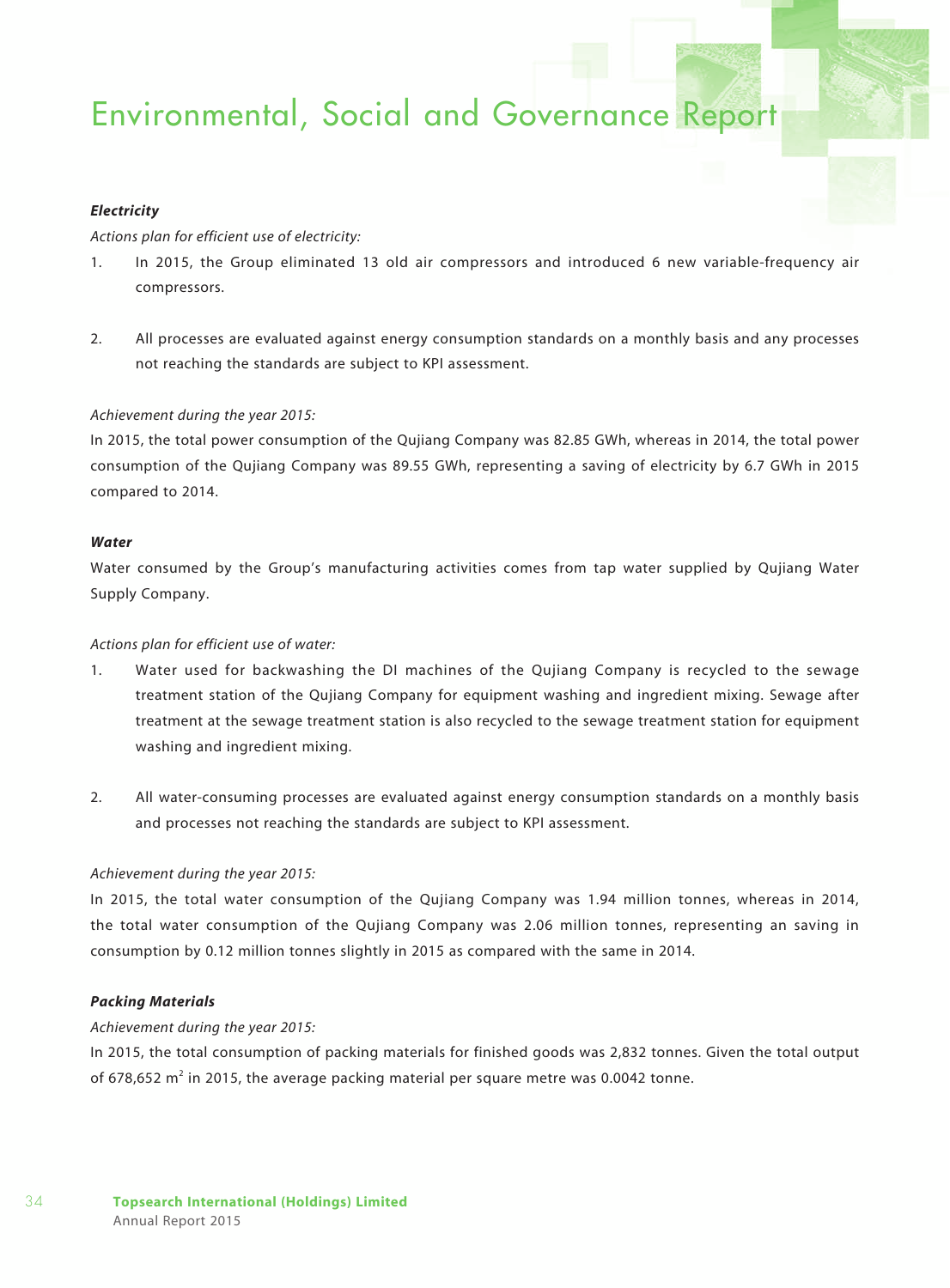### WORKING ENVIRONMENT

The Company stresses the importance of the development and growth of talented employees, and is aware that realisation and promotion of employees' value will help to achieve the Company's overall goals. The Company highly recognises the importance on employees' contribution to its business growth, and seeks to provide a platform for mutual growth and sharing of success between the Company and its employees. The Company also provides opportunities for skill training, career planning and development as well as humanistic cares to each employee.

#### **Employment Policy**

Almost 99% of the employees hired by the Group have been located in the PRC. The Group strictly complies with the requirements of the Labour Law of the PRC without violating the relevant rules and regulations:

- 1. Workers' wages, overtime payments and related benefits are made in accordance with the local minimum wage (or slightly above);
- 2. Holidays and statutory paid leaves are in compliance with the requirements of the PRC;
- 3. Adults aged 18 or above are employed indiscriminate of gender, religion and race, and equal training and promotion opportunities are provided to its employees;
- 4. Integrated computation of working hours is implemented with reference to the requirements of the Labour Law.

#### **Labour Standards**

- 1. The Group hires employees aged 18 or above with valid citizen identity cards issued by the public security bureau in strict compliance with the requirements of the Labour Law.
- 2. Employment by the Group's companies is based on the principle of fairness, openness and willingness. The individual entities enter into labour contracts for legal employments without acts of forced labour.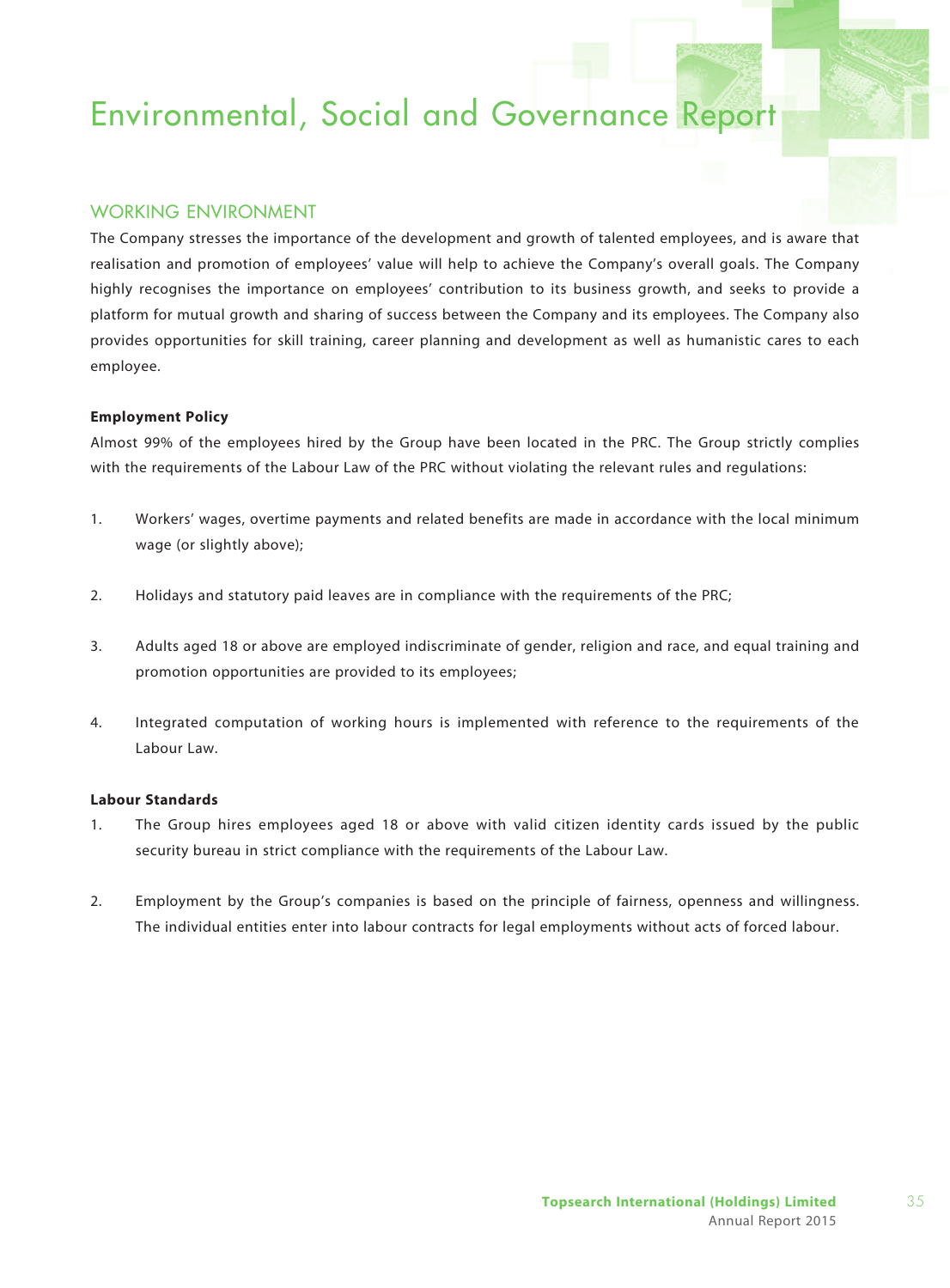The Group employs workers in strict compliance with the requirements of the Labour Law without incidences of illegitimate employment. The following procedures will be adopted in case any incidence of illegitimate employment is discovered:

- 1. To confirm the existence of such illegitimate employments.
- 2. To timely investigate the reason and channel of illegitimate employment, and to devise relevant measures of improvement to prevent future occurrences.
- 3. To contact the relevant labour affairs authorities to assist in the follow-up actions.
- 4. To terminate the employment, fully pay the labour remuneration and make compensation in accordance with the relevant requirements.

### **Structure of Employees**

The Company understands and recognises the benefits of the diversity of staff, which is regarded as a key to maintaining its competitive strengths. A company with a wide diversity of cultures should be inclusive of employees with different genders, ages, skills, educational backgrounds, industry experiences and other qualifications in order to achieve the most suitable composition and balance.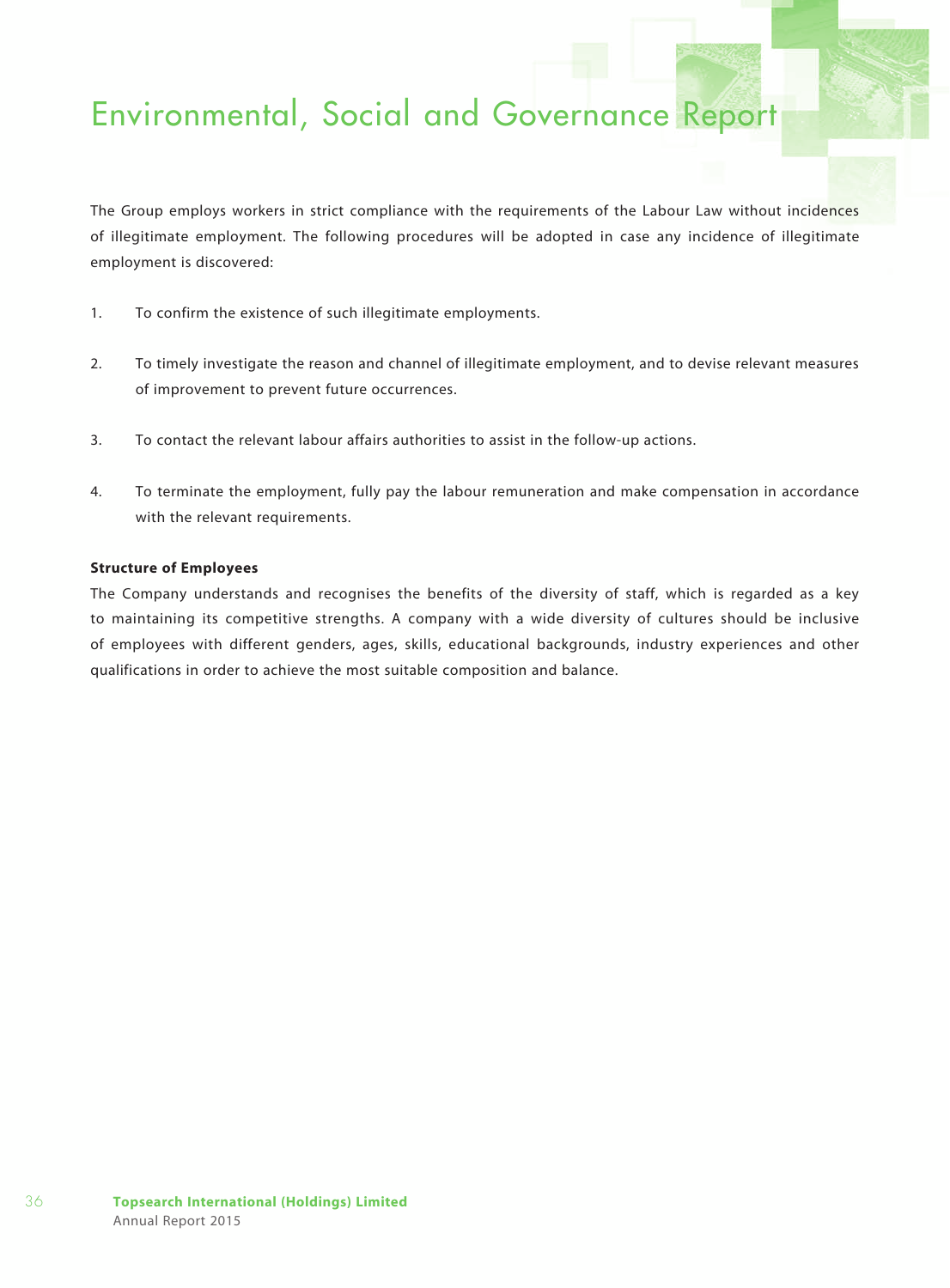For employees hired in the PRC Factory (as at 31/12/2015):



**Age Turnover rate**0.9% 10.6% 62.7% 527 728 Age group  $\overline{\phantom{a}}$ 18-28 18-28 П 25.8%  $\mathcal{L}_{\mathcal{A}}$ 29-38 29-38  $\mathcal{C}^{\mathcal{A}}$ 38-45 38-45  $\mathcal{C}^{\mathcal{A}}$  $\Box$ 45-60 630

**Type of employees**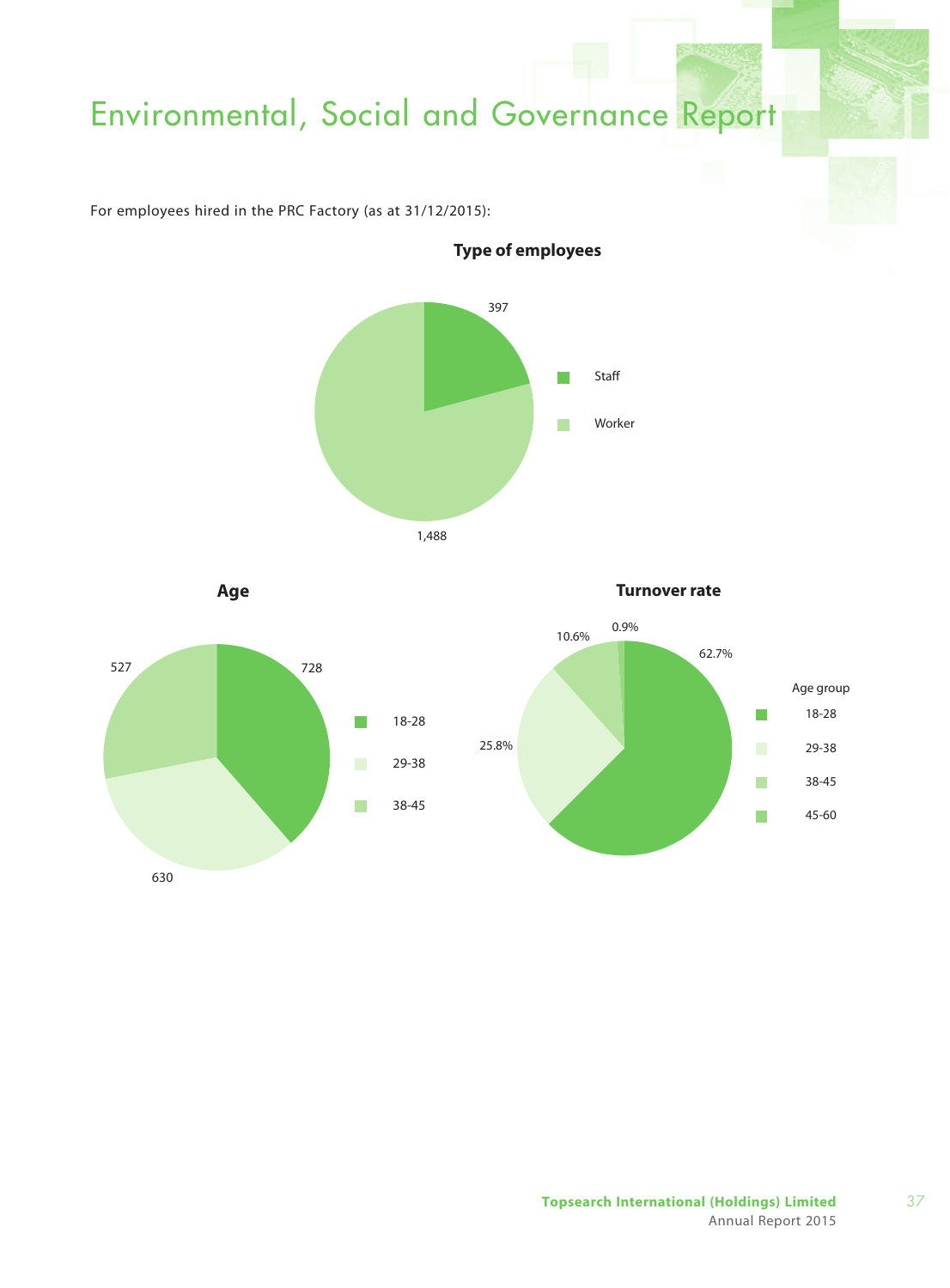### **Health and Safety**

Employees are the most important assets and resources of the Company. The Company is committed to providing healthy cares for employees in a safely, healthy, sound and guaranteed workplace in addition to production safety.

- 1. The working environment of the Group's companies in the PRC strictly complies with the relevant State requirements of the Law of the People's Republic of China on Prevention and Control of Occupational Diseases, Measures for Supervision and Administration of Employers' Occupational Health Surveillance, Measures for Classified Administration of Occupational Diseases and Hazards in Connection with Construction Projects, Warning Signs for Occupational Hazards in the Workplace, Measures for Administration of Declaration of Occupational Hazards at Workplace, and Regulations on the Safety and Hygiene at Factories.
- 2. Physical examination is performed for new, existing and ex-serving employees every year.
- 3. Occupational hazards at workplace are reported to the local regulatory authorities every year.
- 4. Qualified assessors are engaged to assess occupational hazards at the workplace every year.
- 5. Qualified assessors are engaged to issue a report on the existing situation of occupational hazards every three years.
- 6. First aid, fire extinguishing, evacuation, leakage and escape exercises are regularly performed.
- 7. Appropriate contingency report and investigation systems are set up to encourage the report of contingencies and unsafety factors by the employees.

There was no case of occupational casualties for the Qujiang factory since the commencement of operation in September 2003, representing a casualty ratio of 0%. Number of day loss due to occupational injuries did not exceed 20 days for each year.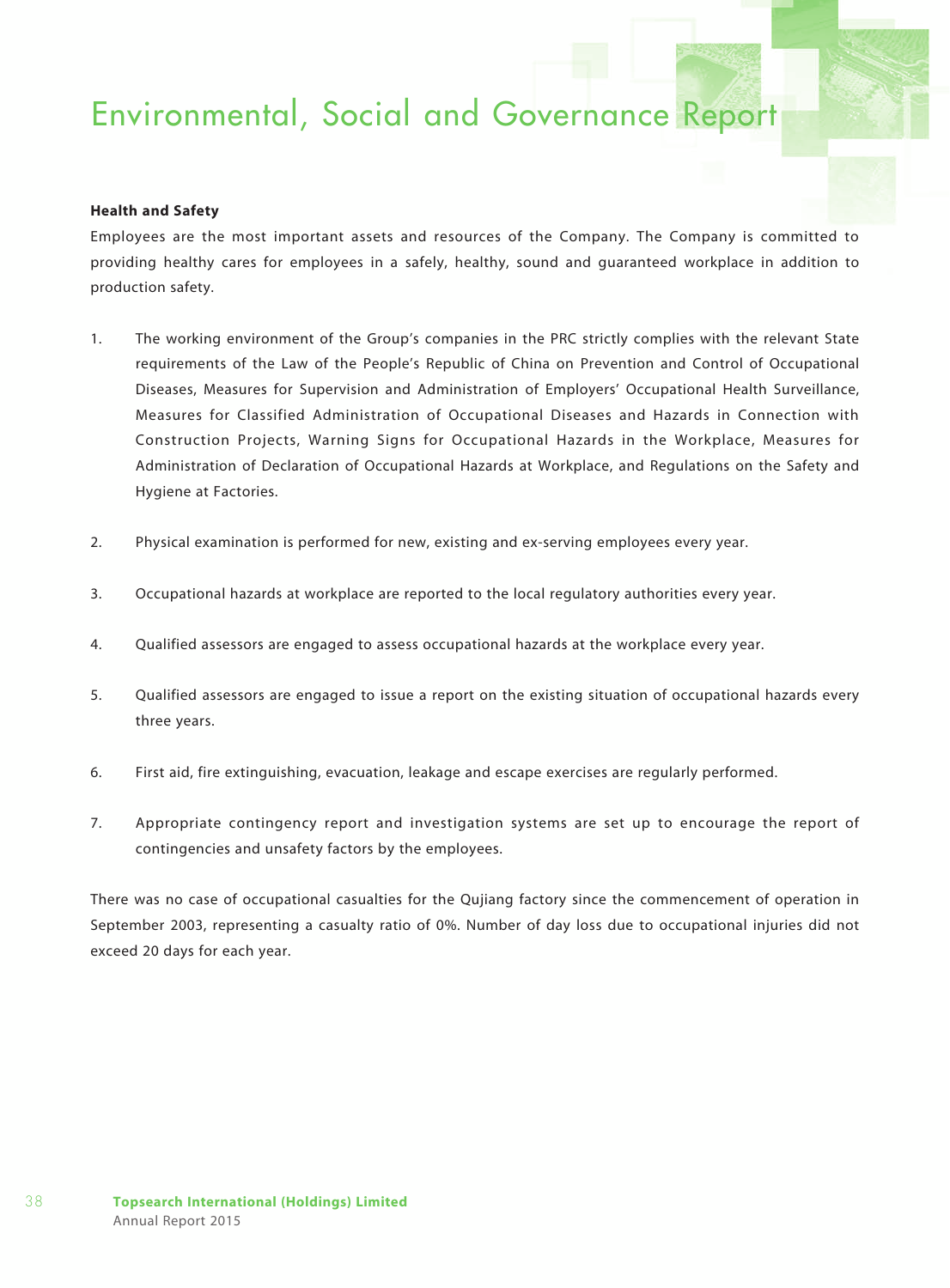#### **Employee Training and Development**

The Company has a comprehensive training system and training mechanism to support the on-the-job education and training of its employees in order to enhance their knowledge and skills. The Company's training mainly include: entry training, on-the-job training and external training. Courses of entry training include: rules and regulations on personnel matters, 6S and occupational quality, management system of the Company, industrial safety and working environment, and knowledge of quality fundamentals. On-the-job training covers qualification authentication (theories and practices) and matters related to the annual training programme. External training covers orientation training for special posts. All the related training expenses are borne by the Company.

Entry training: participated by 100% of the employees;

On-the-job training: participated by 100% of the employees;

External training: participated by the senior management, middle management and first-line management as to approximately 17.5%, 61.6%, 10% and 20.9% respectively.

Moreover, the Group has already financed over 120 staff members for attending university studies since 1999. It also invests heavily in training because it believes that training and further education will not only benefit the individual staff member but also provide them more opportunities to make greater contributions to the Company. Financing for education is not limited to staff. The Group extends it to talented young students. Since 1995, the Group has sponsored over 50 students in their Doctor's and Master's studies in South China Agricultural University and Tsinghua University respectively. The Company may not directly benefit from it, but the Board believes that these students can contribute more to the society if they have opportunities to further their studies.

#### **Recreational Activities**

The Group has arranged different recreational activities and welfare for all its employees working in the PRC manufacturing plant including but not limited to the following:

- 1. Providing free coach bus services for the employees for implementing human-based management: for facilitating employees to go to work and to get off duty, and to pick them up or send them off for shopping and travel, etc.
- 2. Providing free internet connection facilities.
- 3. Holding birthday-travel activities for the employees.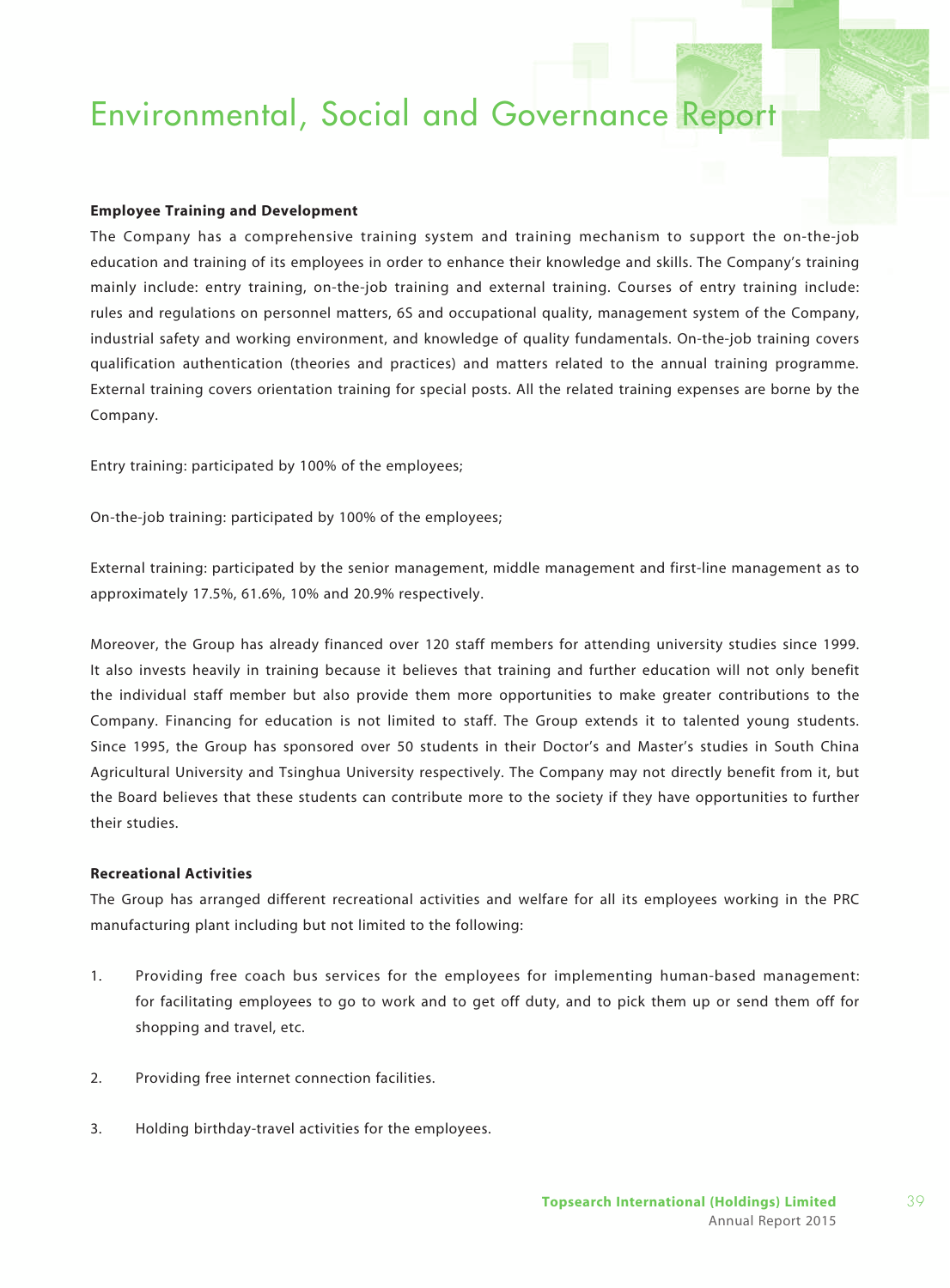- 4. Providing a comfortable and safety living environment for the employees.
- 5. Holding regular sports activities and competitions such as basketball, soccer and table tennis.

### SUPPLY CHAIN MANAGEMENT

Supply chain management is always one of the key links in the Company's quality control system. The Group exercises a high level of scrutiny over the selection of suppliers. Based on legitimate qualifications, suppliers are subject to assessments and on-site audits on their product quality as well as suitability and quality consistency tests being conducted by our quality-control department. Suppliers must pass the audits and assessments before they can be selected into the "Qualified Vendor List". The Group will only enter contract with and make purchases from suppliers whose names are on the said list according to needs.

The Group will ensure that:

- 1. The raw material suppliers have obtained the ISO9001 quality system certification.
- 2. The major material suppliers for production of automotive products have obtained the ISO/TS16949 quality system certification, and the major material suppliers for production of medical products have obtained the ISO/TS13485 quality system certification.
- 3. At least 15 suppliers will be subject to annual system audit every year.
- 4. The suppliers will be subject to performance assessment every month.

Geographical distribution of key suppliers:

|                          | 2015      | 2014      |  |
|--------------------------|-----------|-----------|--|
| Pearl River Delta        | $20 - 30$ | $20 - 25$ |  |
| Shaoguan                 | $10 - 15$ | $15 - 20$ |  |
| Overseas                 | $2 - 3$   | $2 - 3$   |  |
| Other regions in the PRC | $2 - 3$   | $5 - 7$   |  |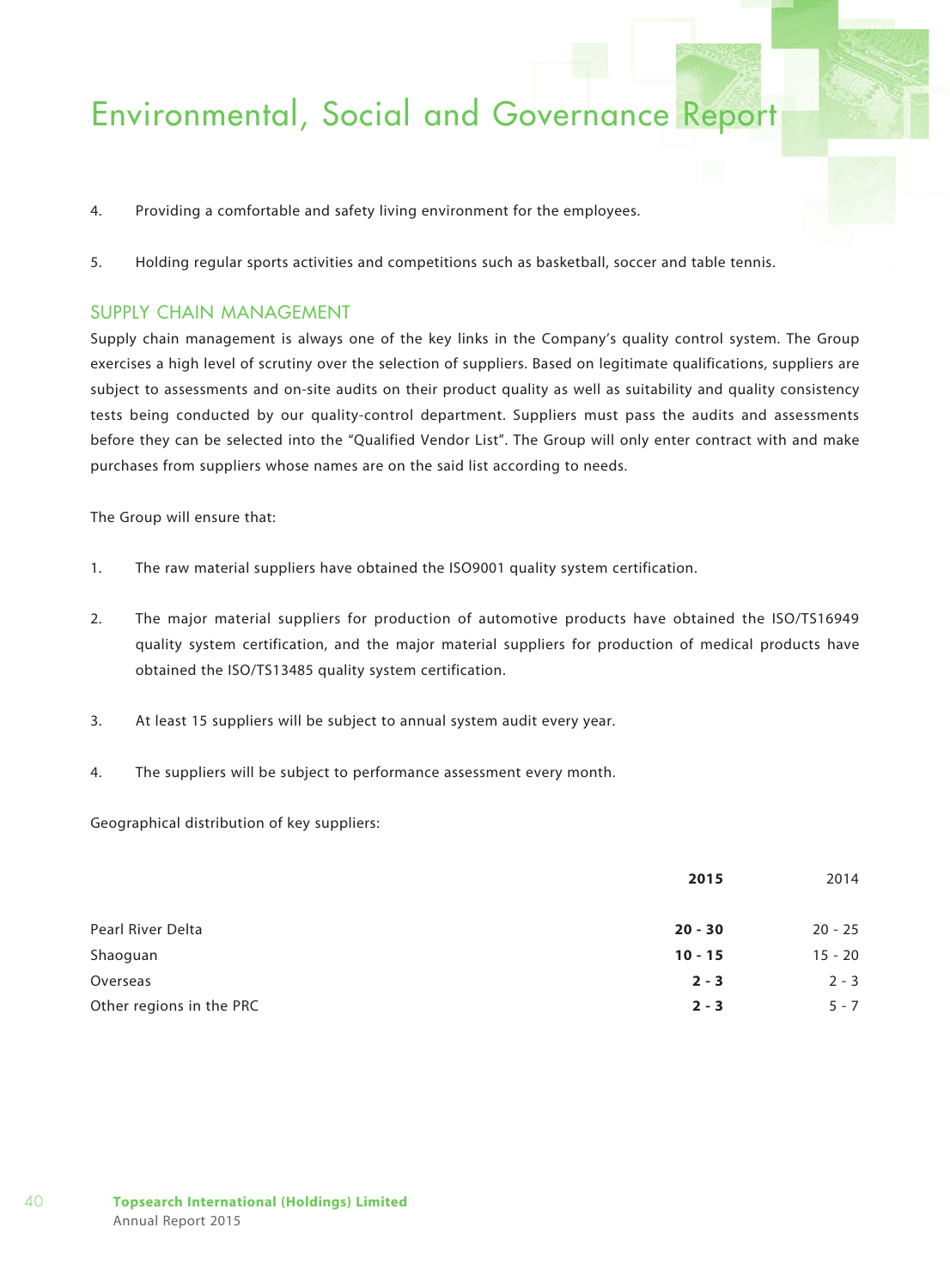#### **Product Responsibility**

The Group has adopted the following measures for enhancing its product's safety and customers' satisfaction:

- 1. Our quality policy: to provide products and services which are satisfactory to the customers.
- 2. Our products fulfill UL requirements under UL laboratory tests by third parties, evidencing the safety of our products.
- 3. The Group has a series of product assurance systems in place: TSQJTCP003 product realisation plan under ISO/TS16949, TSQJTCP008 product labeling and traceability procedures, TSQJTCP010 product and process monitor and assessment procedures, TSQJTCP013 nonconforming product control procedures, TSQJTCP014 product rectifying and preventive measures and procedures, TSQJTCP015 product protective procedures and TSQJTCP024 product control planning procedures under ISO/TS16949.
- 4. The Qujiang Company has passed the EICC audit.
- 5. The Company protects the privacy of its customers or consumers, and enters into confidentiality agreements with its customers.

The Group also carries out long-term quality monitoring and regular reviews on all its suppliers. In case there is a significant change in suppliers, or qualification or serious quality issues, the Group may suspend delivery from the supplier in question at any time and, if necessary, cancel its qualification as our qualified vendor to ensure promising quality of our products.

#### **Intellectual Property Rights**

The Company respects and protects intellectual properties. The management and protection of the Company's core technical information and customer and product information technologies are performed in accordance with the documents "TSQJT005-DOC-OI-001 Instructions on the Handling of Customer Information on the Electronic Media" and "TSQJT005-DOC-OI-002 Instructions on the Handling of Information on Non-electronic Media", whereas the core information storage sites such as the document control centre and the ME information centre are installed with entry access, locks and other mechanisms based on the principle of safety to prevent the leakage of information caused by the entry of unrelated personnel. All new employees (staff members) are required to sign a Confidentiality Agreement and Non-competitive Agreement prior to starting employment. The Company has the rights to claim the violator any compensation for the losses arising from the violation of protect intellectual properties subject to the Company's Non-disclosure Agreement and Non-competitive Agreement.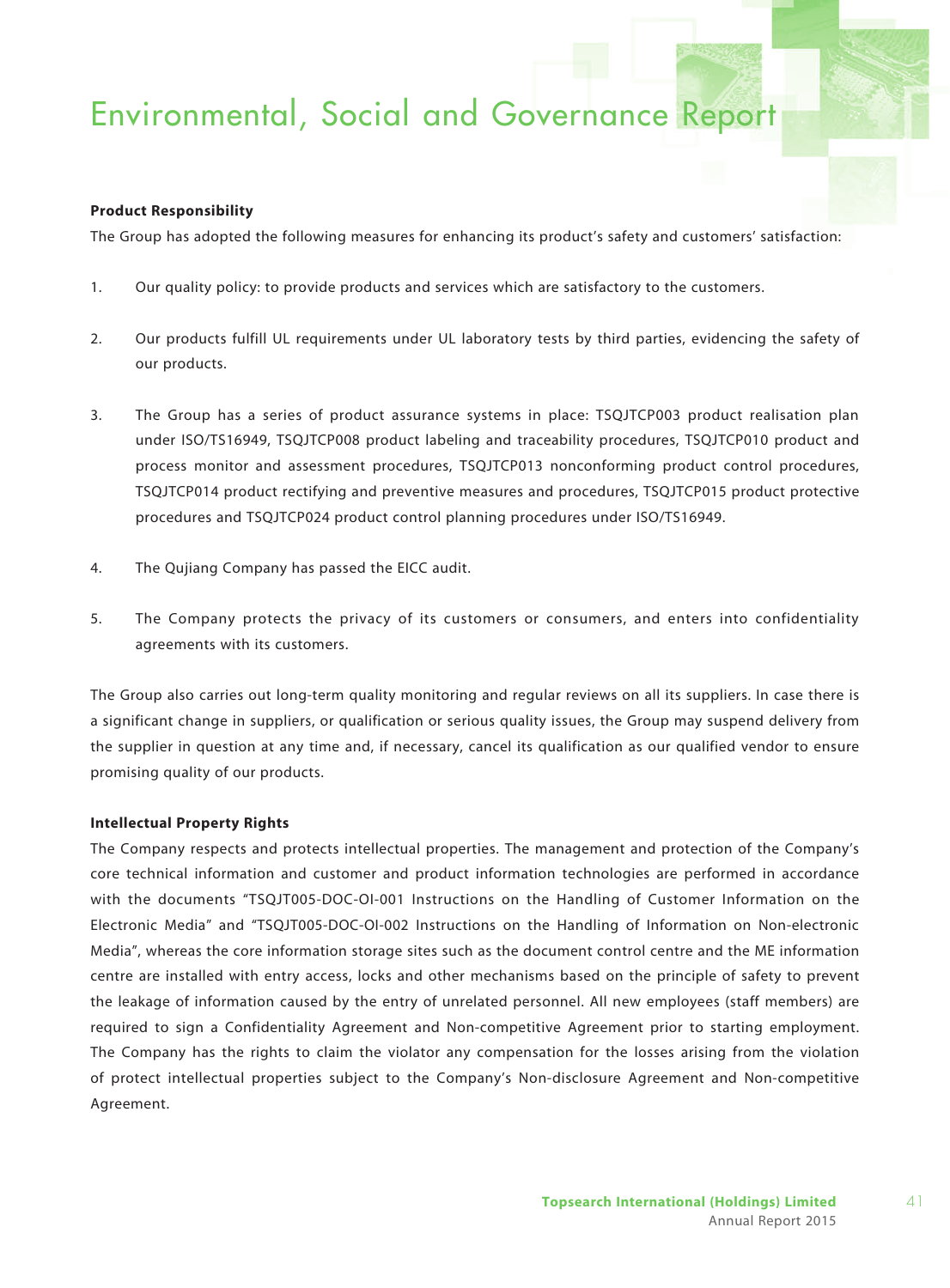### **Anti-Corruption**

To effectively promote the integrity environment in the workplace, the Group has implemented clear internal rules and regulations and continues to improve its internal control system with an aim at strengthened internal supervision, risk management and anti-corruption management.

- 1. The Group prohibits the giving and acceptance of brides, the acceptable of valuables, the embezzlement of funds, blackmail and exaction. Employees of the Group are required to sign an Honesty Agreement prior to starting employment.
- 2. The Group strictly prohibits "eating, taking, obstructing, and demanding" by using the excuse of work in order to establish a sound image for the Company.
- 3. Outgoing business activities with definite business purposes shall apply to the principle of thrifty and succinctness. Excessive claim of travel expenses, incompliant dining expenses and reception of unrelated persons at the Company's expenses are not allowed.
- 4. The Company encourages the reporting of dishonest acts by its employees. The human resources department may terminate the employment contract with the employee carrying out dishonest acts in accordance with S17 and S20 of the Employee Manual and confiscate the illegal gains. Serious cases are reported to the public security authorities.

During the Reporting Period, these rules and systems played a sound control and preventive role in risk control and anti-corruption management of the Company and its subsidiaries, and no material weakness was identified.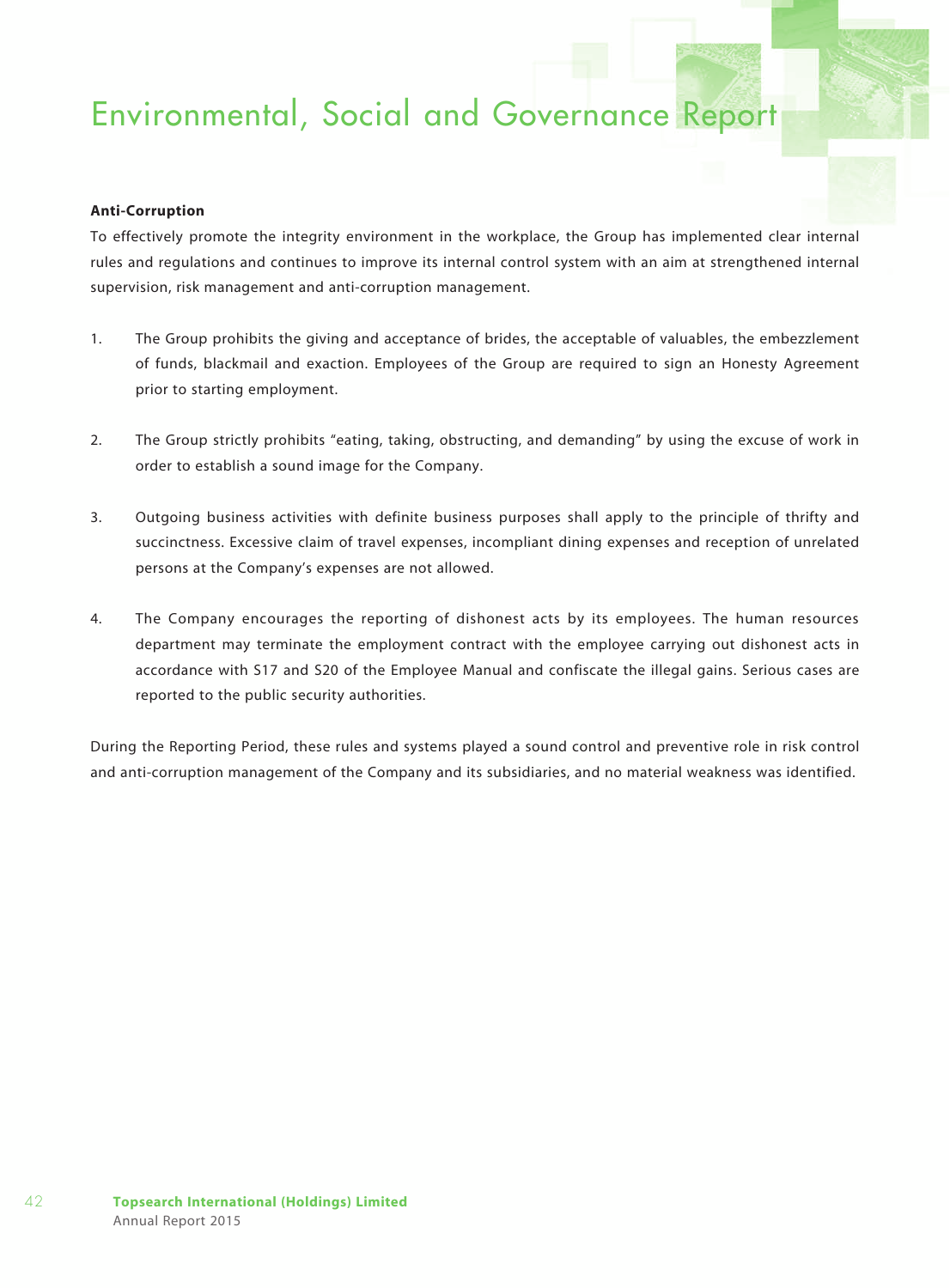### COMMUNITY INVOLVEMENT

As a global corporate citizen, the Company strives to improve the society through community investment. Apart from making cash donations to charitable organisations, both management and employees of the Group have been creative in taking their own initiatives on helping and supporting the local communities and neighbours.

During the year 2015, the following activities have been organised and carried out by the Group:-

- 1. In response to the calling of the Municipal Committee and Municipal Government of Shaoguan, and the District Committee and District Government of Qujiang, the Company has commenced the preparatory works for the "Giving a Helping Hand Day Guangdong". On 30 June of every year, the Group continues to spread the traditional virtue of giving generously and helping the needy to help building a warm and harmonious world with a dedicated heart. On 17 July, the Qujiang Company donated RMB60,000 to Xinjing Village, Hukou Town, Nanxiong City, Shaoguan Municipal and RMB60,000 to the Charity Association of Qujiang District, Shaoguan Municipal, respectively.
- 2. "Unity flourishes Topsearch Together we build Chinese Dream" Human resources department of the Company organised a large-scaled variety show in 1 October for all our employees' enjoyment, including dancing, musical, speech, male or female solo performance, group singing, chorus, opuscule, crosstalk, magic show and tea opera.

Going forward, the Company will continue to identify new opportunities in promoting sustainability through its business operations, as well as to strengthen our partnership with charities for the minority groups and to nurture a culture of giving within the community.

### DISCLOSURE OF ENVIRONMENTAL, SOCIAL AND GOVERNANCE REPORT

The Board approved this Environmental, Social and Governance Report for 2015 as well as its disclosure on the websites of the Hong Kong Stock Exchange and the Company respectively.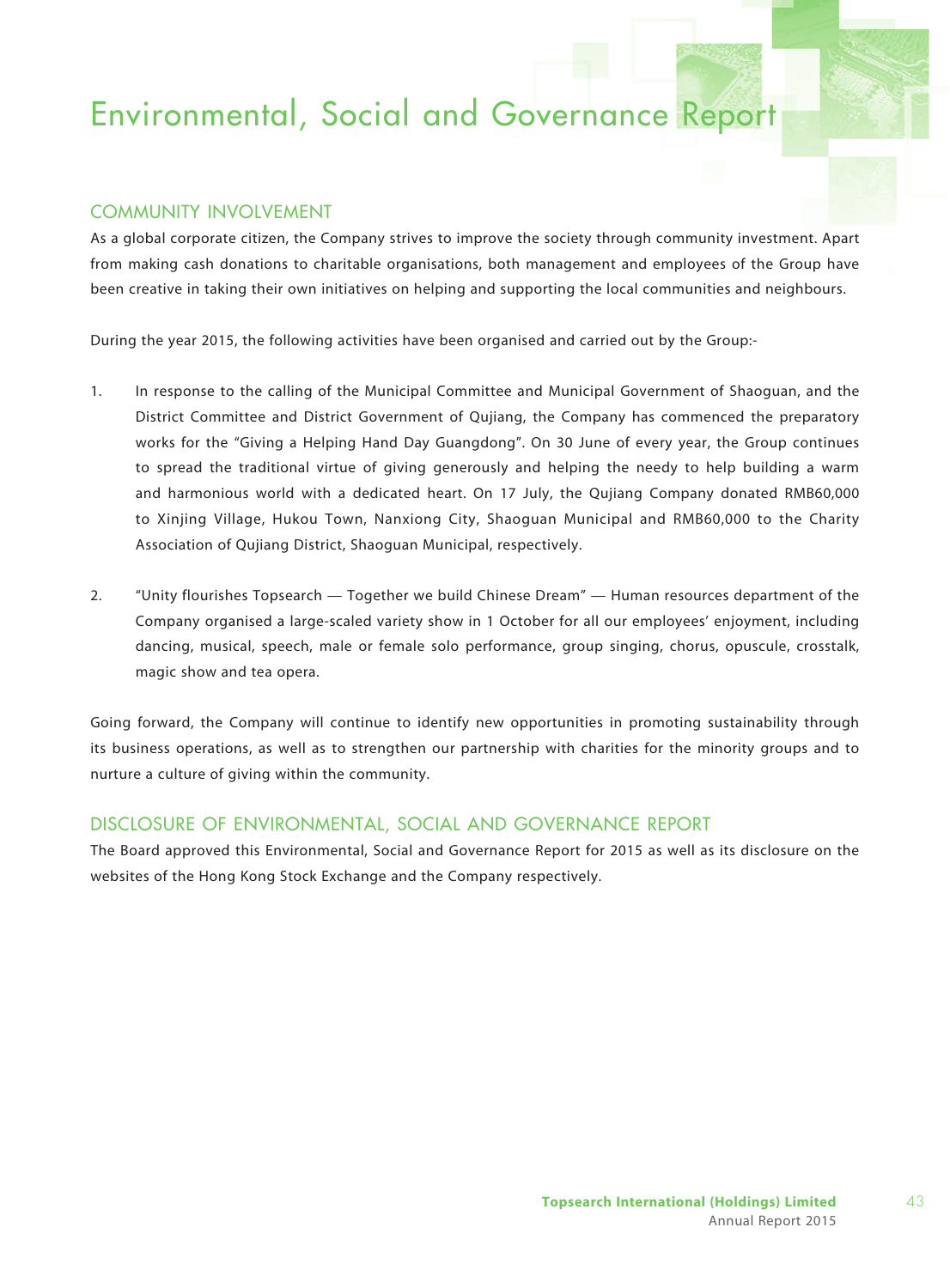### Financial Review

During the year under review, the Group's turnover decreased by 7%. Overall, the Group's gross margin increased from 1.6% in 2014 to 5.2% in 2015.

### Liquidity and Financial Resources

The Group generally finances its operations through a combination of internally generated cash flows, shareholders' equity and borrowings from banks.

As at 31 December 2015, the Group had total equity of HK\$340 million (31 December 2014: HK\$372 million) and net debt (trade payables, other payables and accruals, interest-bearing bank loans, obligation under finance leases and shareholder's loan less cash and cash equivalents) of HK\$326 million (31 December 2014: HK\$465 million), representing a gearing ratio, defined as net debt over total equity plus net debt, of 49% (31 December 2014: 56%).

The Group's net current assets of HK\$53 million (31 December 2014: net current liabilities of HK\$71 million) consisted of current assets of HK\$515 million (31 December 2014: HK\$315 million) and current liabilities of HK\$462 million (31 December 2014: HK\$386 million), representing a current ratio of 1.11 (31 December 2014: 0.82).

As at 31 December 2015, the Group's current assets consisted of HK\$97 million (31 December 2014: HK\$95 million) held as cash and cash equivalents, of which 3% was in Hong Kong dollars ("**HKD**"), 12% was in US dollars ("**USD**"), 84% was in Renminbi ("**RMB**") and 1% was in other currencies.

The Group's current assets also consisted of HK\$105 million (31 December 2014: HK\$102 million) as trade receivables from its customers. Debtors turnover days was 67 days (31 December 2014: 68 days).

As at 31 December 2015, the Group's inventories decreased to HK\$77 million (31 December 2014: HK\$96 million). Inventory turnover days was 59 days (31 December 2014: 57 days). Trade payables decreased to HK\$93 million from HK\$180 million in 2014. Creditors turnover days was approximately 93 days (31 December 2014: 102 days).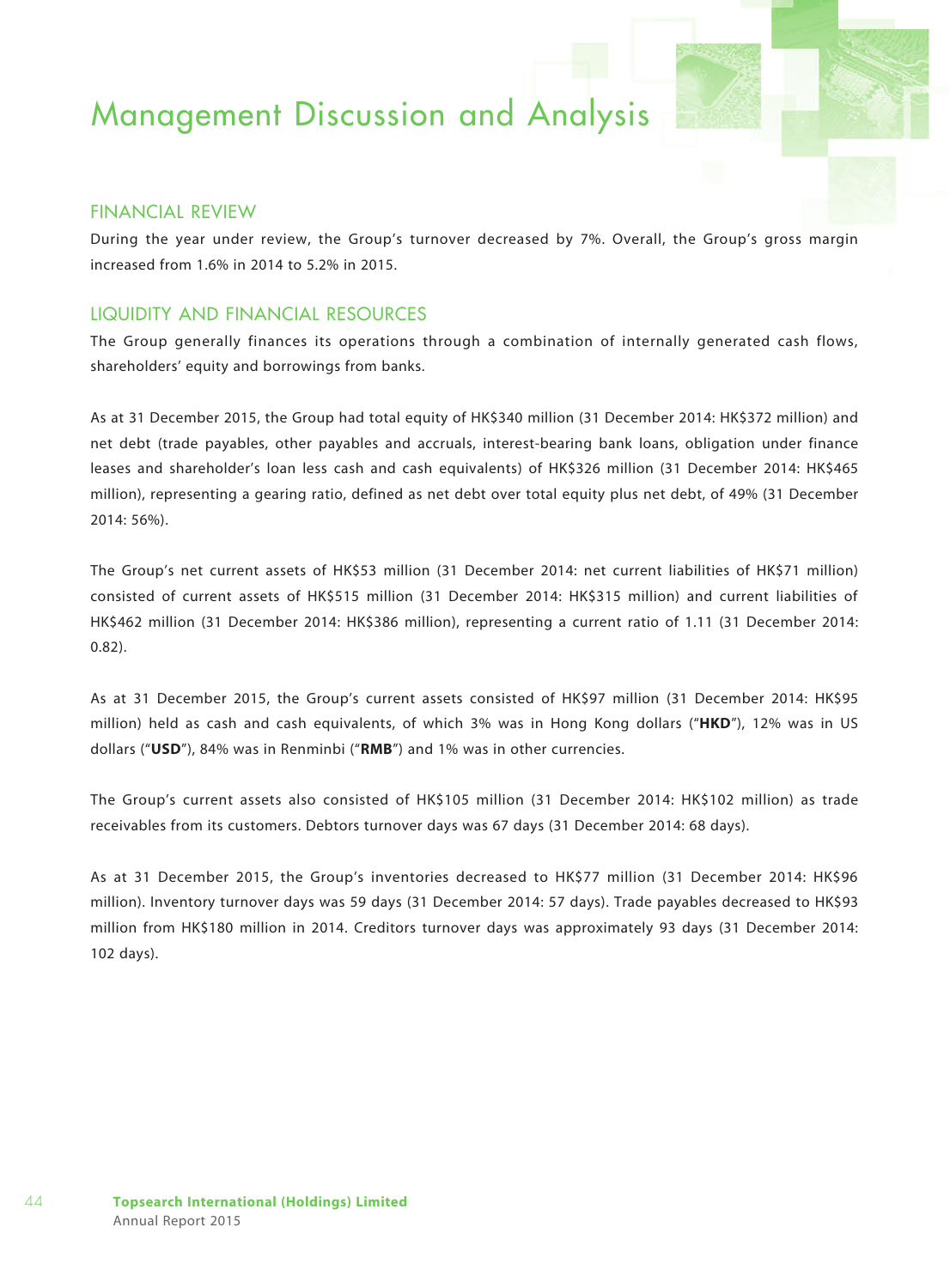### Interest-bearing Borrowings

As at 31 December 2015, the Group had the interest-bearing borrowings as follows:

|                                                 | 31 December     | 31 December |
|-------------------------------------------------|-----------------|-------------|
|                                                 | 2015            | 2014        |
|                                                 | <b>HK\$'000</b> | HK\$'000    |
|                                                 |                 |             |
| Amounts payable:                                |                 |             |
| Within one year                                 | 250,546         | 105,711     |
| In the second year                              | 574             | 173,492     |
| In the third to fifth years, inclusive          |                 | 181         |
|                                                 |                 |             |
|                                                 | 251,120         | 279,384     |
|                                                 |                 |             |
| Less: Portion classified as current liabilities | 250,546         | 105,711     |
|                                                 |                 |             |
| Portion classified as non-current liabilities   | 574             | 173,673     |

Of the total interest-bearing borrowings, HKD denominated loans accounted for 36% (31 December 2014: 33%), USD denominated loans accounted for 15% (31 December 2014: 23%) and the 49% balance was RMB denominated loans as at 31 December 2015 (31 December 2014: 44%).

Bank loans of approximately HK\$115,294,000 (31 December 2014: HK\$75,000,000) carried floating interest rates and the effective interest rates ranged from 5.35% to 6.15% (31 December 2014: 6.15%) per annum. The remaining bank loans carried fixed interest rate at 1.2% to 1.93% (31 December 2014: ranged from 1.53% to 6%) per annum. The Board does not recognise a significant seasonality of borrowing requirements.

The bank loans and other banking facilities of the Group are secured by:

- (i) certain buildings and payments for leasehold land held for own use under operating leases held by the Group;
- (ii) the assignment of trade receivables of a subsidiary of the Group; and
- (iii) corporate guarantee of the Company.

45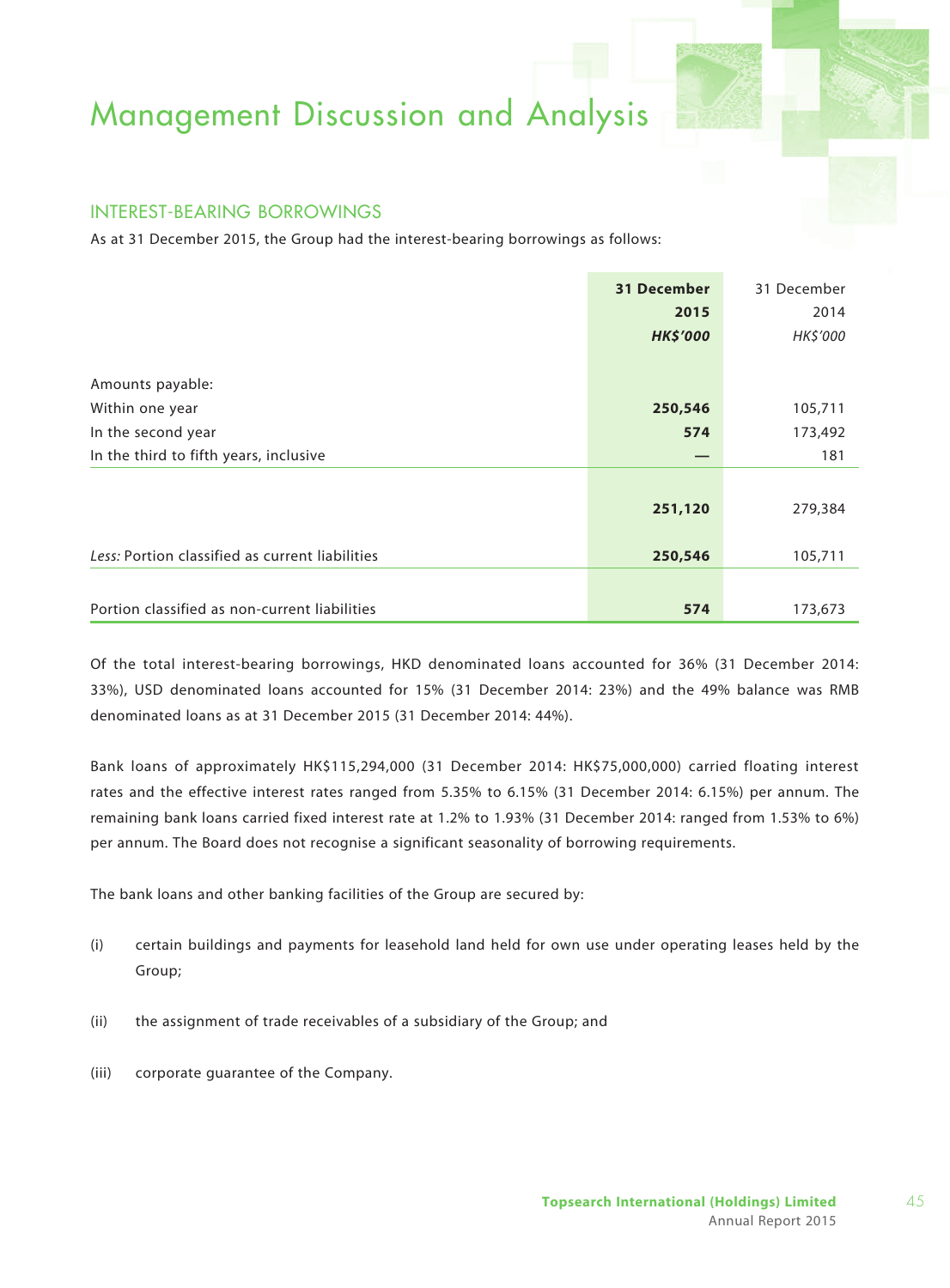There are shareholder's loans advanced by Mr. Cheok Ho Fung, an Executive Director, Chairman of the Board, Chief Executive Officer and a controlling shareholder of the Company as at 31 December 2015 at the effective interest rate of 7% per annum (2014: 7%). This financial assistance provided by Mr. Cheok Ho Fung as a connected person (defined in the Rules Governing the Listing of Securities on The Stock Exchange of Hong Kong Limited ("**Stock Exchange**") ("**Listing Rules**")) is a connected transaction. However, it is fully exempt from the reporting, announcement and independent shareholders' approval requirements pursuant to rule 14A.90 of the Listing Rules because this financial assistance provided by the abovesaid connected person is conducted on normal commercial terms and it is not secured by the assets of the Company or its subsidiaries.

### Foreign Exchange Exposure

Sales of the Group's products are principally denominated in USD and the purchases of materials and payments of operational expenses are mainly denominated in USD, HKD and RMB. Approximately 51% and 81% of the Group's purchases and expenses, respectively, are denominated in RMB. As the Group imported a substantial portion of its major and important raw materials and machines from overseas which were non-RMB denominated, this would help to mitigate the overall effects arising from RMB appreciation.

As at 31 December 2015, the Group has not entered into any financial instrument for hedging purpose. Nevertheless, the Board will continue to monitor foreign exchange exposure in the future and will consider hedging such exposure to minimize exchange risk should the need arise.

### Number and Remuneration of Employees

As at 31 December 2015, excluding the associate, the Group had approximately 1,885 employees (31 December 2014: 2,060). For the year ended 31 December 2015, our total staff costs (including provision for employee termination benefits) amounted to HK\$201 million (31 December 2014: HK\$174 million). Under the Group's remuneration policy, employees are rewarded in line with market rate and in compliance with statutory requirements of all jurisdictions where it operates. Employees are also granted discretionary bonus subject to the individual's performance and business results of the Group.

The Company previously operated a share option scheme for the purpose of providing incentives and rewards to eligible participants including any employees of the Group. However, as at 31 December 2015, no share options were outstanding under the scheme because the share option scheme, which life was 10 years from its date of adoption on 30 May 2002, had already been expired on 30 May 2012. The Board considered that a new share option scheme may only be adopted in future at the time the Directors think favourable to the Company to do so.

The Group follows a policy of encouraging its subsidiaries to send their staff to attend training classes or seminars that are related directly or indirectly to the Group's businesses.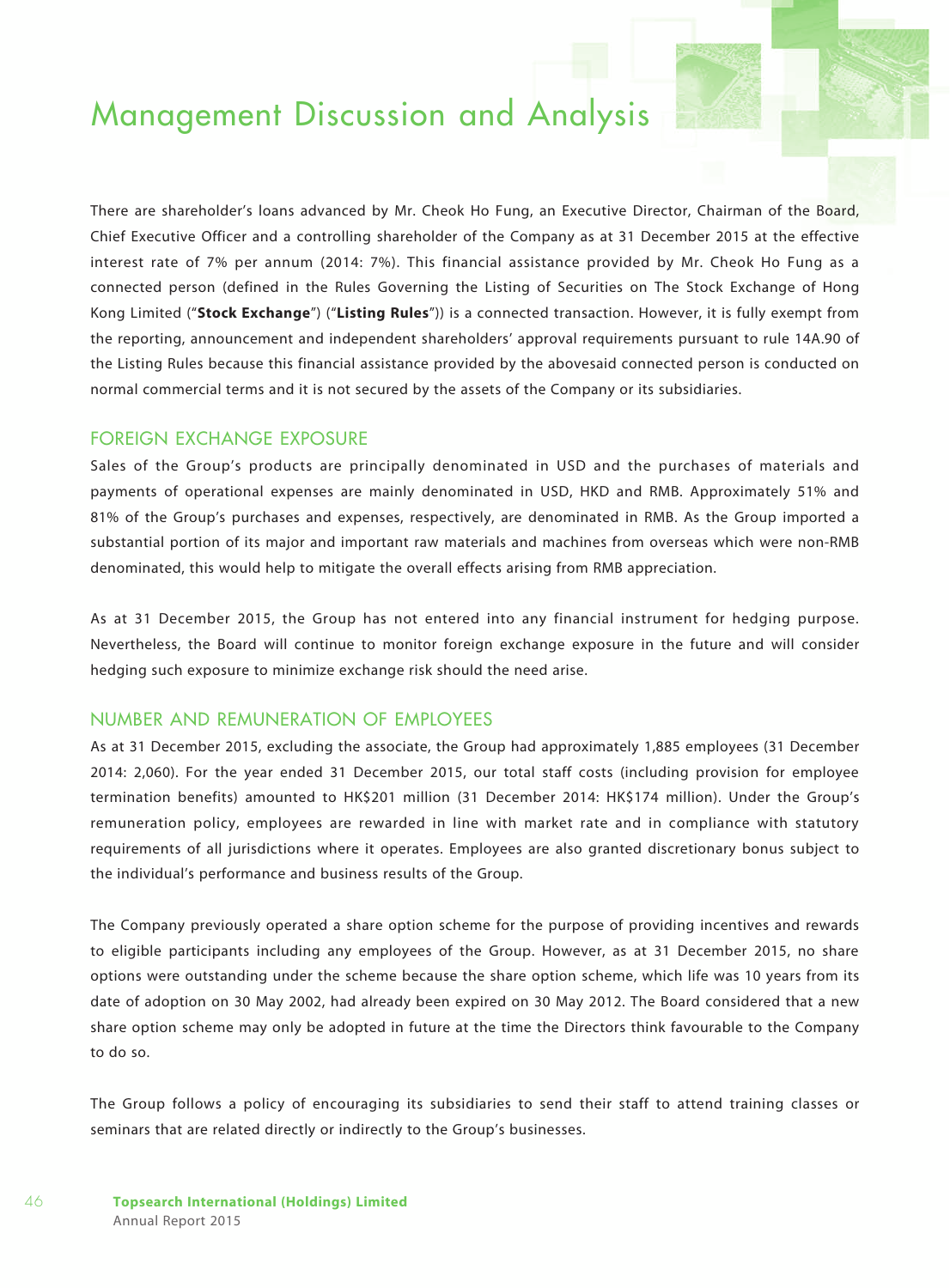## Capital Commitments

As at 31 December 2015, the Group's capital commitments contracted but not provided for amounted to HK\$0.4 million (31 December 2014: HK\$0.3 million) and there was no capital commitment authorised but not contracted for (31 December 2014: Nil). All of these capital commitments were related to construction of factory buildings and acquisition of plant and machinery.

### **DIVIDEND**

The Directors do not recommend the payment of any dividend for the year ended 31 December 2015 (2014: HK\$Nil).

## Closure of Register of Members

The register of Members of the Company will be closed from 1 June 2016 (Wednesday) to 3 June 2016 (Friday), both days inclusive. In order to qualify for the attendance of the forthcoming annual general meeting of the Company to be held on 3 June 2016 (Friday), share transfer forms accompanied by relevant share certificates must be lodged with the Company's Branch Share Registrar and Transfer Office in Hong Kong, Tricor Tengis Limited, Level 22, Hopewell Centre, 183 Queen's Road East, Hong Kong, not later than 4:30 p.m. on 31 May 2016 (Tuesday).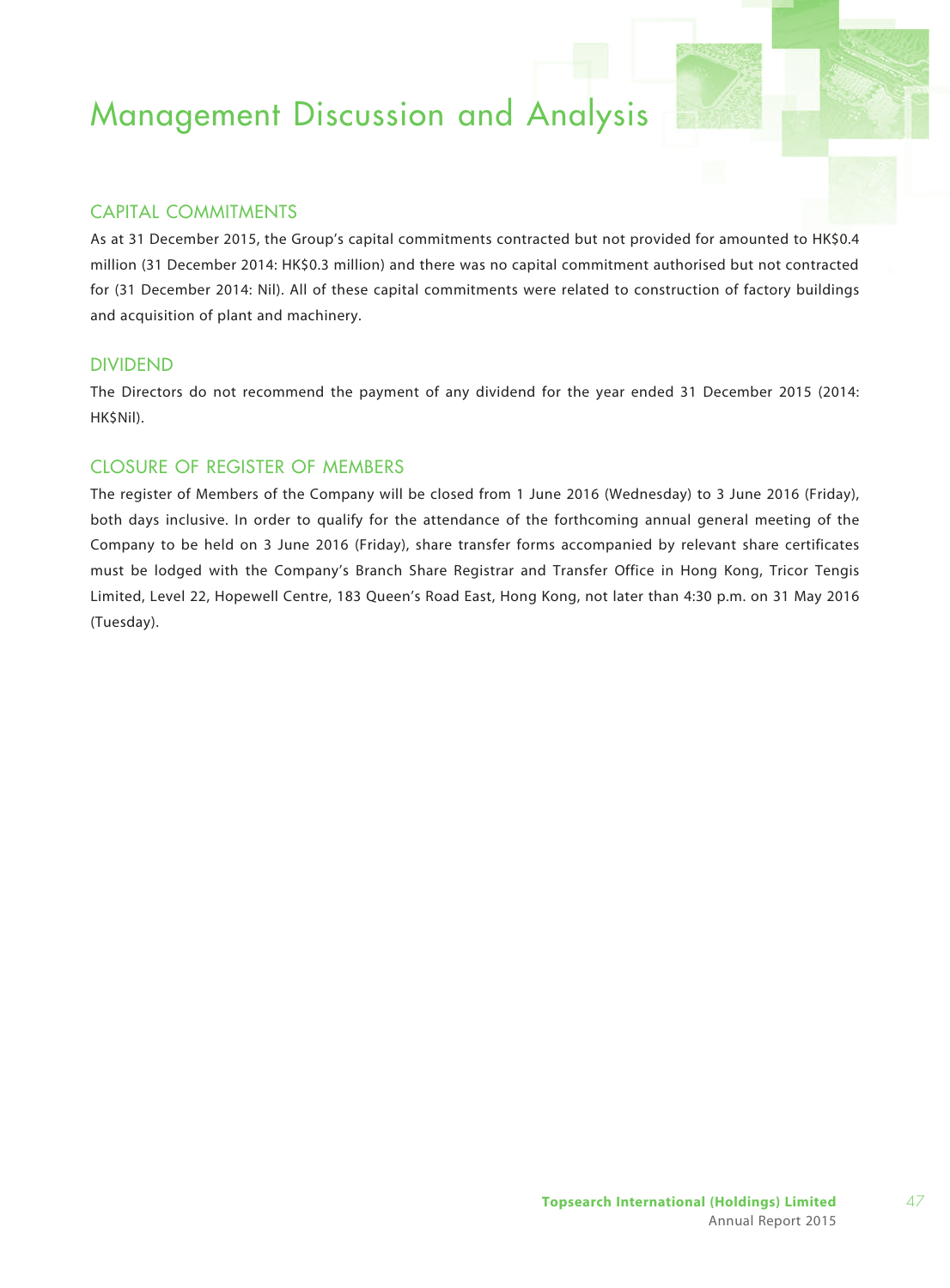The Directors present their report and the audited consolidated financial statements of the Company and the Group for the year ended 31 December 2015.

### Principal Activities

The principal activity of the Company is investment holding. Details of the principal activities of the subsidiaries are set out in note 34 to the consolidated financial statements. There were no significant changes in the nature of the Group's principal activities during the year.

Details of the analysis of the Group's revenue for the year by geographical location are set out in note 6 to the consolidated financial statements.

### BUSINESS REVIEW

The relevant discussion and analysis as required by Schedule 5 to the Companies Ordinance (Chapter 622 of the Laws of Hong Kong), including a discussion of the principal risks and uncertainties facing the Group and an indication of likely future developments in the Group's business and the financial key performance indicators, can be found in "Chairman's Statement" on pages 4 to 9 of this annual report. Meanwhile, the corresponding particulars on the Group's environmental policies and performance, the Group's compliance with the relevant laws and regulations governing the Group's business activities, and the Group's key relationships with its employees, customers and suppliers and others can be found in "Environmental, Social and Governance Report" on pages 30 to 43 of this annual report. All these discussions form part of this Directors' Report.

### Results and Dividends

The Group's loss for the year ended 31 December 2015 and the state of affairs of the Company and the Group at that date are set out in the consolidated financial statements on pages 73 to 143.

The Board does not recommend the payment of any dividend for the year ended 31 December 2015.

### Summary Financial Information

A summary of the published results and assets and liabilities of the Group for the last five financial years, as extracted from the audited financial statements, is set out on page 144. This summary does not form part of the audited financial statements.

### Property, Plant and Equipment

Details of the movements in the property, plant and equipment of the Group during the year are set out in note 17 to the consolidated financial statements.

## SHARE CAPITAL AND SHARE OPTIONS

Details of movement in the Company's issued share capital for the year ended 31 December 2015 are set out in note 31 to the consolidated financial statements.

There was no movement in the Company's share options during the year because the Company's share option scheme has been expired on 30 May 2012.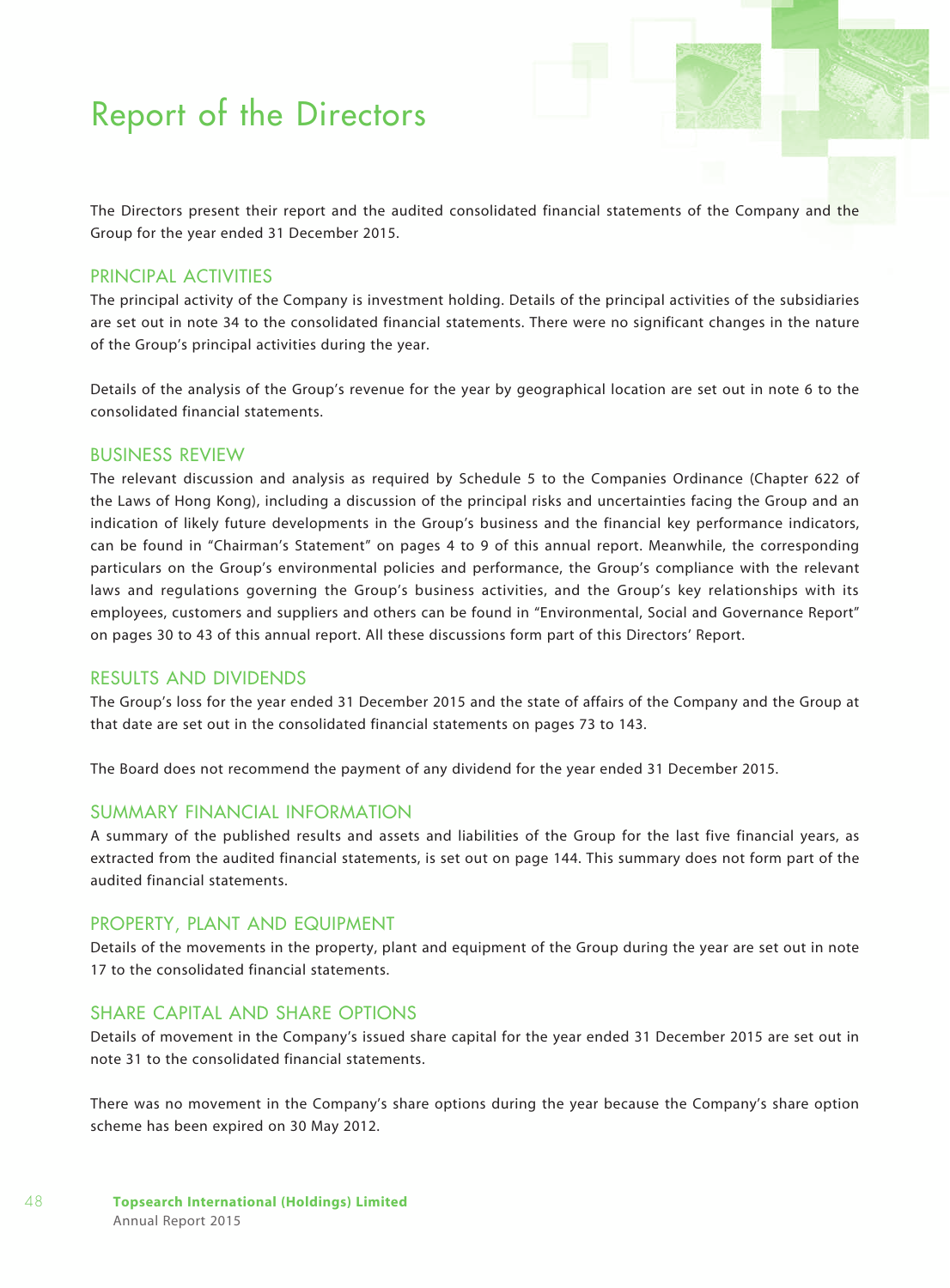## Pre-emptive Rights

There are no provisions for pre-emptive rights under the Company's Bye-laws which would oblige the Company to offer new shares on a pro rata basis to its existing shareholders though there are no restrictions against such rights under the laws of Bermuda.

## Purchase, Sales or Redemption of Listed Securities of the Company

Neither the Company nor any of its subsidiaries had purchased, sold or redeemed any of the Company's listed securities during the year of 2015.

### Reserves

Details of the movements in the reserves of the Group during the year are set out in the consolidated statement of changes in equity on page 77.

### Distributable Reserves

As at 31 December 2015, the Company's reserves available for distribution amounted to HK\$Nil. Under the Companies Act 1981 of Bermuda (as amended), the contributed surplus shall not be distributed to the shareholders of the Company if there are reasonable grounds for believing that:

- (i) the Company is, or would after the payment be, unable to pay its liabilities as they become due; or
- (ii) the realisable value of the Company's assets would thereby be less than the aggregate of its liabilities and its issued share capital and share premium account.

### Major Customers and Suppliers

For the financial year ended 31 December 2015, the sale of products to the largest and the five largest customers amounted to approximately 16% (2014: 26%) and 43% (2014: 50%) of the Company's revenue respectively.

For the financial year ended 31 December 2015, the purchase of materials from the largest and the five largest suppliers amounted to approximately 13% (2014: 17%) and approximately 41% (2014: 48%) of the Company's total purchases respectively.

None of the Directors, or any of their associates or any shareholders of the Company (which, to the best knowledge of the Directors, own more than 5% of the issued share capital of the Company) has any beneficial interest in any of the five largest customers and suppliers of the Group for the financial year ended 31 December 2015.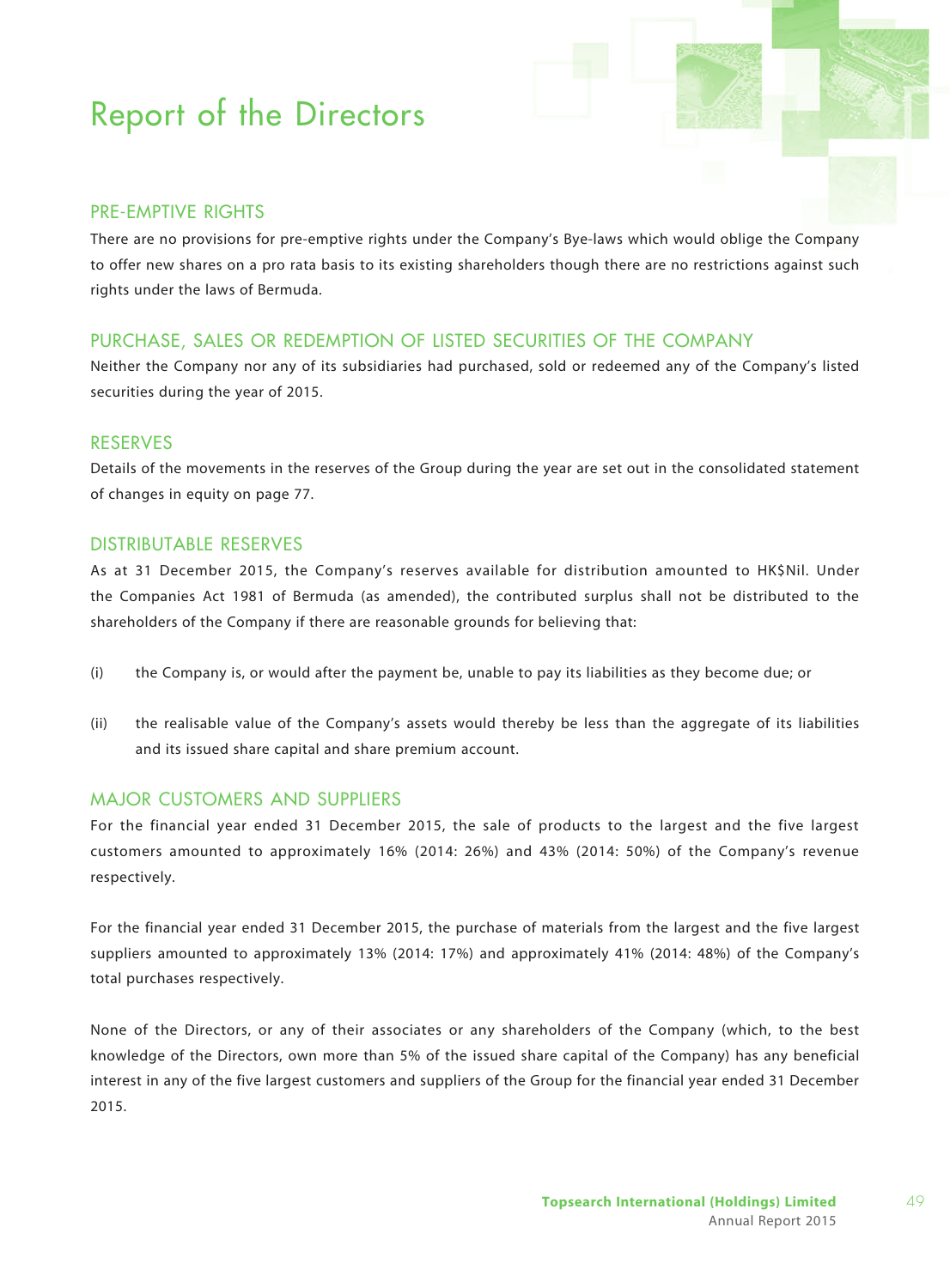## Continuing Connected Transaction

The following is a continuing connected transaction that is not exempted under the Listing Rules and is statutorily required to be disclosed pursuant to Rule 14A.71 of the Listing Rules in this annual report:

#### **Tenancy Agreement**

On 28 May 2014, Topsearch Printed Circuits (HK) Limited as tenant (an indirect wholly-owned subsidiary of the Company), entered into a tenancy agreement ("**Tenancy Agreement**") with Keentop Investment Limited as landlord (an investment holding company and a connected person defined under the Listing Rules, which is beneficially owned as to 50% by each of Mr. Cheok Ho Fung, an Executive Director and Chief Executive Officer as at 31 December 2015 and his spouse, Mrs. Cheok Chu Wai Min) in respect of the renting of the properties known as House 7 and the Garden appurtenant thereto and Car Parking Spaces Nos. 7A and 7B on Basement Floor, Las Pinadas, No. 33 Shouson Hill Road, Hong Kong for a lease term of three years commencing from 1 June 2014 to 31 May 2017 (both days inclusive) as director's quarters provided to Mr. Cheok Ho Fung and his family.

Keentop Investment Limited charged Topsearch Printed Circuits (HK) Limited for the monthly rental of HK\$165,000 (exclusive of rates, management fee and other outgoings) and monthly management fee of HK\$11,390 from 1 June 2014 to 31 March 2015, and HK\$12,000 from 1 April 2015 to 31 May 2017 (both days inclusive), subject to adjustment based on the valuation report dated 23 May 2014 conducted by a professional property valuer (an independent third party). The terms of the Tenancy Agreement have been negotiated on an arm's length basis and are considered as fair and reasonable and on normal commercial terms and in the interests of the Company and its shareholders as a whole.

Details of the terms of and the annual caps under the Tenancy Agreement were announced by the Company on 28 May 2014 at the websites of the Stock Exchange and the Company respectively.

In respect of the Tenancy Agreement which constitutes a continuing connected transaction of the Company, the Independent Non-executive Directors have reviewed the said transaction and confirmed that the said transaction has been entered into:

- (1) after arm's length negotiation;
- (2) on normal commercial terms; and
- (3) according to the Tenancy Agreement governing them on terms that are fair and reasonable and in the interests of the Company's shareholders as a whole.

50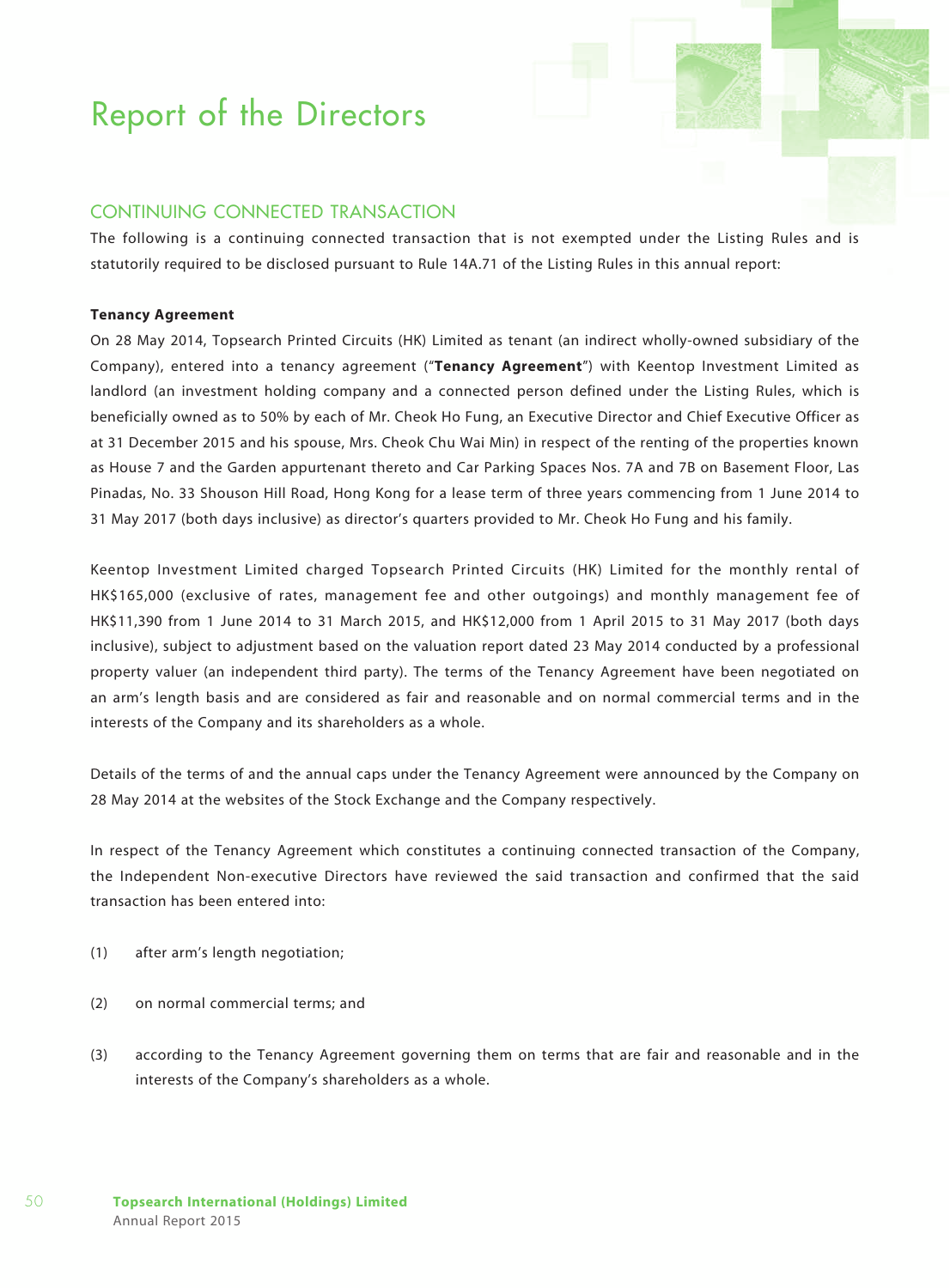The Board of Directors confirmed that the Company's external auditor was engaged to report on the Group's continuing connected transaction in accordance with Hong Kong Standard on Assurance Engagements 3000 (Revised) "Assurance Engagements Other Than Audits or Reviews of Historical Financial Information" and with reference to Practice Note 740 "Auditor's Letter on Continuing Connected Transactions under the Hong Kong Listing Rules" issued by the Hong Kong Institute of Certified Public Accountants. The auditor has issued their unqualified letter continuing their findings and conclusions in respect of the continuing connected transaction disclosed by the Group on page 50 of this annual report and confirmed the matters set out in Rule 14A.56 of the Listing Rules as follows. A copy of the auditor's letter has been provided by the Board of Directors to the Stock Exchange that:

- (a) nothing has come to the auditor's attention that causes them to believe that the said transaction has not been approved by the Board of Directors.
- (b) nothing has come to the auditor's attention that causes them to believe that the said transaction was not entered into, in all material respects, in accordance with the Tenancy Agreement governing the said transaction.
- (c) with respect to the aggregate amount of the said transaction, nothing has come to the auditor's attention that causes them to believe that the said transaction has exceeded the annual cap disclosed in the announcement dated 28 May 2014 made by the Company in respect of the said transaction.

### discloseable transactions

Save as disclosed in the paragraphs under the section headed "Chairman's Statement" on pages 4 to 9 of this annual report, the Group had not entered into any discloseable transactions (as defined under the Listing Rules).

### **DIRECTORS**

The Directors during the year of 2015 and up to the date of publication of this report were:

*Executive Directors:* Mr. Liu Tingan *(Chairman and Chief Executive Officer) (appointed on 22 March 2016)* Mr. Cheok Ho Fung *(Deputy Chairman)*

*Non-executive Director:* Mr. Tang Yok Lam, Andy *(resigned on 31 March 2016)*

*Independent Non-executive Directors:* Mr. Leung Shu Kin, Alfred *(resigned on 31 March 2016)* Mr. Wong Wing Kee Mr. Ng Kee Sin Mr. Ng Man Kung *(appointed on 22 March 2016)* Dr. Ngai Wai Fung *(appointed on 22 March 2016)* Mr. Lau Fai Lawrence *(appointed on 22 March 2016)*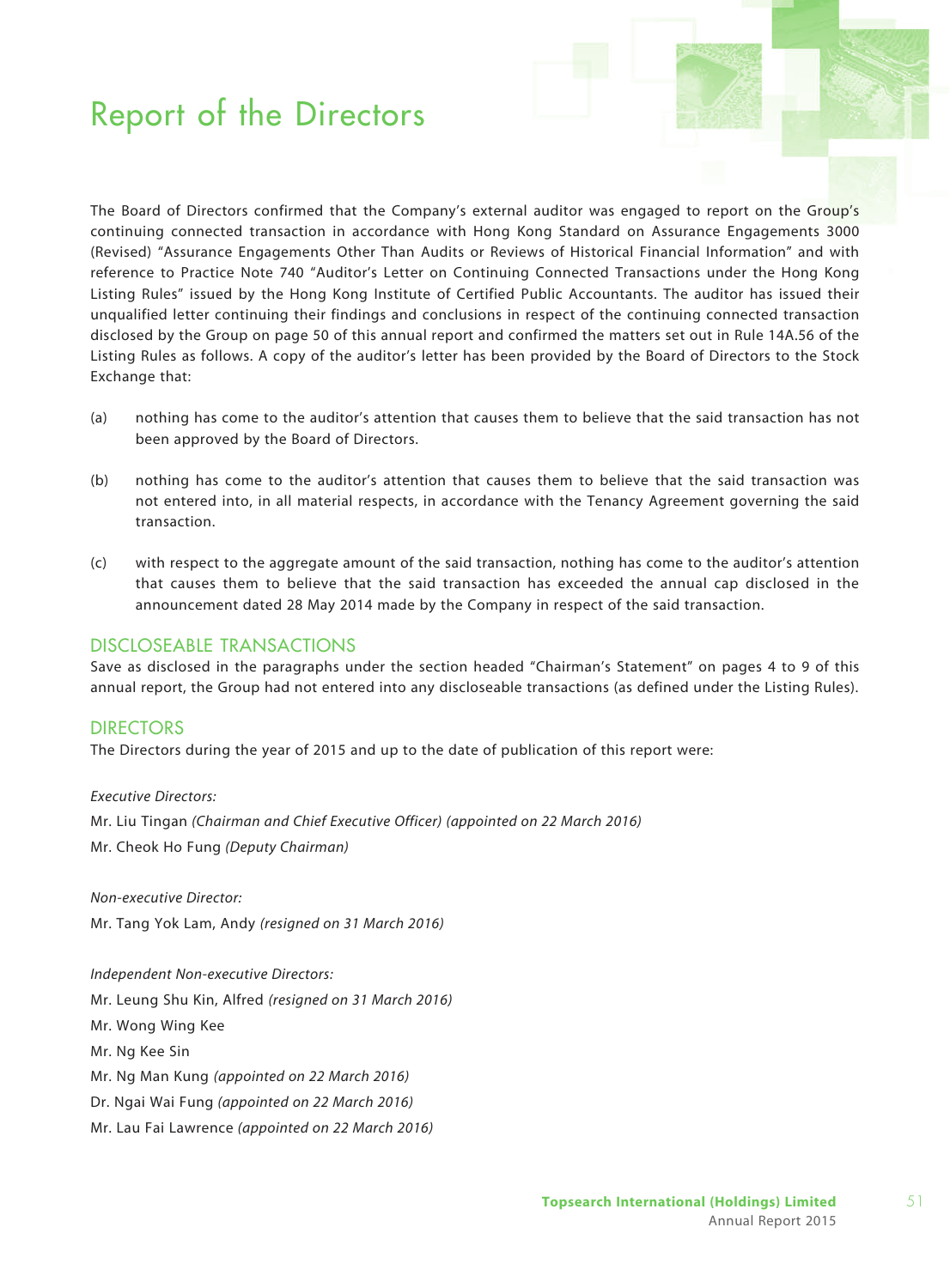In accordance with the Listing Rules and Bye-law 99 of the Company's Bye-laws, at each annual general meeting, one-third of the Directors for the time being (or, if their number is not a multiple of three (3), the number nearest to but not less than one-third) shall retire from office by rotation such that every Director (including those appointed for a specific term) shall be subject to retirement by rotation at least once every three years.

Pursuant to the Listing Rules and Company's Bye-law 102(B) of the Bye-laws, the Board shall have power from time to time and at any time to appoint any person as a Director either to fill a casual vacancy or as an addition to the Board. Any Director so appointed shall hold office only until the next following general meeting of the Company and shall then be eligible for re-election, but shall not be taken into account in determining the Directors who are to retire by rotation at such meeting.

Accordingly, Mr. Cheuk Ho Fung (Executive Director), Mr. Wong Wing Kee (Independent Non-executive Director) and Mr. Ng Kee Sin (Independent Non-executive Director) shall retire from office by rotation at the forthcoming annual general meeting of the Company pursuant to Bye-law 99 of the Company's Bye-laws.

In addition, Mr. Liu Tingan (Executive Director), Mr. Ng Man Kung (Independent Non-executive Director), Dr. Ngai Wai Fung (Independent Non-executive Director) and Mr. Lau Fai Lawrence (Independent Non-executive Director), being Directors appointed by the Board on 22 March 2016 and after the Company's annual general meeting held on 5 June 2015, will hold office only until the next following general meeting of the Company pursuant to Bye-law 102(B) of the Company's Bye-laws. Accordingly, they will retire at the annual general meeting of the Company.

All the retiring Directors (except Mr. Wong Wing Kee and Mr. Ng Kee Sin who had informed the Board that they will retire and not offer themselves for re-election as Directors because Mr. Wong Wing Kee wants to devote more time on his personal matters and commitments whereas Mr. Ng Kee Sin wants to devote more time on other business engagements which require more of his time and dedication), being eligible, offer themselves for re-election at the forthcoming annual general meeting of the Company.

None of the Directors offering themselves for re-election at the forthcoming annual general meeting of the Company has any service contract with the Company in respect of any unexpired period which is not determinable by the Company within one year without payment of compensation (other than statutory compensation).

### BIOGRAPHICAL DETAILS OF DIRECTORS

### **Executive Directors**

#### *Mr. Liu Tingan ("Mr. Liu")*

Mr. Liu, aged 54, is an Executive Director, the chairman of the Board, the chief executive officer of the Company and the chairman of the Executive Committee since 22 March 2016.

Mr. Liu graduated from the Jiangxi University of Finance and Economics, China with a bachelor's degree in Economics in 1983. He attained a master's degree in Economics at Renmin University of China in 1987. In 1990, Mr. Liu joined a scholarship programme in Monetary Policy and Financial Markets launched by the University of Oxford, the United Kingdom. Mr. Liu has over 30 years of experience in finance management.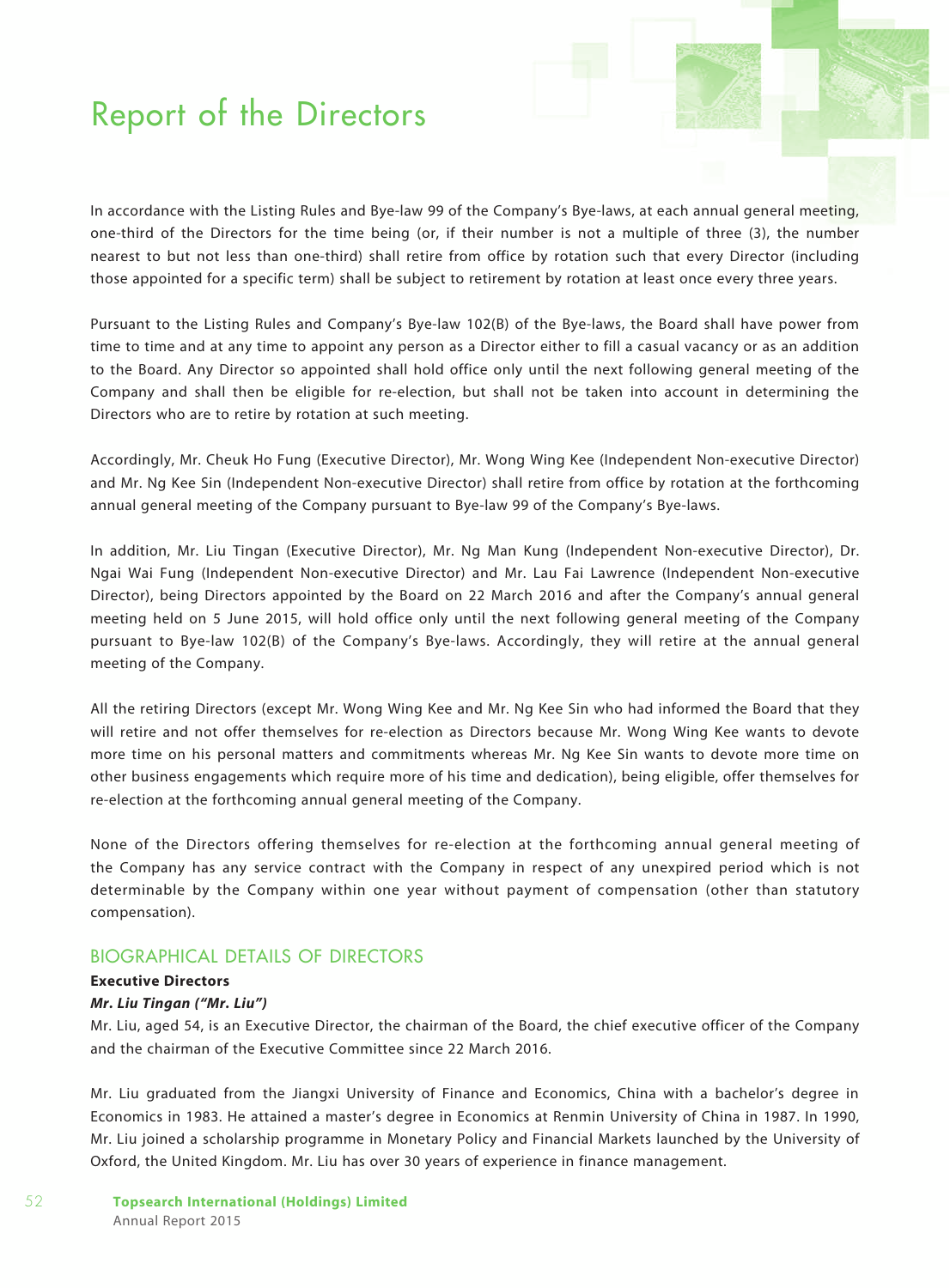Mr. Liu was the managing director and chief investment officer of Reorient Financial Group Limited. Mr. Liu was also the managing director of Reorient Financial Markets Limited (stock code: 0376) from July to December 2015. He was the deputy chairman and president of China Life Insurance (Overseas) Company Limited from June 2008 to March 2015. He was a non-executive director of Sunshine Oilsands Limited (stock code: 2012) from February 2011 to June 2015 during which he was the chairman of the board of directors from November 2014 to June 2015. Mr. Liu worked at China Life Insurance Company Limited (stock code: 2628) and was the board secretary general and spokesman of the company between November 2003 and May 2008. He was the general manager of the investment centre of former China Life Insurance Company Limited between September 2000 and May 2004. Mr. Liu was the president of Guangzhou Branch and Assistant President of Hainan Development Bank between December 1994 and January 2000. He was the division chief of the State Commission for Economic Reforms, China between July 1987 and December 1994. Mr. Liu has been the deputy chairman of Hong Kong Institute of Directors since 2014 and a member of Financial Services Development Council of the Government of HKSAR since 2013. Mr. Liu has also been a member of the Hong Kong — Taiwan Business Co-operation Committee of the Hong Kong Trade Development Council since 2012 and a member of Insurance Advisory Committee of the Government of HKSAR since 2010. Mr. Liu was a member of the Listing Committee of The Stock Exchange of Hong Kong Limited from 2010 to 2015. From 2008 to 2015, he was the executive director of the Hong Kong Chinese Enterprises Association. Mr. Liu was awarded the "2013 Outstanding Leaders Award" by Hong Kong's Capital Magazine in 2014, the "Director of the Year Award" by the Hong Kong Institute of Directors and Winner of China's "Top 10 Economic Talents Special Award 2009" both in 2009.

The Company has entered into a service agreement with Mr. Liu on his appointment as an Executive Director for a term of three years commencing on 22 March 2016. The term is renewable automatically for successive term of three years on the same terms and conditions, unless notified by either party in writing of its decision not to renew the agreement. He is subject to retirement by rotation and re-election at the annual general meeting of the Company pursuant to the Company's Bye-laws. His remuneration will be approved by the Board subject to the authority granted by the Shareholders to authorise the Board to fix the Directors' remuneration at the annual general meeting of the Company with reference to his duties and responsibilities with the Company and the prevailing market situation and shall be reviewed by the Remuneration Committee from time to time.

Mr. Liu will be entitled to a lump sum remuneration of HK\$13,000,000 for the year of 2016 and an annual remuneration of HK\$6,000,000 and an annual discretionary bonus subject to the approval of the Board from 1 January 2017 onwards. The remuneration and benefits were determined with reference to Mr. Liu's past working experience, duties and responsibilities with the Company and the prevailing market situation.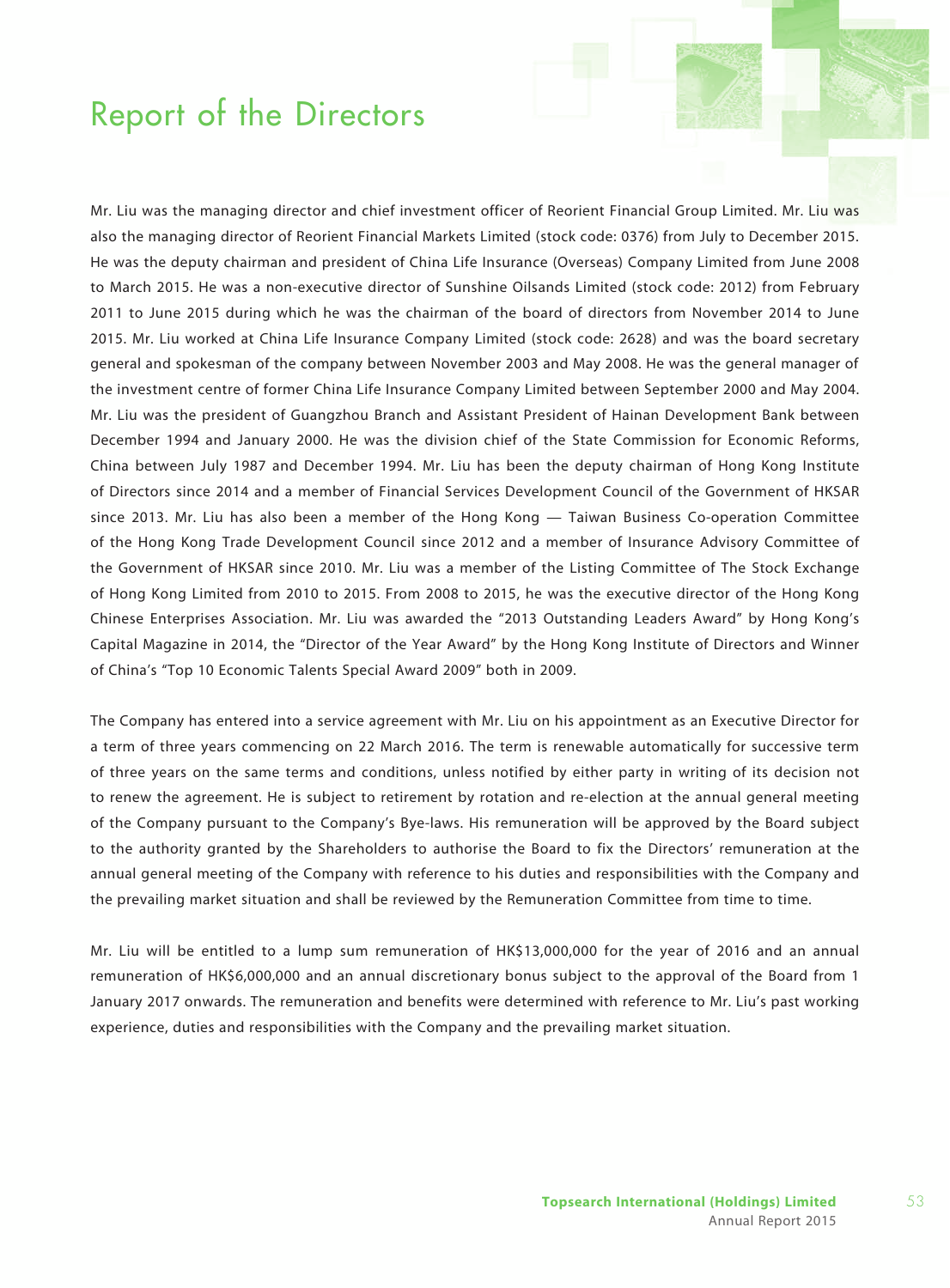Save as disclosed above, Mr. Liu has not held any other position with the Company or other members of the Group and he has not held any directorship in any other public companies the securities of which are listed on any securities market in Hong Kong or overseas in the past three years. Other than the relationship arising from being an Executive Director, the chairman of the Board, the chief executive officer of the Company and the chairman of the Executive Committee, Mr. Liu does not have any relationships with any other Directors, senior management, substantial shareholders, or controlling shareholders (as defined in the Listing Rules) of the Company, nor have they any interest or deemed interest in the shares or underlying shares of the Company within the meaning of Part XV of the Securities and Futures Ordinance (Cap. 571 of the Laws of Hong Kong), and there are no other matters concerning Mr. Liu that need to be brought to the attention of the Shareholders nor any information to be disclosed pursuant to (h) to (v) of Rule 13.51(2) of the Listing Rules.

#### *Mr. Cheok Ho Fung ("Mr. Cheok")*

Mr. Cheok, aged 64, is an Executive Director, deputy chairman of the Board, a member of the Executive Committee and director of other members of the Group. He is the founder of the Group.

Mr. Cheok is responsible for overall strategic planning and the direction of the Group. With over 20 years of experience in the PCBs industry, Mr. Cheok also spearheads the Group's efforts in seeking out business development, capital investment and joint venture opportunities.

Prior to founding the Group, Mr. Cheok had held the positions of financial controller and various management positions in different multinational companies involved in computer related products, application systems, motor vehicles and agricultural equipment, ship repairing and oil-rig construction, business-form printing and PCBs manufacturing. Mr. Cheok has been a fellow member of the Association of Chartered Certified Accountants since 1980, a member of the Chartered Institute of Management Accountants since 1981 and the Hong Kong Institute of Certified Public Accountants since 1990.

Mr. Cheok has entered into a service agreement with the Company on 30 May 2002 for an initial fixed term of three years and shall continue thereafter for successive terms of one year each commencing from the day immediately following the expiry of the then current terms of the service agreement. He is subject to retirement by rotation and re-election at the annual general meeting of the Company pursuant to the Bye-laws of the Company. For the financial year ended 31 December 2015, Mr. Cheok received annual emoluments of HK\$5,601,000, including the housing benefits in kind. His emoluments and performance bonus was approved by the Board subject to the authority granted by the Shareholders to authorise the Board to fix the Directors' remuneration at the annual general meeting of the Company with reference to his duties and responsibilities with the Company and the prevailing market situation and shall be reviewed by the Remuneration Committee from time to time.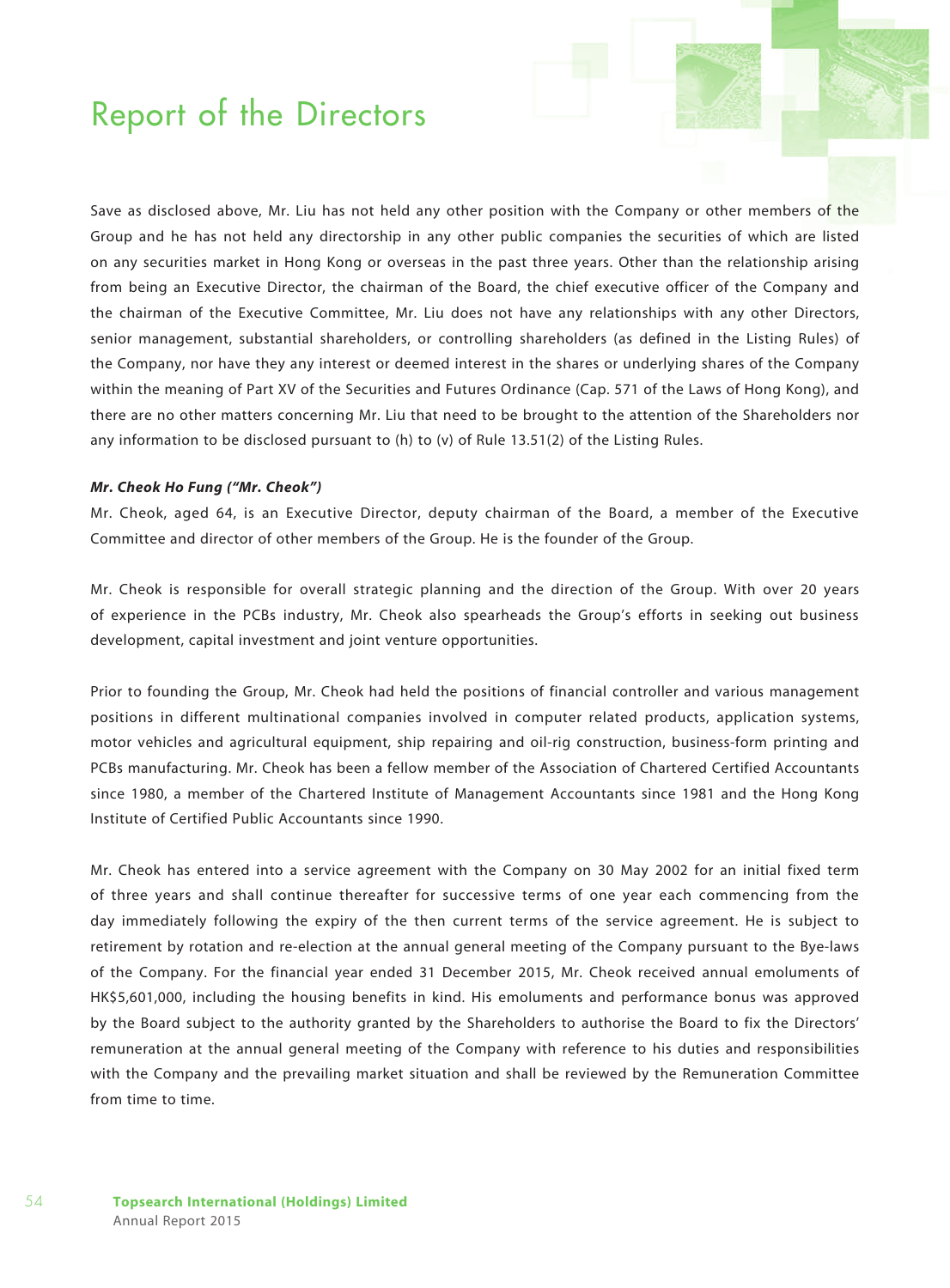Prior to 15 January 2016, Mr. Cheok was one of the substantial Shareholders (as defined in the Listing Rules), a director and a shareholder of Inni International Inc. which was also one of the substantial Shareholders. Details of his interest in the shares and underlying Shares as at 31 December 2015 have been disclosed in this annual report on pages 66 to 68 under the sub-sections headed "Directors' Interests in Shares and Underlying Shares" and "Substantial Shareholders and Other Persons' Interests in Shares and Underlying Shares".

Save as disclosed above, Mr. Cheok has not held any other directorships in any other public companies the securities of which are listed on any securities market in Hong Kong or overseas in the last three years. Other than the relationship arising from being an Executive Director, deputy chairman of the Board and a member of the Executive Committee, and being the father of Mr. Cheok Lup Yin, Eric, director of some of the other members of the Group, Mr. Cheok does not have any relationships with any other Directors and senior management (as defined in the Listing Rules), and there are no other matters concerning Mr. Cheok that need to be brought to the attention of the Shareholders nor any information to be disclosed pursuant to (h) to (v) of Rule 13.51(2) of the Listing Rules.

### **Non-executive Director**

#### *Mr. Tang Yok Lam, Andy*

Mr. Tang Yok Lam, Andy, aged 68, was appointed as an Independent Non-executive Director on 3 April 2002 and has been re-designated as a Non-executive Director of the Company since 1 December 2004. He ceased to act as member of the Remuneration Committee and the Nomination Committee of the Company respectively on 22 March 2016, and resigned as a Non-executive Director on 31 March 2016.

Mr. Tang has over 30-years working experience globally in Hong Kong, Japan, London, USA and China in respect of engineering, shipping, energy, finance and investment banking areas. Mr. Tang had held various executive positions in multinational companies, including First Chicago, Fuji Bank, JP Morgan, Coastal Power, etc in Hong Kong, Japan, London, USA and China. Mr. Tang has been a pioneer in non-recourse project financing for sports stadium in USA and power plants in China. Mr. Tang currently resides in Beijing. Mr. Tang studied naval Architecture in Taiwan and subsequently production management at Cambridge and earned his MBA at Cranfield University in England in 1977.

Mr. Tang had been with the Company for over 13 years, and had signed a letter of appointment with the Company for an initial fixed term of three years which continued thereafter until his resignation on 31 March 2016. For the financial year ended 31 December 2015, Mr. Tang received annual emoluments of HK\$120,000 for being a Non-executive Director of the Company. The emoluments of Mr. Tang were subject to review by the Board from time to time pursuant to the power given to it under the Bye-laws of the Company with reference to his contribution in terms of time, skills and expertise, the prevailing market conditions and the remuneration benchmark in the industry.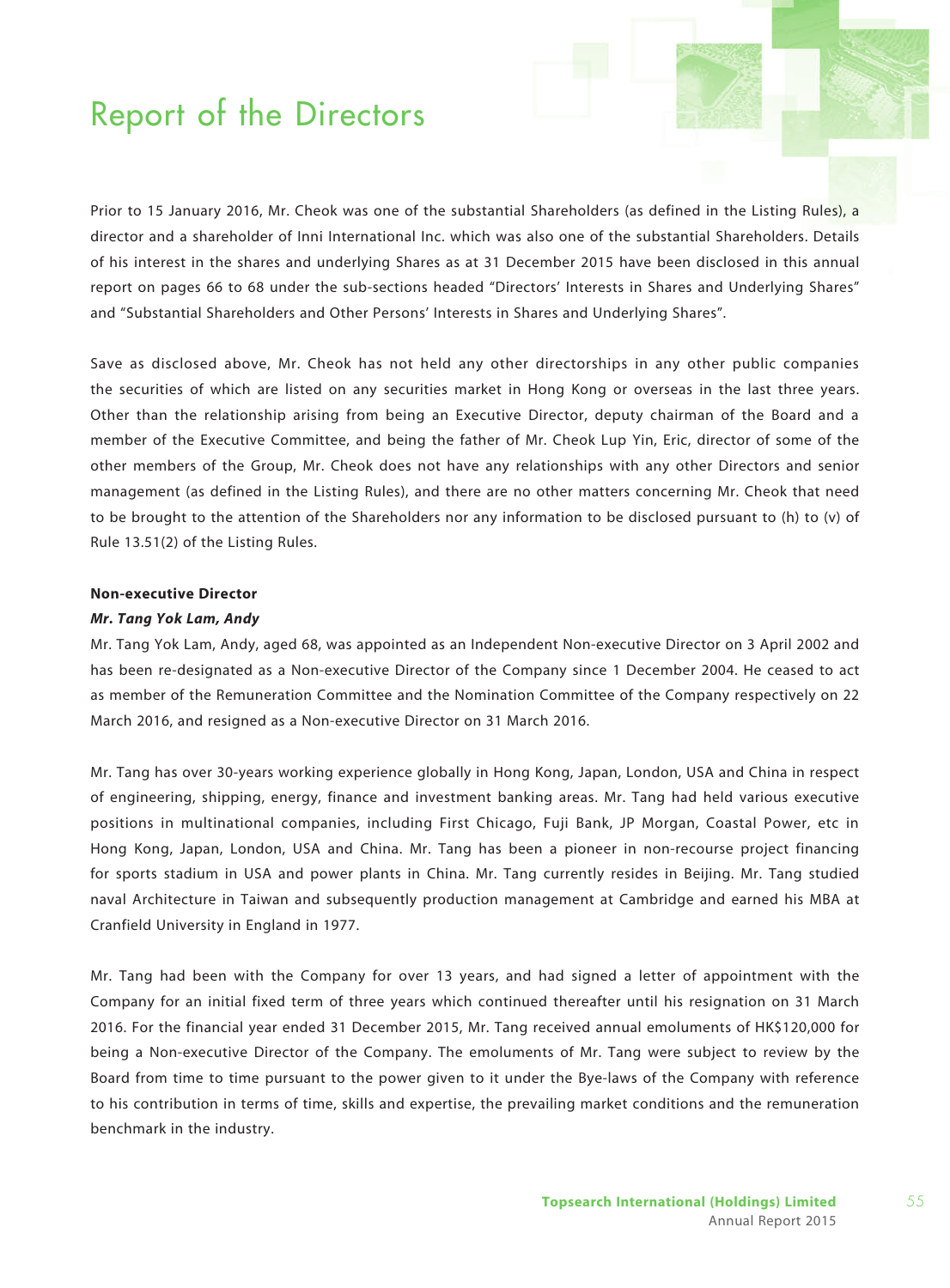Save as disclosed above, Mr. Tang had not held any other position with the Company or other members of the Group and he had not held any directorship in any other public companies the securities of which are listed on any securities market in Hong Kong or overseas in the past three years. Other than the relationship arising from his being a Non-executive Director, Mr. Tang did not have any relationships with any other Directors, senior management, substantial shareholders (as defined in the Listing Rules), or controlling shareholders (as defined in the Listing Rules) of the Company, and there are no other matters concerning Mr. Tang that need to be brought to the attention of the Company's shareholders nor any information to be disclosed pursuant to the requirements of Rule 13.51(2) of the Listing Rules.

#### **Independent Non-executive Directors**

#### *Mr. Leung Shu Kin, Alfred*

Mr. Leung Shu Kin, Alfred, aged 63, has been an Independent Non-executive Director of the Company since 1 September 2004. He ceased to act as the chairman of the Remuneration Committee and also a member of the Audit Committee and the Nomination Committee of the Company respectively on 22 March 2016, and resigned as an Independent Non-executive Director on 31 March 2016.

Mr. Leung has had extensive working experience in the banking industry. For over 20 years, Mr. Leung had held various senior credit management positions in Bank of America and the First National Bank of Boston prior to becoming the Group General Manager of Seng Heng Bank in Macau. Currently he serves as an Executive Director for the Elegance Printing Group, the printer of the Company, which has business relationship with the Company. Mr. Leung holds a Bachelor's degree in Economics and a Bachelor's degree in Commerce from the University of Windsor, Canada, a Master's degree in Business Administration from the Chinese University of Hong Kong.

Mr. Leung had been with the Company for over 11 years, and had signed a letter of appointment with the Company for an initial fixed term of three years which continued thereafter until his resignation on 31 March 2016. For the financial year ended 31 December 2015, Mr. Leung received annual emoluments of HK\$120,000 for being an Independent Non-executive Director of the Company. The emoluments of Mr. Leung were subject to review by the Board from time to time pursuant to the power given to it under the Bye-laws of the Company with reference to his contribution in terms of time, skills and expertise, the prevailing market conditions and the remuneration benchmark in the industry.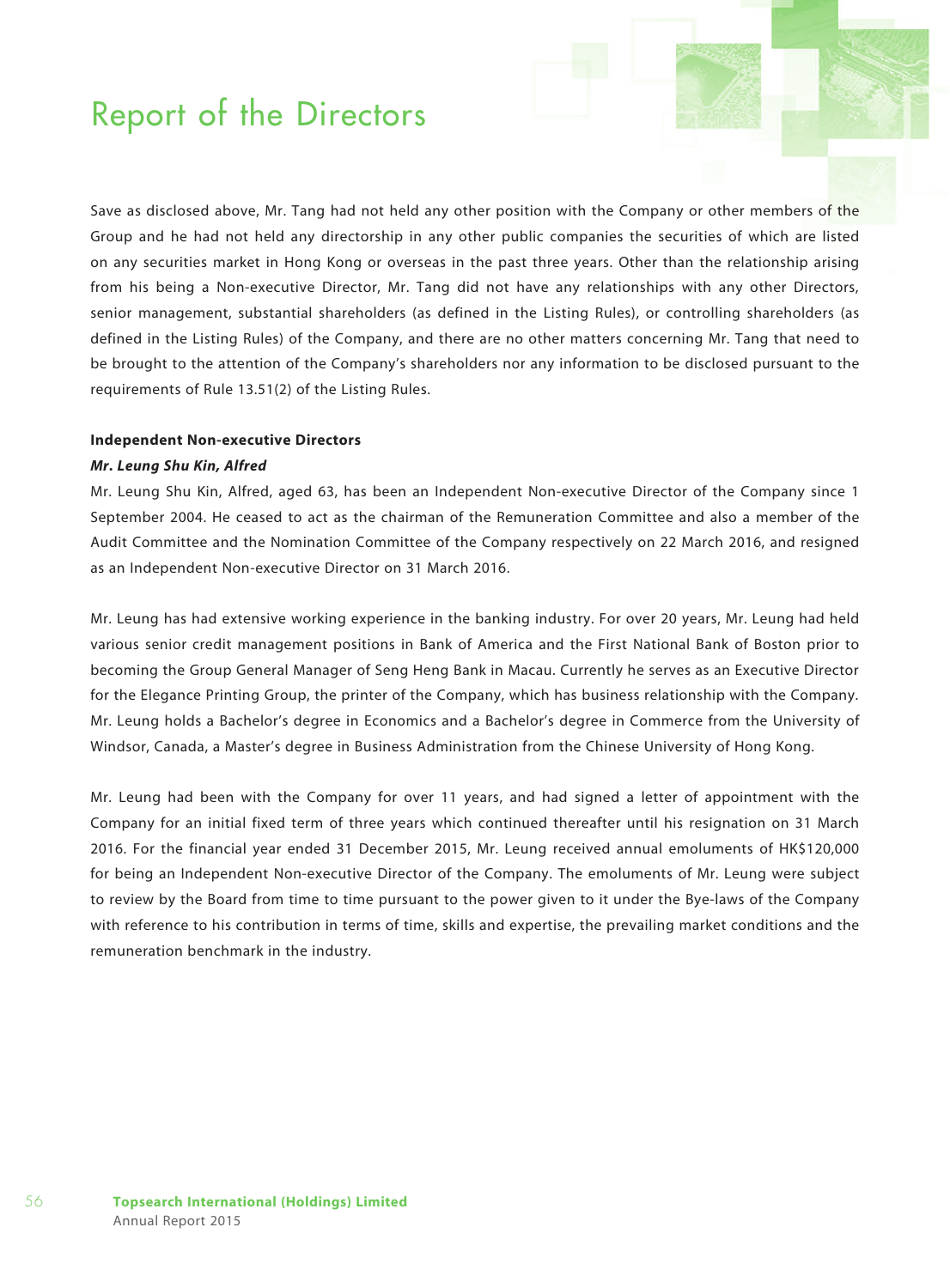Save as disclosed above, Mr. Leung has not held any other position with the Company or other members of the Group and he has not held any directorship in any other public companies the securities of which are listed on any securities market in Hong Kong or overseas in the past three years. Other than the relationship arising from his being an Independent Non-executive Director and an executive director and equity partner of the Elegance Printing Group, the printer of the Company, Mr. Leung does not have any relationships with any other Directors, senior management, substantial shareholders (as defined in the Listing Rules), or controlling shareholders (as defined in the Listing Rules) of the Company, and there are no other matters concerning Mr. Leung that need to be brought to the attention of the Company's shareholders nor any information to be disclosed pursuant to the requirements of Rule 13.51(2) of the Listing Rules.

#### *Mr. Wong Wing Kee ("Mr. Wong")*

Mr. Wong, aged 69, has been an Independent Non-executive Director since 1 December 2004. He ceased to act as the chairman of the Nomination Committee, a member of the Audit Committee and the Remuneration Committee respectively on 22 March 2016, but remains to act as a member of the Nomination Committee.

Mr. Wong holds a Bachelor of Science degree in Financial Services from The University of Manchester Institute of Science and Technology. He is also a Fellow of The London Chartered Institute of Bankers (FCIB), now known as IFS, School of Finance (UK). As a Singaporean, Mr. Wong has more than 30-year experience in operational risk management, internal audit and compliance. He has held various positions in senior operational risk, internal audit and compliance at Asian and US banks, and has served as advisor and provided strategic risk consultancy services to various banks in Indonesia.

Mr. Wong has been with the Company for over 11 years, and had signed a letter of appointment with the Company for an initial fixed term of three years which shall continue thereafter. He is subject to retirement by rotation and re-election at the annual general meeting of the Company pursuant to the Bye-laws of the Company. His remuneration will be approved by the Board subject to the authority granted by the Company's shareholders to authorise the Board to fix the Directors' remuneration at the annual general meeting of the Company. For the financial year ended 31 December 2015, Mr. Wong received annual emoluments of HK\$120,000. The emoluments of Mr. Wong was approved by the Board subject to the authority granted by the Shareholders to authorise the Board to fix the Directors' remuneration at the annual general meeting of the Company with reference to his duties and responsibilities with the Company and the prevailing market situation and shall be reviewed by the Remuneration Committee from time to time.

Save as disclosed above, Mr. Wong has not held any positions with the Company or other members of the Group and he has not held any other directorships in any other public companies the securities of which are listed on any securities market in Hong Kong or overseas in the last three years. Other than the relationship arising from being an Independent Non-executive Director, Mr. Wong does not have any relationships with any other Directors, senior management, substantial shareholders, or controlling shareholders (as defined in the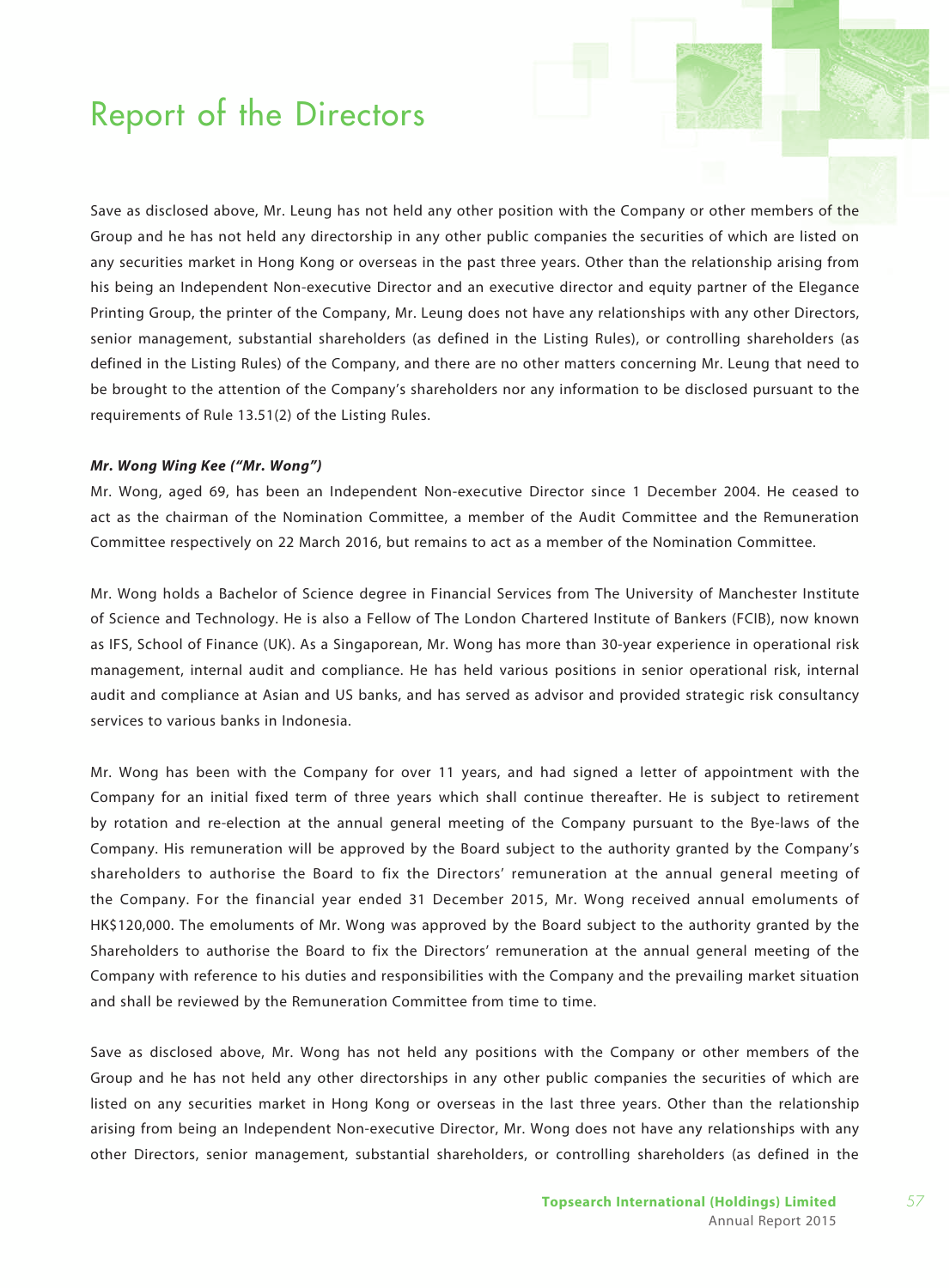Listing Rules) of the Company, nor have they any interest or deemed interest in the shares or underlying shares of the Company within the meaning of Part XV of the Securities and Futures Ordinance (Cap. 571 of the Laws of Hong Kong), and there are no other matters concerning Mr. Wong that need to be brought to the attention of the Shareholders nor any information to be disclosed pursuant to (h) to (v) of Rule 13.51(2) of the Listing Rules.

#### *Mr. Ng Kee Sin ("Mr. KS Ng")*

Mr. KS Ng, aged 64, has been an Independent Non-executive Director since 20 March 2007. He ceased to act as the chairman of the Audit Committee of the Company on 22 March 2016 but remains as a member of the Audit Committee.

Mr. KS Ng has more than 20 years of senior management experience in Asia Pacific countries with NCR, Digital Equipment Corporation, Compaq Computer Corporation and had been the managing director of Quantum Storage Greater China Region. He is currently an international associate of Golden Namsing Technology Shenzhen Co. Mr. KS Ng holds a Bachelor of Accountancy degree in the University of Singapore. He is a member of the Institute of Singapore Chartered Accountants (ISCA).

Mr. KS Ng has been with the Company for over 9 years, and had signed a letter of appointment with the Company for an initial fixed term of three years which shall continue thereafter. He is subject to retirement by rotation and re-election at the annual general meeting of the Company pursuant to the Bye-laws of the Company. His remuneration will be approved by the Board subject to the authority granted by the Company's shareholders to authorise the Board to fix the Directors' remuneration at the annual general meeting of the Company. For the financial year ended 31 December 2015, Mr. KS Ng received annual emoluments of HK\$120,000 for being an independent non-executive director of the Company. The emoluments of Mr. KS Ng was approved by the Board subject to the authority granted by the Shareholders to authorise the Board to fix the Directors' remuneration at the annual general meeting of the Company with reference to his duties and responsibilities with the Company and the prevailing market situation and shall be reviewed by the Remuneration Committee from time to time.

Save as disclosed above, Mr. KS Ng has not held any other position with the Company or other members of the Group and he has not held any directorship in any other public companies the securities of which are listed on any securities market in Hong Kong or overseas in the past three years. Other than the relationship arising from being an Independent Non-executive Director, Mr. KS Ng does not have any relationships with any other Directors, senior management, substantial shareholders, or controlling shareholders (as defined in the Listing Rules) of the Company, nor have they any interest or deemed interest in the shares or underlying shares of the Company within the meaning of Part XV of the Securities and Futures Ordinance (Cap. 571 of the Laws of Hong Kong), and there are no other matters concerning Mr. KS Ng that need to be brought to the attention of the Shareholders nor any information to be disclosed pursuant to (h) to (v) of Rule 13.51(2) of the Listing Rules.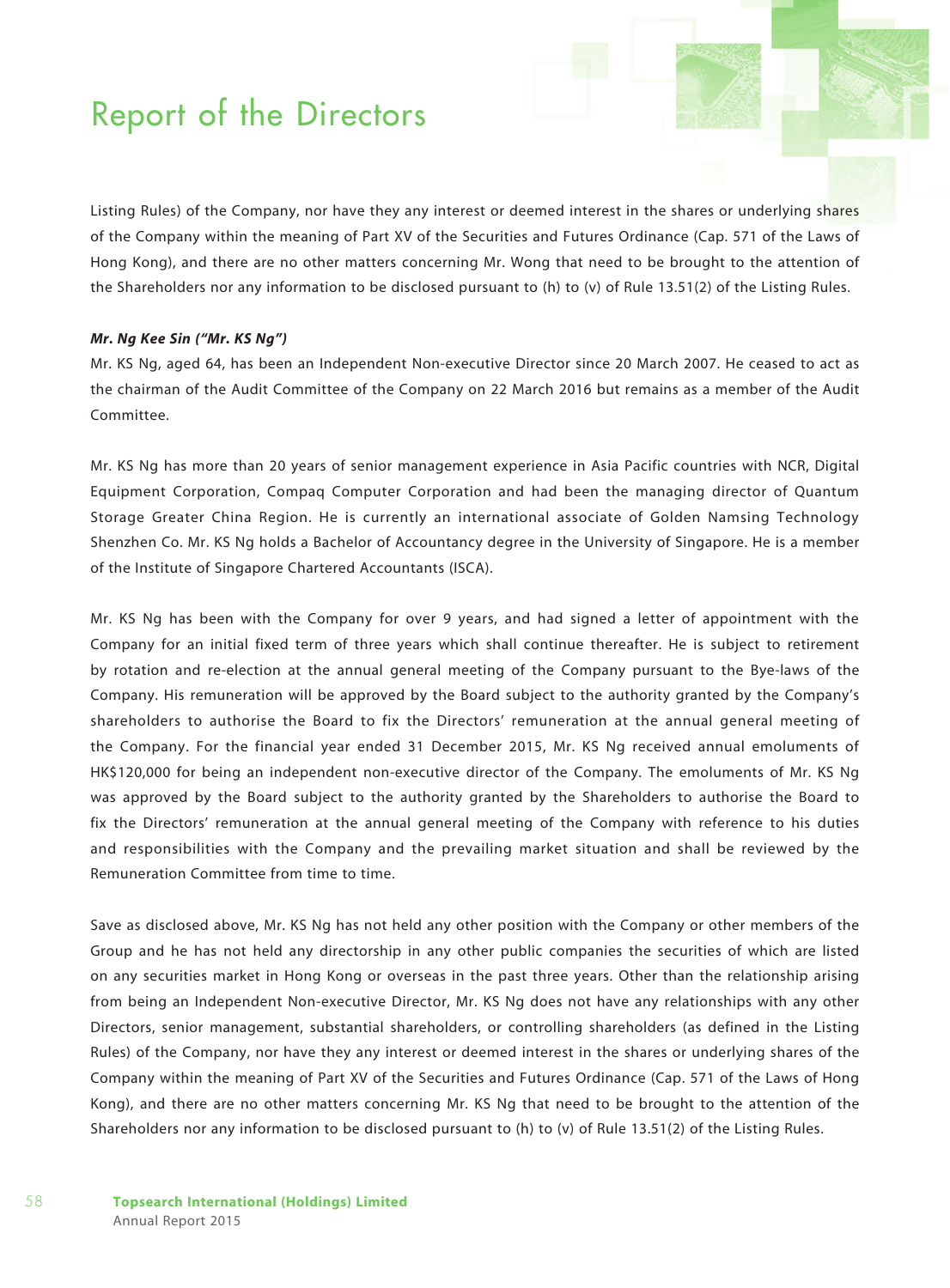#### *Mr. Ng Man Kung ("Mr. MK Ng")*

Mr. MK Ng, aged 64, is an Independent Non-executive Director, the chairman of the Nomination Committee, a member of the Audit Committee and a member of the Remuneration Committee since 22 March 2016.

Mr. MK Ng graduated from the Hong Kong Polytechnic University with an attendance certificate in banking. Mr. MK Ng has over 28 years of management experience in the banking industry. He had worked as a business consultant at China Orient Asset Management (International) Holding Limited, a company principally engaged in investment, from January 2014 to April 2015. He worked at Chiyu Banking Corporation Ltd. from July 1969 to December 2012, and was the chief executive of the company from April 1992 to July 2012. Mr. MK Ng was an honorary president of the 37th Chinese Bankers Club, Hong Kong, a member of the Council of Hong Kong Polytechnic University from April 1999 to March 2003 and a member of the 10th Fujian Province Committee of the Chinese People's Political Consultative Conference(中國人民政治協商會議第十屆福建省委員會委員). Mr. MK Ng has been an independent non-executive director of Fujian Holdings Limited (stock code: 181) since June 2014, an independent non-executive director of ELL Environmental Holdings Limited (stock code: 1395) since September 2014 and an independent non-executive director of Global Tech (Holdings) Limited (stock code: 143) since March 2016.

Mr. MK Ng had signed a letter of appointment with the Company as an Independent Non-executive Director for an initial term of three years effective from 22 March 2016. The term of Independent Non-executive Director is renewable automatically for successive terms of three years each commencing from the next day after the expiry of the then current term of appointment, unless terminated by not less than three months' notice in writing served by the Independent Non-executive Director or the Company expiring at the end of the initial term or at any time thereafter. He is subject to retirement by rotation and re-election at the annual general meeting of the Company pursuant to the Bye-laws of the Company.

Mr. MK Ng is entitled to a director's fee of HK\$150,000 per annum, which comprises an annual remuneration of HK\$120,000 and an annual committee remuneration of HK\$30,000. The director's fee payable to Mr. MK Ng was approved by the Board subject to the authority granted by the Shareholders to authorise the Board to fix the Directors' remuneration at the annual general meeting of the Company with reference to his duties and responsibilities with the Company and the prevailing market situation and shall be reviewed by the Remuneration Committee from time to time.

Save as disclosed above, Mr. MK Ng has not held any other position with the Company or other members of the Group and he has not held any directorship in any other public companies the securities of which are listed on any securities market in Hong Kong or overseas in the past three years. Other than the relationship arising from being an Independent Non-executive Director, the chairman of the Nomination Committee, a member of the Audit Committee and a member of the Remuneration Committee, Mr. MK Ng does not have any relationships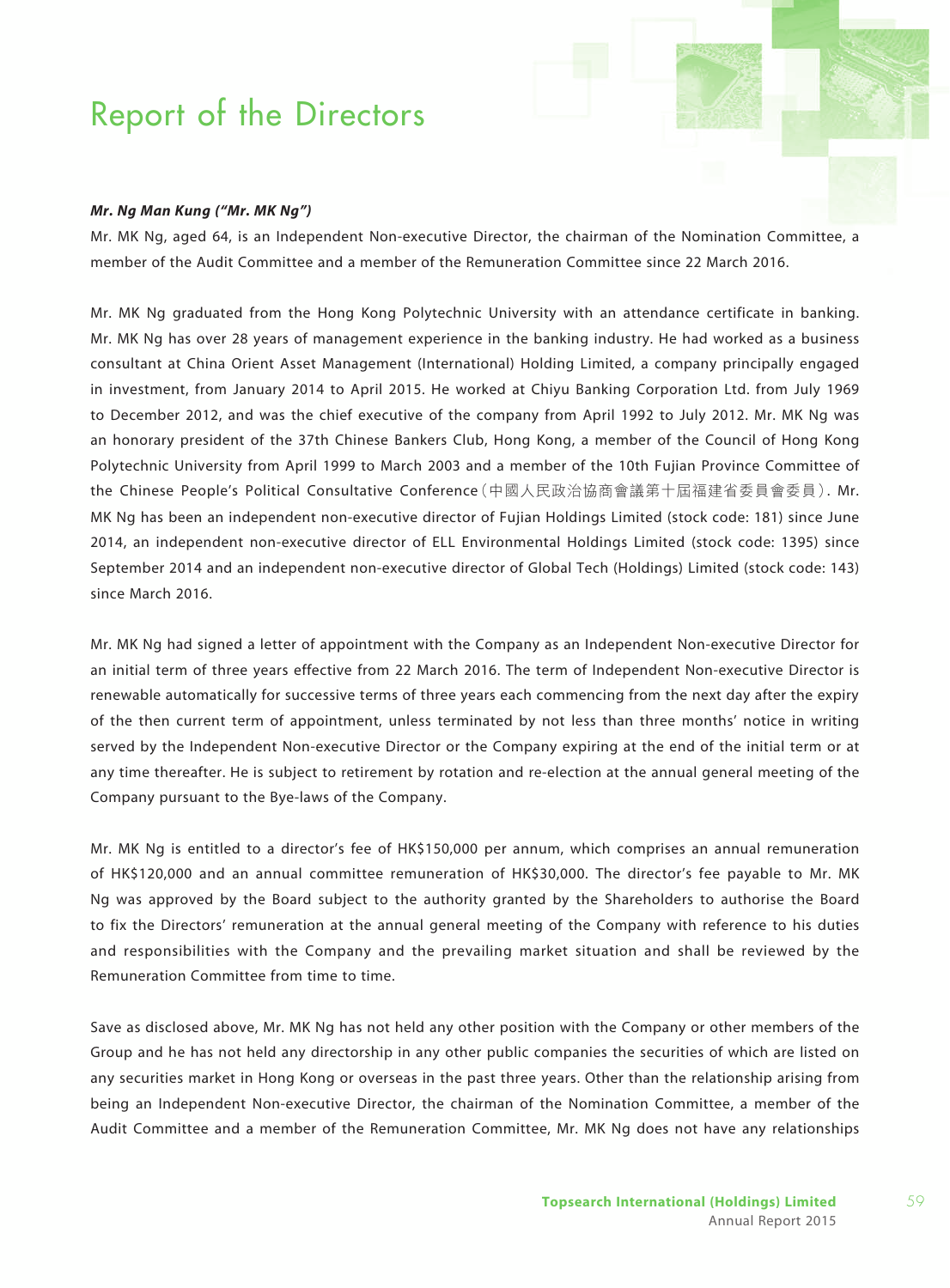with any other Directors, senior management, substantial shareholders, or controlling shareholders (as defined in the Listing Rules) of the Company, nor have they any interest or deemed interest in the shares or underlying shares of the Company within the meaning of Part XV of the Securities and Futures Ordinance (Cap. 571 of the Laws of Hong Kong), and there are no other matters concerning Mr. MK Ng that need to be brought to the attention of the Shareholders nor any information to be disclosed pursuant to (h) to (v) of Rule 13.51(2) of the Listing Rules.

#### *Dr. Ngai Wai Fung ("Dr. Ngai")*

Dr. Ngai, aged 54, is an Independent Non-executive Director, the chairman of the Remuneration Committee, a member of the Audit Committee and a member of the Nomination Committee since 22 March 2016.

Dr. Ngai is the chief executive officer of SW Corporate Services Group Limited, a specialty company secretarial, corporate governance and compliance services provider to companies in pre-IPO and post-IPO stages. Prior to that, he was the director and head of listing services of an independent integrated corporate services provider. He has over 20 years of senior management experience including acting as the executive director, chief financial officer and company secretary, most of which are in the areas of finance, accounting, internal control and regulatory compliance, corporate governance and secretarial work for listed issuers including major red chips companies. He had led or participated in a number of significant corporate finance projects including listings, mergers and acquisitions as well as issuance of debt securities. Dr. Ngai is the president of Hong Kong Institute of Chartered Secretaries, a member of the Qualification and Examination Board of the Hong Kong Institute of Certified Public Accountants, the Adjunct Professor of Law of Hong Kong Shue Yan University and a member of the General Committee of the Chamber of Hong Kong Listed Companies. Dr. Ngai was appointed by the Chief Executive of the Hong Kong Special Administrative Region as a member of the Working Group on Professional Services under the Economic Development Commission for two years in 2013 and reappointed for further two years in 2015. He is a fellow of the Association of Chartered Certified Accountants in the United Kingdom, a member of the Hong Kong Institute of Certified Public Accountants, a fellow of the Institute of Chartered Secretaries and Administrators, a fellow of the Hong Kong Institute of Chartered Secretaries, a fellow of Hong Kong Institute of Directors and a member of Hong Kong Securities and Investment Institute. Dr. Ngai obtained a Doctoral Degree in Finance at Shanghai University of Finance and Economics in 2011 and received a Master's Degree in Corporate Finance from Hong Kong Polytechnic University in 2002 and a Master's Degree in Business Administration from Andrews University of Michigan in 1992 and a Bachelor's Degree in Laws at University of Wolverhampton in 1994.

Dr. Ngai is currently an independent non-executive director of two dual-listing companies whose shares are listed on the Stock Exchange ("**SEHK**") and Shanghai Stock Exchange ("**SSE**"), namely China Railway Group Limited (SEHK, Stock Code: 00390, SSE, Stock Code: 601390), China Coal Energy Company Limited (SEHK, Stock Code: 01898; SSE, Stock Code: 601898) and BBMG Corporation (English translation denotes for identification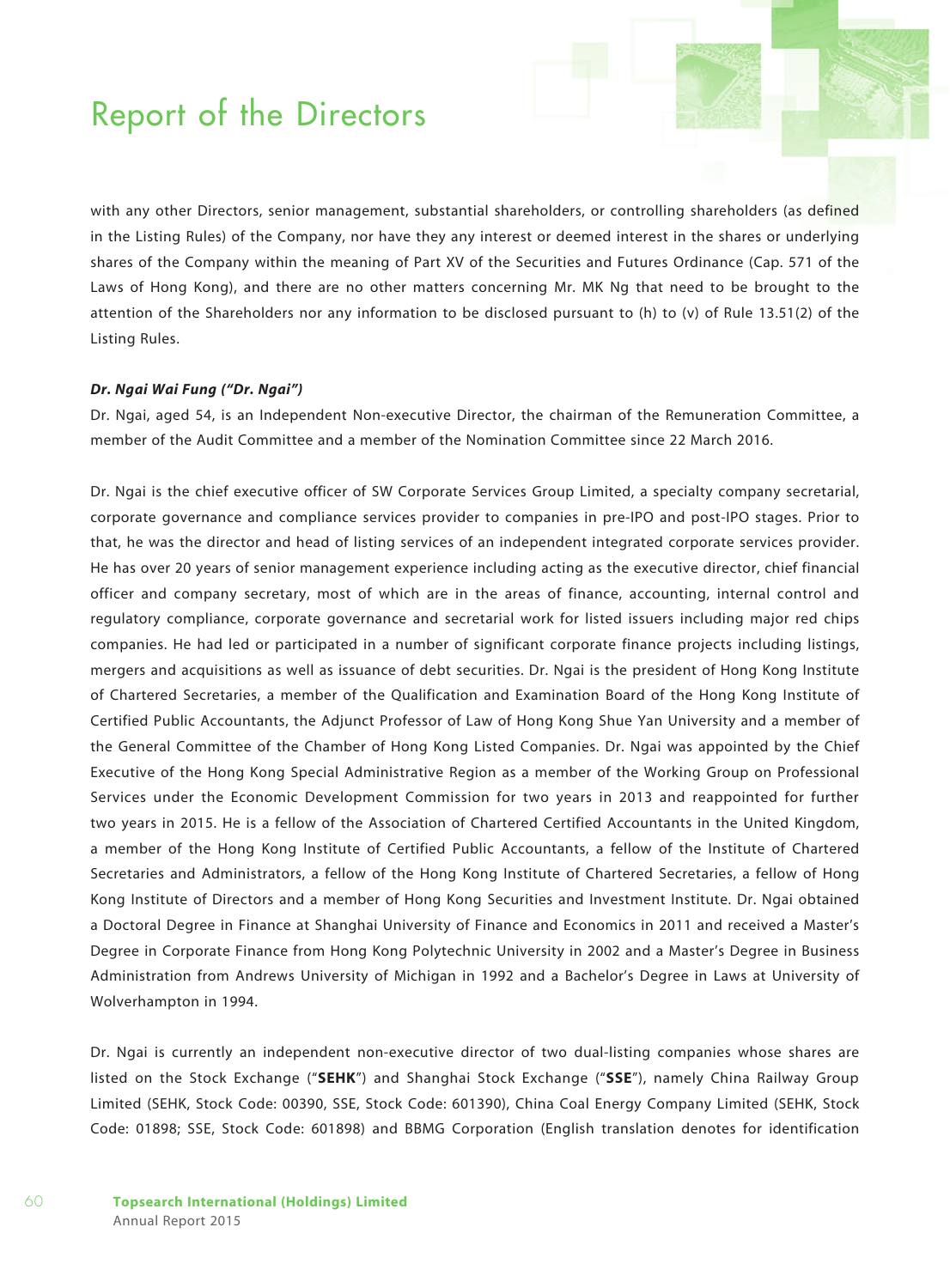purposes only) (SEHK, Stock Code: 02009, SSE, Stock Code: 601992). In addition, Dr. Ngai is the independent non-executive director of the following companies, namely BaWang International (Group) Holding Limited (SEHK, Stock Code: 01338), Bosideng International Holdings Limited (SEHK, Stock Code: 03998), Biostime International Holdings Limited (SEHK, Stock Code: 01112), Beijing Capital Juda Limited (formerly known as Juda International Holdings Limited) (SEHK, Stock Code: 01329), Powerlong Real Estate Holdings Limited (SEHK, Stock Code: 01238), SITC International Holdings Company Limited (SEHK, Stock Code: 01308), TravelSky Technology Limited (SEHK, Stock Code: 00696), and Yangtze Optical Fibre and Cable Joint Stock Limited Company (SEHK, Stock Code: 06869). Dr. Ngai is also an independent director of LDK Solar Co., Ltd which recently received a windingup order from the Grand Court of the Cayman Islands on 6 April 2016. (whose American depositary shares were listed on the New York Stock Exchange, now are currently listed on OTC Pink Limited Information, stock code: LDKYQ). He was the independent non-executive director of China Life Insurance Company Limited (SEHK, Stock Code: 02628) from December 2006 to May 2009, the independent non-executive director of Franshion Properties (China) Limited (SEHK, Stock Code: 00817) from May 2007 to June 2011, the independent non-executive director of China Railway Construction Corporation Limited (SEHK, Stock Code: 01186; SSE, Stock Code: 601186) from November 2007 to October 2014 and the independent non-executive director of Sany Heavy Equipment International Holdings Company Limited (SEHK, Stock Code: 00631) from November 2009 to December 2015.

Dr. Ngai had signed a letter of appointment with the Company as an Independent Non-executive Director for an initial term of three years effective from 22 March 2016. The term of Independent Non-executive Director is renewable automatically for successive terms of three years each commencing from the next day after the expiry of the then current term of appointment, unless terminated by not less than three months' notice in writing served by the Independent Non-executive Director or the Company expiring at the end of the initial term or at any time thereafter. He is subject to retirement by rotation and re-election at the annual general meeting of the Company pursuant to the Bye-laws of the Company.

Dr. Ngai is entitled to a director's fee of HK\$150,000 per annum, which comprises an annual remuneration of HK\$120,000 and an annual committee remuneration of HK\$30,000. The director's fee payable to Dr. Ngai was approved by the Board subject to the authority granted by the Shareholders to authorise the Board to fix the Directors' remuneration at the annual general meeting of the Company with reference to his duties and responsibilities with the Company and the prevailing market situation and shall be reviewed by the Remuneration Committee from time to time.

Save as disclosed above, Dr. Ngai has not held any other position with the Company or other members of the Group and he has not held any directorship in any other public companies the securities of which are listed on any securities market in Hong Kong or overseas in the past three years. Other than the relationship arising from being an Independent Non-executive Director, the chairman of the Remuneration Committee, a member of the Audit Committee and a member of the Nomination Committee, Dr. Ngai does not have any relationships with any other Directors, senior management, substantial shareholders, or controlling shareholders (as defined in the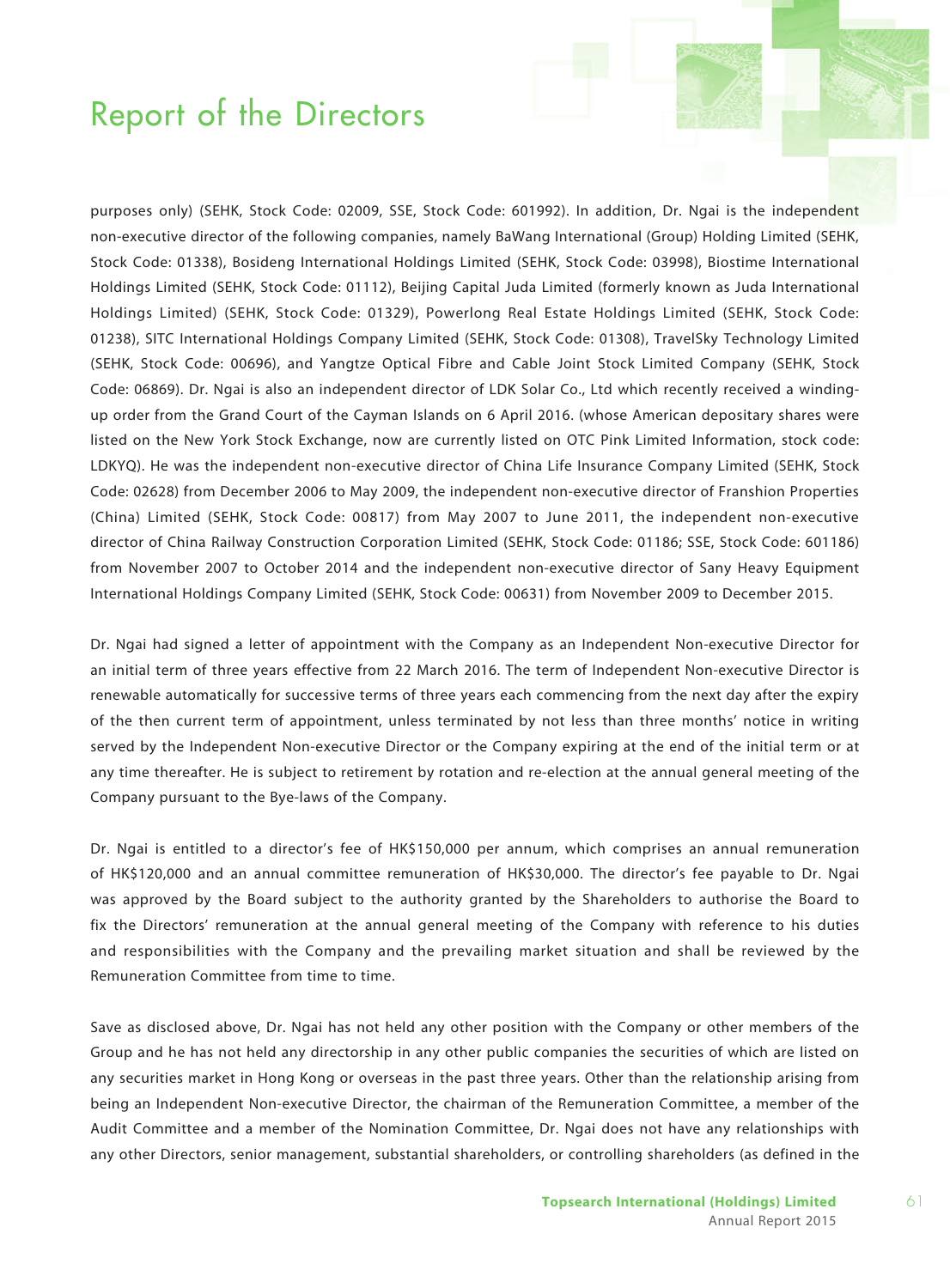Listing Rules) of the Company, nor have they any interest or deemed interest in the shares or underlying shares of the Company within the meaning of Part XV of the Securities and Futures Ordinance (Cap. 571 of the Laws of Hong Kong), and there are no other matters concerning Dr. Ngai that need to be brought to the attention of the Shareholders nor any information to be disclosed pursuant to (h) to (v) of Rule 13.51(2) of the Listing Rules.

#### *Mr. Lau Fai Lawrence ("Mr. Lau")*

Mr. Lau, aged 44, is an Independent Non-executive Director, the chairman of the Audit Committee, a member of the Nomination Committee and a member of the Remuneration Committee since 22 March 2016.

Mr. Lau is currently a practising certified public accountant in Hong Kong and a fellow member of the Association of Chartered Certified Accountants in the UK. Mr. Lau graduated from The University of Hong Kong with a bachelor's degree in business administration in 1994 and obtained a master's degree in corporate finance from Hong Kong Polytechnic University in 2007.

Mr. Lau joined BBMG Corporation (listed on the Main Board of the Stock Exchange) (Stock Code: 2009) on 6 August 2008 as joint company secretary and qualified accountant. Since 26 October 2012, Mr. Lau serves as the company secretary of BBMG Corporation.

Before joining BBMG Corporation, Mr. Lau has served as the group financial controller and qualified accountant of Founder Holdings Limited (Stock Code: 418) and PKU Resources (Holdings) Company Limited (previously known as EC-Founder (Holdings) Company Limited) (Stock Code: 618), both companies listed on the Main Board of the Stock Exchange. Mr. Lau is an executive director of Central Wealth Financial Group Limited (previously known as China For You Group Company Limited) (listed on the Main Board of the Stock Exchange) (Stock Code: 572). Mr. Lau is also an independent non-executive director of Artini China Co. Ltd., (Stock Code: 789) and an independent non-executive director of Titan Petrochemicals Group Limited (Stock Code: 1192), both of these companies are listed on the Main Board of the Stock Exchange.

Mr. Lau had signed a letter of appointment with the Company as an Independent Non-executive Director for an initial term of three years effective from 22 March 2016. The term of Independent Non-executive Director is renewable automatically for successive terms of three years each commencing from the next day after the expiry of the then current term of appointment, unless terminated by not less than three months' notice in writing served by the Independent Non-executive Director or the Company expiring at the end of the initial term or at any time thereafter. He is subject to retirement by rotation and re-election at the annual general meeting of the Company pursuant to the Bye-laws of the Company.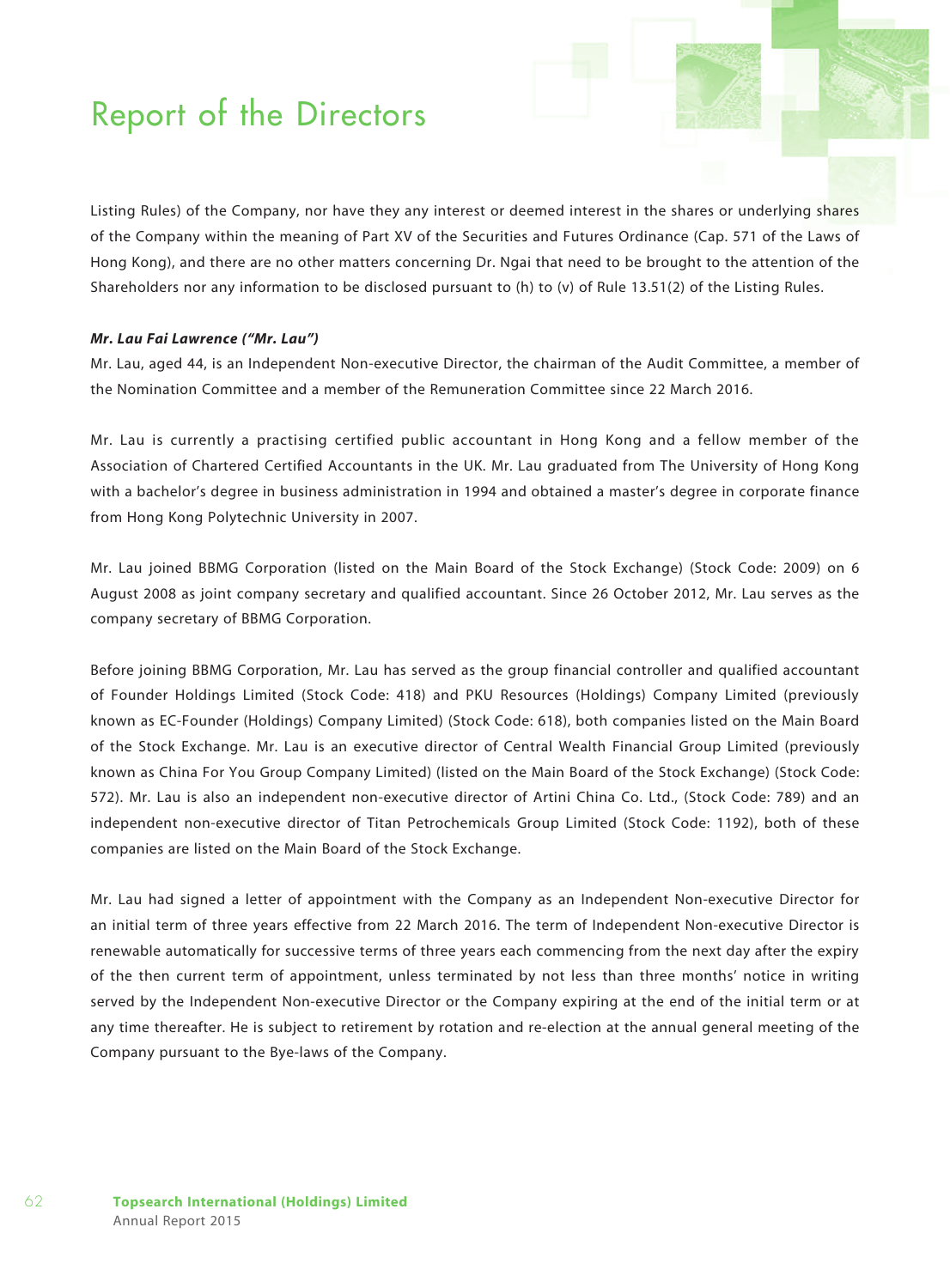Mr. Lau is entitled to a director's fee of HK\$150,000 per annum, which comprises an annual remuneration of HK\$120,000 and an annual committee remuneration of HK\$30,000. The director's fee payable to Mr. Lau was approved by the Board subject to the authority granted by the Shareholders to authorise the Board to fix the Directors' remuneration at the annual general meeting of the Company with reference to his duties and responsibilities with the Company and the prevailing market situation and shall be reviewed by the Remuneration Committee from time to time.

Save as disclosed above, Mr. Lau has not held any other position with the Company or other members of the Group and he has not held any directorship in any other public companies the securities of which are listed on any securities market in Hong Kong or overseas in the past three years. Other than the relationship arising from being an Independent Non-executive Director, the chairman of the Audit Committee, a member of the Nomination Committee and a member of the Remuneration Committee, Mr. Lau does not have any relationships with any other Directors, senior management, substantial shareholders, or controlling shareholders (as defined in the Listing Rules) of the Company, nor have they any interest or deemed interest in the shares or underlying shares of the Company within the meaning of Part XV of the Securities and Futures Ordinance (Cap. 571 of the Laws of Hong Kong), and there are no other matters concerning Mr. Lau that need to be brought to the attention of the Shareholders nor any information to be disclosed pursuant to (h) to (v) of Rule 13.51(2) of the Listing Rules.

### DIRECTORS' SERVICE CONTRACTS

On 30 May 2002, the Company entered into a service agreement with Mr. Cheok Ho Fung as an Executive Director for an initial fixed term of three years and shall continue thereafter for successive terms of one year each commencing from the day immediately following the expiry of the then current terms of the service agreements, subject to the termination specified in the said service agreement and the retirement by rotation and re-election at the annual general meeting of the Company pursuant to the Bye-laws of the Company. Under the service agreement with Mr. Cheok, such agreement may be terminated by either party by giving not less than six months' written notice to the other party.

On 29 August 2005, a letter of appointment was issued by the Company and accepted by Mr. Tang Yok Lam, Andy. Mr. Tang served the Company as Non-executive Director with terms of appointment for an initial fixed term of three years and shall continue thereafter, subject to the termination specified in the said letter and the retirement by rotation and re-election at the annual general meeting of the Company pursuant to the Bye-laws of the Company. His terms of appointment were renewed and approved by the Board for the fixed term of three years and shall be continued thereafter. Under the letter of appointment, his appointment may be terminated by either party by giving not less than three months' written notice to the other party. Mr. Tang resigned as a Non-executive Director on 31 March 2016.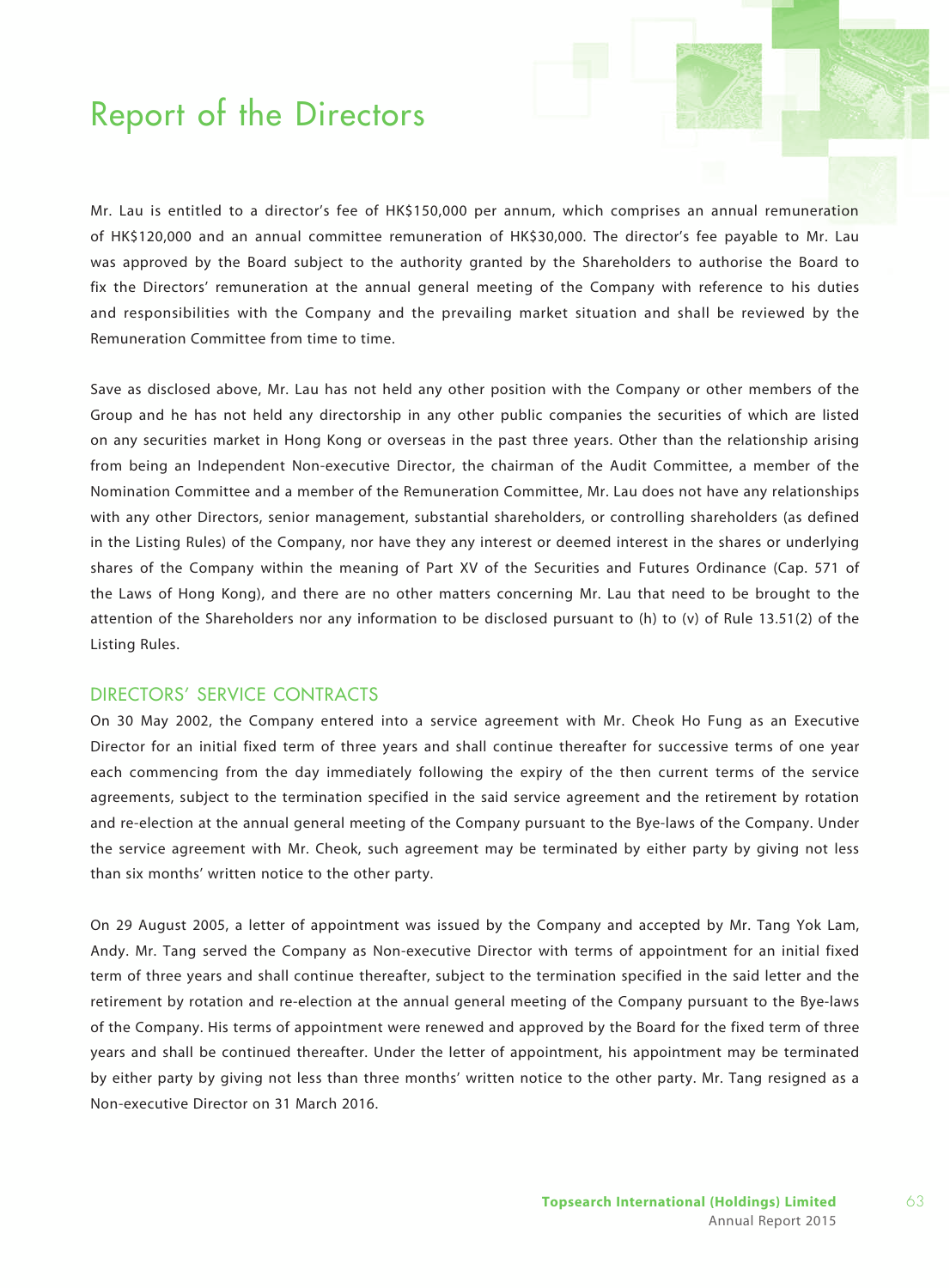On 29 August 2005, a letter of appointment was issued by the Company and accepted by Mr. Leung Shu Kin, Alfred. Mr. Leung served the Company as an Independent Non-executive Director with terms of appointment for an initial fixed term of three years and shall continue thereafter, subject to the termination specified in the said letter and the retirement by rotation and re-election at the annual general meeting of the Company pursuant to the Bye-laws of the Company. His terms of appointment were renewed and approved by the Board for the fixed term of three years and shall be continued thereafter. Under the letter of appointment, the appointment may be terminated by either party by giving not less than three months' written notice to the other party. Mr. Leung resigned as an Independent Non-executive Director on 31 March 2016.

On 29 August 2005, a letter of appointment was issued by the Company and accepted by Mr. Wong Wing Kee. Mr. Wong serves the Company as an Independent Non-executive Director with terms of appointment for an initial fixed term of three years and shall continue thereafter, subject to the termination specified in the said letter and the retirement by rotation and re-election at the annual general meeting of the Company pursuant to the Bye-laws of the Company. His terms of appointment were renewed and approved by the Board for the fixed term of three years and shall be continued thereafter. Under the letter of appointment, the appointment may be terminated by either party by giving not less than three months' written notice to the other party.

On 16 March 2007, a letter of appointment was issued by the Company and accepted by Mr. Ng Kee Sin. Mr. Ng serves the Company as an Independent Non-executive Director with effect from 20 March 2007 for an initial fixed term of three years and shall be continued thereafter, subject to the termination specified in the said letter and the retirement by rotation and re-election at the annual general meeting of the Company pursuant to the Bye-laws of the Company. His terms of appointment were renewed and approved by the Board for the fixed term of three years and shall be continued thereafter. Under the letter of appointment, the appointment may be terminated by either party by giving not less than three months' written notice to the other party.

On 8 March 2016, the Company entered into an employment agreement with Mr. Liu Tingan as an Executive Director, Chairman and Chief Executive Officer for a period of three years and shall continue thereafter for another three years commencing on 22 March 2016, subject to the termination specified in the said employment agreement and the retirement by rotation and re-election at the annual general meeting of the Company pursuant to the Bye-laws of the Company. Under the employment agreement with Mr. Liu, such agreement may be terminated by either party as agreed which should not exceed one year.

On 22 March 2016, separate letters of appointment were issued by the Company and accepted by Mr. Ng Man Kung, Dr. Ngai Wai Fung and Mr. Lau Fai Lawrence respectively. Mr. Ng Man Kung, Dr. Ngai Wai Fung and Mr. Lau Fai Lawrence serve the Company as Independent Non-executive Directors with terms of appointment for an initial fixed term of three years and shall continue thereafter, subject to the termination specified in the said letters and the retirement by rotation and re-election at the annual general meeting of the Company pursuant to the Bye-laws of the Company. Under the letters of appointment, their appointment may be terminated by either party by serving a three months' written notice to the other party.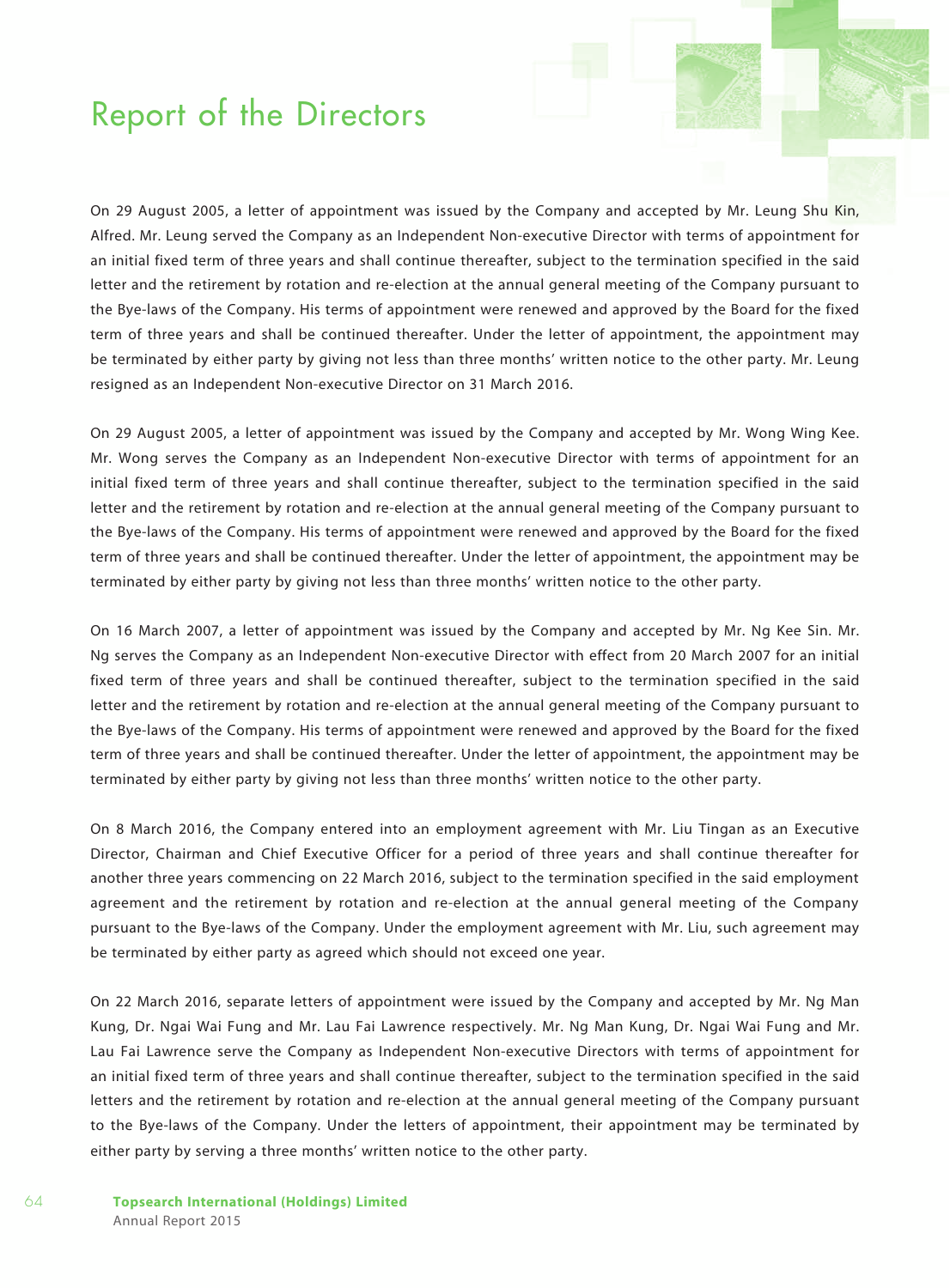Save as disclosed above, none of the Directors has or is proposed to have a service contract with the Company or any of its subsidiaries, which is not determinable by the employer within one year without payment of compensation (other than statutory compensation).

### Directors' Remuneration

The directors' fees are subject to the Company's shareholders' approval at general meetings. Other emoluments are determined by the Board subject to the authority granted by the Company's shareholders at general meeting with reference to directors' duties and skills, responsibilities and performance and the financial results of the Group pursuant to the remuneration policy of the Company.

## Directors' Interests in Contracts

Save as disclosed in note 38 to the financial statements, no Director or an entity connected with a Director had a material interest, either directly or indirectly, in any transaction, arrangement or contract of significance to the business of the Group to which the Company, its holding company or any of its subsidiaries or fellow subsidiaries was a party subsisting during or for the year ended 31 December 2015.

## PERMITTED INDEMNITY PROVISION

Pursuant to Bye-law 178 of the Bye-laws of the Company and subject to the provisions permitted by the Companies Ordinance (Cap 622 of the Laws of Hong Kong), every Director, or, other officers of the Company shall be indemnified out of the assets of the Company against all actions, costs, charges, losses, damages and expenses which he may incur or sustain in or about the execution of the duties of his office. The permitted indemnity provision made by the Company for the benefit of the Directors and other officers of the Company is in force.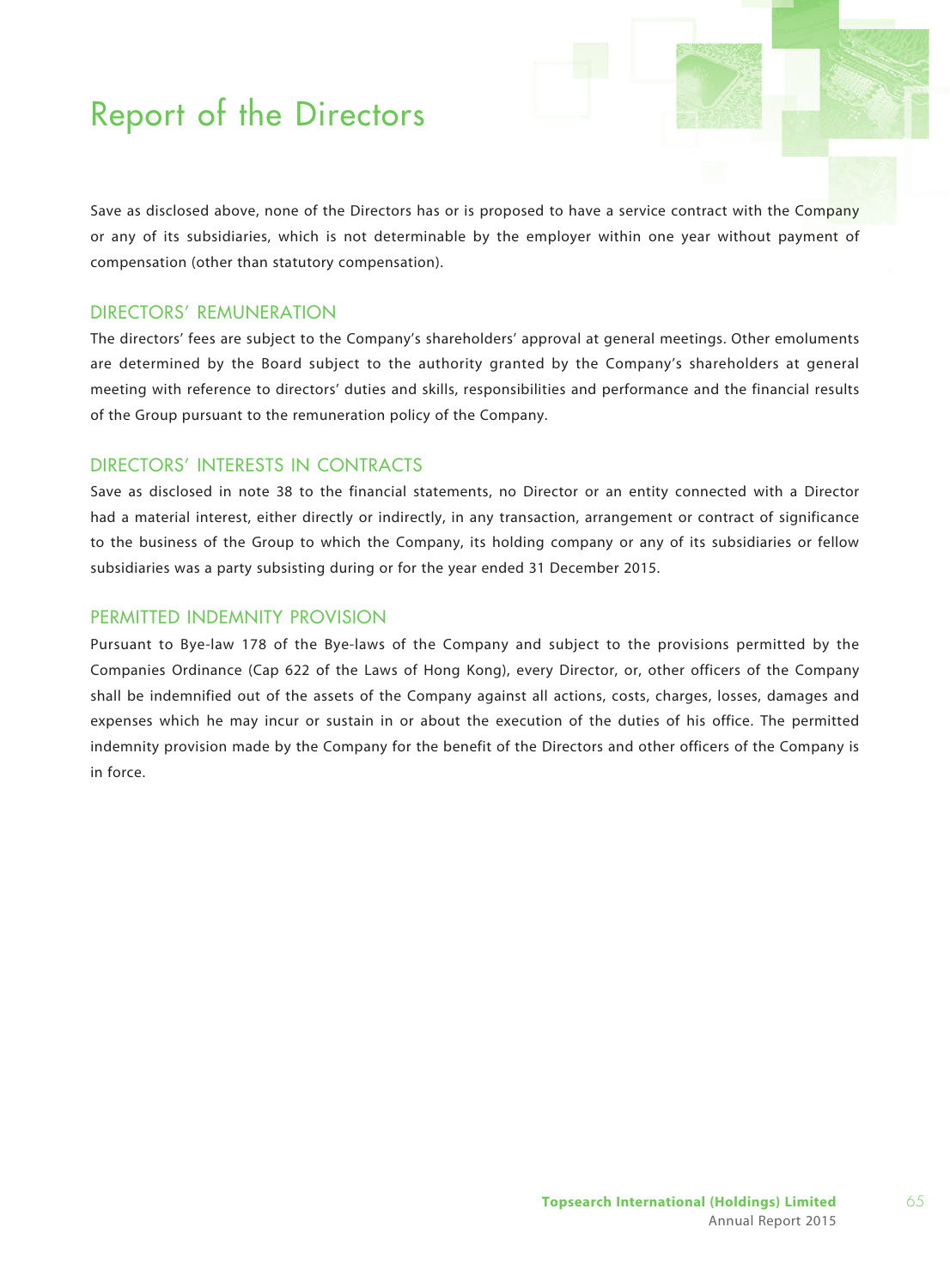## Directors' Interests in Shares and Underlying Shares

### **1. Directors' interests in Shares**

As at 31 December 2015, the interests and short positions of the Directors, the chief executive of the Company or their respective associates in the share capital, underlying shares and debentures of the Company or its associated corporation (within the meaning of Part XV of the Securities and Futures Ordinance, Chapter 571 of the laws of Hong Kong ("**SFO**") as recorded in the register required to be kept by the Company pursuant to Section 352 of the SFO, or as otherwise notified to the Company and the Stock Exchange pursuant to the Model Code for Securities Transactions by Directors of Listed Companies, were as follows:

#### *(a) The Company*

| Name of director  |      | <b>Nature</b><br>of interest |               | Number of<br>ordinary<br>shares held | Percentage<br>of issued<br>capital |
|-------------------|------|------------------------------|---------------|--------------------------------------|------------------------------------|
| Mr. Cheok Ho Fung |      | <b>Direct</b>                | Long position | 78,250,000                           | 7.83%                              |
|                   | Note | Deemed                       | Long position | 432,000,000                          | 43.20%                             |
| Total             |      |                              |               | 510,250,000                          | 51.03%                             |

*Note:* These shares are owned by Inni International Inc., a company incorporated in the Republic of Liberia. The shares of Inni International Inc. are owned as to 49% by Mr. Cheok Ho Fung and as to 51% jointly by Mr. Cheok Ho Fung and his spouse Mrs. Cheok Chu Wai Min.

### *(b) Associated Corporation — Inni International Inc.*

| Name of director  |             | <b>Nature</b><br>of interest | Number of<br>ordinary<br>shares held | Percentage<br>of issued<br>capital |
|-------------------|-------------|------------------------------|--------------------------------------|------------------------------------|
| Mr. Cheok Ho Fung |             | Direct                       | 12,250                               | 49.00%                             |
|                   | <b>Note</b> | Deemed                       | 12,750                               | 51.00%                             |
|                   |             |                              |                                      |                                    |
| Total             |             |                              | 25,000                               | 100.00%                            |

*Note:* These shares are jointly owned by Mr. Cheok Ho Fung and his spouse, Mrs. Cheok Chu Wai Min.

66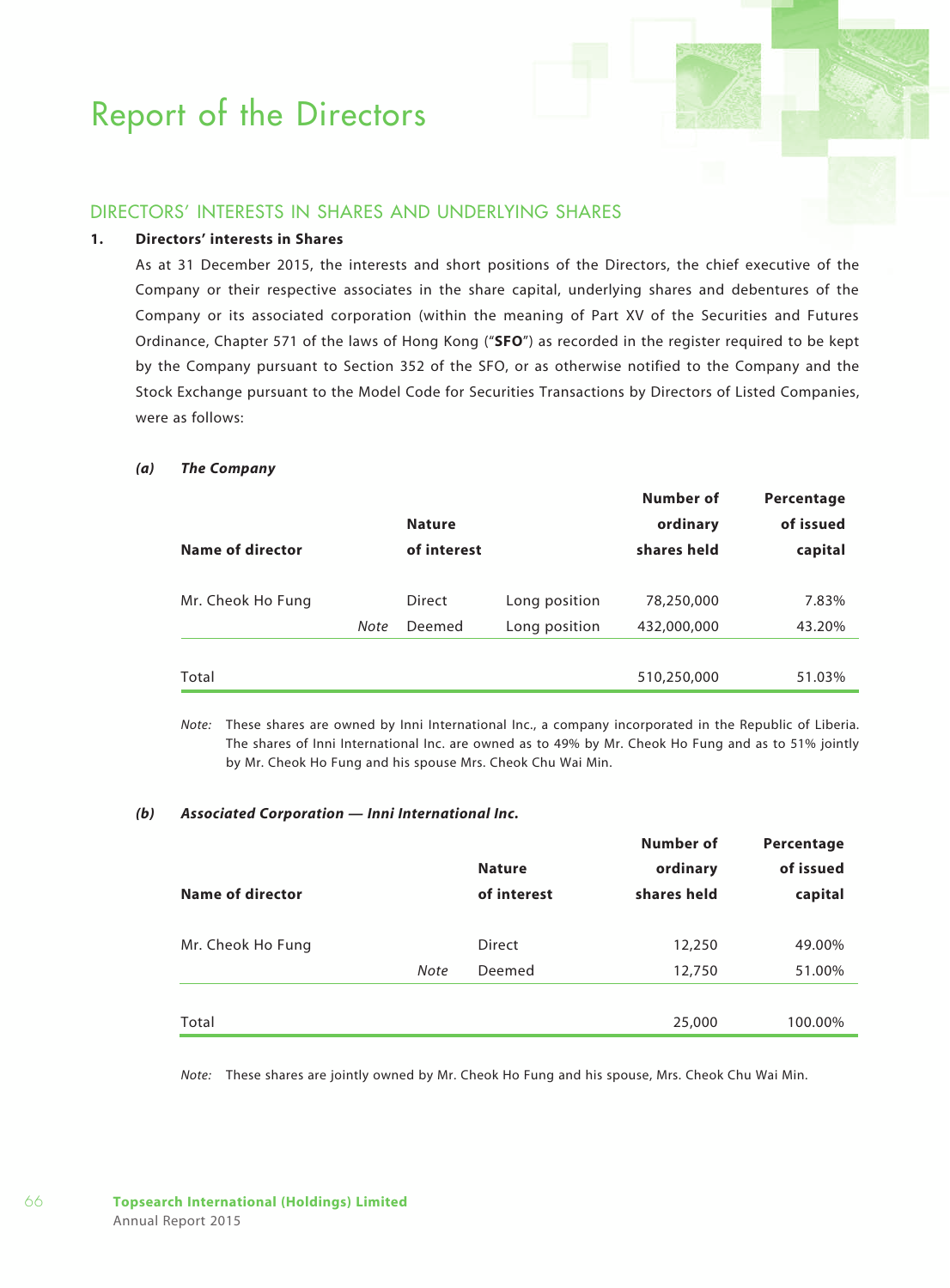#### *(c) Subsidiary — Topsearch Industries (Holdings) Limited*

|                   |      |               |             | Percentage               |
|-------------------|------|---------------|-------------|--------------------------|
|                   |      |               | Number of   | of total                 |
|                   |      | <b>Nature</b> |             | deferred deferred shares |
| Name of director  |      | of interest   | shares held | issued                   |
|                   |      |               |             |                          |
| Mr. Cheok Ho Fung |      | <b>Direct</b> | 2,000,100   | 10.00%                   |
|                   | Note | Deemed        | 17,999,900  | 90.00%                   |
|                   |      |               |             |                          |
| Total             |      |               | 20,000,000  | 100.00%                  |

*Note:* These shares are owned by Inni International Inc., a company incorporated in the Republic of Liberia. The shares of Inni International Inc. are owned as to 49% by Mr. Cheok Ho Fung and as to 51% jointly by Mr. Cheok Ho Fung and his spouse, Mrs. Cheok Chu Wai Min.

### **2. Directors' Interests in Share Options of the Company**

As at 31 December 2015, none of the Company's directors held share options of the Company because the Company's share option scheme had been expired on 30 May 2012.

Save as disclosed above, as at 31 December 2015, none of the Directors or chief executives of the Company or their respective associates had registered an interest or short positions in the shares, underlying shares or debentures of the Company or any of its associated corporations that was required to be recorded pursuant to Section 352 of the SFO, or as otherwise notified to the Company and the Stock Exchange pursuant to the Model Code for Securities Transactions by Directors of Listed Companies.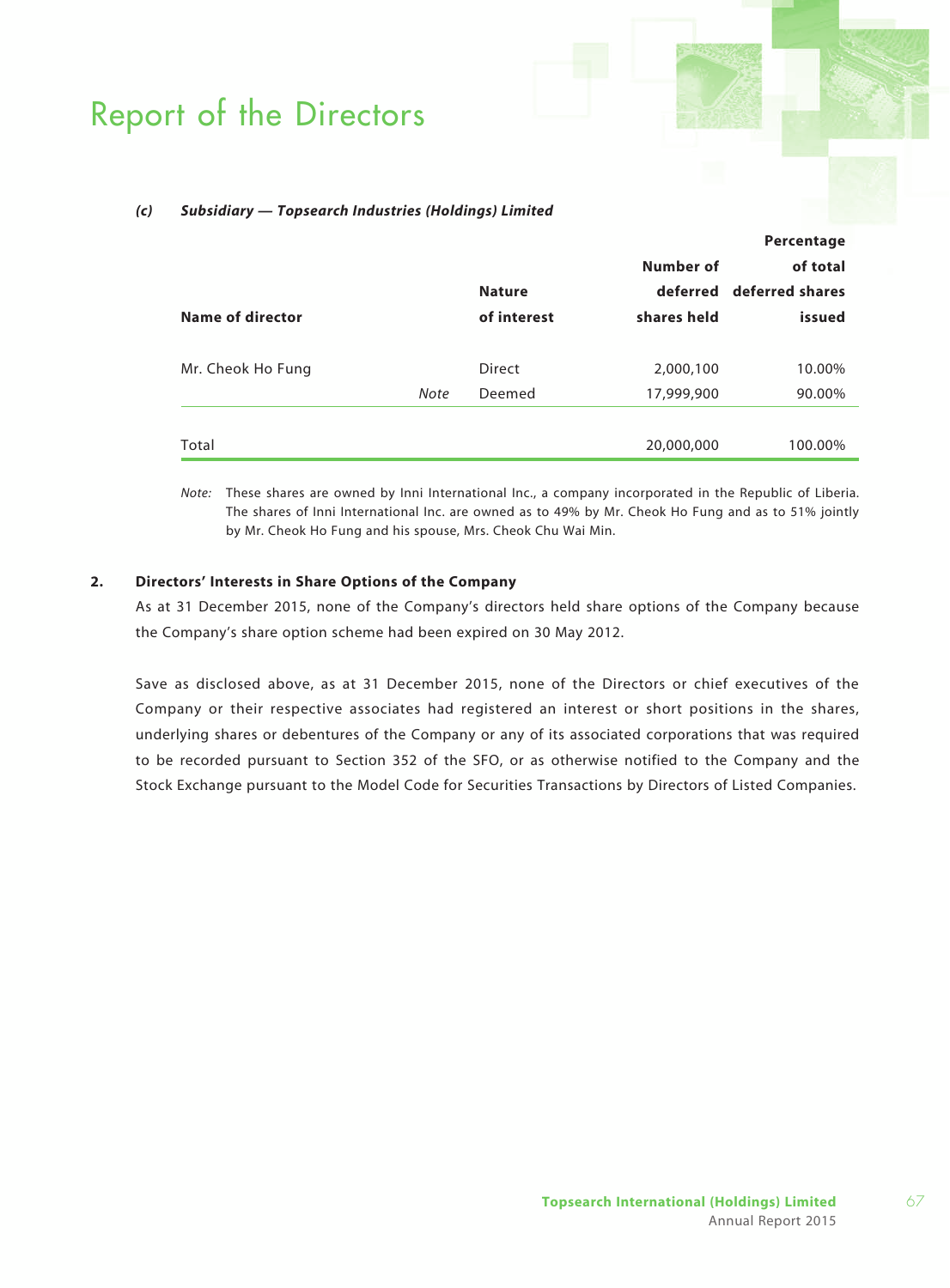## Substantial Shareholders and Other Persons' Interests in Shares and Underlying Shares

### **Long positions in Shares:**

As at 31 December 2015, the interests or short positions of every person holding 5% or more in the shares and underlying shares of the Company as recorded in the register required to be kept under Section 336 of the SFO were as follows:

| Name of shareholders    | <b>Notes</b> |               |               | Number of<br>ordinary<br>shares held | Percentage<br>of issued<br>capital |
|-------------------------|--------------|---------------|---------------|--------------------------------------|------------------------------------|
| Inni International Inc. |              | <b>Direct</b> | Long position | 432,000,000                          | 43.20%                             |
|                         |              |               |               |                                      |                                    |
| Mr. Cheok Ho Fung       |              | <b>Direct</b> | Long position | 78,250,000                           | 7.83%                              |
|                         | (i)          | Deemed        | Long position | 432,000,000                          | 43.20%                             |
|                         |              |               |               |                                      |                                    |
|                         |              | Total         |               | 510,250,000                          | 51.03%                             |
|                         |              |               |               |                                      |                                    |
| Mrs. Cheok Chu Wai Min  | (ii)         | Deemed        | Long position | 510,250,000                          | 51.03%                             |

*Notes:*

68

- (i) The above interest in the name of Inni International Inc. is disclosed as interest of Mr. Cheok Ho Fung in the above section headed "Directors' Interests in Shares and Underlying Shares".
- (ii) Mrs. Cheok Chu Wai Min is the spouse of Mr. Cheok Ho Fung. The shares of Inni International Inc. are owned as to 49% by Mr. Cheok Ho Fung and as to 51% jointly by Mr. Cheok Ho Fung and Mrs. Cheok Chu Wai Min. The shareholdings stated as held by Mr. Cheok Ho Fung and Mrs. Cheok Chu Wai Min above represent the same block of shares, which were also included as interests of Mr. Cheok Ho Fung as disclosed in the above section headed "Directors' Interests in Shares and Underlying Shares".

Save as disclosed above, as at 31 December 2015, no person, other than the directors and chief executive of the Company, whose interests are set out in the section headed "Directors' Interest in Shares and Underlying Shares" above had registered an interests or short position in the shares or underlying shares of the Company that are required to be recorded pursuant to Section 336 of the SFO.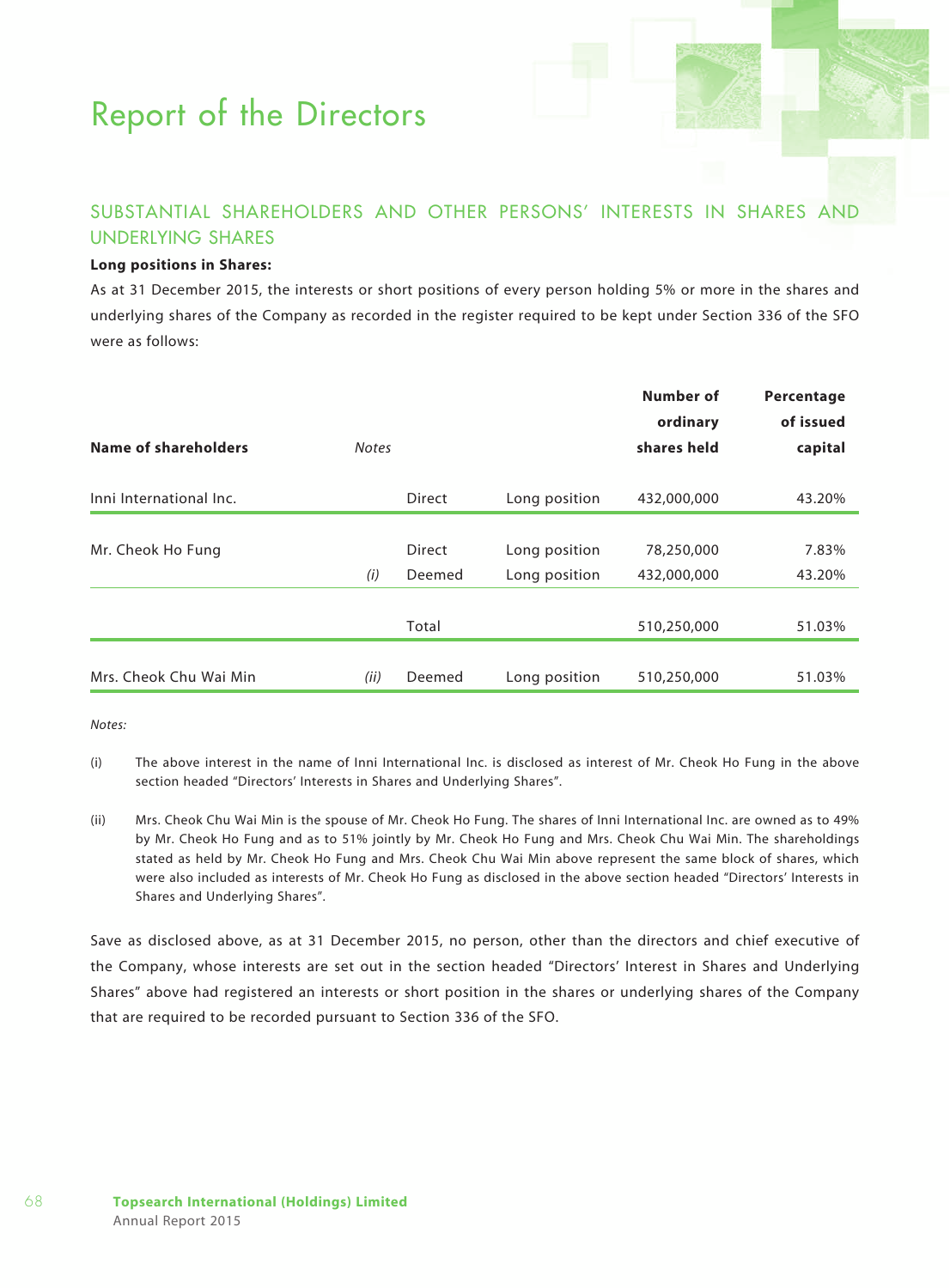As at the date of this report, the interests or short positions of every person holding 5% or more in the shares and underlying shares of the Company as recorded in the register required to be kept under Section 336 of the SFO were as follows:

| <b>Name of shareholders</b>                 | <b>Notes</b> |        |               | Number of<br>ordinary<br>shares held as<br>at the date<br>of this report | Percentage of<br><b>Issued capital</b><br>as at the date<br>of this report |
|---------------------------------------------|--------------|--------|---------------|--------------------------------------------------------------------------|----------------------------------------------------------------------------|
| Youfu Investment Co., Ltd.                  |              | Direct | Long position | 340,192,667                                                              | 28.35                                                                      |
| Mr. Sun Mingwen                             | (1)          | Deemed | Long position | 340,192,667                                                              | 28.35                                                                      |
| Zhisheng Enterprise Investment Co.,<br>Ltd. |              | Direct | Long position | 170,097,333                                                              | 14.17                                                                      |
| Ms. He Yegin                                | (2)          | Deemed | Long position | 170,097,333                                                              | 14.17                                                                      |
| China Aim Holdings Limited                  |              | Direct | Long position | 200,000,000                                                              | 16.67                                                                      |

*Notes:*

- 1. Mr. Sun Mingwen is the beneficial owner of the entire issued share capital of Youfu Investment Co., Ltd. and is deemed to be interested in the 340,192,667 Shares, representing approximately 28.35% of the total issued Shares as at the Latest Practicable Date, held by Youfu Investment Co, Ltd. under the SFO.
- 2. Ms. He Yeqin is the beneficial owner of the entire issued share capital of Zhisheng Enterprise Investment Co., Ltd. and is deemed to be interested in the 170,097,333 Shares representing approximately 14.17% of the total issued Shares as at the Latest Practicable Date, held by Zhisheng Enterprise Investment Co., Ltd. under the SFO.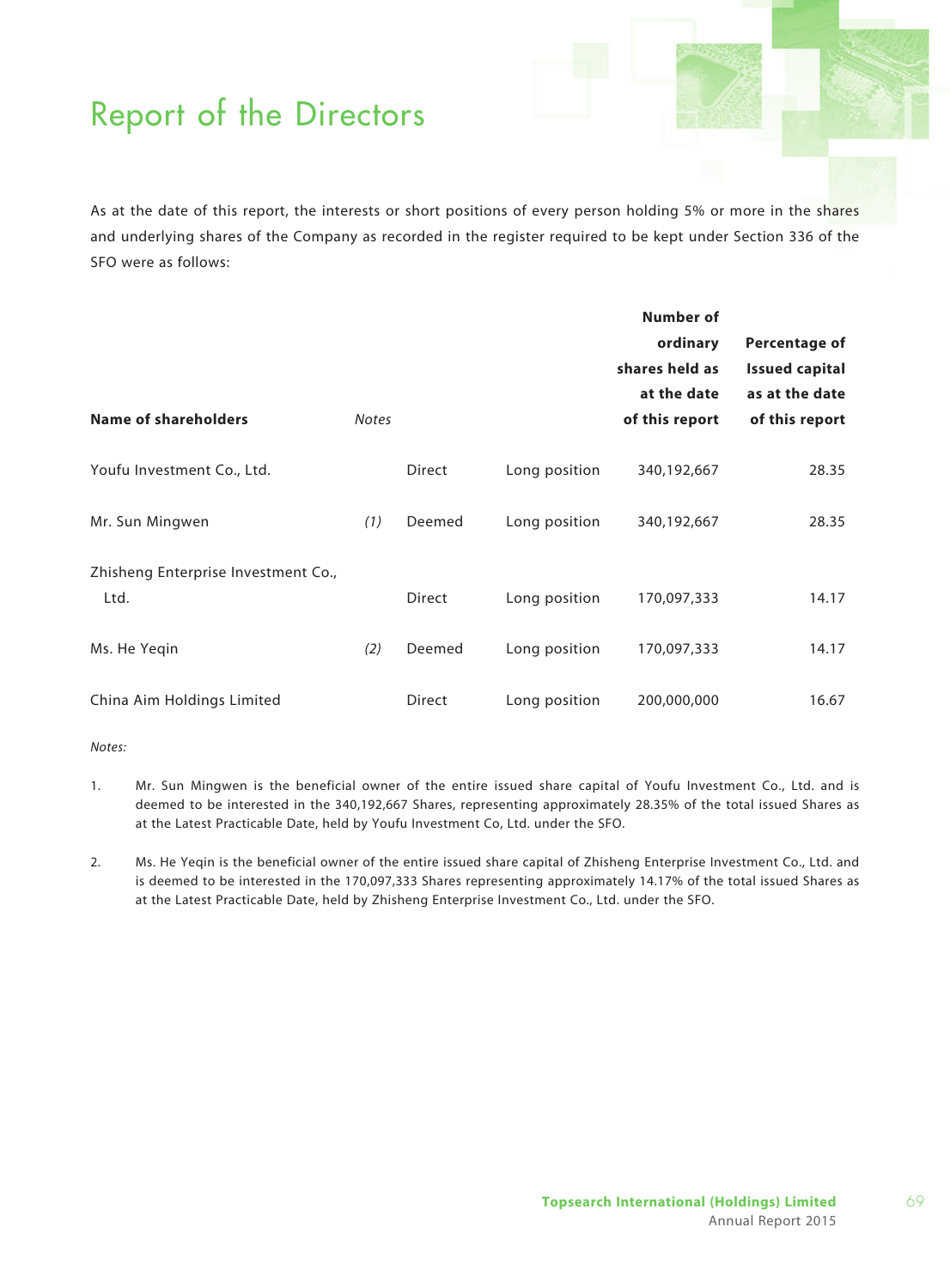## EVENTS AFTER THE REPORTING PERIOD

Details of the significant events of the Group after the reporting period are set out in note 43 to the consolidated financial statements.

### **AUDITOR**

Deloitte Touche Tohmatsu, who previously acted as external auditor of the Company, resigned on 17 October 2013, and BDO Limited was appointed as external auditor of the Company on 19 November 2013 by the Board to fill the casual vacancy created by Deloitte Touche Tohmatsu until the conclusion of the Company's annual general meetings held on 6 June 2014 on 5 June 2015 respectively, and was being re-elected thereat.

A resolution for the re-appointment of BDO Limited, the Company's retiring external auditor, and being eligible, who will offer themselves for reappointment, would be proposed for the consideration, and if thought fit, to be approved by members at the Company's forthcoming annual general meeting to be held on 3 June 2016.

The financial statements of the Group for the year ended 31 December 2015 have been audited by BDO Limited.

On behalf of the Board

**CHEOK HO FUNG**

*Chairman and Chief Executive Officer*

Hong Kong, 22 March 2016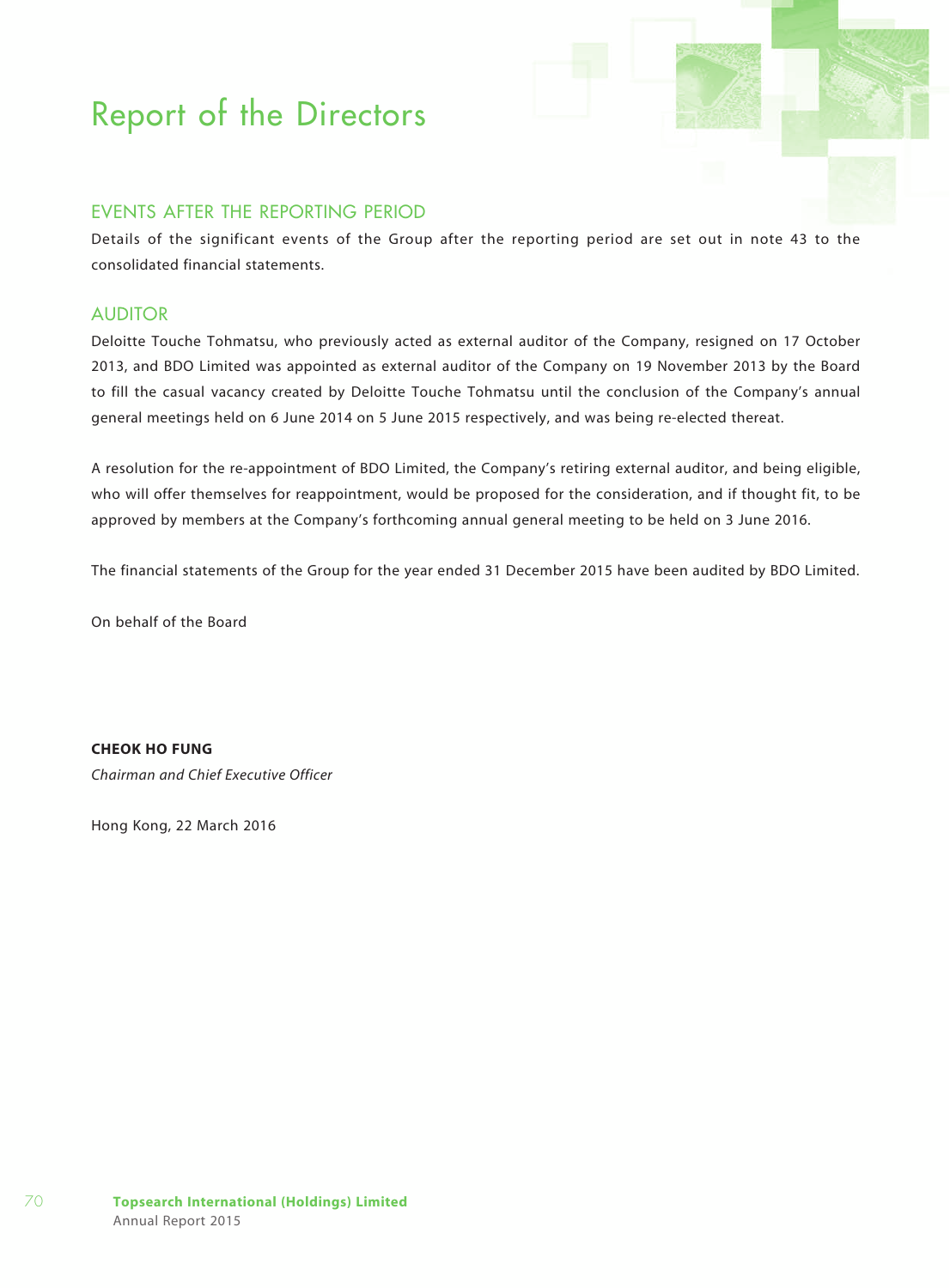# Independent Auditor's Report



Tel: +852 2218 8288 Fax: +852 2815 2239 www.bdo.com.hk

電話: +852 2218 8288 傳真: +852 2815 2239 www.bdo.com.hk

25<sup>th</sup> Floor Wing On Centre 111 Connaught Road Central Hong Kong

香港干諾道中111號 永安中心25樓

### **INDEPENDENT AUDITOR'S REPORT**

#### **TO THE SHAREHOLDERS OF TOPSEARCH INTERNATIONAL (HOLDINGS) LIMITED**

*(Incorporated in Bermuda with limited liability)*

We have audited the consolidated financial statements of Topsearch International (Holdings) Limited (the "**Company**") and its subsidiaries (together the "**Group**") set out on pages 73 to 143, which comprise the consolidated statement of financial position as at 31 December 2015, and the consolidated statement of profit or loss and other comprehensive income, the consolidated statement of changes in equity and the consolidated statement of cash flows for the year then ended, and a summary of significant accounting policies and other explanatory information.

### DIRECTORS' RESPONSIBILITY FOR THE CONSOLIDATED FINANCIAL STATEMENTS

The directors of the Company are responsible for the preparation of consolidated financial statements that give a true and fair view in accordance with Hong Kong Financial Reporting Standards issued by the Hong Kong Institute of Certified Public Accountants and the disclosure requirements of the Hong Kong Companies Ordinance, and for such internal control as the directors determine is necessary to enable the preparation of consolidated financial statements that are free from material misstatement, whether due to fraud or error.

### AUDITOR'S RESPONSIBILITY

Our responsibility is to express an opinion on these consolidated financial statements based on our audit. This report is made solely to you, as a body, in accordance with Section 90 of the Bermuda Companies Act 1981, and for no other purpose. We do not assume responsibility towards or accept liability to any other person for the contents of this report.

We conducted our audit in accordance with Hong Kong Standards on Auditing issued by the Hong Kong Institute of Certified Public Accountants. Those standards require that we comply with ethical requirements and plan and perform the audit to obtain reasonable assurance about whether the consolidated financial statements are free from material misstatement.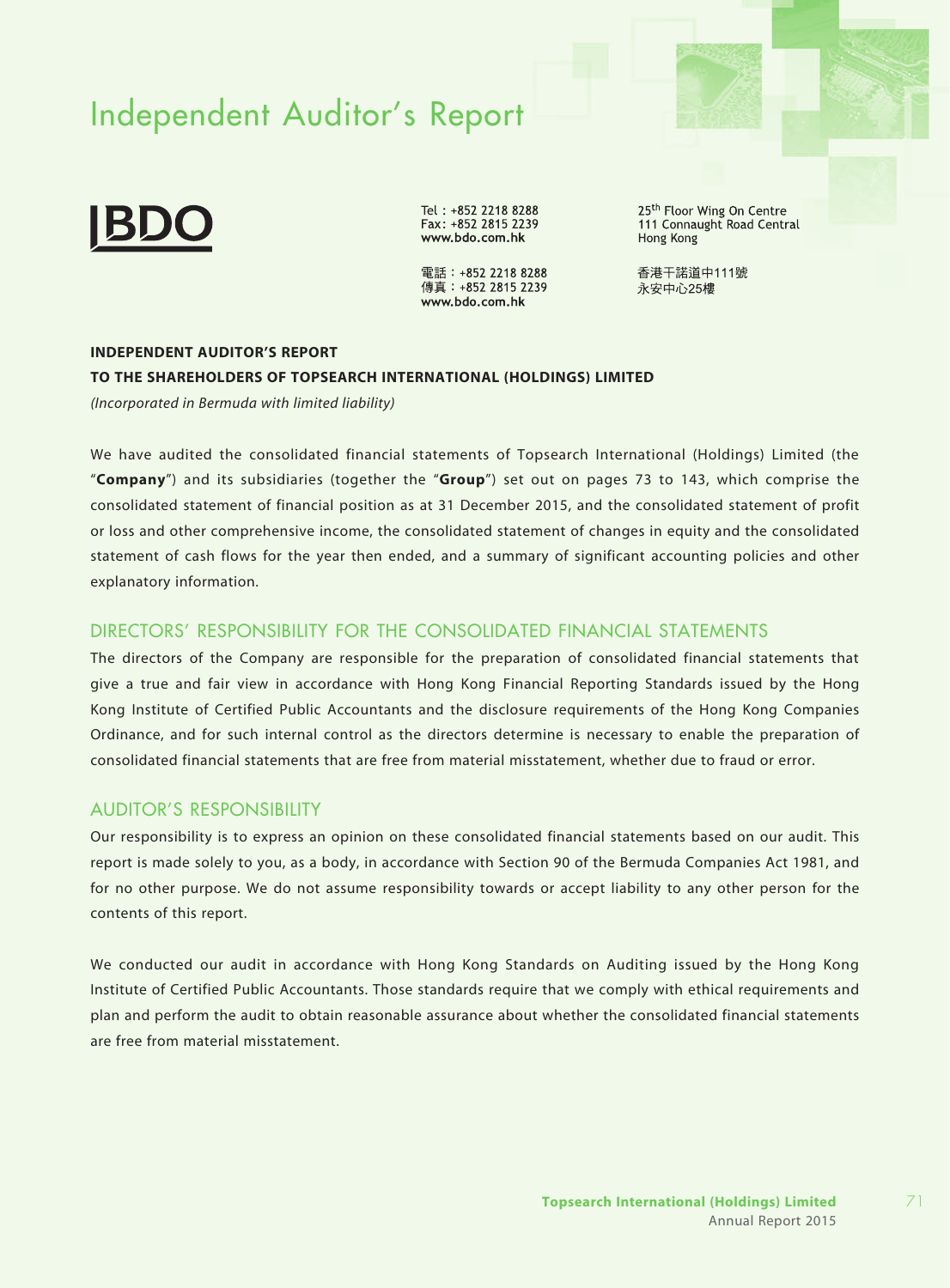## Independent Auditor's Report

An audit involves performing procedures to obtain audit evidence about the amounts and disclosures in the consolidated financial statements. The procedures selected depend on the auditor's judgement, including the assessment of the risks of material misstatement of the consolidated financial statements, whether due to fraud or error. In making those risk assessments, the auditor considers internal control relevant to the entity's preparation of the consolidated financial statements that give a true and fair view in order to design audit procedures that are appropriate in the circumstances, but not for the purpose of expressing an opinion on the effectiveness of the entity's internal control. An audit also includes evaluating the appropriateness of accounting policies used and the reasonableness of accounting estimates made by the directors, as well as evaluating the overall presentation of the consolidated financial statements.

We believe that the audit evidence we have obtained is sufficient and appropriate to provide a basis for our audit opinion.

#### **OPINION**

In our opinion, the consolidated financial statements give a true and fair view of the financial position of the Group as at 31 December 2015 and of its financial performance and cash flows for the year then ended in accordance with Hong Kong Financial Reporting Standards and have been properly prepared in compliance with the disclosure requirements of the Hong Kong Companies Ordinance.

**BDO Limited**  *Certified Public Accountants*  **Pak Tak Lun** Practising Certificate Number P06170

Hong Kong, 22 March 2016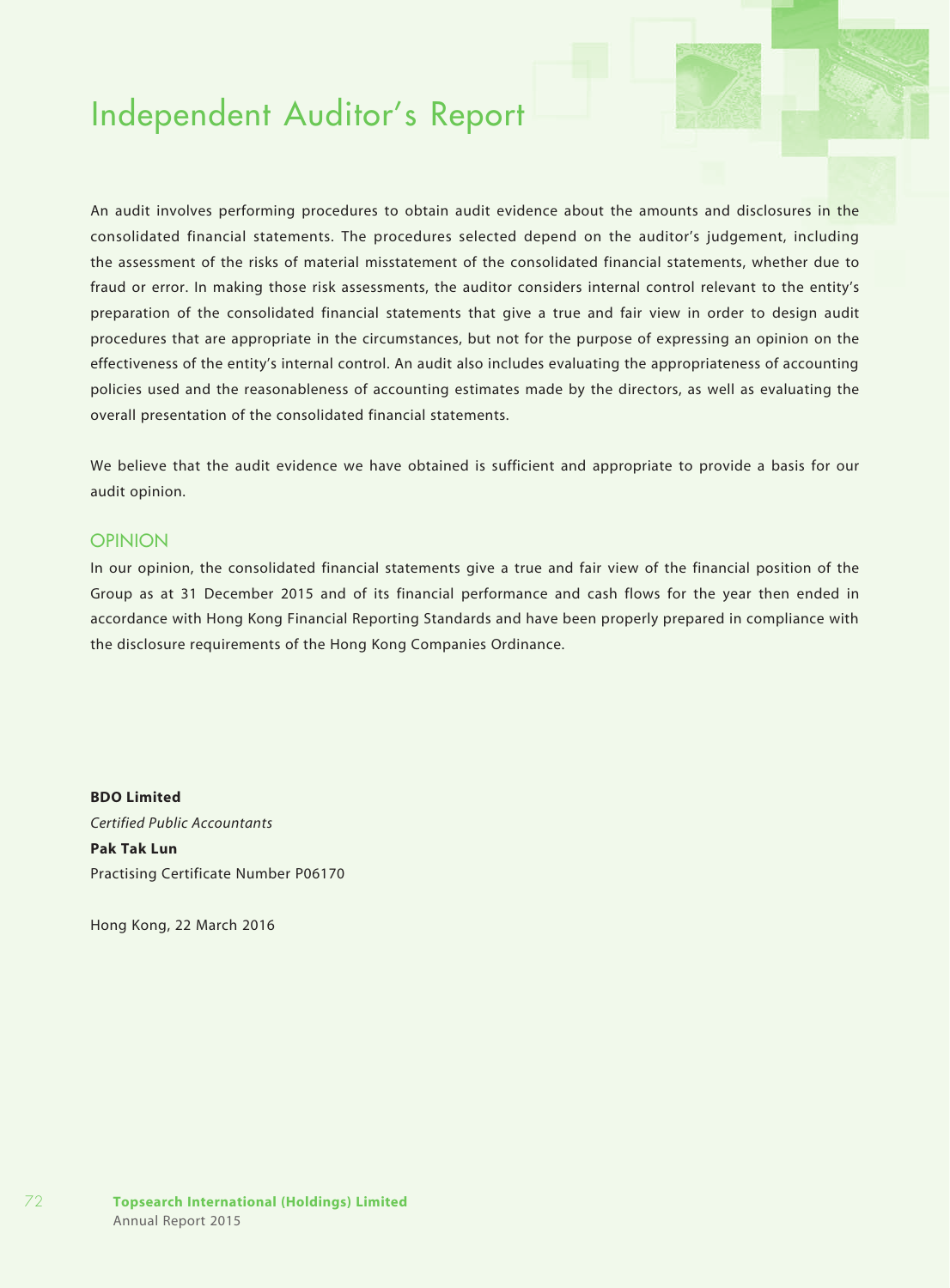## Consolidated Statement of Profit or Loss and Other Comprehensive Income

*For the year ended 31 December 2015*

|                                                                |                | 2015            | 2014       |
|----------------------------------------------------------------|----------------|-----------------|------------|
|                                                                | <b>Notes</b>   | <b>HK\$'000</b> | HK\$'000   |
|                                                                |                |                 |            |
| <b>Revenue</b>                                                 | $\overline{7}$ | 566,630         | 610,340    |
| Cost of sales                                                  |                | (537, 380)      | (600, 317) |
|                                                                |                |                 |            |
| Gross profit                                                   |                | 29,250          | 10,023     |
| Other income                                                   | 8              | 10,240          | 12,245     |
| Other gains and losses                                         | 9              | (9,304)         | (30,082)   |
| Selling and distribution costs                                 |                | (45, 473)       | (50, 549)  |
| Administrative expenses                                        |                | (107, 894)      | (84, 826)  |
| Share of results of associates                                 |                | (76)            | (5,211)    |
| Gain on disposal of interest in an associate                   | 19             | 156,505         |            |
| Finance costs                                                  | 10             | (17, 380)       | (14, 899)  |
|                                                                |                |                 |            |
| Profit/(loss) before income tax expense                        | 11             | 15,868          | (163, 299) |
| Income tax expense                                             | 15             | (2, 413)        | (3, 295)   |
|                                                                |                |                 |            |
| Profit/(loss) for the year                                     |                | 13,455          | (166, 594) |
|                                                                |                |                 |            |
| Other comprehensive income                                     |                |                 |            |
| Items that may be reclassified subsequently to                 |                |                 |            |
| profit or loss:                                                |                |                 |            |
| Exchange differences arising on translation of                 |                |                 |            |
| foreign operations                                             |                | (44, 013)       | (21, 291)  |
| Share of other comprehensive income of associates              |                | (4,626)         | 470        |
| Release of translation reserve included in profit or loss upon |                |                 |            |
| disposal of an associate                                       |                | (2,788)         |            |
|                                                                |                |                 |            |
| Net other comprehensive income to be reclassified              |                |                 |            |
| subsequently to profit or loss for the year                    |                | (51, 427)       | (20, 821)  |
|                                                                |                |                 |            |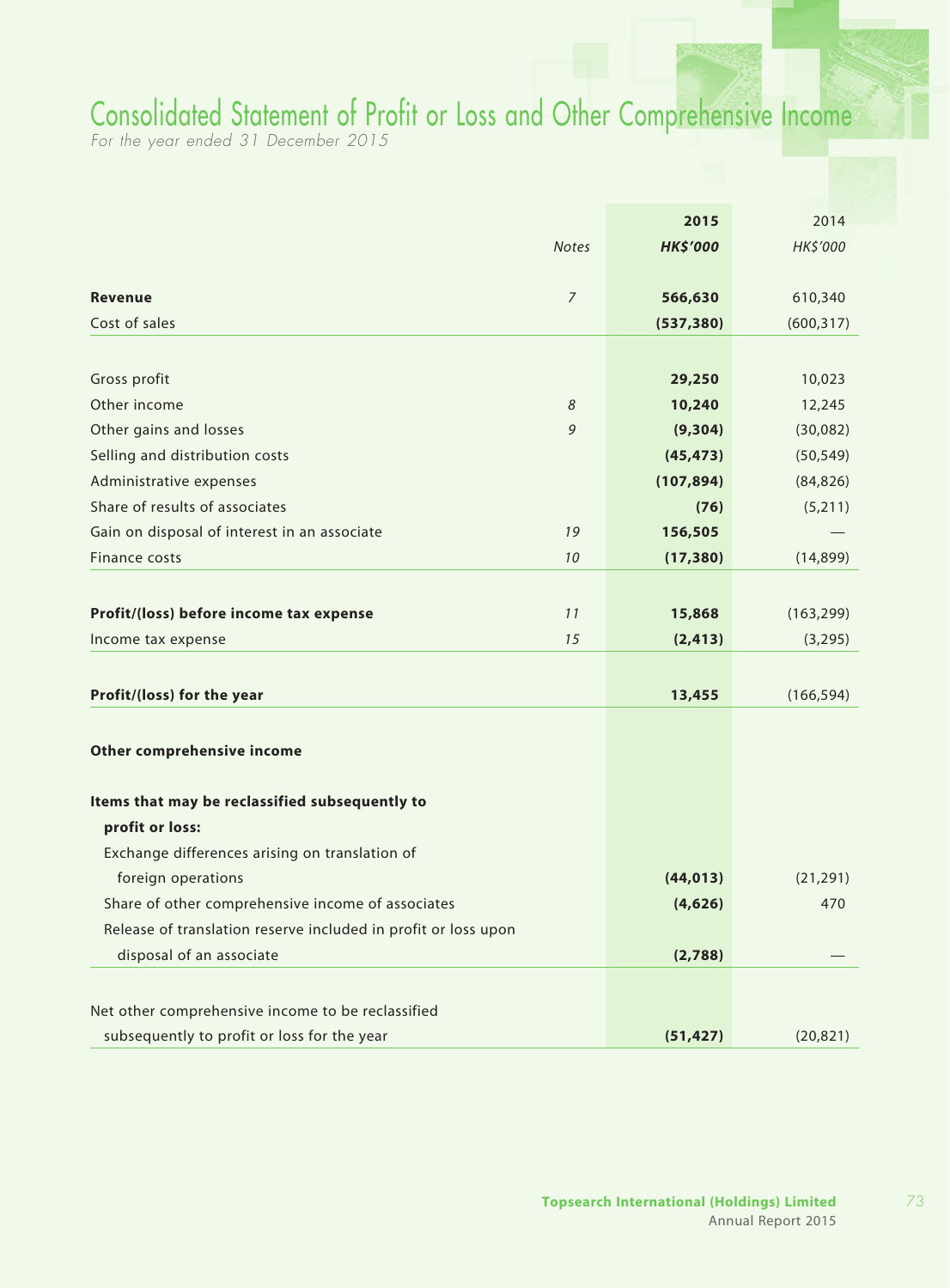## Consolidated Statement of Profit or Loss and Other Comprehensive Income

*For the year ended 31 December 2015*

|                                                                 |              | 2015            | 2014            |
|-----------------------------------------------------------------|--------------|-----------------|-----------------|
|                                                                 | <b>Notes</b> | <b>HK\$'000</b> | HK\$'000        |
|                                                                 |              |                 |                 |
| Item that will not be reclassified to profit or loss:           |              |                 |                 |
| Gain on revaluation of property, plant and equipment            | 17           | 10,435          | 5,831           |
| Income tax effect                                               | 29           | (4,067)         |                 |
|                                                                 |              |                 |                 |
| Net other comprehensive income not to be reclassified to profit |              |                 |                 |
| or loss in subsequent periods                                   |              | 6,368           | 5,831           |
|                                                                 |              |                 |                 |
| Other comprehensive income for the year, net of tax             |              | (45,059)        | (14,990)        |
|                                                                 |              |                 |                 |
| Total comprehensive income for the year                         |              | (31, 604)       | (181, 584)      |
|                                                                 |              |                 |                 |
| Profit/(loss) for the year attributable to:                     |              |                 |                 |
| Owners of the Company                                           |              | 17,904          | (161, 895)      |
| Non-controlling interests                                       |              | (4, 449)        | (4,699)         |
|                                                                 |              |                 |                 |
|                                                                 |              | 13,455          | (166, 594)      |
| Total comprehensive income attributable to:                     |              |                 |                 |
| Owners of the Company                                           |              | (27, 220)       | (176, 810)      |
| Non-controlling interests                                       |              | (4, 384)        | (4,774)         |
|                                                                 |              |                 |                 |
|                                                                 |              | (31, 604)       | (181, 584)      |
|                                                                 |              |                 |                 |
| Earnings/(loss) per share                                       | 16           |                 |                 |
| <b>Basic and diluted</b>                                        |              | HK1.79 cents    | (HK16.19 cents) |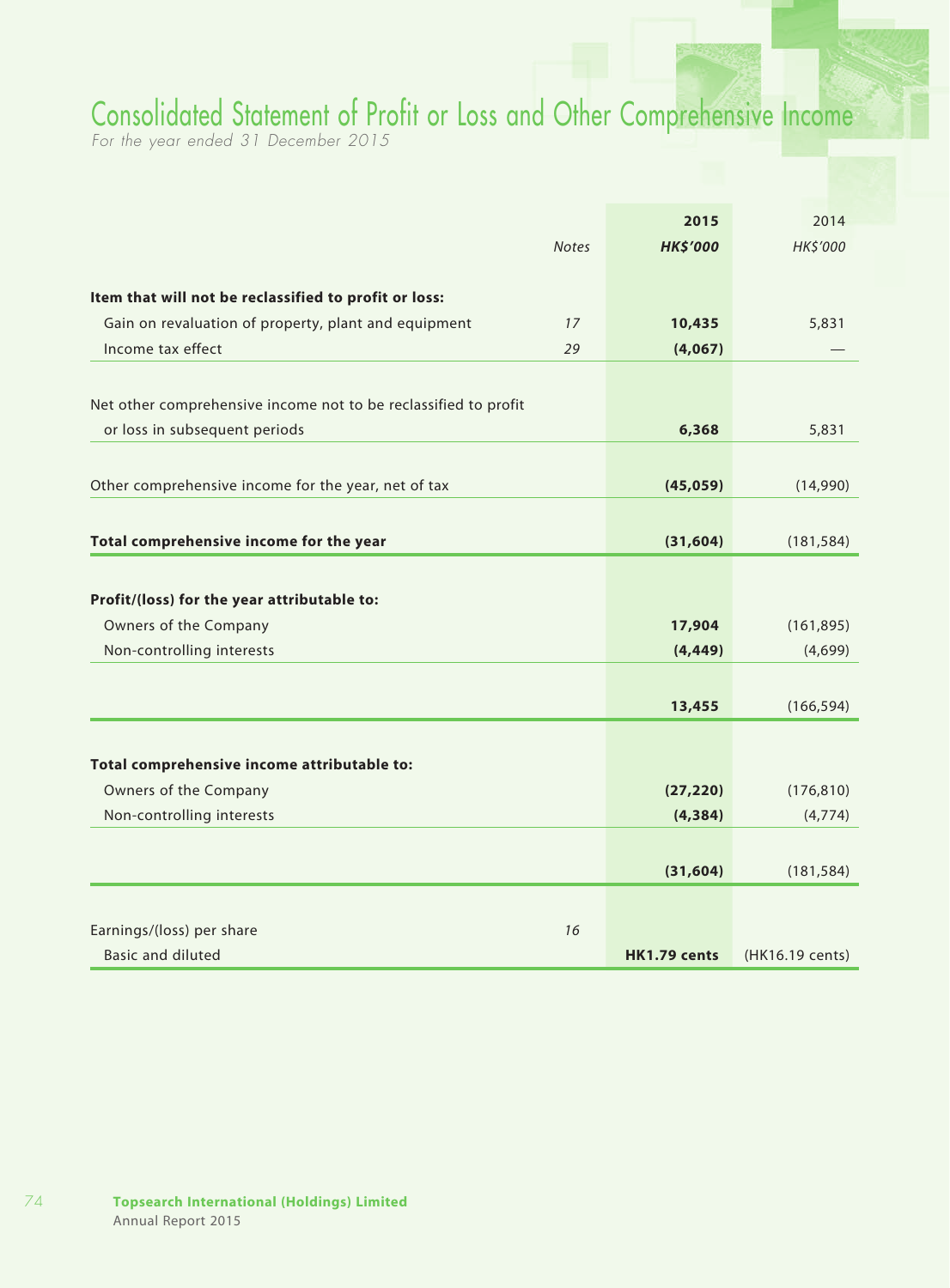# Consolidated Statement of Financial Position

*As at 31 December 2015*

|                                                                |              | 2015               | 2014      |
|----------------------------------------------------------------|--------------|--------------------|-----------|
|                                                                | <b>Notes</b> | <b>HK\$'000</b>    | HK\$'000  |
| <b>NON-CURRENT ASSETS</b>                                      |              |                    |           |
| Property, plant and equipment                                  | 17           | 286,124            | 482,068   |
| Payments for leasehold land held for own use                   |              |                    |           |
| under operating leases                                         | 18           | 3,866              | 22,131    |
| Interests in associates                                        | 19           |                    | 109,403   |
| Rental and utility deposits                                    |              | 215                | 840       |
| Available-for-sale financial assets                            | 20           | 1,857              | 1,857     |
| Deposits paid for acquisition of property, plant and equipment |              | 186                | 198       |
| Total non-current assets                                       |              | 292,248            | 616,497   |
|                                                                |              |                    |           |
| <b>CURRENT ASSETS</b>                                          |              |                    |           |
| Inventories                                                    | 21           | 77,004             | 96,086    |
| Payments for leasehold land held for own use                   |              |                    |           |
| under operating leases                                         | 18           | 127                | 582       |
| Trade receivables                                              | 22           | 104,814            | 102,218   |
| Prepayments, deposits and other receivables                    |              | 18,259             | 21,963    |
| Bank balances and cash                                         | 23           | 96,985             | 94,722    |
|                                                                |              |                    |           |
| Assets of disposal groups classified as held for sale          | 30           | 297,189<br>217,680 | 315,571   |
|                                                                |              |                    |           |
| Total current assets                                           |              | 514,869            | 315,571   |
| <b>CURRENT LIABILITIES</b>                                     |              |                    |           |
| Trade payables                                                 | 24           | 93,089             | 180,136   |
| Other payables and accruals                                    | 25           | 78,667             | 100,499   |
| Tax payable                                                    |              | 2,430              | 136       |
| Shareholder's loans                                            | 28           | 94,698             |           |
| Interest-bearing bank loans                                    | 27           | 152,510            | 101,616   |
| Obligation under finance leases                                | 26           | 3,338              | 4,095     |
|                                                                |              |                    |           |
|                                                                |              | 424,732            | 386,482   |
| Liabilities of disposal groups classified as held for sale     | 30           | 37,435             |           |
| <b>Total current liabilities</b>                               |              | 462,167            | 386,482   |
|                                                                |              |                    |           |
| <b>NET CURRENT ASSETS/(LIABILITIES)</b>                        |              | 52,702             | (70, 911) |
| <b>TOTAL ASSETS LESS CURRENT LIABILITIES</b>                   |              | 344,950            | 545,586   |
|                                                                |              |                    |           |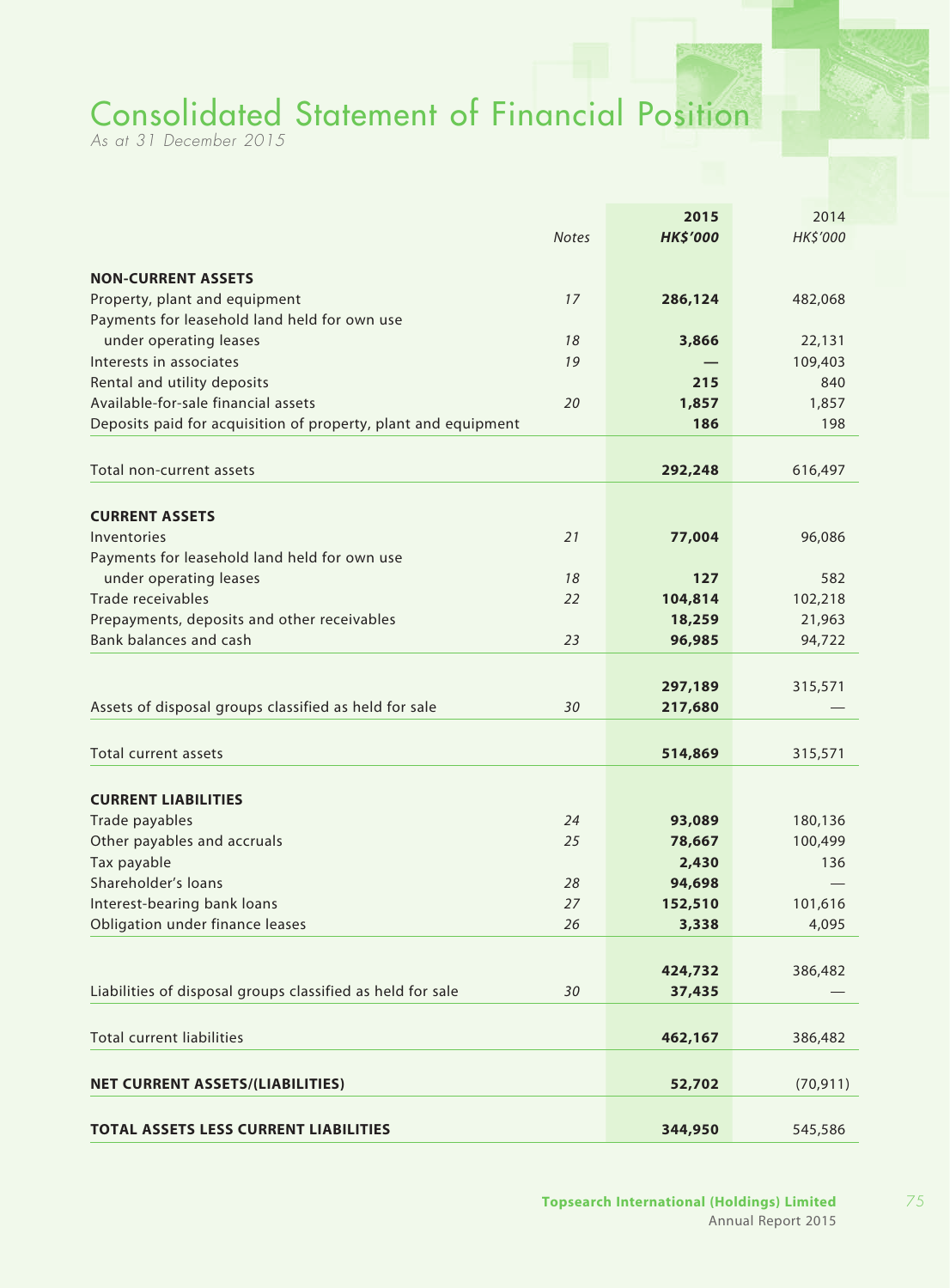# Consolidated Statement of Financial Position

*As at 31 December 2015*

|              | 2015            | 2014                          |
|--------------|-----------------|-------------------------------|
| <b>Notes</b> | <b>HK\$'000</b> | HK\$'000                      |
|              |                 |                               |
|              |                 |                               |
| 28           |                 | 95,661                        |
| 27           |                 | 75,000                        |
| 26           | 574             | 3,012                         |
| 29           | 4,067           |                               |
|              |                 |                               |
|              | 4,641           | 173,673                       |
|              |                 |                               |
|              | 340,309         | 371,913                       |
|              |                 |                               |
|              |                 |                               |
|              |                 | 100,000                       |
|              |                 | 279,725                       |
|              |                 |                               |
|              |                 | 379,725                       |
|              | (12, 196)       | (7, 812)                      |
|              |                 |                               |
|              | 340,309         | 371,913                       |
|              | 31<br>32        | 100,000<br>252,505<br>352,505 |

On behalf of the Board

**Cheok Ho Fung**

*Director*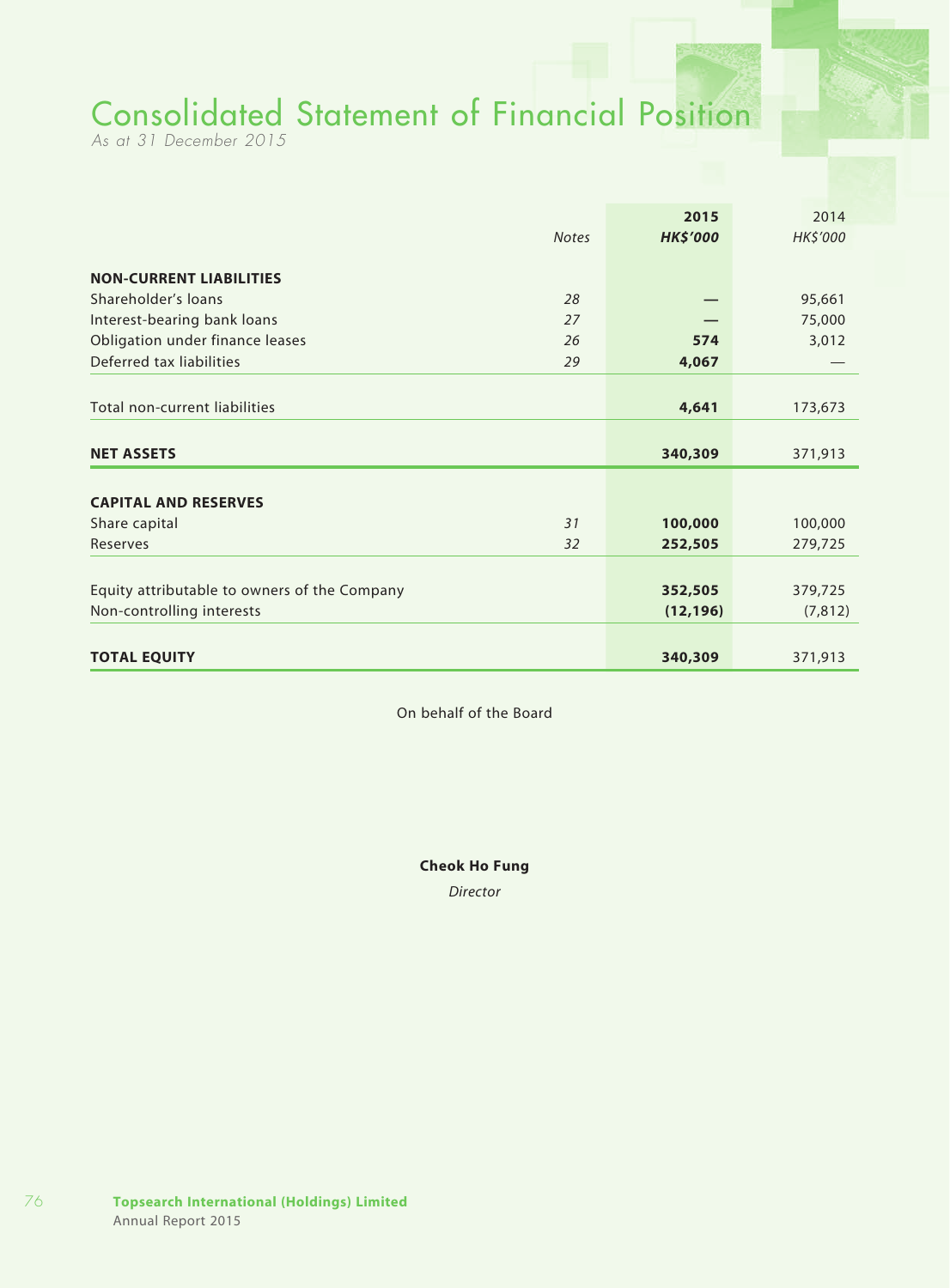# Consolidated Statement of Changes in Equity

*For the year ended 31 December 2015*

|                                                                 | <b>Share</b><br>capital | <b>Share</b><br>premium | Contributed<br>surplus | Property<br>revaluation<br>reserve | Foreign<br>exchange<br>reserve | <b>Statutory</b><br>reserve | Accumulated<br>losses    | <b>Equity</b><br>attributable<br>to owners<br>of the<br>Company | Non-<br>controlling<br>interests | Total<br>equity |
|-----------------------------------------------------------------|-------------------------|-------------------------|------------------------|------------------------------------|--------------------------------|-----------------------------|--------------------------|-----------------------------------------------------------------|----------------------------------|-----------------|
|                                                                 | HK\$'000<br>(Note 31)   | HK\$'000                | HK\$'000<br>(Note(a)]  | HK\$'000                           | HK\$'000                       | HK\$'000<br>(Note(b))       | HK\$'000                 | HK\$'000                                                        | HK\$'000                         | HK\$'000        |
| At 1 January 2014                                               | 100,000                 | 337,854                 | 19,000                 |                                    | 182,800                        | 7,335                       | (90, 454)                | 556,535                                                         | (3,038)                          | 553,497         |
| Loss for the year                                               |                         |                         |                        |                                    |                                |                             | (161, 895)               | (161, 895)                                                      | (4,699)                          | (166, 594)      |
| Exchange differences arising<br>on translation of foreign       |                         |                         |                        |                                    |                                |                             |                          |                                                                 |                                  |                 |
| operations<br>Gain on revaluation of property,                  |                         |                         |                        | $\overline{\phantom{0}}$           | (21, 216)                      |                             | $\overline{\phantom{0}}$ | (21, 216)                                                       | (75)                             | (21, 291)       |
| plant and equipment                                             |                         |                         |                        | 5,831                              | $\overline{\phantom{0}}$       |                             | $\overline{\phantom{0}}$ | 5,831                                                           |                                  | 5,831           |
| Share of other comprehensive<br>income of associates            |                         |                         |                        |                                    | 470                            |                             |                          | 470                                                             | $\overline{\phantom{0}}$         | 470             |
| Total comprehensive income<br>for the year                      |                         |                         |                        | 5,831                              | (20, 746)                      | $\overline{\phantom{0}}$    | (161, 895)               | (176, 810)                                                      | (4,774)                          | (181, 584)      |
| At 31 December 2014 and<br>1 January 2015                       | 100,000                 | 337,854                 | 19,000                 | 5,831                              | 162,054                        | 7,335                       | (252, 349)               | 379,725                                                         | (7, 812)                         | 371,913         |
| Profit/(loss) for the year                                      |                         |                         |                        |                                    |                                |                             | 17,904                   | 17,904                                                          | (4, 449)                         | 13,455          |
| Exchange differences arising<br>on translation of foreign       |                         |                         |                        |                                    |                                |                             |                          |                                                                 |                                  |                 |
| operations<br>Gain on revaluation of property,                  |                         |                         |                        |                                    | (44, 078)                      |                             |                          | (44, 078)                                                       | 65                               | (44, 013)       |
| plant and equipment, net of tax<br>Share of other comprehensive |                         |                         | -                      | 6,368                              | $\overline{\phantom{0}}$       |                             | -                        | 6,368                                                           | $\overline{\phantom{0}}$         | 6,368           |
| income of associates                                            |                         |                         | -                      | -                                  | (4,626)                        |                             | -                        | (4,626)                                                         | -                                | (4,626)         |
| Release upon disposal of an<br>associate                        |                         |                         | -                      | -                                  | (2,788)                        | -                           | -                        | (2,788)                                                         | -                                | (2,788)         |
| Total comprehensive income<br>for the year                      |                         |                         |                        | 6,368                              | (51, 492)                      |                             | 17,904                   | (27, 220)                                                       | (4, 384)                         | (31, 604)       |
| At 31 December 2015                                             | 100,000                 | 337,854                 | 19,000                 | 12,199                             | 110,562                        | 7,335                       | (234, 445)               | 352,505                                                         | (12, 196)                        | 340,309         |

*Notes:*

- (a) The contributed surplus of the Group represents the difference between the nominal value of the share capital of the subsidiaries acquired as a result of the group reorganisation in prior years, over the nominal value of the Company's shares issued in exchange therefor.
- (b) Statutory reserve was appropriated each year on the basis of 10% of the profit after taxation of certain subsidiaries established in the People's Republic of China (the "PRC") as determined by their boards of directors in accordance with the Articles of Association of the subsidiaries. This reserve should only be used for making up losses, capitalisation into capital and expansion of production and operation.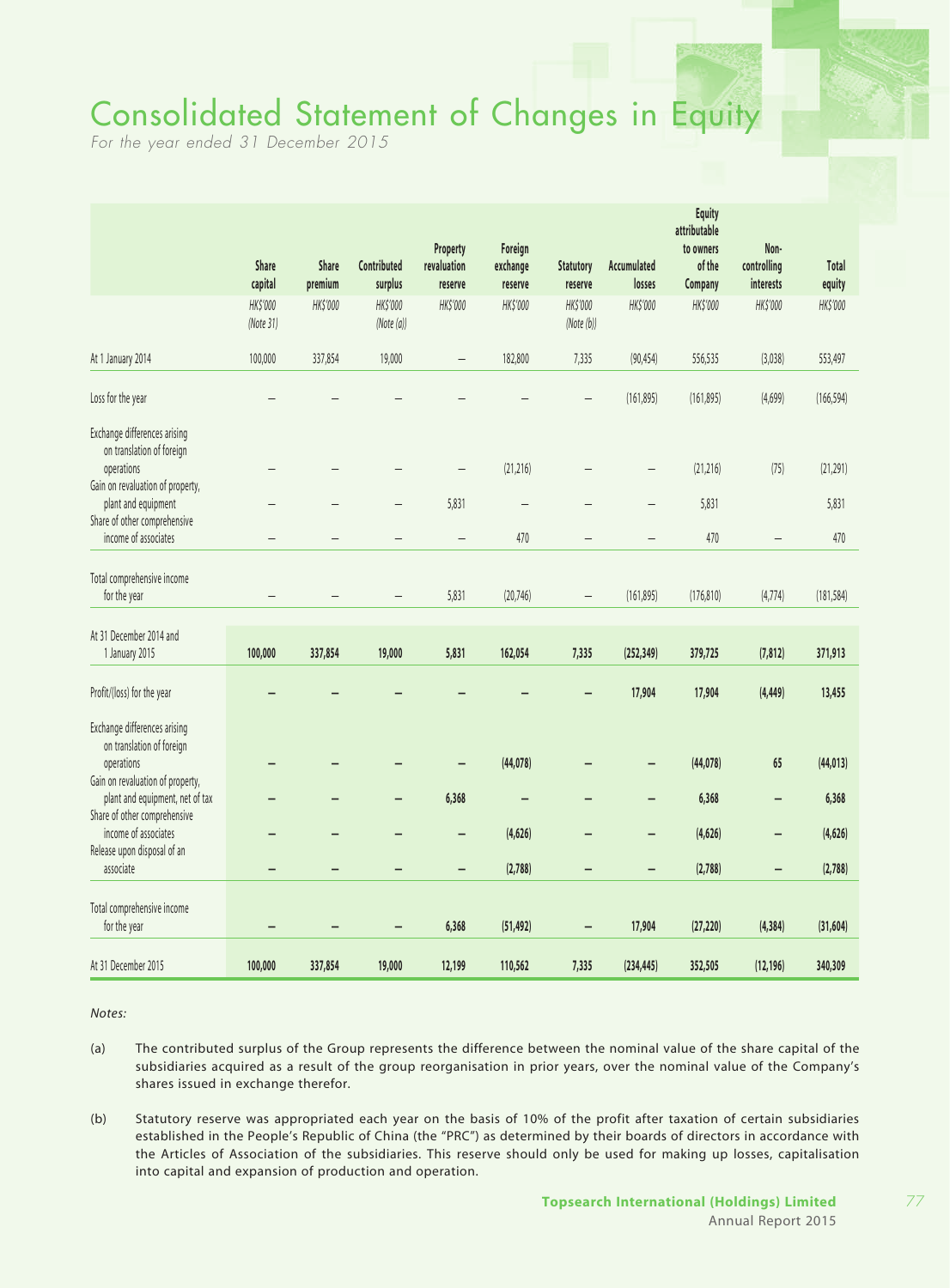## Consolidated Statement of Cash Flows

*For the year ended 31 December 2015*

|                                                                                          | 2015             | 2014              |
|------------------------------------------------------------------------------------------|------------------|-------------------|
|                                                                                          | <b>HK\$'000</b>  | HK\$'000          |
|                                                                                          |                  |                   |
| <b>Cash flows from operating activities</b>                                              |                  |                   |
| Profit/(loss) before income tax expense                                                  | 15,868           | (163, 299)        |
| Adjustments for:                                                                         |                  |                   |
| Depreciation of property, plant and equipment                                            | 30,883           | 33,438            |
| Interest income                                                                          | (329)            | (306)             |
| Finance costs                                                                            | 17,380           | 14,899            |
| Share of results of associates                                                           | 76               | 5,211             |
| Net gain on disposal of property, plant and equipment                                    | (13)             | (1,044)           |
| Impairment loss on property, plant and equipment                                         | 31,890           | 50,000            |
| Gain on revaluation of property, plant and equipment                                     | (7, 816)         | (7, 151)          |
| Gain on disposal of an associate                                                         | (156, 505)       |                   |
| Amortisation of payments for leasehold land held for own use under                       |                  |                   |
| operating leases                                                                         | 575              | 587               |
| Write-down of inventories                                                                | 3,095            | 723               |
| Impairment loss on trade receivables                                                     | 841              | 1,673             |
|                                                                                          |                  |                   |
| <b>Operating loss before working capital changes</b>                                     | (64, 055)<br>625 | (65, 269)<br>(88) |
| Decrease/(increase) in rental and utility deposits<br>Decrease/(increase) in inventories |                  | (10, 760)         |
| (Increase)/decrease in trade receivables                                                 | 11,888           |                   |
| Decrease in prepayments, deposits and other receivables                                  | (3,819)          | 19,788            |
|                                                                                          | 2,316            | 5,153             |
| (Decrease)/increase in trade payables                                                    | (81, 020)        | 25,026            |
| Decrease/(increase) in other payables and accruals                                       | 13,115           | (6, 192)          |
| <b>Cash used in operations</b>                                                           | (120, 950)       | (32, 342)         |
| Income tax paid                                                                          |                  | (3, 159)          |
|                                                                                          |                  |                   |
| Net cash used in operating activities                                                    | (120, 950)       | (35, 501)         |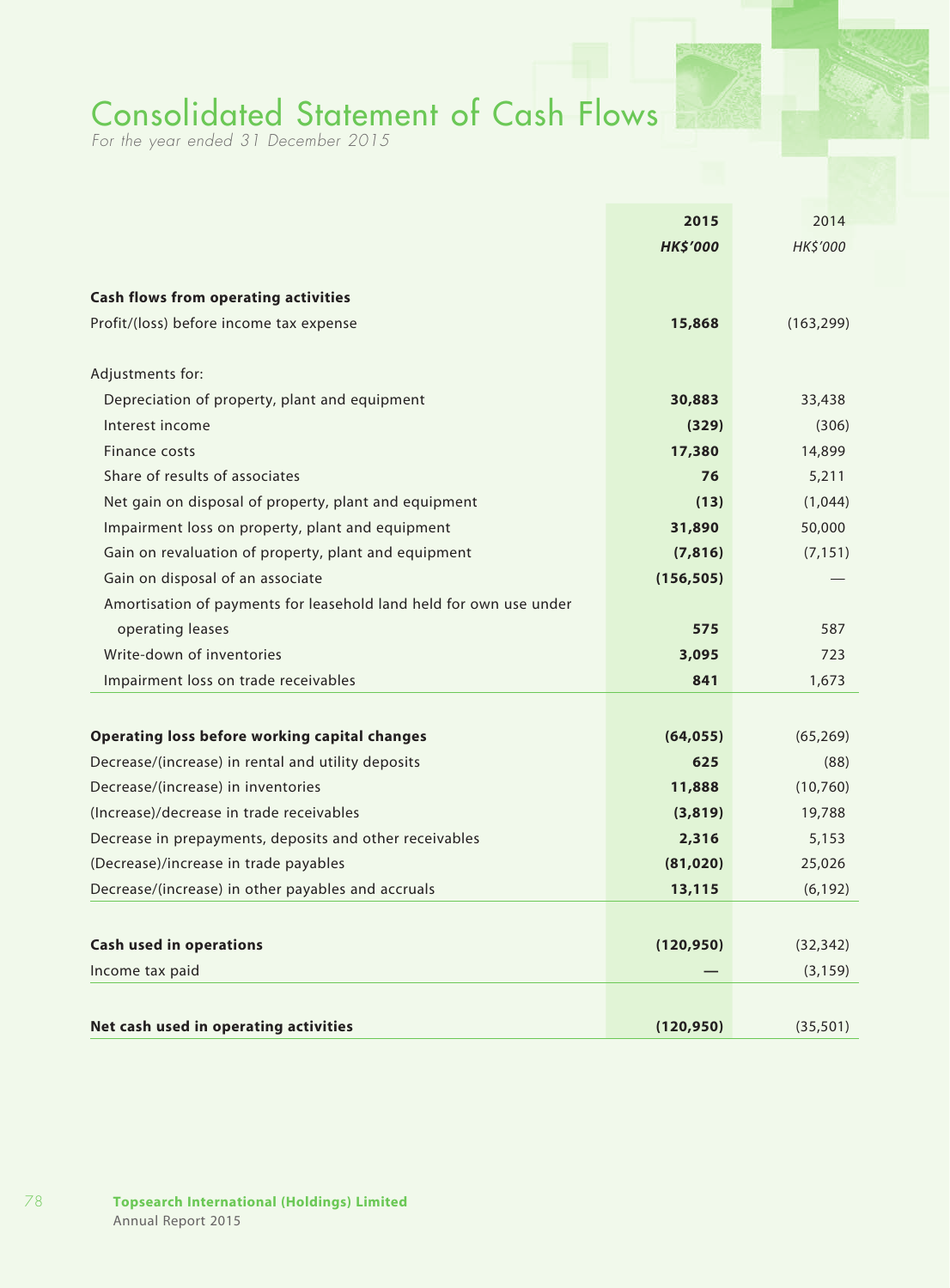## Consolidated Statement of Cash Flows

*For the year ended 31 December 2015*

|                                                              | 2015            | 2014            |
|--------------------------------------------------------------|-----------------|-----------------|
|                                                              | <b>HK\$'000</b> | <b>HK\$'000</b> |
|                                                              |                 |                 |
| <b>Cash flows from investing activities</b>                  |                 |                 |
| Interest received                                            | 329             | 306             |
| Proceeds from disposal of property, plant and equipment      | 163             | 1,310           |
| Purchase of property, plant and equipment                    | (6,360)         | (6, 977)        |
| Deposits paid for property, plant and equipment              | (196)           | (142)           |
| Acquisition of subsidiaries                                  |                 | (1,304)         |
| Proceeds from disposal of an associate                       | 185,194         |                 |
|                                                              |                 |                 |
| Net cash generated from/(used in) investing activities       | 179,130         | (6, 807)        |
|                                                              |                 |                 |
|                                                              |                 |                 |
| <b>Cash flows from financing activities</b>                  |                 |                 |
| New bank loans                                               | 369,357         | 497,458         |
| Repayment of bank loans                                      | (404, 808)      | (420, 800)      |
| Repayment of obligations under finance leases                | (2,808)         | (3,977)         |
| Repayment of shareholder's loans                             | (718)           | (6,096)         |
| Interests paid                                               | (17, 380)       | (14, 899)       |
| Repayment from an associate                                  |                 | 70              |
|                                                              |                 |                 |
| Net cash (used in)/generated from financing activities       | (56, 357)       | 51,756          |
|                                                              |                 |                 |
| Net increase in cash and cash equivalents                    | 1,823           | 9,448           |
|                                                              |                 |                 |
| Cash and cash equivalents at beginning of year               | 94,722          | 85,872          |
|                                                              |                 |                 |
| Effect of exchange rate changes on cash and cash equivalents | 440             | (598)           |
|                                                              |                 |                 |
| Cash and cash equivalents at end of year                     |                 |                 |
| represented by bank balances and cash                        | 96,985          | 94,722          |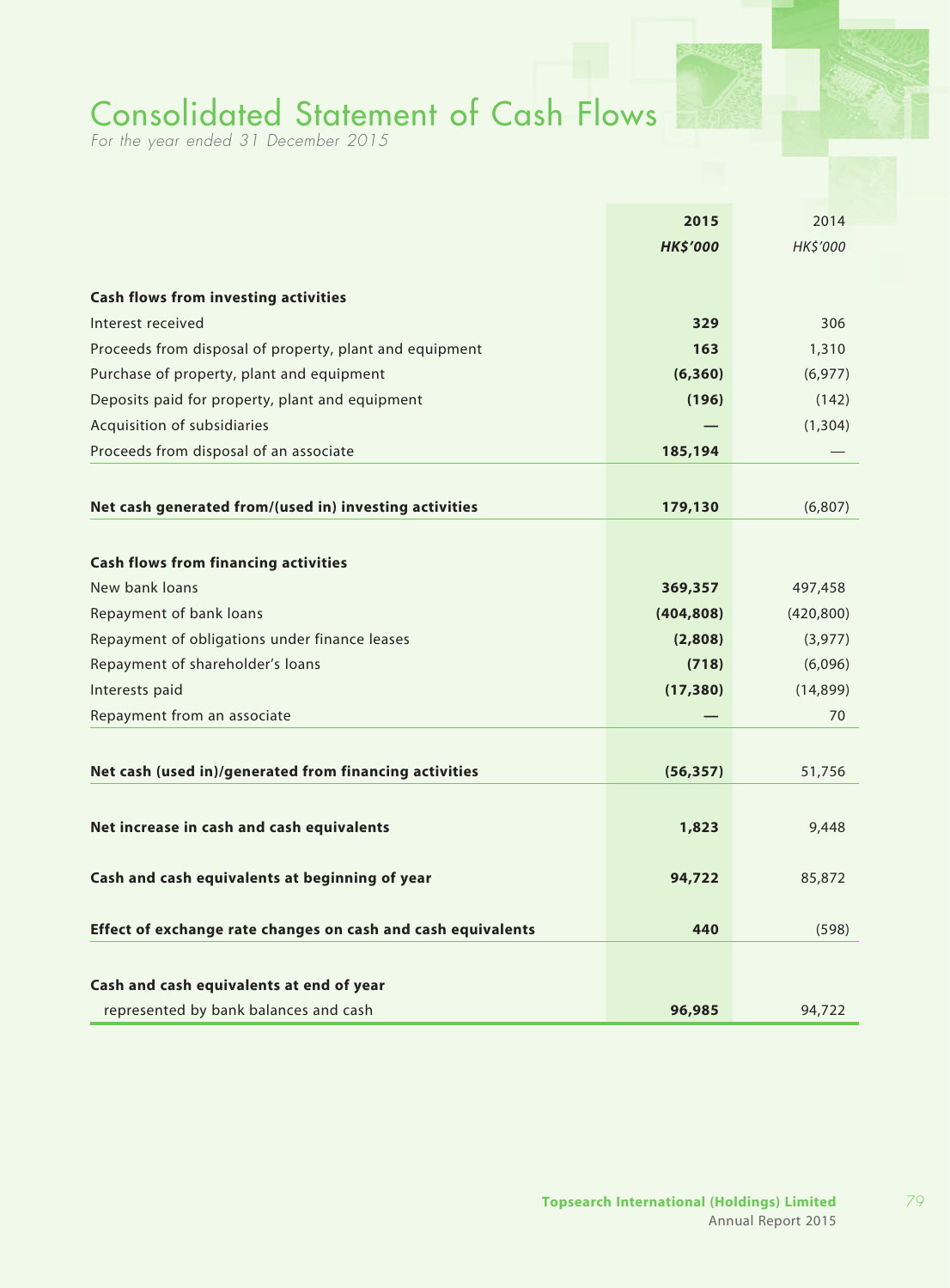*31 December 2015*

### 1. GENERAL

Topsearch International (Holdings) Limited (the "Company") was incorporated in Bermuda as an exempted company with limited liability and its shares are listed on the Main Board of The Stock Exchange of Hong Kong Limited (the "Stock Exchange"). The directors of the Company consider that its immediate holding company and ultimate holding company as at 31 December 2015 was Inni International Inc., which is incorporated in Liberia, and its ultimate controlling party was Mr. Cheok Ho Fung ("Mr. Cheok"), an executive director and chief executive officer of the Company.

Subsequent to the end of the financial year on 15 January 2016, Inni International Inc. and Mr. Cheok have sold 51.025% of the entire issued share capital of the Company to Youfu Investment Co., Ltd. and Zhisheng Enterprise Investment Co., Ltd.. Mr. Cheok was no longer the ultimate controlling party of the Company thereafter. However, Mr. Cheok remained as an executive director of the Company.

The addresses of the registered office and principal place of business of the Company are disclosed in the corporate information to the annual report.

The Company is an investment holding company. The principal activities of its principal subsidiaries are set out in Note 34.

### 2. ADOPTION OF HONG KONG FINANCIAL REPORTING STANDARDS ("HKFRSs")

#### **(a) Adoption of amendments to HKFRSs — first effective on 1 January 2015**

During the year, the Group has adopted the following amendments to HKFRSs which are first effective for the current year:

HKFRSs (Amendments) Annual Improvements 2010-2012 Cycle HKFRSs (Amendments) Annual Improvements 2011-2013 Cycle Amendments to HKAS 19 (2011) Defined Benefit Plans: Employee Contributions

The adoption of these amendments has no material impact on the Group's financial statements.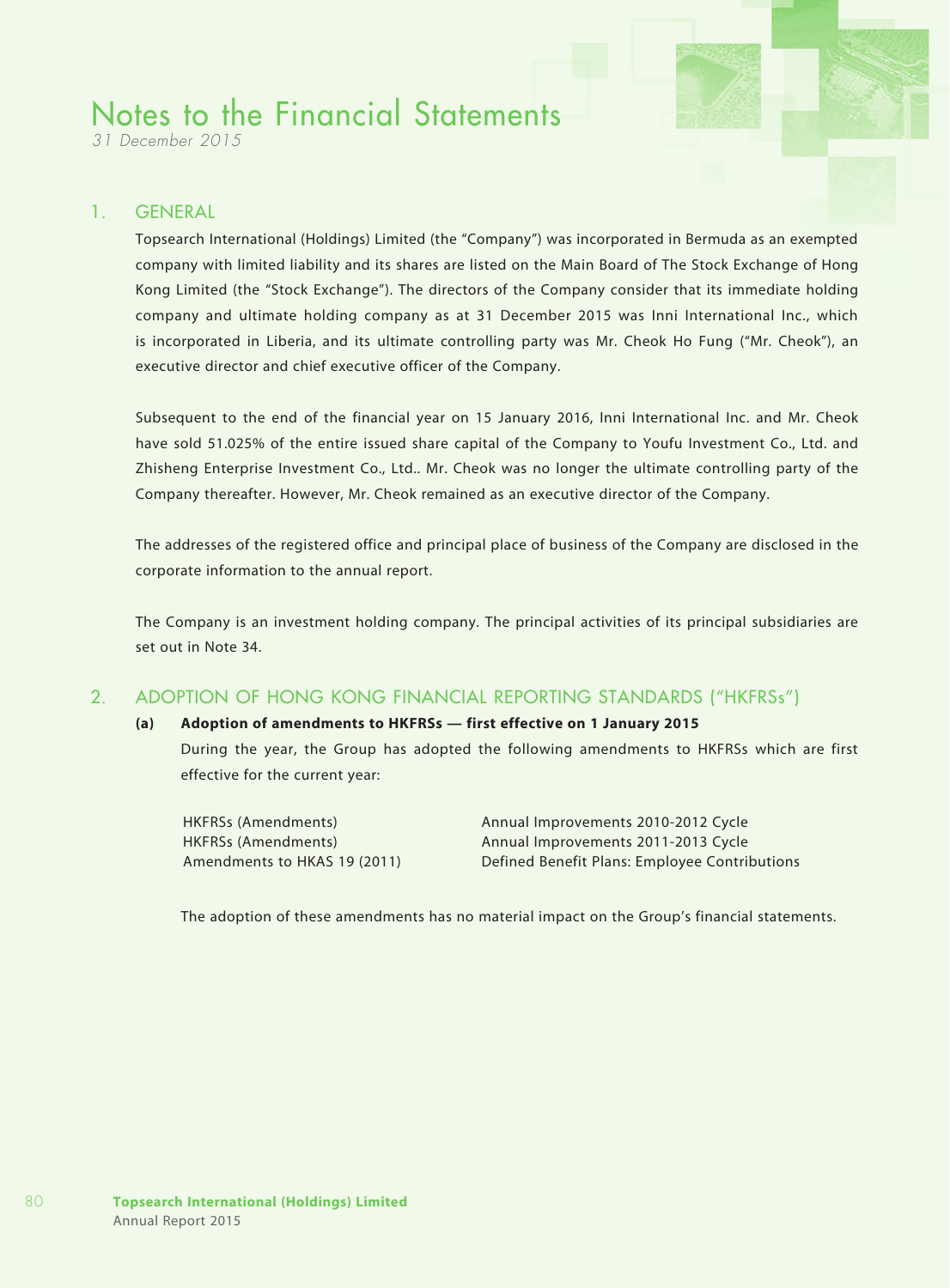*31 December 2015*

### 2. ADOPTION OF HONG KONG FINANCIAL REPORTING STANDARDS ("HKFRSs") *(continued)*

#### **(b) New/revised HKFRSs that have been issued but are not yet effective**

The following new/revised HKFRSs, potentially relevant to the Group's financial statements, have been issued, but are not yet effective and have not been early adopted by the Group.

| HKFRSs (Amendments)                | Annual Improvements 2012-2014 Cycle <sup>1</sup>                                                      |
|------------------------------------|-------------------------------------------------------------------------------------------------------|
| Amendments to HKAS 1               | Disclosure Initiative <sup>1</sup>                                                                    |
| Amendments to HKAS 16 and HKAS 38  | Clarification of Acceptable Methods of Depreciation<br>and Amortisation <sup>1</sup>                  |
| Amendments to HKAS 27              | Equity Method in Separate Financial Statements <sup>1</sup>                                           |
| <b>HKFRS 9 (2014)</b>              | Financial Instruments <sup>2</sup>                                                                    |
| Amendments to HKFRS 10 and HKAS 28 | Sale or Contribution of Assets between an Investor and<br>its Associate or Joint Venture <sup>3</sup> |
| <b>HKFRS 15</b>                    | Revenue from Contracts with Customers <sup>2</sup>                                                    |

<sup>1</sup> Effective for annual periods beginning on or after 1 January 2016

<sup>2</sup> Effective for annual periods beginning on or after 1 January 2018

Mandatory effective date is yet to be determined but early application is permitted

#### *Amendments to HKAS 1 — Disclosure Initiative*

The amendments are designed to encourage entities to use judgement in the application of HKAS 1 when considering the layout and content of their financial statements.

An entity's share of other comprehensive income from equity accounted interests in associates will be split between those items that will and will not be reclassified to profit or loss, and presented in aggregate as a single line item within those two groups.

### *Amendments to HKAS 16 and HKAS 38 — Clarification of Acceptable Methods of Depreciation and Amortisation*

The amendments to HKAS 16 prohibit the use of a revenue-based depreciation method for items of property, plant and equipment. The amendments to HKAS 38 introduce a rebuttable presumption that amortisation based on revenue is not appropriate for intangible assets. This presumption can be rebutted if either the intangible asset is expressed as a measure of revenue or revenue and the consumption of the economic benefits of the intangible asset are highly correlated.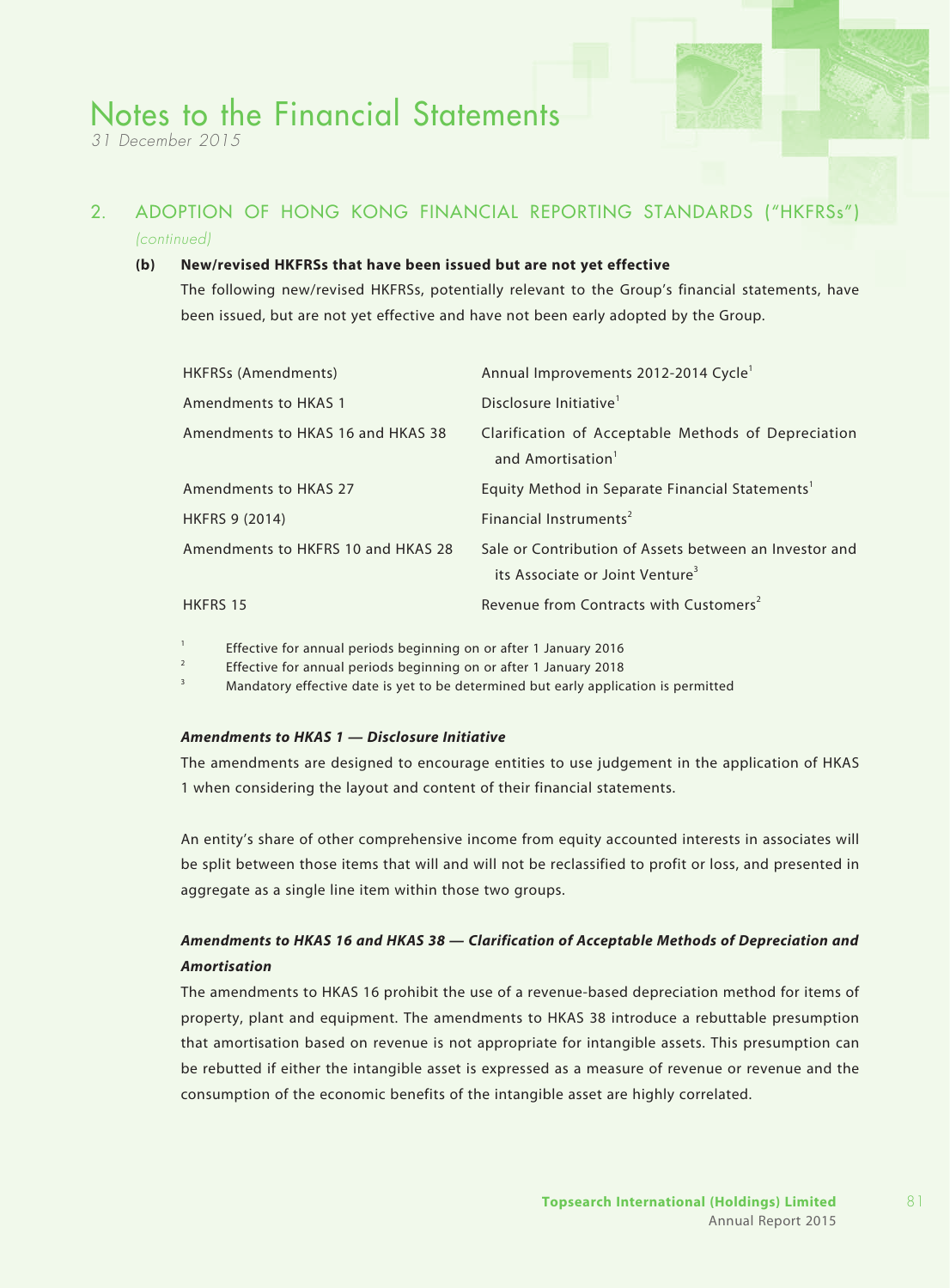*31 December 2015*

### 2. ADOPTION OF HONG KONG FINANCIAL REPORTING STANDARDS ("HKFRSs") *(continued)*

## **(b) New/revised HKFRSs that have been issued but are not yet effective** *(continued)*

#### *Amendments to HKAS 27 — Equity Method in Separate Financial Statements*

The amendments allow an entity to apply the equity method in accounting for its investments in subsidiaries and associates in its separate financial statements.

#### *HKFRS 9 (2014) — Financial Instruments*

HKFRS 9 introduces new requirements for the classification and measurement of financial assets. Debt instruments that are held within a business model whose objective is to hold assets in order to collect contractual cash flows (the business model test) and that have contractual terms that give rise to cash flows that are solely payments of principal and interest on the principal amount outstanding (the contractual cash flow characteristics test) are generally measured at amortised cost. Debt instruments that meet the contractual cash flow characteristics test are measured at fair value through other comprehensive income ("FVTOCI") if the objective of the entity's business model is both to hold and collect the contractual cash flows and to sell the financial assets. Entities may make an irrevocable election at initial recognition to measure equity instruments that are not held for trading at FVTOCI. All other debt and equity instruments are measured at fair value through profit or loss ("FVTPL").

HKFRS 9 includes a new expected loss impairment model for all financial assets not measured at FVTPL replacing the incurred loss model in HKAS 39 and new general hedge accounting requirements to allow entities to better reflect their risk management activities in financial statements.

HKFRS 9 carries forward the recognition, classification and measurement requirements for financial liabilities from HKAS 39, except for financial liabilities designated at FVTPL, where the amount of change in fair value attributable to change in credit risk of the liability is recognised in other comprehensive income unless that would create or enlarge an accounting mismatch. In addition, HKFRS 9 retains the requirements in HKAS 39 for derecognition of financial assets and financial liabilities.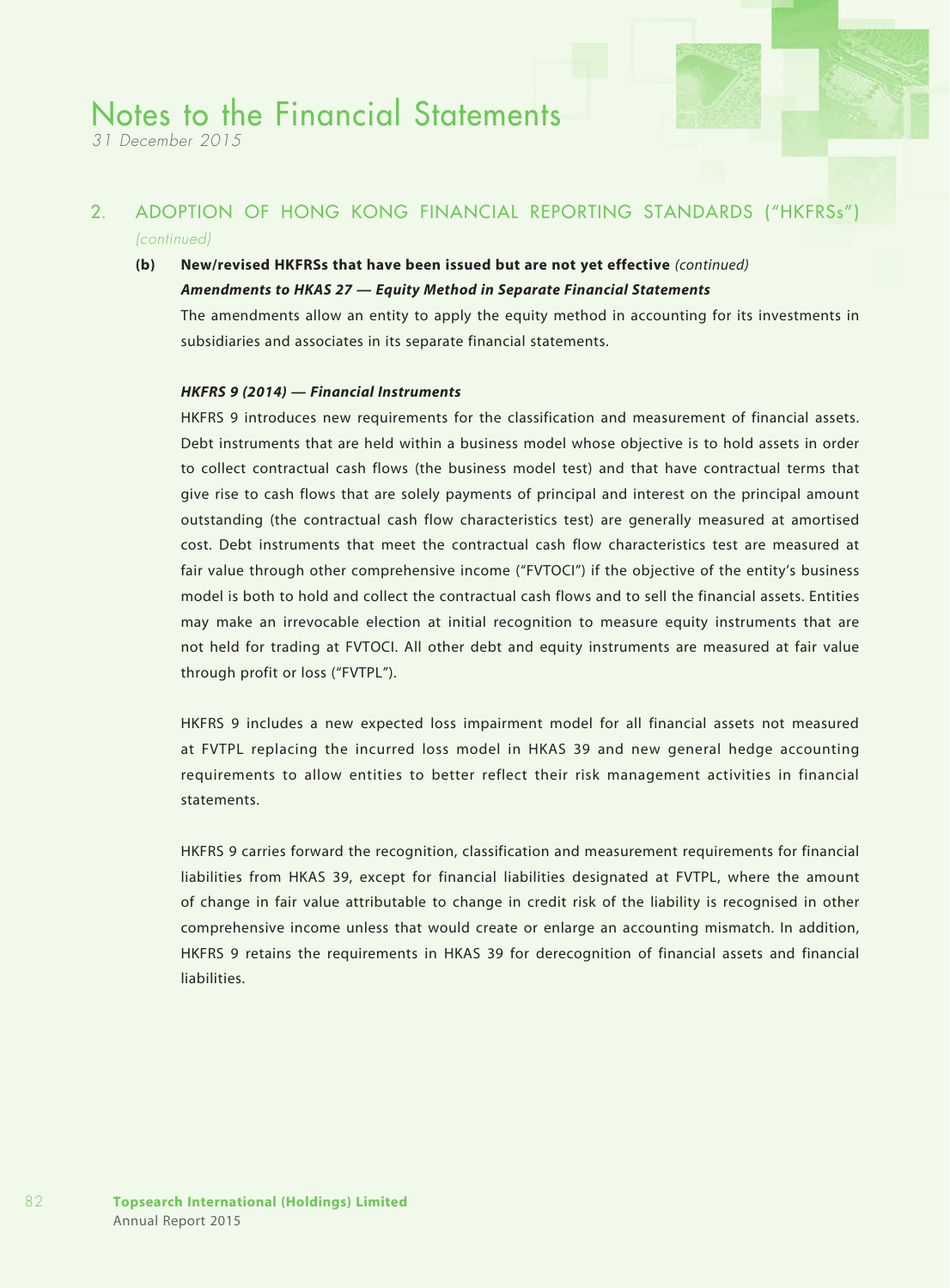*31 December 2015*

## 2. ADOPTION OF HONG KONG FINANCIAL REPORTING STANDARDS ("HKFRSs") *(continued)*

#### **(b) New/revised HKFRSs that have been issued but are not yet effective** *(continued)*

### *Amendments to HKFRS 10 and HKAS 28 — Sale or Contribution of Assets between an Investor and its Associate or Joint Venture*

The amendments clarify the extent of gains or losses to be recognised when an entity sells or contributes assets to its associate or joint venture. When the transaction involves a business the gain or loss is recognised in full, conversely when the transaction involves assets that do not constitute a business the gain or loss is recognised only to the extent of the unrelated investors' interests in the joint venture or associate.

#### *HKFRS 15 — Revenue from Contracts with Customers*

The new standard establishes a single revenue recognition framework. The core principle of the framework is that an entity should recognise revenue to depict the transfer of promised goods or services to customers in an amount that reflects the consideration to which the entity expects to be entitled in exchange for those goods and services. HKFRS 15 supersedes existing revenue recognition guidance including HKAS 18 Revenue, HKAS 11 Construction Contracts and related interpretations.

HKFRS 15 requires the application of a 5-step approach to revenue recognition:

- Step 1: Identify the contract(s) with a customer
- Step 2: Identify the performance obligations in the contract
- Step 3: Determine the transaction price
- Step 4: Allocate the transaction price to each performance obligation
- Step 5: Recognise revenue when each performance obligation is satisfied

HKFRS 15 includes specific guidance on particular revenue related topics that may change the current approach taken under HKFRS. The standard also significantly enhances the qualitative and quantitative disclosures related to revenue.

The Group has already commenced an assessment of the impact of adopting the above standards and amendments to existing standards to the Group. The directors of the Company have so far concluded that the application of these new pronouncements will have no material impact on the Group's financial statements.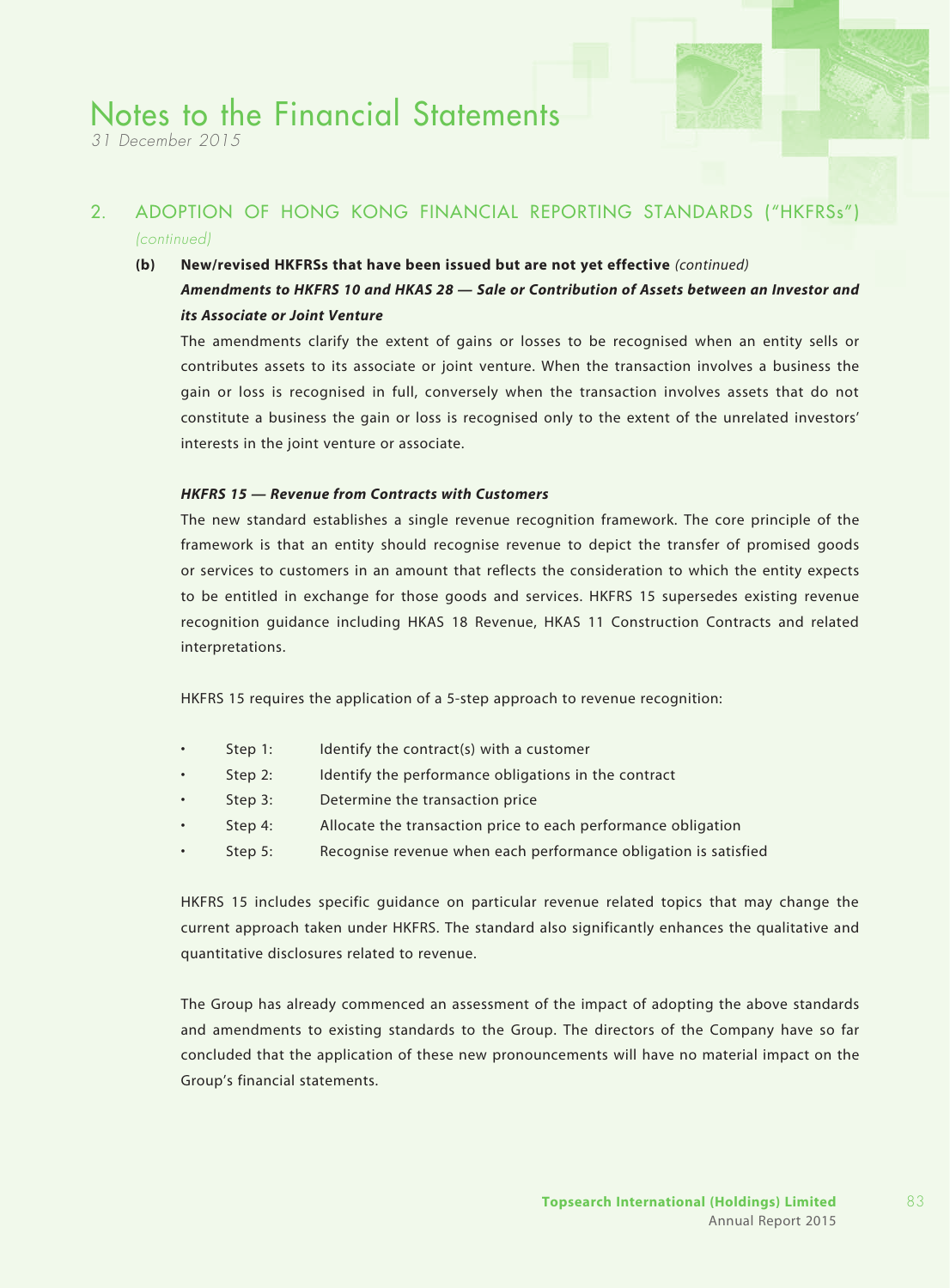*31 December 2015*

## 2. ADOPTION OF HONG KONG FINANCIAL REPORTING STANDARDS ("HKFRSs") *(continued)*

**(c) New Hong Kong Companies Ordinance provisions relating to the disclosure requirements for financial statements**

The provisions of the new Hong Kong Companies Ordinance, Cap. 622, in relation to the disclosure requirements for financial statements apply to the Company in this financial year.

The directors of the Company consider that there is no impact on the Group's financial position or performance, however the new Hong Kong Companies Ordinance, Cap. 622, impacts on the presentation and disclosures in the consolidated financial statements. For example, the statement of financial position of the Company is now presented in the notes to the financial statements rather than as a primary statement and related notes to the statement of financial position of the Company are generally no longer presented.

#### 3. BASIS OF PREPARATION

#### **(a) Statement of compliance**

The financial statements have been prepared in accordance with all applicable HKFRSs (defined below), Hong Kong Accounting Standards ("HKASs") and Interpretations (hereinafter collectively referred to as the "HKFRS") and the disclosure requirements of the Hong Kong Companies Ordinance. In addition, the financial statements include applicable disclosures required by the Rules Governing the Listing of Securities on The Stock Exchange of Hong Kong Limited (the "Listing Rules").

#### **(b) Basis of measurement**

The financial statements have been prepared under the historical cost basis except for certain properties and financial instruments, which are measured at revalued amounts or fair values as explained in the accounting policies set out below.

#### **(c) Functional and presentation currency**

The financial statements are presented in Hong Kong dollars ("HK\$"), which is the same as the functional currency of the Company.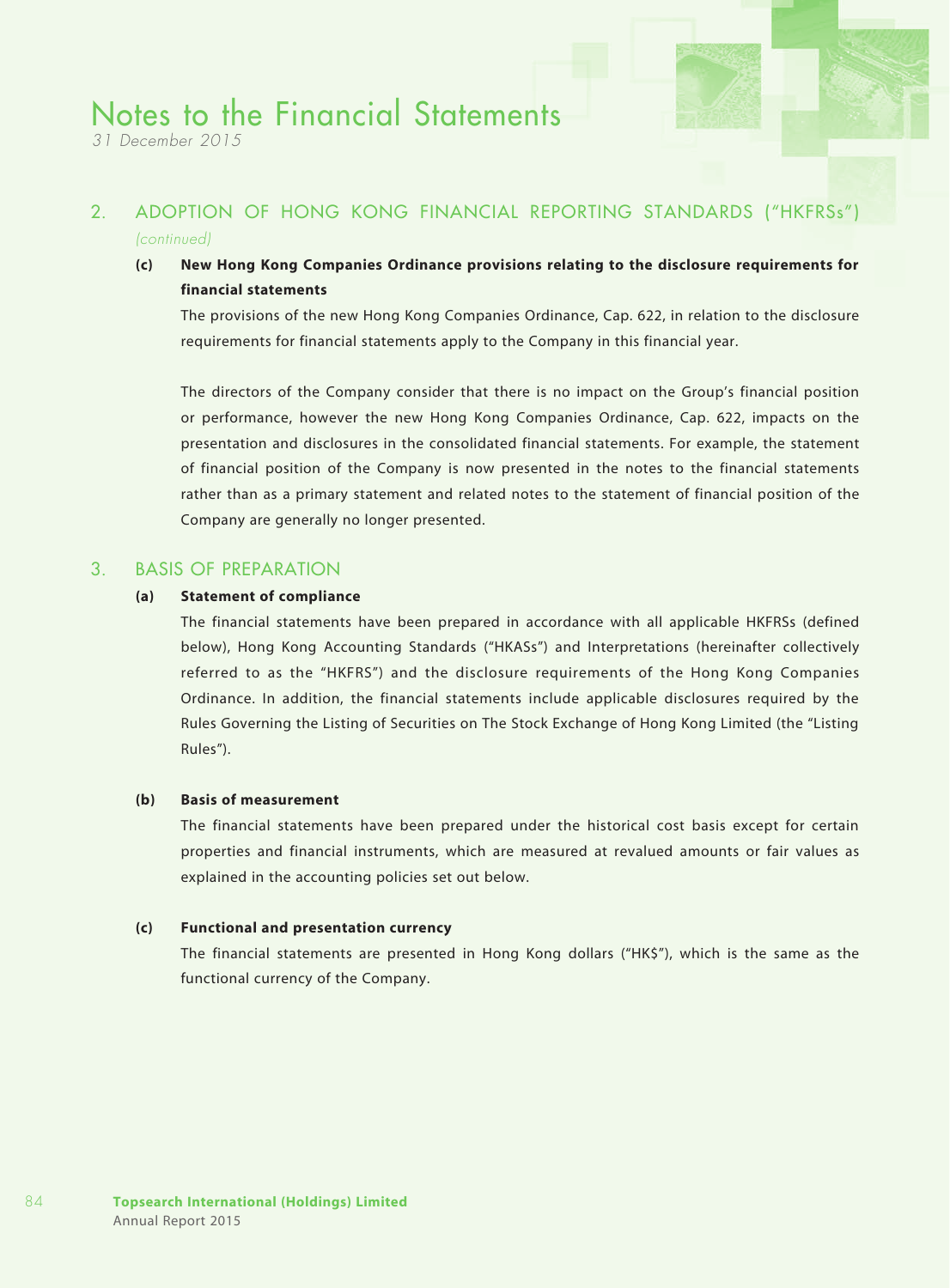*31 December 2015*

### 4. SIGNIFICANT ACCOUNTING POLICIES

#### **(a) Basis of consolidation**

The consolidated financial statements comprise the financial statements of the Company and its subsidiaries (the "Group"). Inter-company transactions and balances between group companies together with unrealised profits are eliminated in full in preparing the consolidated financial statements. Unrealised losses are also eliminated unless the transaction provides evidence of impairment on the asset transferred, in which case the loss is recognised in profit or loss.

The results of subsidiaries acquired or disposed of during the year are included in the consolidated statement of profit or loss and other comprehensive income from the dates of acquisition or up to the dates of disposal, as appropriate. Where necessary, adjustments are made to the financial statements of subsidiaries to bring their accounting policies into line with those used by other members of the Group.

Changes in the Group's interests in subsidiaries that do not result in a loss of control are accounted for as equity transactions. The carrying amounts of the Group's interest and the non-controlling interest are adjusted to reflect the changes in their relative interests in the subsidiaries. Any difference between the amount by which the non-controlling interest is adjusted and the fair value of the consideration paid or received is recognised directly in equity and attributed to owners of the Company.

When the Group loses control of a subsidiary, the profit or loss on disposal is calculated as the difference between (i) the aggregate of the fair value of the consideration received and the fair value of any retained interest and (ii) the previous carrying amount of the assets (including goodwill), and liabilities of the subsidiary and any non-controlling interest. Amounts previously recognised in other comprehensive income in relation to the subsidiary are accounted for in the same manner as would be required if the relevant assets or liabilities were disposed of.

Subsequent to acquisition, the carrying amount of non-controlling interests that represent present ownership interests in the subsidiary is the amount of those interests at initial recognition plus such non-controlling interest's share of subsequent changes in equity. Total comprehensive income is attributed to such non-controlling interests even if this results in those non-controlling interests having a deficit balance.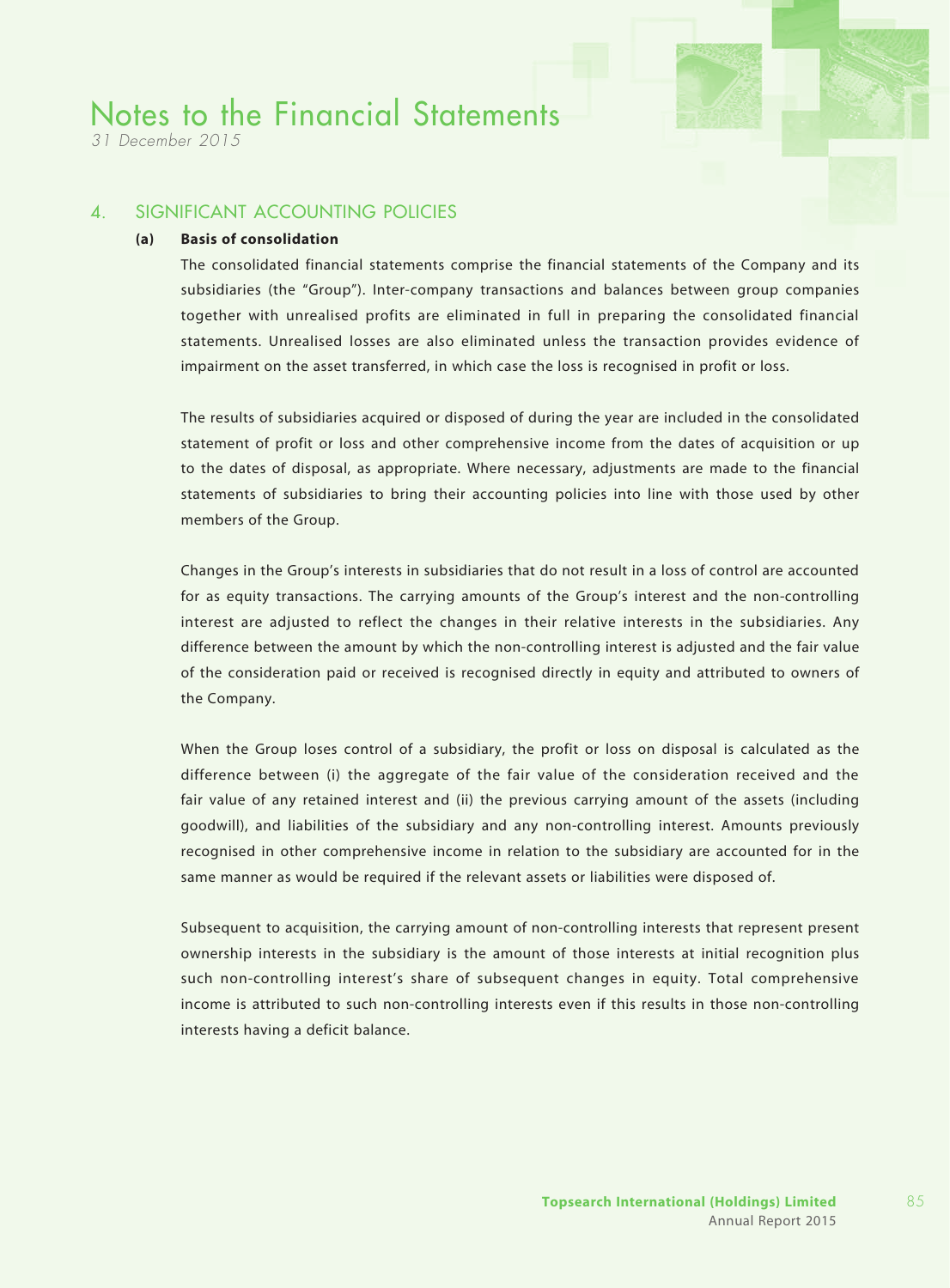*31 December 2015*

### 4. SIGNIFICANT ACCOUNTING POLICIES *(continued)*

#### **(b) Subsidiaries**

A subsidiary is an investee over which the Company is able to exercise control. The Company controls an investee if all three of the following elements are present: power over the investee, exposure, or rights, to variable returns from the investee, and the ability to use its power to affect those variable returns. Control is reassessed whenever facts and circumstances indicate that there may be a change in any of these elements of control.

#### **(c) Associates**

An associate is an entity over which the Group has significant influence and that is neither a subsidiary nor a joint arrangement. Significant influence is the power to participate in the financial and operating policy decisions of the investee but not control or joint control over those policies.

Associates are accounted for using the equity method whereby they are initially recognised at cost and thereafter, their carrying amount are adjusted for the Group's share of the post-acquisition change in the associates' net assets except that losses in excess of the Group's interest in the associate are not recognised unless there is an obligation to make good those losses.

Profits and losses arising on transactions between the Group and its associates are recognised only to the extent of unrelated investors' interests in the associate. The investor's share in the associate's profits and losses resulting from these transactions is eliminated against the carrying value of the associate. Where unrealised losses provide evidence of impairment of the asset transferred they are recognised immediately in profit or loss.

Any premium paid for an associate above the fair value of the Group's share of the identifiable assets, liabilities and contingent liabilities acquired is capitalised and included in the carrying amount of the associate. Where there is objective evidence that the investment in an associate has been impaired, the carrying amount of the investment is tested for impairment in the same way as other non-financial assets.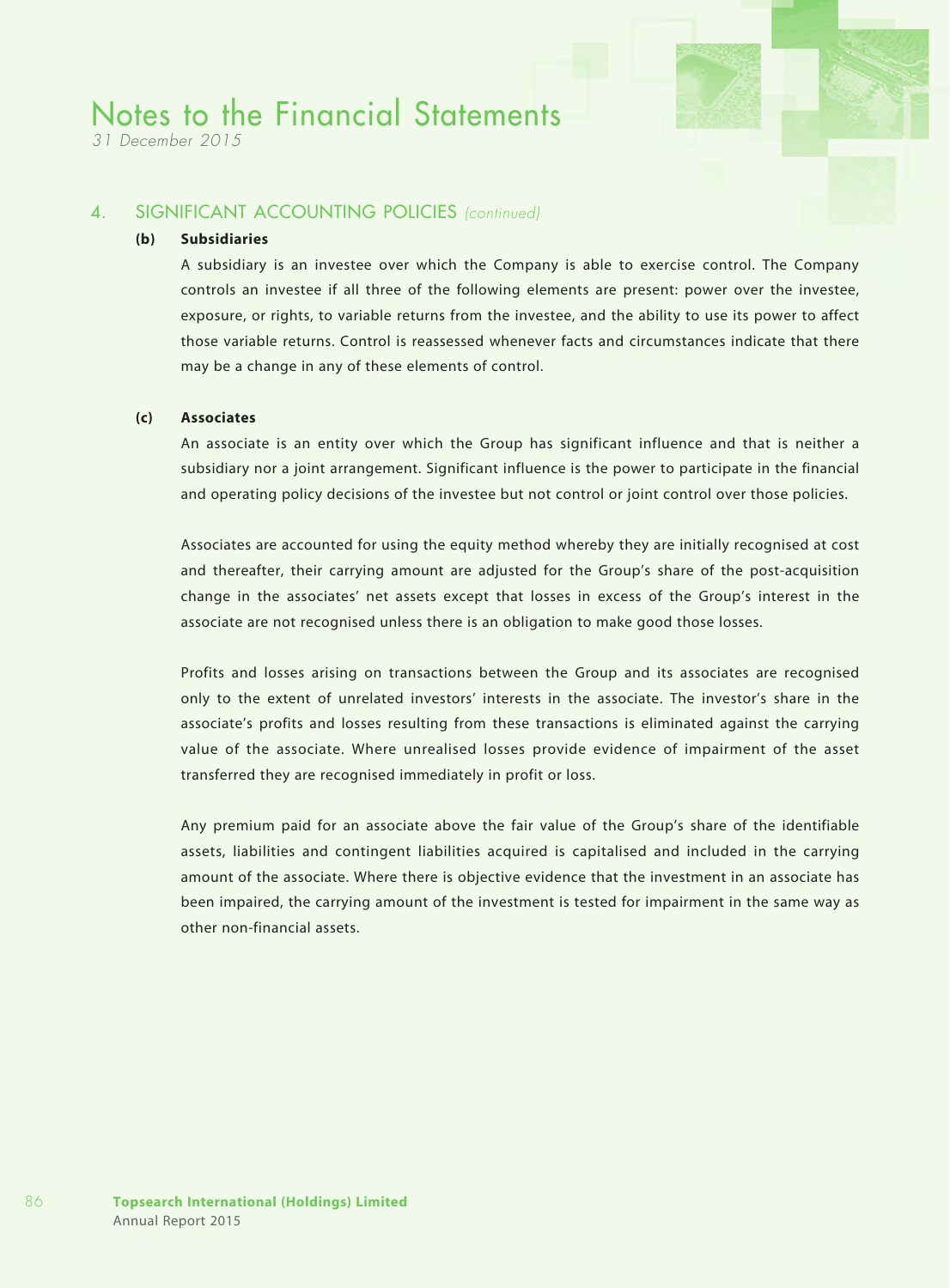*31 December 2015*

### 4. SIGNIFICANT ACCOUNTING POLICIES *(continued)*

#### **(d) Property, plant and equipment**

The building component of owner-occupied leasehold properties is stated at valuation less accumulated depreciation. Revaluations are performed with sufficient regularity to ensure that the carrying amount does not differ materially from that which would be determined using fair values at the end of the reporting period. Increases in value arising on revaluation are recognised in other comprehensive income and accumulated in equity under the heading of property revaluation reserve. Decreases in value arising on revaluation are first offset against increases on earlier valuations in respect of the same property and thereafter recognised in profit or loss. Any subsequent increases are recognised in profit or loss up to the amount previously charged and thereafter to the property revaluation reserve.

Upon disposal, the relevant portion of the property revaluation reserve realised in respect of previous valuations is released from the property revaluation reserve to accumulated losses.

Other property, plant and equipment are stated at cost less accumulated depreciation and accumulated impairment losses, if any.

The cost of property, plant and equipment includes its purchase price and the costs directly attributable to the acquisition of the items.

Subsequent costs are included in the asset's carrying amount or recognised as a separate asset, as appropriate, only when it is probable that future economic benefits associated with the item will flow to the Group and the cost of the item can be measured reliably. The carrying amount of the replaced part is derecognised. All other repairs and maintenance are recognised as an expense in profit or loss during the financial period in which they are incurred.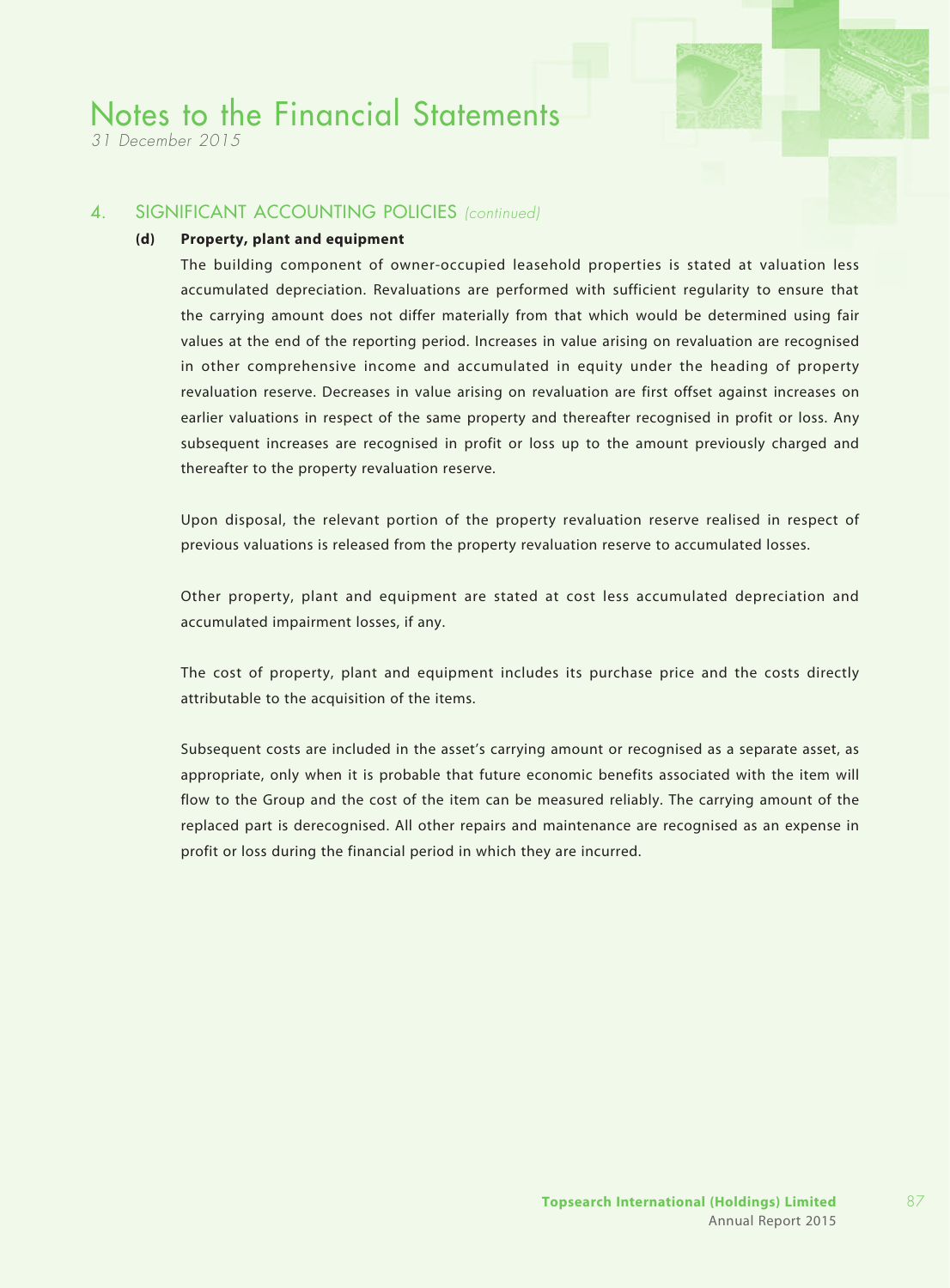*31 December 2015*

### 4. SIGNIFICANT ACCOUNTING POLICIES *(continued)*

#### **(d) Property, plant and equipment** *(continued)*

Property, plant and equipment are depreciated so as to write off their cost or valuation net of expected residual value over their estimated useful lives on a straight-line basis. The useful lives, residual value and depreciation method are reviewed, and adjusted if appropriate, at the end of each reporting period. The useful lives are as follows:

| <b>Buildings</b>                     | Over the lease terms ranging from 30 to 50 years |
|--------------------------------------|--------------------------------------------------|
| Leasehold improvements               | 5 years                                          |
| Plant and machinery                  | 10 years                                         |
| Furniture, fixtures and equipment    | 5 years                                          |
| Motor vehicles                       | 5 years                                          |
| Moulds, dies, test fixtures and pins | 4 years                                          |

An asset is written down immediately to its recoverable amount if its carrying amount is higher than the asset's estimated recoverable amount.

Assets held under finance leases are depreciated over their expected useful lives on the same basis as owned assets, or where shorter, the term of the relevant lease.

The gain or loss on disposal of an item of property, plant and equipment is the difference between the net sale proceeds and its carrying amount, and is recognised in profit or loss on disposal.

#### **(e) Payments for leasehold land held for own use under operating leases**

Payments for leasehold land held for own use under operating leases represent up-front payments to acquire long-term interests in lessee-occupied properties. These payments are stated at cost and are amortised over the period of the lease on a straight-line basis as an expense.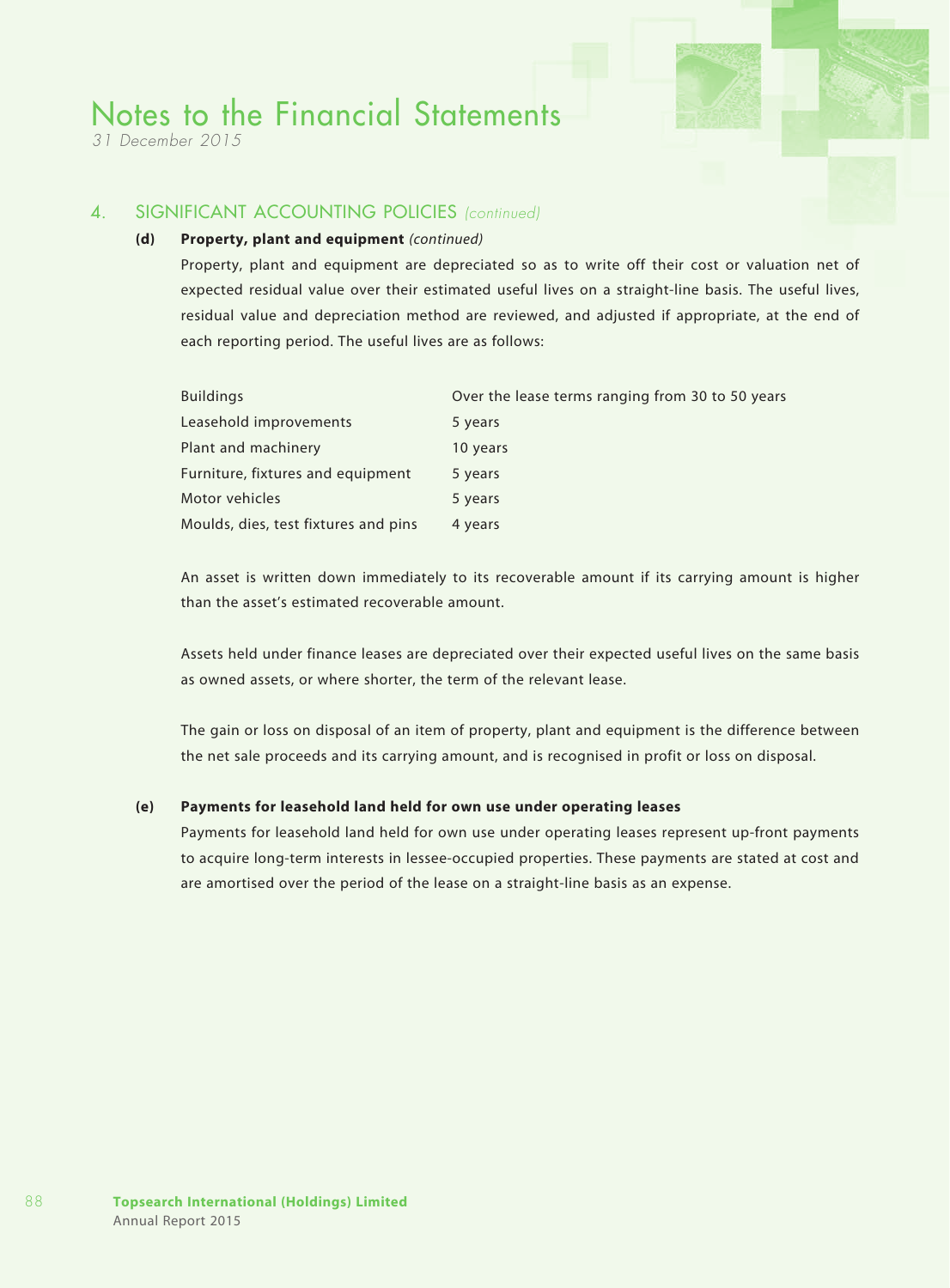*31 December 2015*

### 4. SIGNIFICANT ACCOUNTING POLICIES *(continued)*

### **(f) Leasing**

Leases are classified as finance leases whenever the terms of the lease transfer substantially all the risks and rewards of ownership to lessee. All other leases are classified as operating leases.

#### *The Group as lessee*

Assets held under finance leases are initially recognised as assets at their fair value or, if lower, the present value of the minimum lease payments. The corresponding lease commitment is shown as a liability. Lease payments are analysed between capital and interest. The interest element is charged to profit or loss over the period of the lease and is calculated so that it represents a constant proportion of the lease liability. The capital element reduces the balance owed to the lessor.

The total rentals payable under the operating leases are recognised in profit or loss on a straightline basis over the lease term. Lease incentives received are recognised as an integrated part of the total rental expense, over the term of the lease.

#### **(g) Financial instruments**

#### *(i) Financial assets*

The Group classifies its financial assets at initial recognition, depending on the purpose for which the asset was acquired. Financial assets are initially measured at fair value plus transaction costs that are directly attributable to the acquisition of the financial assets. Regular way purchases or sales of financial assets are recognised and derecognised on a trade date basis. A regular way purchase or sale is a purchase or sale of a financial asset under a contract whose terms require delivery of the asset within the time frame established generally by regulation or convention in the marketplace concerned.

#### *Loans and receivables*

These assets are non-derivative financial assets with fixed or determinable payments that are not quoted in an active market. They arise principally through the provision of goods and services to customers (trade debtors), and also incorporate other types of contractual monetary asset. Subsequent to initial recognition, they are carried at amortised cost using the effective interest method, less any identified impairment losses.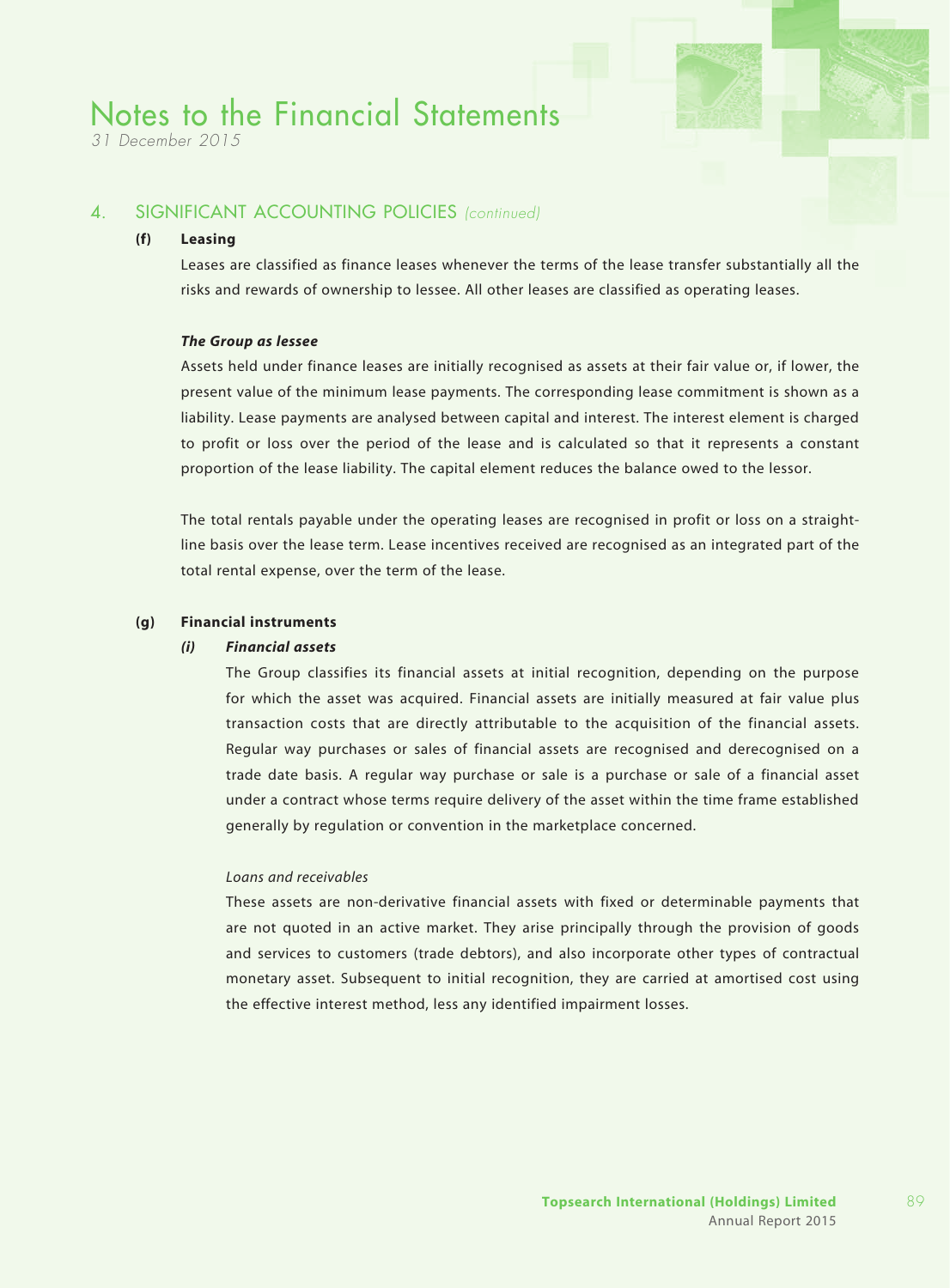*31 December 2015*

### 4. SIGNIFICANT ACCOUNTING POLICIES *(continued)*

#### **(g) Financial instruments** *(continued)*

*(i) Financial assets (continued)*

#### *Available-for-sale financial assets*

These assets are non-derivative financial assets that are designated as available-for-sale or are not included in other categories of financial assets. Subsequent to initial recognition, these assets are carried at fair value with changes in fair value recognised in other comprehensive income, except for impairment losses and foreign exchange gains and losses on monetary instruments, which are recognised in profit or loss.

#### *(ii) Impairment loss on financial assets*

The Group assesses, at the end of each reporting period, whether there is any objective evidence that financial asset is impaired. Financial asset is impaired if there is objective evidence of impairment as a result of one or more events that has occurred after the initial recognition of the asset and that event has an impact on the estimated future cash flows of the financial asset that can be reliably estimated. Evidence of impairment may include:

- • significant financial difficulty of the debtor;
- • a breach of contract, such as a default or delinquency in interest or principal payments;
- granting concession to a debtor because of debtor's financial difficulty;
- it becoming probable that the debtor will enter bankruptcy or other financial reorganisation.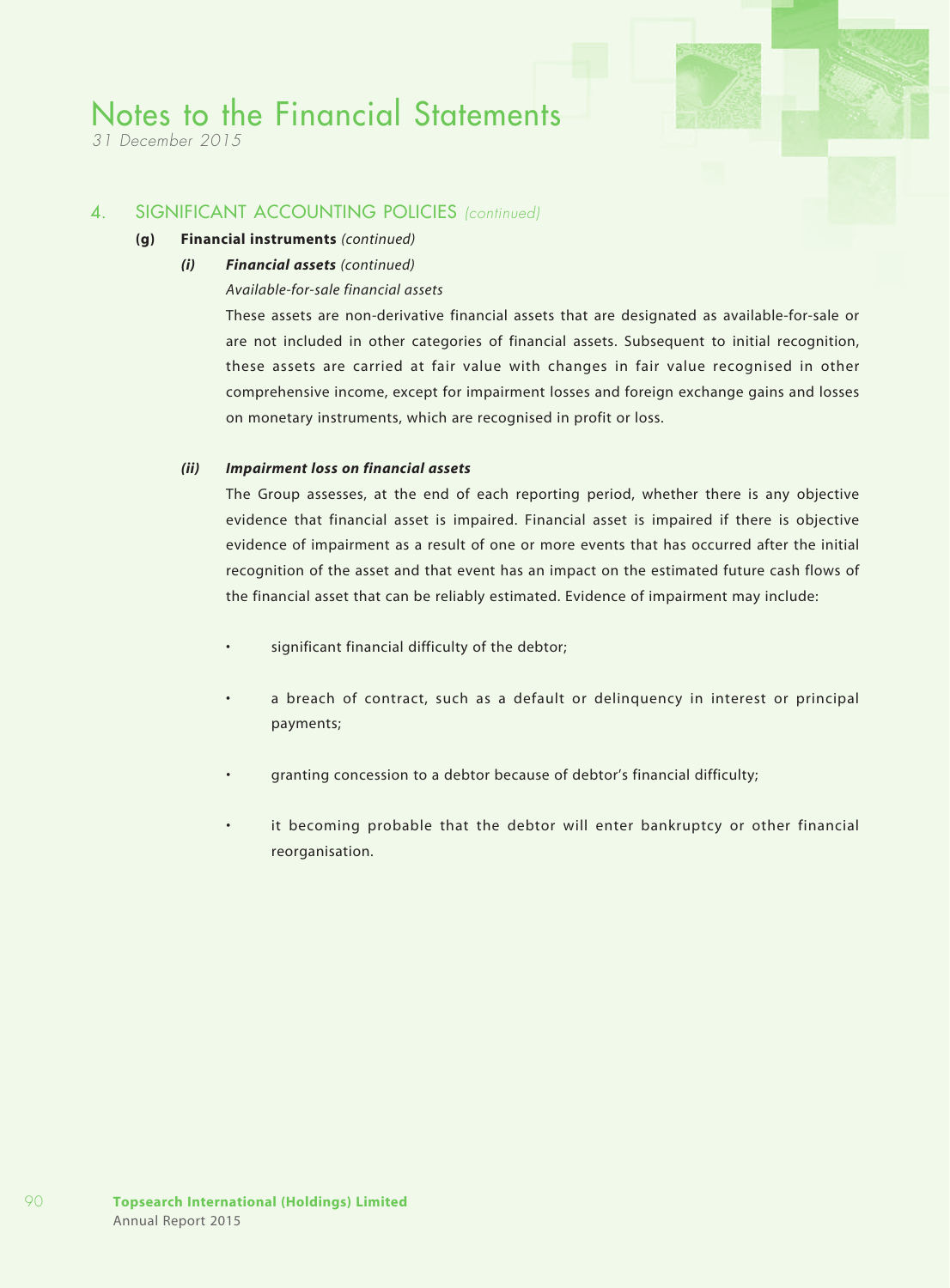*31 December 2015*

#### 4. SIGNIFICANT ACCOUNTING POLICIES *(continued)*

#### **(g) Financial instruments** *(continued)*

#### *(ii) Impairment loss on financial assets (continued)*

#### *For loans and receivables*

An impairment loss is recognised in profit or loss when there is objective evidence that the asset is impaired, and is measured as the difference between the asset's carrying amount and the present value of the estimated future cash flows discounted at the original effective interest rate. The carrying amount of financial asset is reduced through the use of an allowance account. When any part of financial asset is determined as uncollectible, it is written off against the allowance account for the relevant financial asset.

Impairment losses are reversed in subsequent periods when an increase in the asset's recoverable amount can be related objectively to an event occurring after the impairment was recognised, subject to a restriction that the carrying amount of the asset at the date the impairment is reversed does not exceed what the amortised cost would have been had the impairment not been recognised.

#### *For available-for-sale financial assets*

Where a decline in the fair value constitutes objective evidence of impairment, the amount of the loss is removed from equity and recognised in profit or loss.

Any impairment losses on available-for-sale debt investments are subsequently reversed in profit or loss if an increase in the fair value of the investment can be objectively related to an event occurring after the recognition of the impairment loss.

#### *(iii) Financial liabilities*

The Group classifies its financial liabilities, depending on the purpose for which the liabilities were incurred.

#### *Financial liabilities at amortised cost*

Financial liabilities at amortised cost are initially measured at fair value, net of directly attributable costs incurred, and are subsequently measured at amortised cost, using effective interest method. The related interest expense is recognised in profit or loss.

Gains or losses are recognised in profit or loss when the liabilities are derecognised as well as through the amortisation process.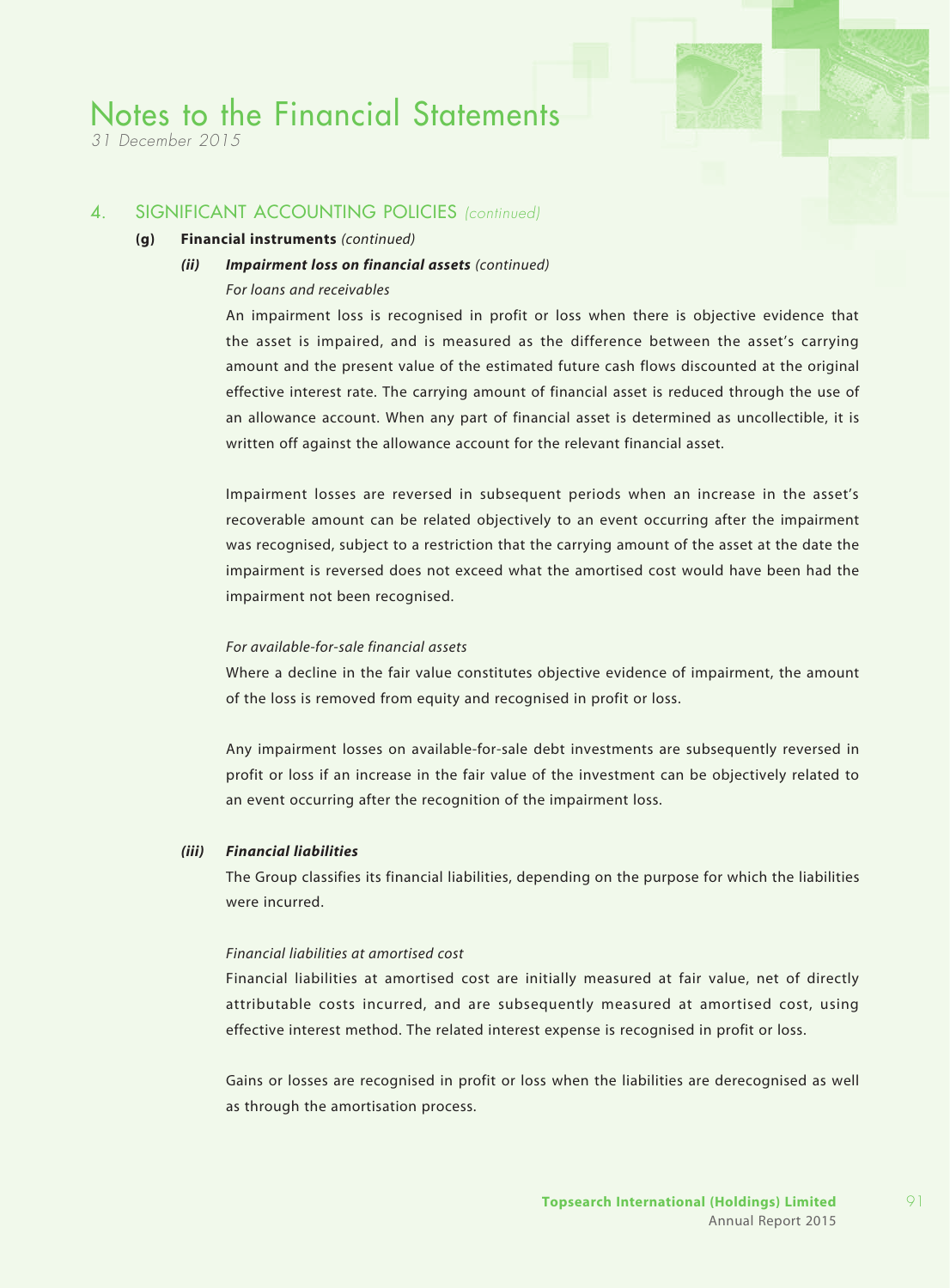*31 December 2015*

### 4. SIGNIFICANT ACCOUNTING POLICIES *(continued)*

#### **(g) Financial instruments** *(continued)*

#### *(iv) Effective interest method*

The effective interest method is a method of calculating the amortised cost of a financial asset or financial liability and of allocating interest income or interest expense over the relevant period. The effective interest rate is the rate that exactly discounts estimated future cash receipts or payments through the expected life of the financial asset or liability, or where appropriate, a shorter period.

#### *(v) Equity instruments*

Equity instruments issued by the Company are recorded at the proceeds received, net of direct issue costs.

#### *(vi) Derecognition*

The Group derecognises a financial asset when the contractual rights to the future cash flows in relation to the financial asset expire or when the financial asset has been transferred and the transfer meets the criteria for derecognition in accordance with HKAS 39.

Financial liabilities are derecognised when the obligation specified in the relevant contract is discharged, cancelled or expires.

#### **(h) Non-current assets held for sale and disposal groups**

Non-current assets and disposal groups are classified as held for sale when:

- they are available for immediate sale;
- management is committed to a plan to sell;
- it is unlikely that significant changes to the plan will be made or that the plan will be withdrawn;
- an active programme to locate a buyer has been initiated;
- the asset or disposal group is being marketed at a reasonable price in relation to its fair value; and
- a sale is expected to complete within 12 months from the date of classification.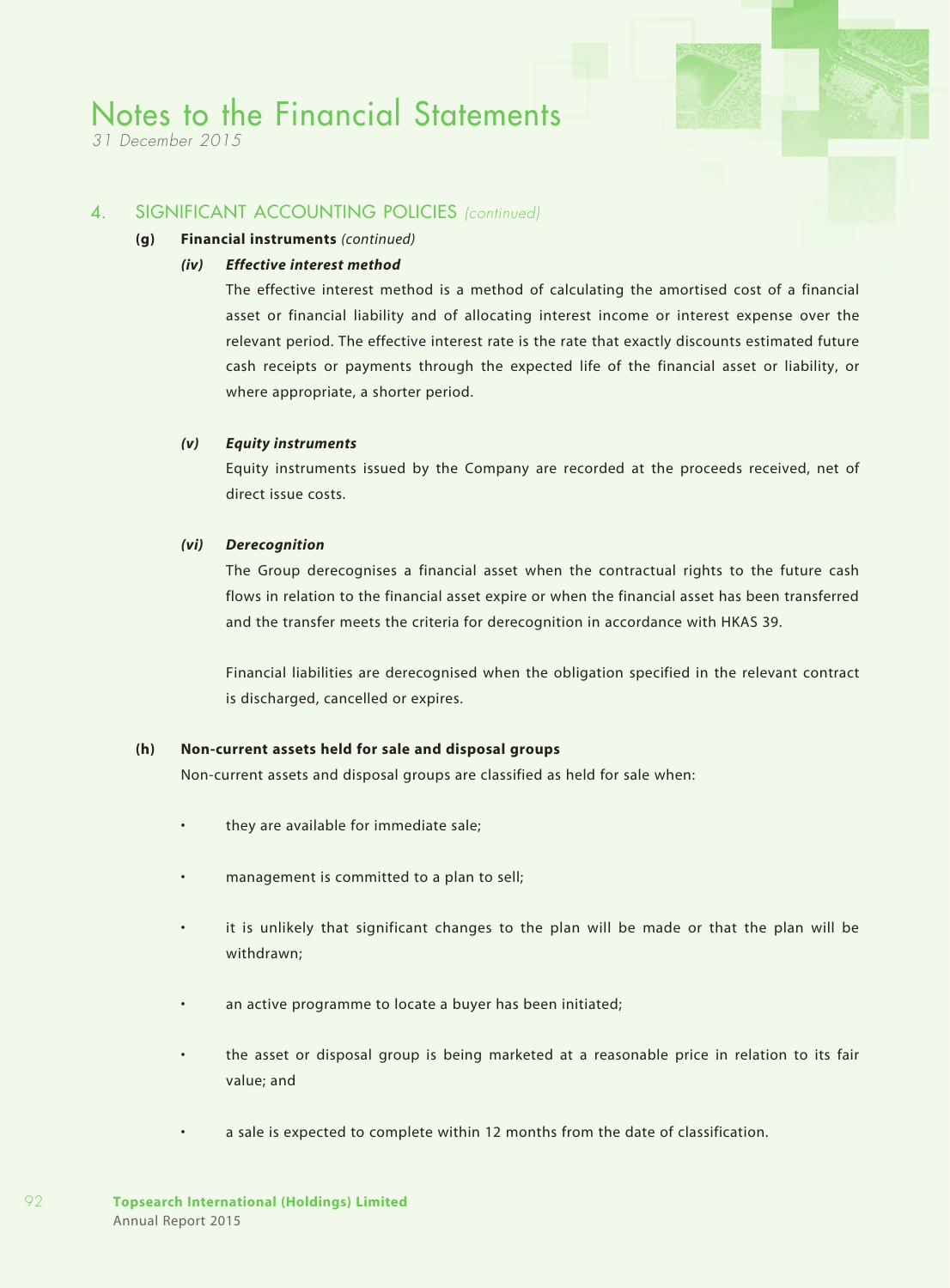*31 December 2015*

### 4. SIGNIFICANT ACCOUNTING POLICIES *(continued)*

### **(h) Non-current assets held for sale and disposal groups** *(continued)* Non-current assets and disposal groups classified as held for sale are measured at the lower of:

their carrying amount immediately prior to being classified as held for sale in accordance with the Group's accounting policy; and

fair value less costs to sell.

Following their classification as held for sale, non-current assets (including those in a disposal group) are not depreciated.

The results of operations disposed of during the year are included in profit or loss up to the date of disposal.

#### **(i) Inventories**

Inventories are initially recognised at cost, and subsequently at the lower of cost and net realisable value. Cost comprises all costs of purchase, costs of conversion and other costs incurred in bringing the inventories to their present location and condition.

Raw materials are valued at cost on a weighted average basis. Work in progress and finished goods are valued at standard cost which approximates to the actual cost determined on a weighted average basis and comprises direct materials, direct labour and an appropriate proportion of manufacturing overheads.

Net realisable value represents the estimated selling price in the ordinary course of business less the estimated costs of completion and the estimated cost necessary to make the sale.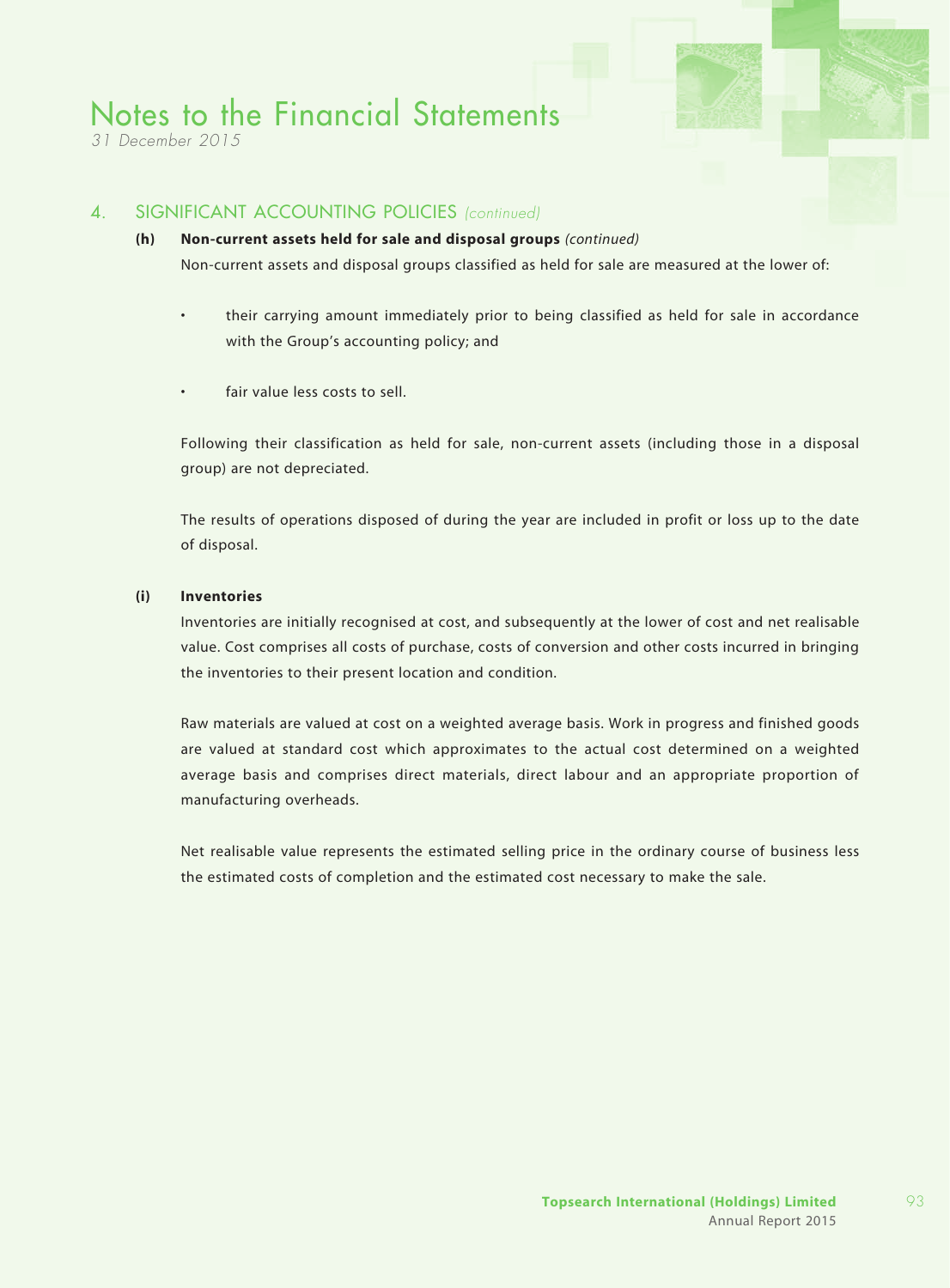*31 December 2015*

### 4. SIGNIFICANT ACCOUNTING POLICIES *(continued)*

#### **(j) Revenue recognition**

Revenue is measured at the fair value of the consideration received or receivable and represents amounts receivable for goods sold in the normal course of business, net of rebate, discounts and related taxes. Provided it is probable that the economic benefit will flow to the Group and the revenue and costs, if applicable, can be measured reliably, revenue is recognised as follows:

Revenue from sale of goods is recognised on transfer of risks and rewards of ownership, which is at the time of delivery and the title is passed to customer.

Tooling income is recognised when the relevant services are provided.

Interest income is accrued on a time basis on the principal outstanding at the applicable interest rate.

#### **(k) Income taxes**

Income taxes for the year comprise current tax and deferred tax.

Current tax is based on the profit or loss from ordinary activities adjusted for items that are nonassessable or disallowable for income tax purposes and is calculated using tax rates that have been enacted or substantively enacted at the end of reporting period.

Deferred tax is recognised in respect of temporary differences between the carrying amounts of assets and liabilities for financial reporting purposes and the corresponding amounts used for tax purposes. Except for goodwill and recognised assets and liabilities that affect neither accounting nor taxable profits, deferred tax liabilities are recognised for all temporary differences. Deferred tax assets are recognised to the extent that it is probable that taxable profits will be available against which deductible temporary differences can be utilised. Deferred tax is measured at the tax rates appropriate to the expected manner in which the carrying amount of the asset or liability is realised or settled and that have been enacted or substantively enacted at the end of reporting period.

Deferred tax liabilities are recognised for taxable temporary differences arising on investments in associates, except where the Group is able to control the reversal of the temporary difference and it is probable that the temporary difference will not reverse in the foreseeable future.

Income taxes are recognised in profit or loss except when they relate to items recognised in other comprehensive income in which case the taxes are also recognised in other comprehensive income or when they relate to items recognised directly in equity in which case the taxes are also recognised directly in equity.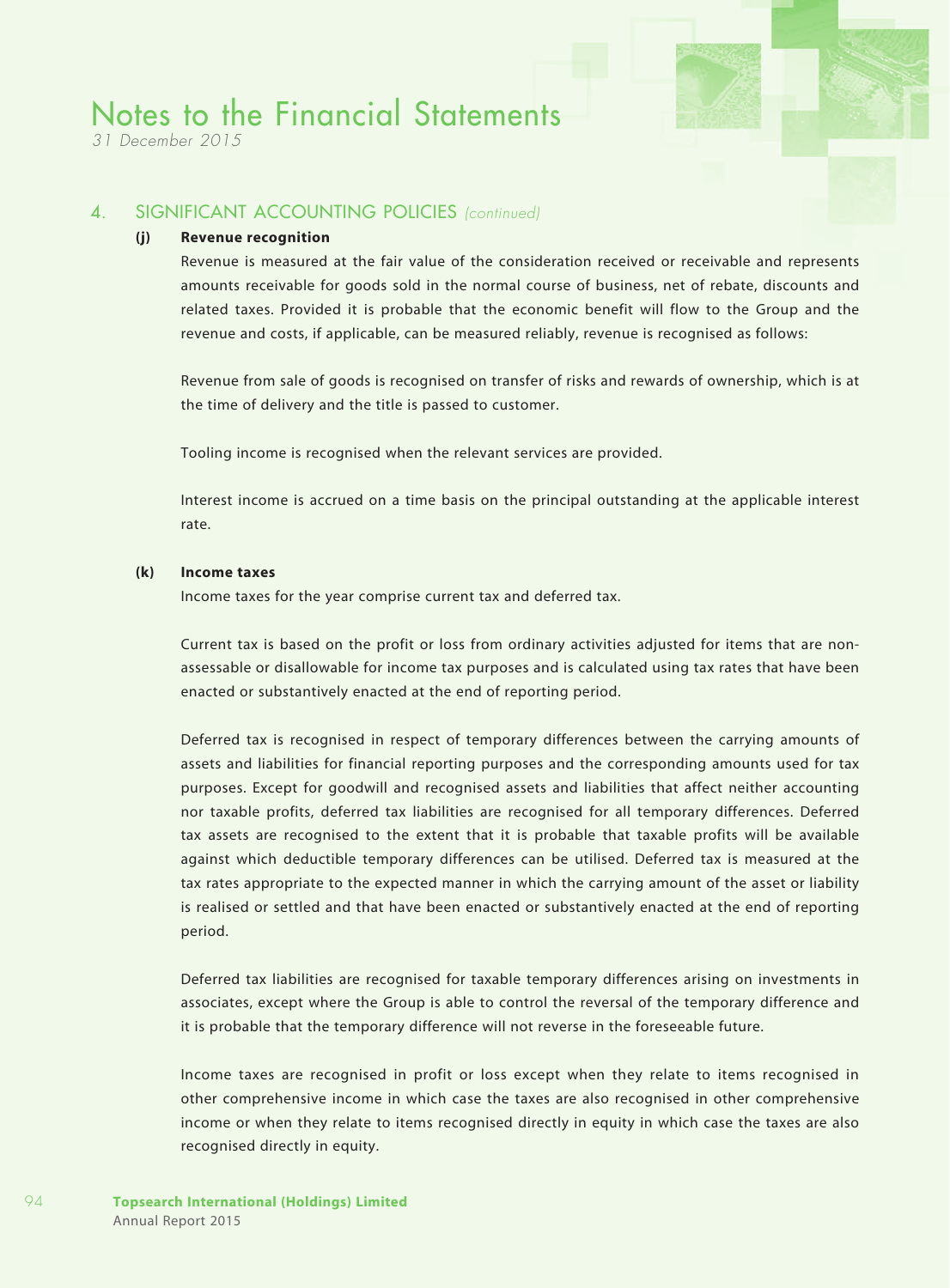*31 December 2015*

### 4. SIGNIFICANT ACCOUNTING POLICIES *(continued)*

#### **(l) Foreign currency**

Transactions entered into by group entities in currencies other than the currency of the primary economic environment in which they operate (the "functional currency") are recorded at the rates ruling when the transactions occur. Foreign currency monetary assets and liabilities are translated at the rates ruling at the end of reporting period. Non-monetary items carried at fair value that are denominated in foreign currencies are retranslated at this rates prevailing on the date when the fair value was determined. Non-monetary items that are measured in terms of historical cost in a foreign currency are not retranslated.

Exchange differences arising on the settlement of monetary items, and on the translation of monetary items, are recognised in profit or loss in the period in which they arise. Exchange differences arising on the retranslation of non-monetary items carried at fair value are included in profit or loss for the period except for differences arising on the retranslation of non-monetary items in respect of which gains and losses are recognised in other comprehensive income, in which case, the exchange differences are also recognised in other comprehensive income.

On consolidation, income and expense items of foreign operations are translated into the presentation currency of the Group (i.e. HK\$) at the average exchange rates for the year, unless exchange rates fluctuate significantly during the period, in which case, the rates approximating to those ruling when the transactions took place are used. All assets and liabilities of foreign operations are translated at the rate ruling at the end of reporting period. Exchange differences arising, if any, are recognised in other comprehensive income and accumulated in equity as foreign exchange reserve. Exchange differences recognised in profit or loss of group entities' separate financial statements on the translation of long-term monetary items forming part of the Group's net investment in the foreign operation concerned are reclassified to other comprehensive income and accumulated in equity as foreign exchange reserve.

On disposal of a foreign operation, the cumulative exchange differences recognised in the foreign exchange reserve relating to that operation up to the date of disposal are reclassified to profit or loss as part of the profit or loss on disposal.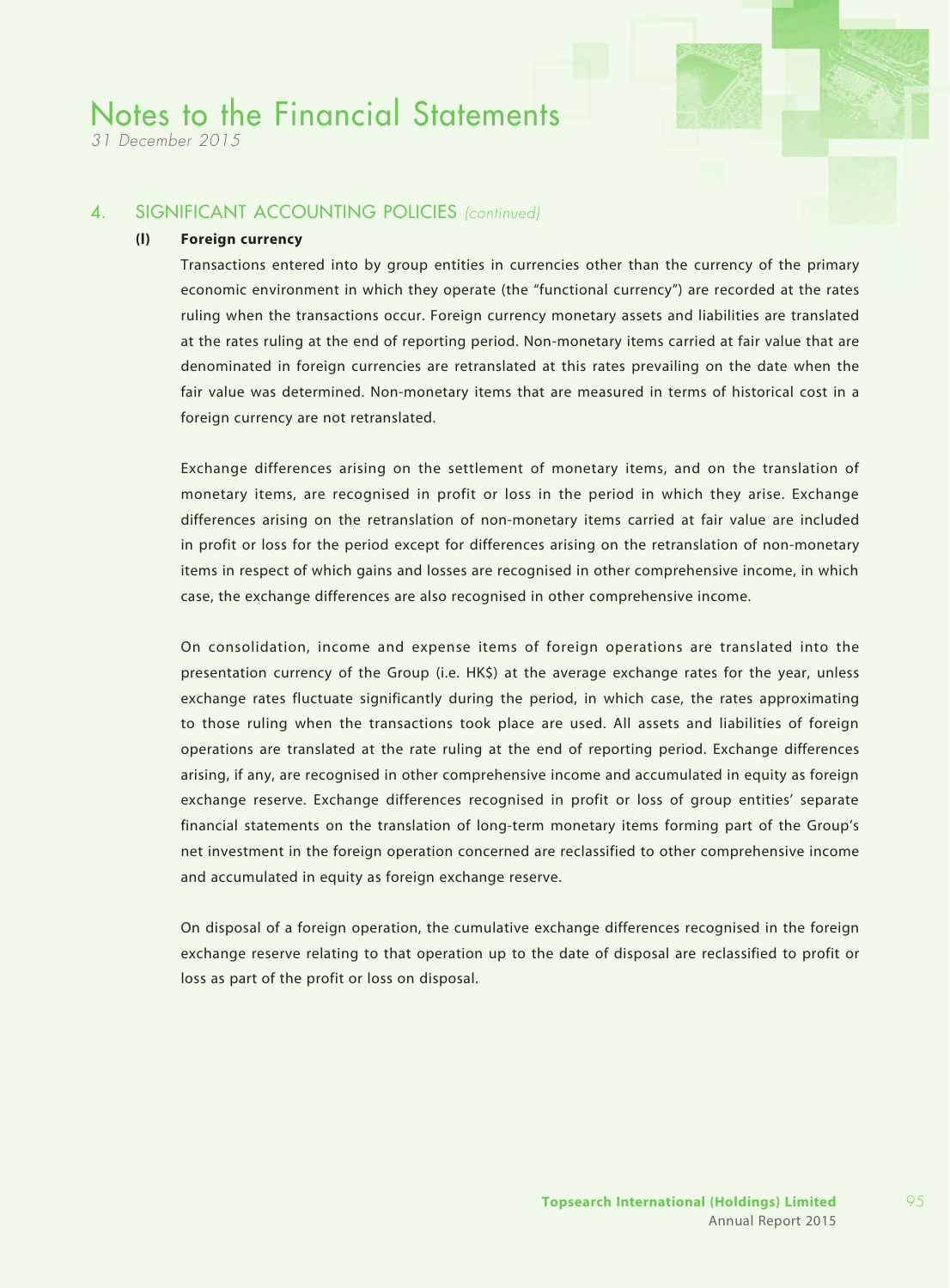*31 December 2015*

### 4. SIGNIFICANT ACCOUNTING POLICIES *(continued)*

#### **(m) Employee benefits**

#### *(i) Short term employee benefits*

Short term employee benefits are employee benefits (other than termination benefits) that are expected to be settled wholly before twelve months after the end of the annual reporting period in which the employees render the related service. Short term employee benefits are recognised in the year when the employees render the related service.

#### *(ii) Defined contribution retirement plans*

Contributions to defined contribution retirement plans are recognised as an expense in profit or loss when the services are rendered by the employees.

#### *(iii) Termination benefits*

Termination benefits are recognised on the earlier of when the Group can no longer withdraw the offer of those benefits and when the Group recognises restructuring costs involving the payment of termination benefits.

#### **(n) Impairment of other assets**

At the end of each reporting period, the Group reviews the carrying amounts of its property, plant and equipment; interests in leasehold land held for own use under operating leases; and investments in associates to determine whether there is any indication that these assets have suffered an impairment loss or an impairment loss previously recognised no longer exists or may have decreased.

If the recoverable amount (i.e. the greater of the fair value less costs to sell and value in use) of an asset is estimated to be less than its carrying amount, the carrying amount of the asset is reduced to its recoverable amount. An impairment loss is recognised as an expense immediately, unless the relevant asset is carried at a revalued amount under another HKFRS, in which case the impairment loss is treated as a revaluation decrease under that HKFRS.

Where an impairment loss subsequently reverses, the carrying amount of the asset is increased to the revised estimate of its recoverable amount, to the extent that the increased carrying amount does not exceed the carrying amount that would have been determined had no impairment loss been recognised for the asset in prior years. A reversal of an impairment loss is recognised as income immediately, unless the relevant asset is carried at a revalued amount under another HKFRS, in which case the reversal of the impairment loss is treated as a revaluation increase under that HKFRS.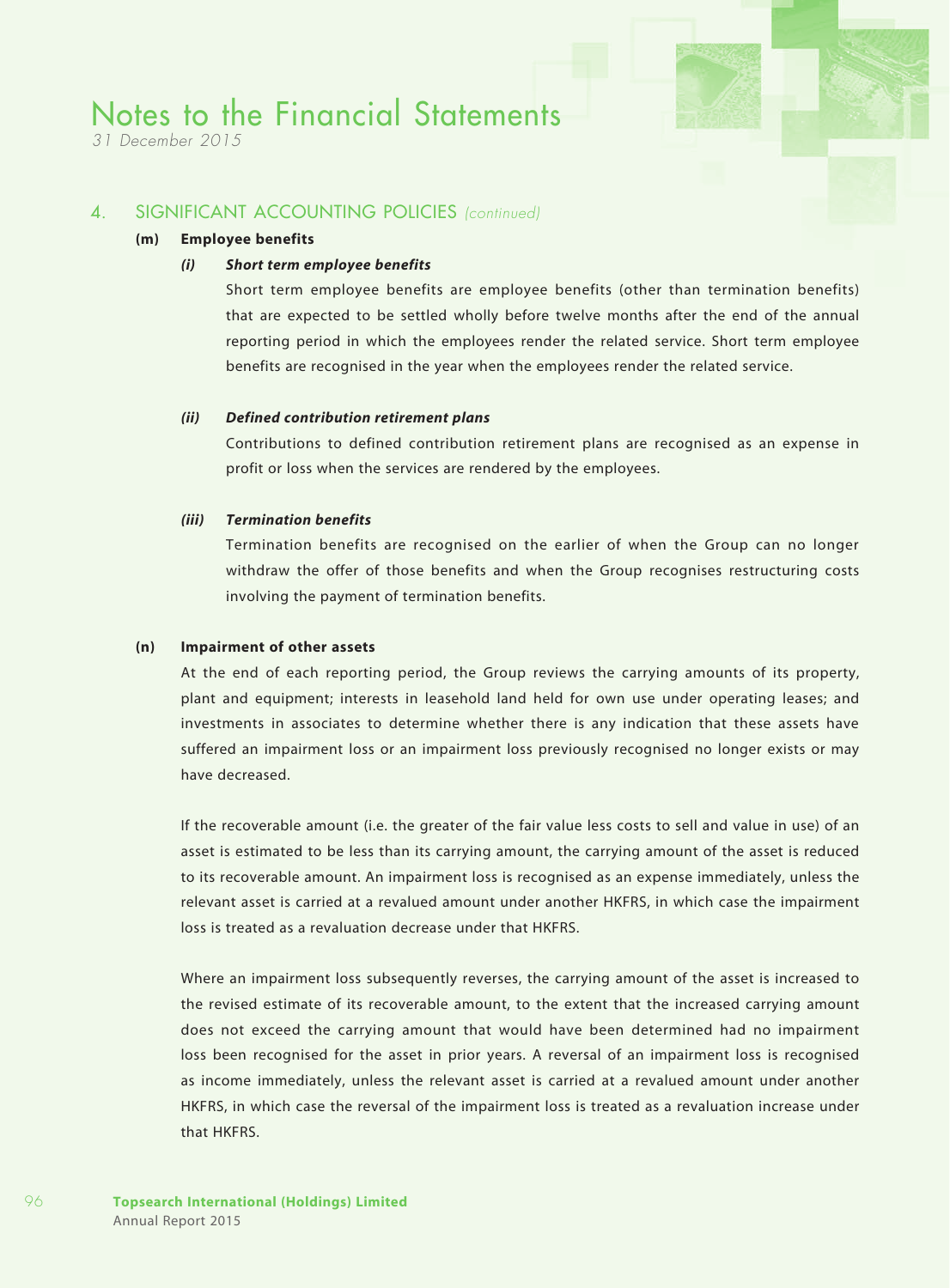*31 December 2015*

### 4. SIGNIFICANT ACCOUNTING POLICIES *(continued)*

#### **(o) Government grants**

Government grants are recognised when there is reasonable assurance that they will be received and that the Group will comply with the conditions attaching to them. Grants that compensate the Group for expenses incurred are recognised as revenue in profit or loss on a systematic basis in the same periods in which the expenses are incurred. Grants that compensate the Group for the cost of an asset are deducted from the carrying amount of the asset and consequently are effectively recognised in profit or loss over the useful life of the asset by way of reduced depreciation expense.

#### **(p) Provisions and contingent liabilities**

Provisions are recognised for liabilities of uncertain timing or amount when the Group has a legal or constructive obligation arising as a result of a past event, which it is probable will result in an outflow of economic benefits that can be reasonably estimated.

Where it is not probable that an outflow of economic benefits will be required, or the amount cannot be estimated reliably, the obligation is disclosed as a contingent liability, unless the probability of outflow of economic benefits is remote. Possible obligations, the existence of which will only be confirmed by the occurrence or non-occurrence of one or more future events, are also disclosed as contingent liabilities unless the probability of outflow of economic benefits is remote.

#### **(q) Related parties**

- (a) A person or a close member of that person's family is related to the Group if that person:
	- (i) has control or joint control over the Group;
	- (ii) has significant influence over the Group; or
	- (iii) is a member of key management personnel of the Group.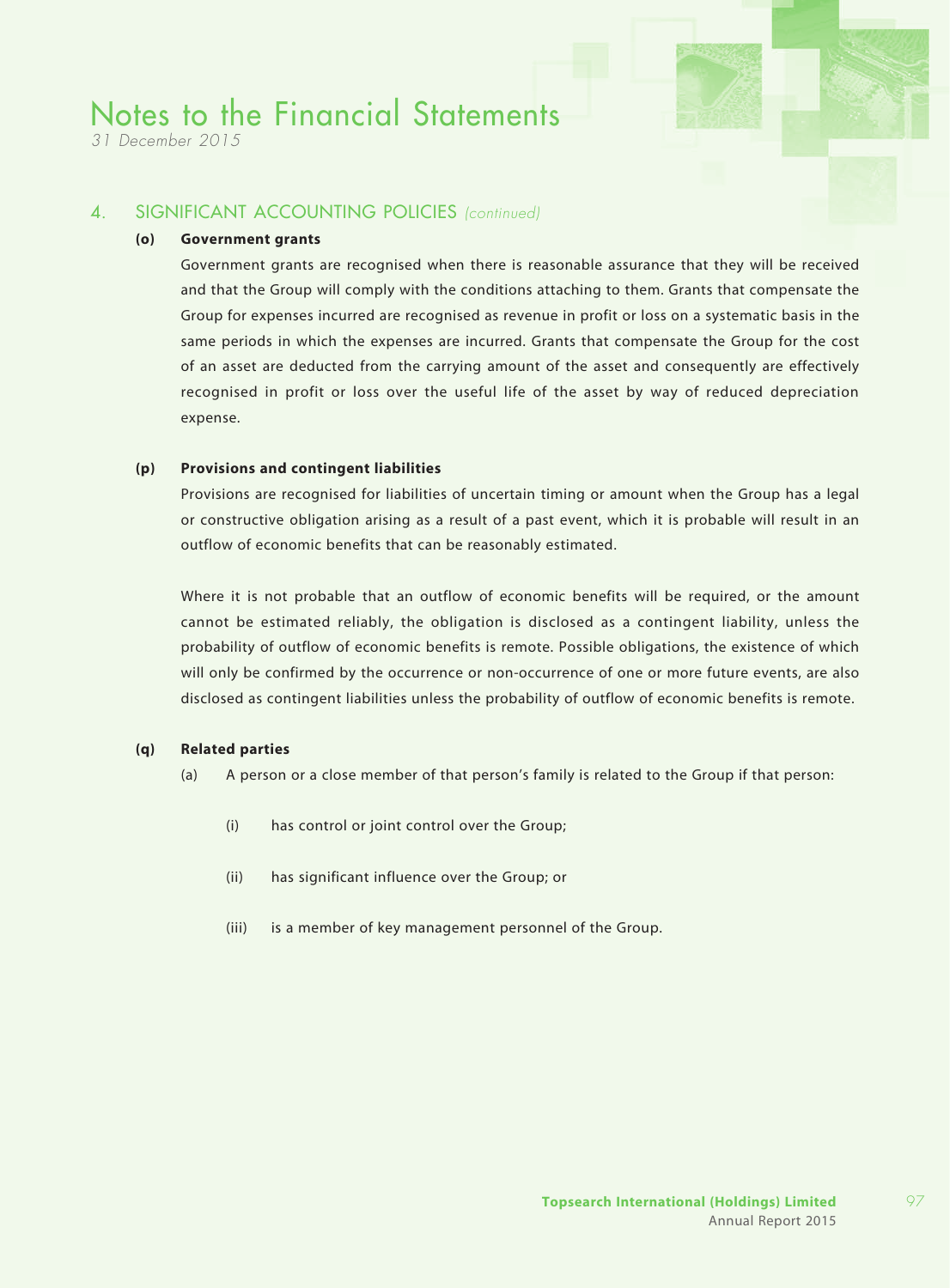*31 December 2015*

### 4. SIGNIFICANT ACCOUNTING POLICIES *(continued)*

#### **(q) Related parties** *(continued)*

- (b) An entity is related to the Group if any of the following conditions apply:
	- (i) The entity and the Group are members of the same group (which means that each parent, subsidiary and fellow subsidiary is related to the others).
	- (ii) One entity is an associate or joint venture of the other entity (or an associate or joint venture of a member of a group of which the other entity is a member).
	- (iii) Both entities are joint ventures of the same third party.
	- (iv) One entity is a joint venture of a third entity and the other entity is an associate of the third entity.
	- (v) The entity is a post-employment benefit plan for the benefit of the employees of the Group or an entity related to the Group.
	- (vi) The entity is controlled or jointly controlled by a person identified in (a).
	- (vii) A person identified in (a)(i) has significant influence over the entity or is a member of key management personnel of the entity (or of a parent of the entity).
	- (viii) The entity, or any member of a group of which it is a part, provides key management personnel services to the Group or to the Group's parent.

Close members of the family of a person are those family members who may be expected to influence, or be influenced by, that person in their dealings with the entity and include:

- (i) that person's children and spouse or domestic partner;
- (ii) children of that person's spouse or domestic partner; and
- (iii) dependents of that person or that person's spouse or domestic partner.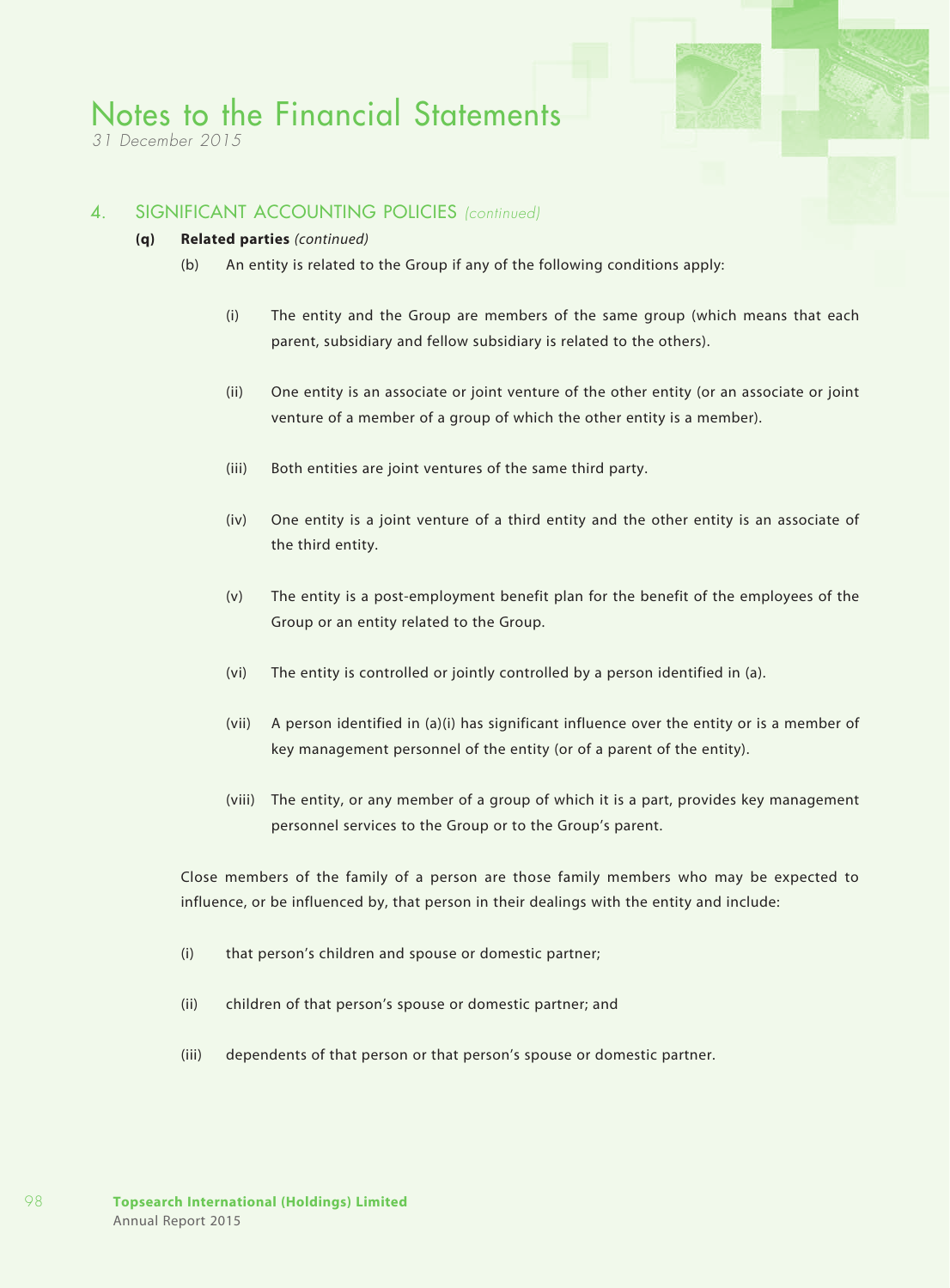*31 December 2015*

## 5. CRITICAL ACCOUNTING JUDGEMENTS AND KEY SOURCES OF ESTIMATION UNCERTAINTY

In the application of the Group's accounting policies, the directors are required to make judgements, estimates and assumptions about the carrying amounts of assets and liabilities that are not readily apparent from other sources. The estimates and associated assumptions are based on historical experience and other factors that are considered to be relevant. Actual results differ from these estimates.

The estimates and underlying assumptions are reviewed on an ongoing basis. Revisions to accounting estimates are recognised in the period in which the estimate is revised if the revision affects only that period, or in the period of the revision and future periods if the revision affects both current and future periods.

#### **Key sources of estimation uncertainty**

#### *(a) Estimation of useful lives of property, plant and equipment*

Items of property, plant and equipment are depreciated on a straight line basis over their estimated useful lives after taking into account the estimated residual values. The estimated useful lives are based on the expected lives of those property, plant and equipment items. The useful lives of property, plant and equipment could change significantly as a result of technical obsolescence. When the actual useful lives of property, plant and equipment, due to the change of commercial and technological environment, are different from their estimated useful lives, such difference will impact the depreciation charges.

#### *(b) Impairment of property, plant and equipment*

The Group assesses annually whether property, plant and equipment have any indication of impairment, in accordance with the relevant accounting policies. The determining of the recoverable amounts requires the use of judgement and estimates on future operating cash flows and discount rates adopted. Where the actual cash flows are different from the original estimate, a material change in the amount of impairment may arise, further details of which are set out in Note 17.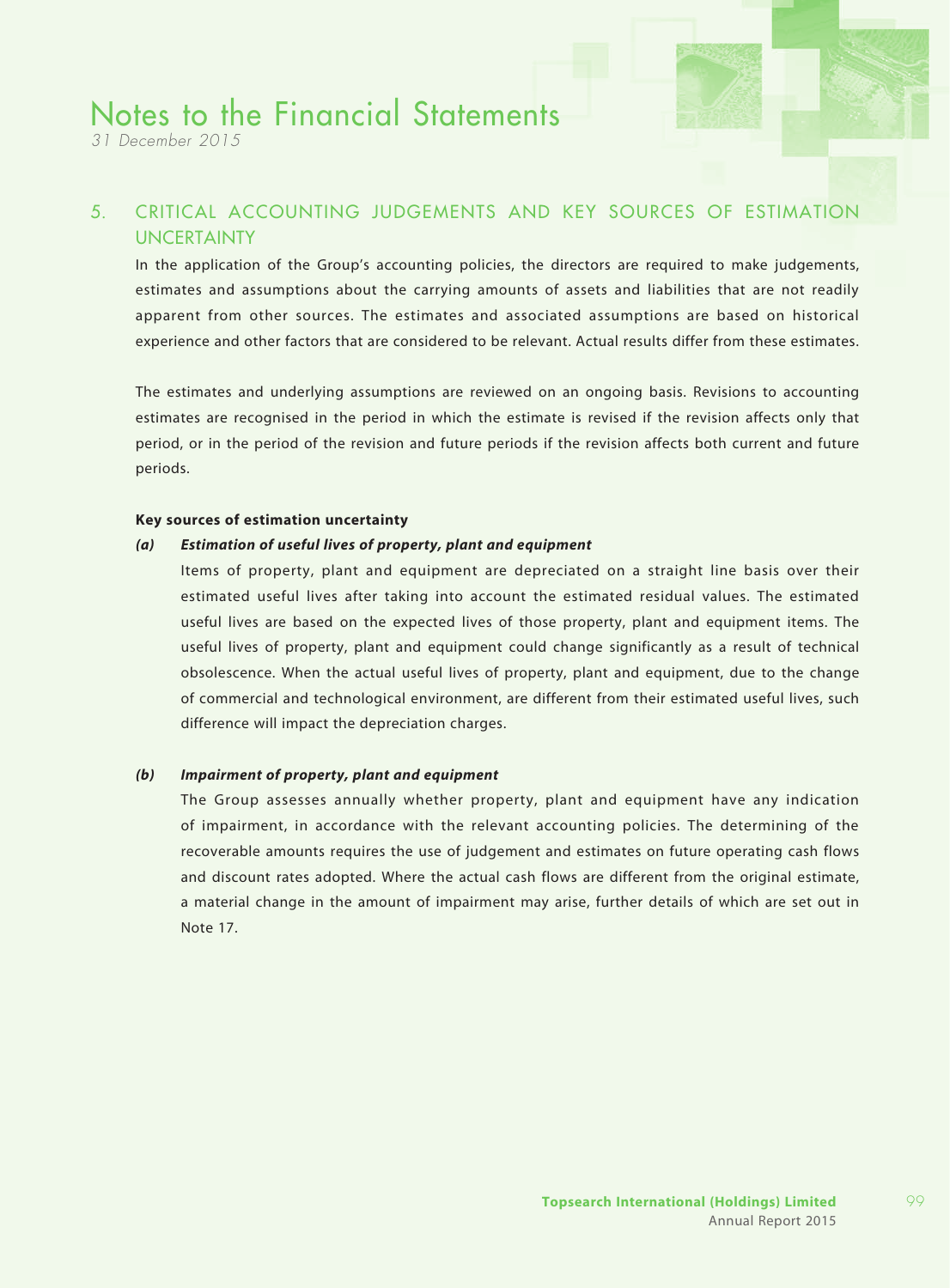*31 December 2015*

### 5. CRITICAL ACCOUNTING JUDGEMENTS AND KEY SOURCES OF ESTIMATION UNCERTAINTY *(continued)*

#### **Key sources of estimation uncertainty** *(continued)*

#### *(c) Fair value measurement of buildings*

As described in Note 17, the buildings were measured at their fair values at the end of the reporting period using the depreciated replacement cost approach by an independent firm of professional qualified valuer or agreed selling price where available.

The fair value measurement of the Group's buildings utilises market observable inputs and data as far as possible. Inputs used in determining fair value measurements are categorised into different levels based on how observable the inputs used in the valuation technique utilised are (the "fair value hierarchy"):

- Level 1: Quoted prices in active markets for identical items (unadjusted);
- Level 2: Observable direct or indirect inputs other than Level 1 inputs;
- Level 3: Unobservable inputs (i.e. not derived from market data).

Further detailed information in relation to the fair value measurement of the revalued buildings is set out in Note 17.

#### *(d) Impairment loss on trade receivables*

The policy for impairment loss on trade receivables of the Group is based on the evaluation of collectability and the ageing analysis of the trade receivables and on management's judgement. A considerable amount of estimation is required in assessing the ultimate realisation of these receivables, including the current creditworthiness and the past collection history of each customer. If the financial conditions of customers of the Group were to deteriorate, resulting in an impairment of their ability to make payments, additional impairment loss may be required, further details of which are set out in Note 22.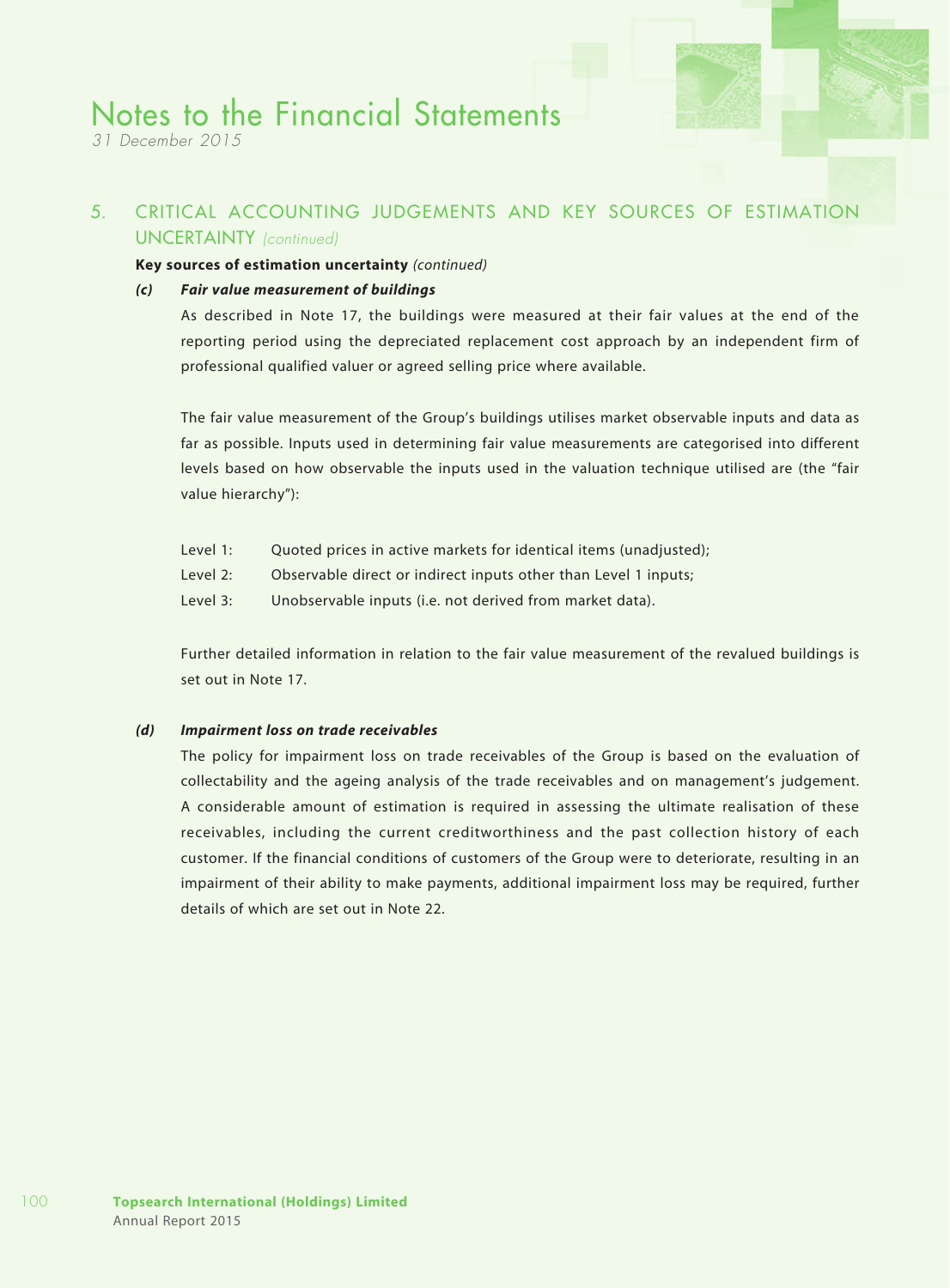*31 December 2015*

### 6. SEGMENT INFORMATION

#### **(a) Reportable segments**

No segment information is presented as the manufacture and sale of printed circuit boards is the only operating segment of the Group. The Group's chief operating decision maker (the Chief Executive Officer of the Group) regularly reviews the consolidated results of the Group as a whole for the purposes of resource allocation and assessment of performance. The Group considered that there is only one reportable operating segment with the segment revenue, segment results, segment assets and segment liabilities the same as the revenue, profit/(loss) for the year, total assets and total liabilities respectively as reported in the consolidated financial statements.

#### **(b) Geographical information**

The following table provides an analysis of the Group's revenue from external customers and noncurrent assets other than financial instruments ("Specified non-current assets").

| <b>Revenue from external</b>    |                  |                |                 |                                     |
|---------------------------------|------------------|----------------|-----------------|-------------------------------------|
|                                 | customers (Note) |                |                 | <b>Specified non-current assets</b> |
|                                 | 2015             | 2014           | 2015            | 2014                                |
|                                 | <b>HK\$'000</b>  | <b>HKS'000</b> | <b>HK\$'000</b> | HK\$'000                            |
|                                 |                  |                |                 |                                     |
| Hong Kong (place of domicile)   | 55,557           | 52,008         | 2,519           | 10,546                              |
|                                 |                  |                |                 |                                     |
| The People's Republic of China  |                  |                |                 |                                     |
| ("PRC")                         | 78,136           | 69,687         | 287,872         | 604,094                             |
| Singapore                       | 26,304           | 135,555        |                 |                                     |
| Thailand                        | 62,803           | 90,596         |                 |                                     |
| Malaysia                        | 68,885           | 89,247         |                 |                                     |
| Germany                         | 73,537           | 47,876         |                 |                                     |
| Poland                          | 54,169           | 17,811         |                 |                                     |
| <b>Other European Countries</b> | 46,320           | 38,385         |                 |                                     |
| <b>United States of America</b> | 36,488           | 22,105         |                 |                                     |
| Taiwan                          | 1,345            | 10,869         |                 |                                     |
| Korea                           | 19,413           | 21,608         |                 |                                     |
| Others                          | 43,673           | 14,593         |                 |                                     |
|                                 |                  |                |                 |                                     |
| Total                           | 511,073          | 558,332        | 287,872         | 604,094                             |
|                                 |                  |                |                 |                                     |
|                                 | 566,630          | 610,340        | 290,391         | 614,640                             |

*Note:* Revenue is attributed to countries on the basis of the customer's location.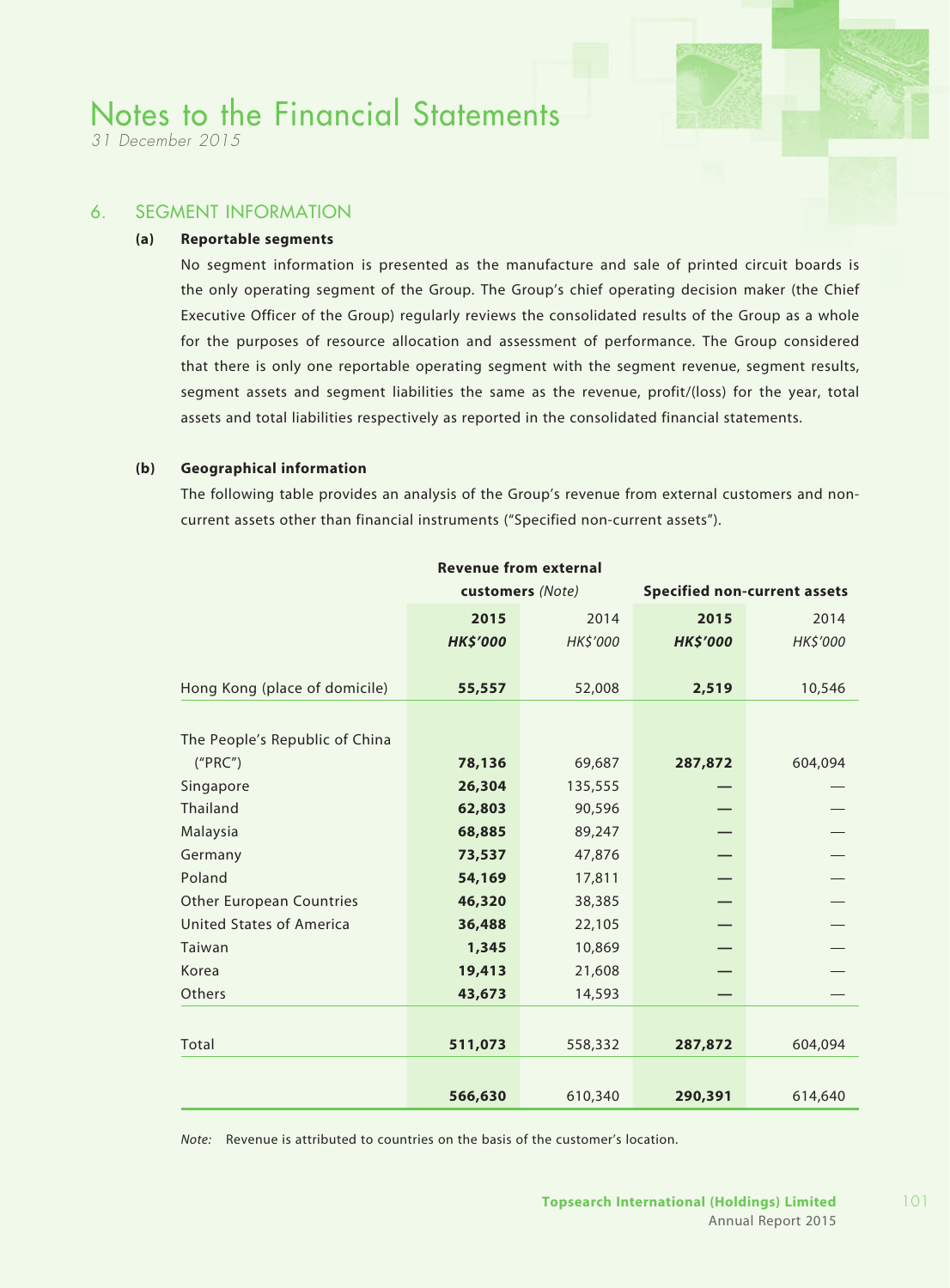*31 December 2015*

### 6. SEGMENT INFORMATION *(continued)*

#### **(c) Information about major customer**

Revenue from customer individually contributing over 10% of the total sales of the Group is as follows:

|            | 2015            | 2014     |
|------------|-----------------|----------|
|            | <b>HK\$'000</b> | HK\$'000 |
|            |                 |          |
| Customer A | 92,360          | 157,622  |

### 7. REVENUE

Revenue represents the net amounts received and receivable for goods sold to external customers, less returns, rebate, discounts and related taxes, if any, during the year.

### 8. OTHER INCOME

|                                             | 2015            | 2014     |
|---------------------------------------------|-----------------|----------|
|                                             | <b>HK\$'000</b> | HK\$'000 |
|                                             |                 |          |
| Interest income                             | 329             | 306      |
| Government grants (Note)                    | 132             | 3,371    |
| Tooling income                              | 6,540           | 5,280    |
| Compensation received from insurance claims | 1,767           |          |
| <b>Others</b>                               | 1,472           | 3,288    |
|                                             |                 |          |
|                                             | 10,240          | 12,245   |

*Note:* The government grants mainly represent reimbursement of export credit insurance paid under a concession policy in Guangdong province, the PRC.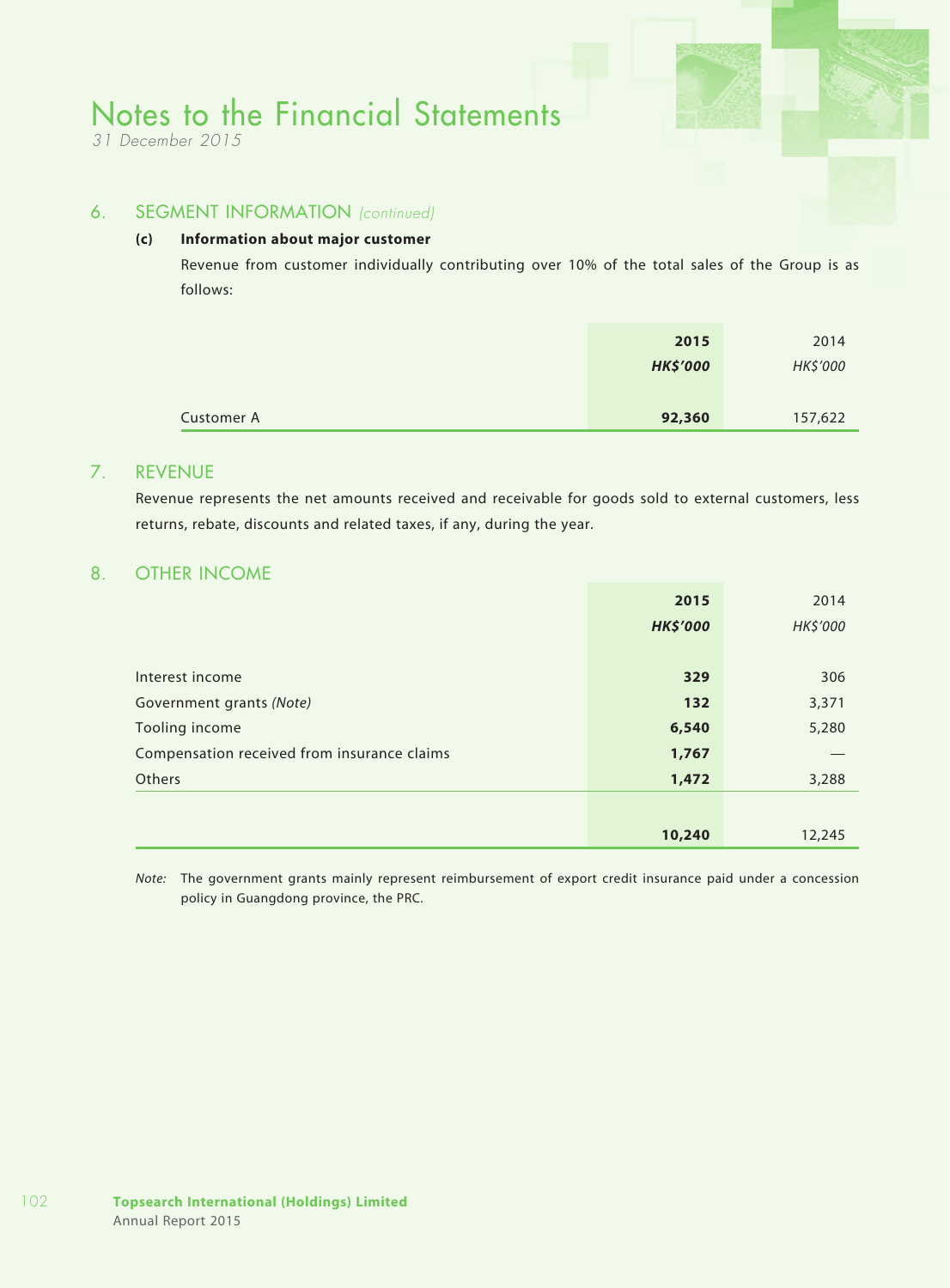*31 December 2015*

## 9. OTHER GAINS AND LOSSES

|                                                                | 2015            | 2014     |
|----------------------------------------------------------------|-----------------|----------|
|                                                                | <b>HK\$'000</b> | HK\$'000 |
|                                                                |                 |          |
| Net exchange gains                                             | 17,176          | 10,128   |
| Impairment loss on trade receivables (Note 22)                 | (841)           | (1,673)  |
| Net gain on disposal of property, plant and equipment          | 13              | 1,044    |
| Gain on revaluation of property, plant and equipment (Note 17) | 7,816           | 7,151    |
| Impairment loss on property, plant and equipment (Note 17)     | (31,890)        | (50,000) |
| <b>Others</b>                                                  | (1, 578)        | 3,268    |
|                                                                |                 |          |
|                                                                | (9,304)         | (30,082) |

### 10. FINANCE COSTS

|                                 | 2015            | 2014     |
|---------------------------------|-----------------|----------|
|                                 | <b>HK\$'000</b> | HK\$'000 |
|                                 |                 |          |
| Interest on:                    |                 |          |
| <b>Bank loans</b>               | 10,254          | 7,482    |
| Shareholder's loans             | 6,660           | 6,991    |
| Obligation under finance leases | 466             | 426      |
|                                 |                 |          |
|                                 | 17,380          | 14,899   |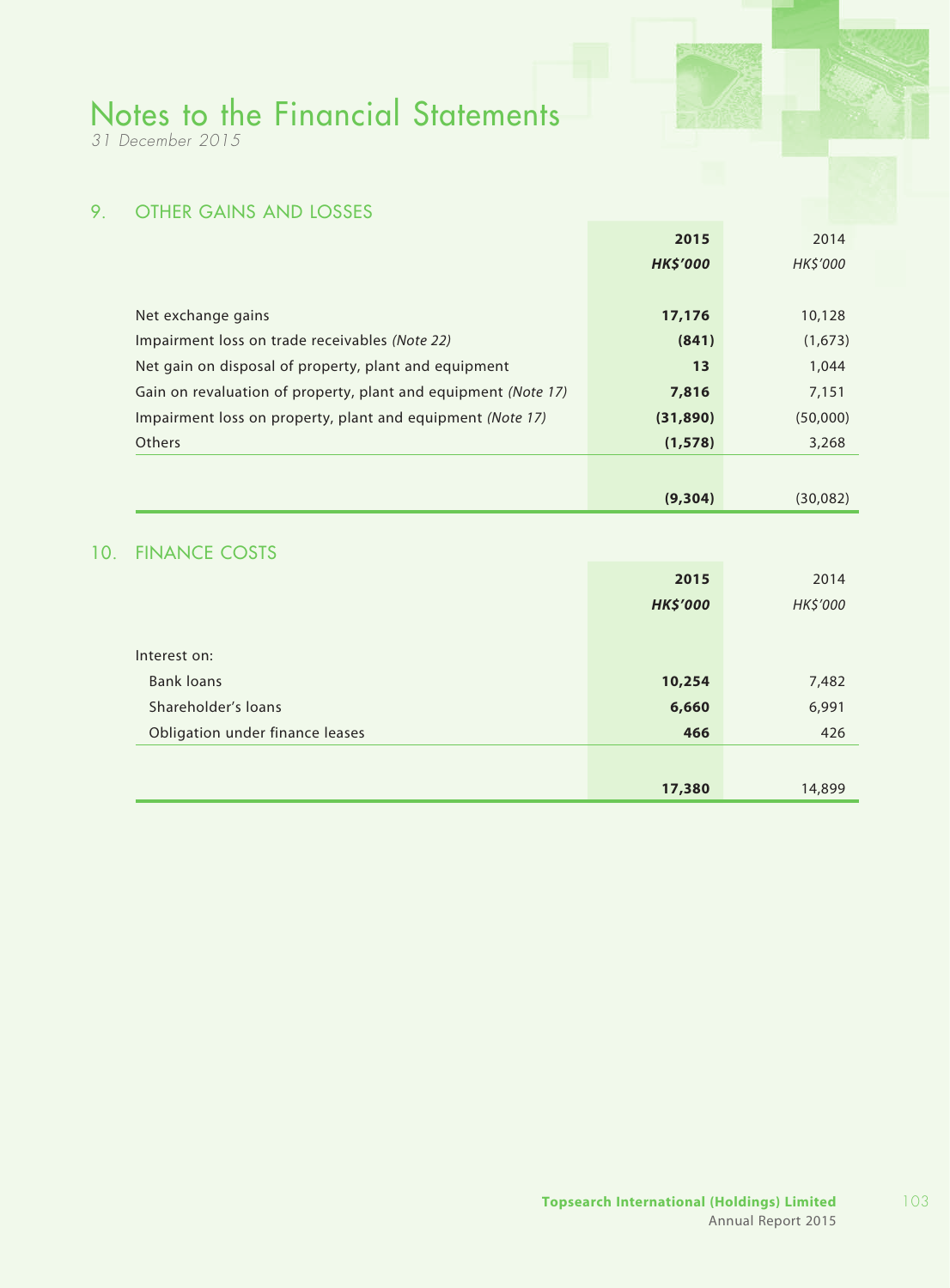*31 December 2015*

## 11. PROFIT/(LOSS) BEFORE INCOME TAX EXPENSE

This is arrived at after charging:

|                                                               | 2015            | 2014            |
|---------------------------------------------------------------|-----------------|-----------------|
|                                                               | <b>HK\$'000</b> | <b>HK\$'000</b> |
|                                                               |                 |                 |
| Auditor's remuneration                                        |                 |                 |
| — Current year                                                | 950             | 930             |
| - Under-provision in prior years                              | 125             | 160             |
| — Others                                                      | 301             | 280             |
|                                                               |                 |                 |
|                                                               | 1,376           | 1,370           |
|                                                               |                 |                 |
| Cost of inventories recognised as expenses                    | 299,199         | 344,258         |
| Write-down of inventories                                     | 3,095           | 723             |
| Employee costs (Note 12)                                      | 200,679         | 173,575         |
| Depreciation of property, plant and equipment                 | 30,883          | 33,438          |
| Release of payments for leasehold land held for own use under |                 |                 |
| operating leases                                              | 575             | 587             |
| Minimum lease payments under operating leases on land and     |                 |                 |
| buildings                                                     | 5,253           | 5,296           |

## 12. EMPLOYEE COSTS

|                                                              | 2015            | 2014     |
|--------------------------------------------------------------|-----------------|----------|
|                                                              | <b>HK\$'000</b> | HK\$'000 |
|                                                              |                 |          |
| Employee costs (including directors' remuneration (Note 13)) |                 |          |
| comprise:                                                    |                 |          |
| Wages and salaries                                           | 143,179         | 145,166  |
| Contributions to retirement benefits scheme                  | 19,384          | 15,237   |
| Provision for employee termination benefits                  | 31,478          | 5,764    |
| Other staff benefits                                         | 6,638           | 7,408    |
|                                                              |                 |          |
|                                                              | 200,679         | 173,575  |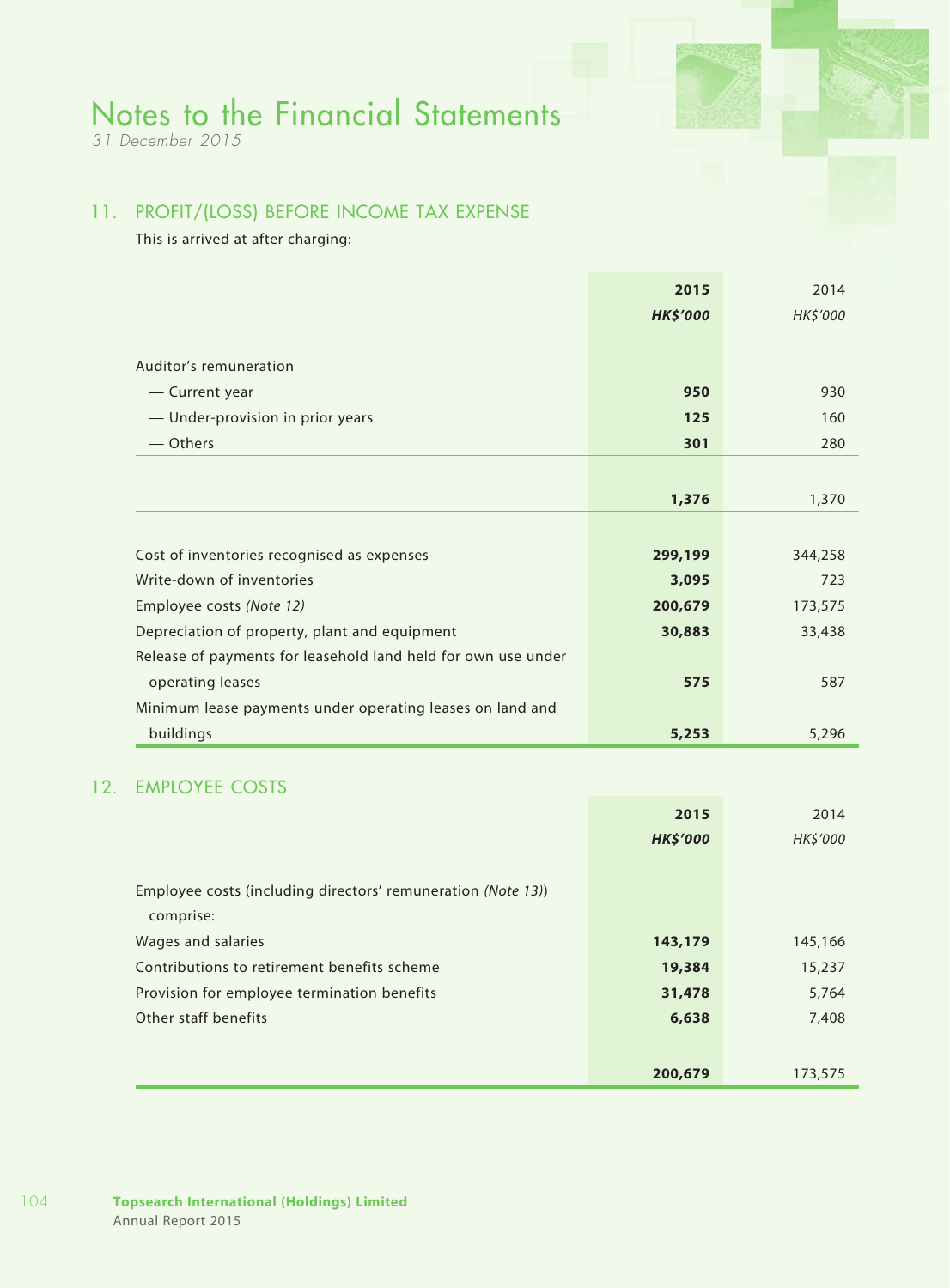*31 December 2015*

### 13. DIRECTORS' AND CHIEF EXECUTIVE OFFICER'S EMOLUMENTS

The emoluments paid or payable to each of the directors were as follows:

|                                                                                                               | <b>Fees</b><br>HK\$'000 | <b>Salaries</b><br>and other<br><b>benefits</b><br>HK\$'000 | <b>Contributions</b><br>to retirement<br>benefit<br>scheme<br>HK\$'000 | <b>Total</b><br>HK\$'000 |
|---------------------------------------------------------------------------------------------------------------|-------------------------|-------------------------------------------------------------|------------------------------------------------------------------------|--------------------------|
| 2015<br><b>Executive director:</b><br>Cheok Ho Fung                                                           |                         | $5,446^\circ$                                               | 155                                                                    | 5,601                    |
| <b>Non-executive director:</b><br>Tang Yok Lam, Andy                                                          | 120                     |                                                             |                                                                        | 120                      |
| Independent non-executive<br>directors:<br>Leung Shu Kin, Alfred<br>Wong Wing Kee<br>Ng Kee Sin               | 120<br>120<br>120       |                                                             |                                                                        | 120<br>120<br>120        |
|                                                                                                               | 360                     |                                                             |                                                                        | 360                      |
| Total                                                                                                         | 480                     | 5,446                                                       | 155                                                                    | 6,081                    |
| 2014<br><b>Executive director:</b><br>Cheok Ho Fung                                                           |                         | $5,433^{\circ}$                                             | 155                                                                    | 5,588                    |
| <b>Non-executive directors:</b><br>Tang Yok Lam, Andy<br>Ng Kwok Ying, Alvin<br>(Deceased on 13 October 2014) | 120<br>100              |                                                             |                                                                        | 120<br>100               |
|                                                                                                               | 220                     |                                                             |                                                                        | 220                      |
| Independent non-executive<br>directors:<br>Leung Shu Kin, Alfred<br>Wong Wing Kee<br>Ng Kee Sin               | 120<br>120<br>120       |                                                             |                                                                        | 120<br>120<br>120        |
|                                                                                                               | 360                     |                                                             |                                                                        | 360                      |
| Total                                                                                                         | 580                     | 5,433                                                       | 155                                                                    | 6,168                    |

^ Included in the amount is rental and management fee paid for director's quarter to a company beneficially owned by Mr. Cheok.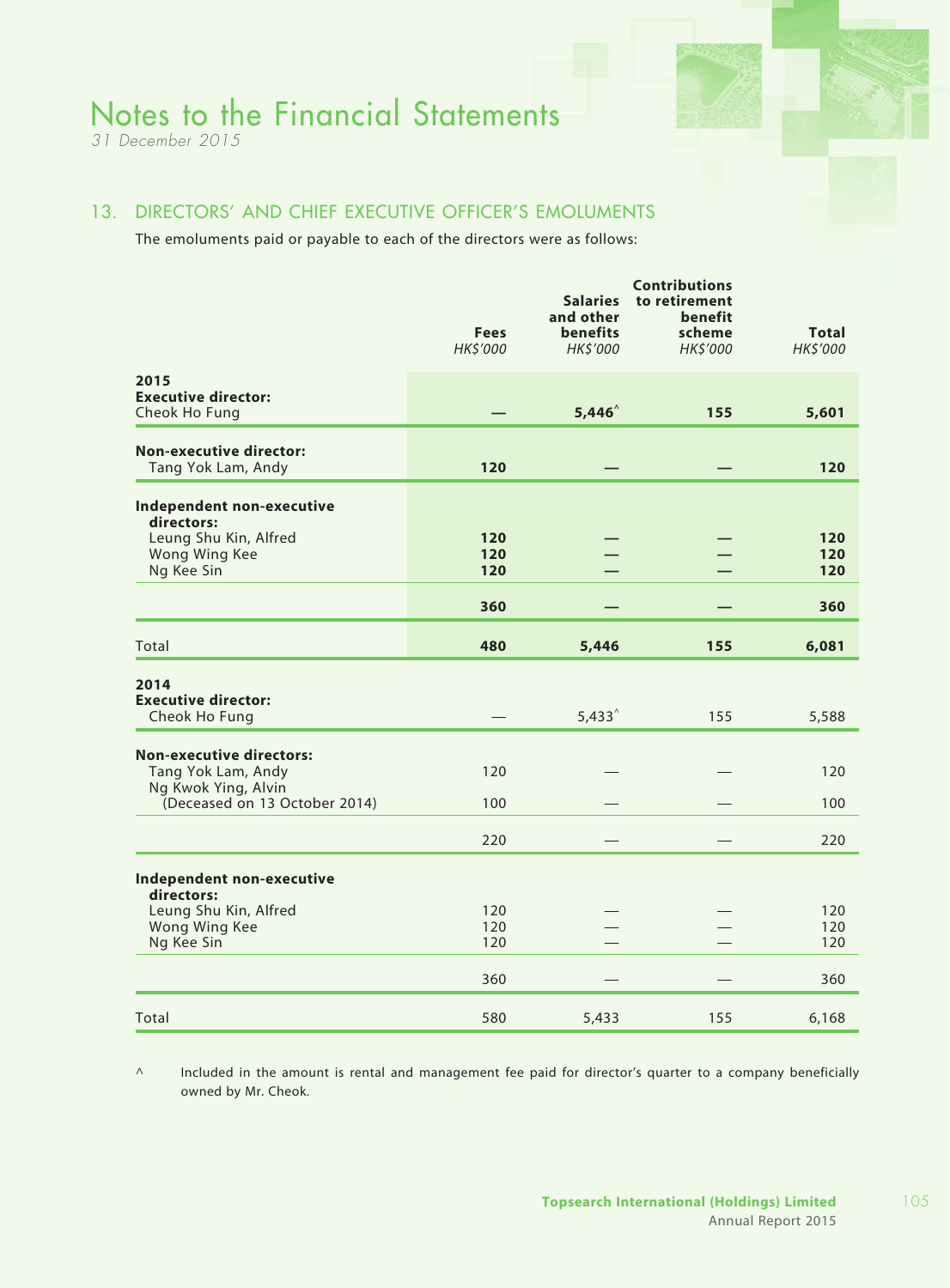*31 December 2015*

### 13. DIRECTORS' AND CHIEF EXECUTIVE OFFICER'S EMOLUMENTS *(continued)*

As at the end of the reporting period, Mr. Cheok was also the Chief Executive Officer and his emoluments disclosed above include those for services rendered by him as the Chief Executive Officer.

No emolument was paid to the directors as an inducement to join or upon joining the Group or as compensation for loss of office during both years. No directors waived any of their emoluments for both years.

### 14. FIVE HIGHEST PAID INDIVIDUALS

Of the five individuals with the highest emoluments in the Group, one (2014: one) is a director of the Company whose emoluments are included in the disclosures in Note 13 above. The emoluments of the remaining four (2014: four) individuals are as follows:

|                                            | 3,836           | 3,965    |
|--------------------------------------------|-----------------|----------|
|                                            |                 |          |
| Contributions to retirement benefit scheme | 113             | 146      |
| Salaries and other benefits                | 3,723           | 3,819    |
|                                            | <b>HK\$'000</b> | HK\$'000 |
|                                            | 2015            | 2014     |

Their emoluments were within the following bands:

|                                | 2015             | 2014        |
|--------------------------------|------------------|-------------|
|                                | <b>Number of</b> | Number of   |
|                                | individuals      | individuals |
|                                |                  |             |
| HK\$Nil to HK\$1,000,000       | 3                |             |
| HK\$1,500,001 to HK\$2,000,000 |                  |             |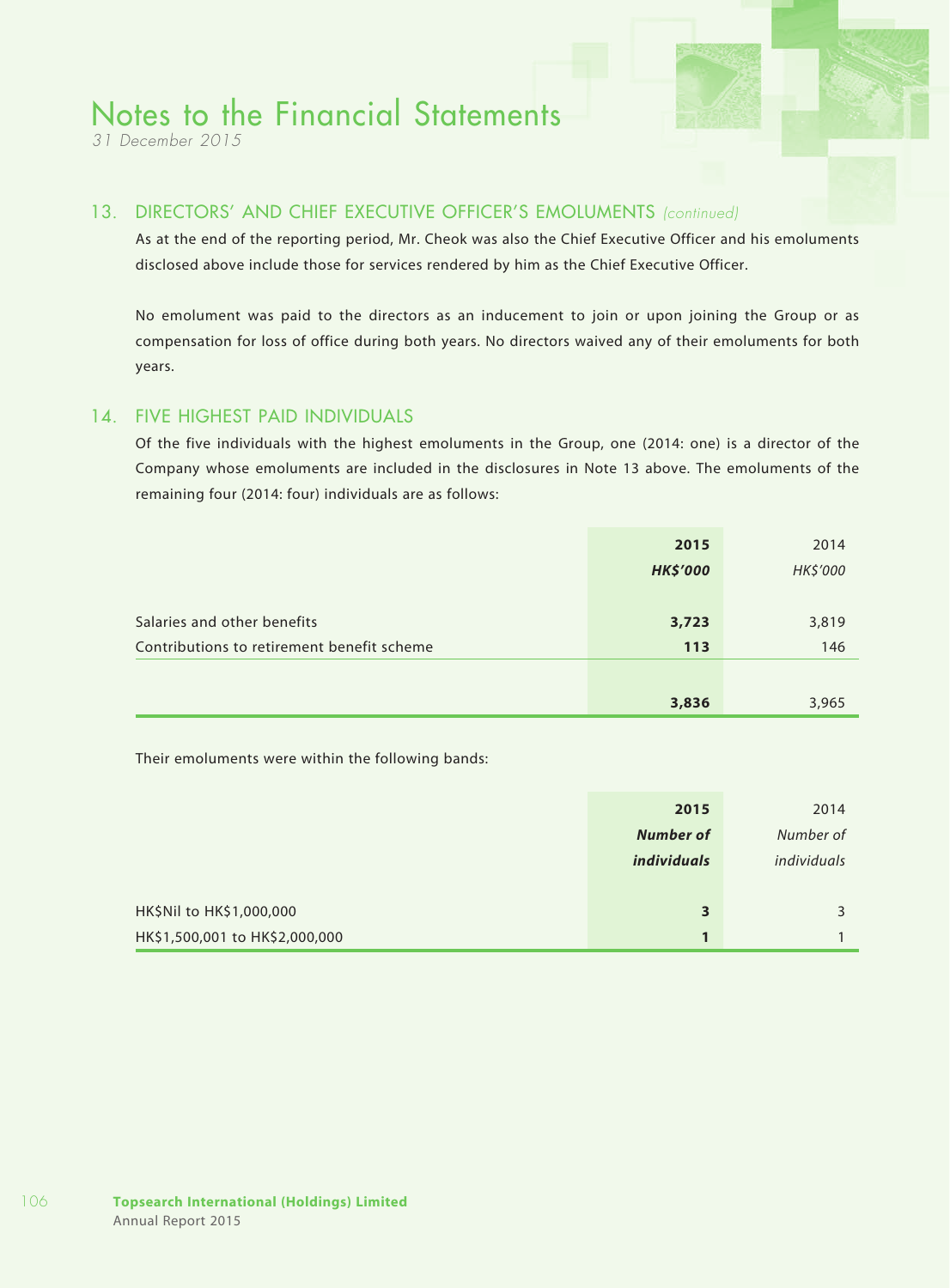*31 December 2015*

### 14. FIVE HIGHEST PAID INDIVIDUALS *(continued)*

The emoluments paid or payable to members of senior management are within the following bands:

|                                | 2015               | 2014        |
|--------------------------------|--------------------|-------------|
|                                | <b>Number of</b>   | Number of   |
|                                | <i>individuals</i> | individuals |
|                                |                    |             |
| HK\$Nil to HK\$1,000,000       | 8                  | 8           |
| HK\$1,500,001 to HK\$2,000,000 |                    |             |
| HK\$5,500,001 to HK\$6,000,000 | $\mathbf{1}$       |             |

### 15. INCOME TAX EXPENSE

The amount of income tax expense in the consolidated statement of profit or loss and other comprehensive income represents:

|                                         | 2015            | 2014     |
|-----------------------------------------|-----------------|----------|
|                                         | <b>HK\$'000</b> | HK\$'000 |
|                                         |                 |          |
| Current tax - PRC Enterprise Income Tax |                 |          |
| — tax for the year                      | 2,549           | 3,216    |
| - (over)/under-provision in prior years | (136)           | 79       |
|                                         |                 |          |
| Income tax expense                      | 2,413           | 3,295    |

No provision for Hong Kong profits tax has been made as the Group did not generate any assessable profits arising in Hong Kong for both years. No Macau profits tax has been provided as the Macau subsidiary of the Company is exempted from Macau Complementary Tax for both years.

Under the Law of the PRC on Enterprise Income Tax (the "EIT Law") and Implementation Regulation of the EIT Law, the tax rate of the Group's PRC subsidiaries is 25%.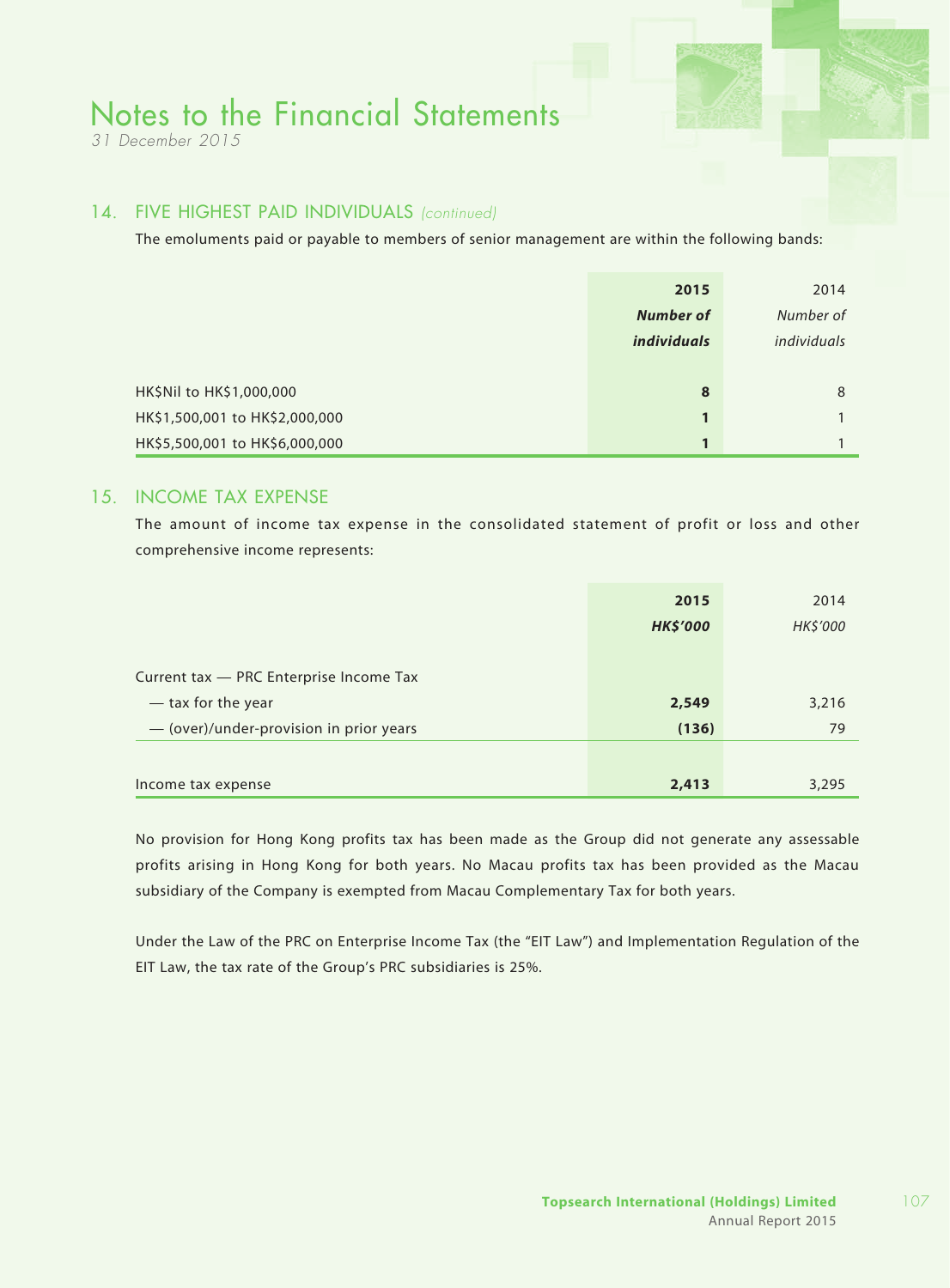*31 December 2015*

### 15. INCOME TAX EXPENSE *(continued)*

The income tax expense for the year can be reconciled to profit/(loss) before income tax expense per the consolidated statement of profit or loss and other comprehensive income as follows:

|                                                                  | 2015<br><b>HK\$'000</b> | 2014<br><b>HK\$'000</b> |
|------------------------------------------------------------------|-------------------------|-------------------------|
|                                                                  |                         |                         |
| Profit/(loss) before income tax expense                          | 15,868                  | (163, 299)              |
|                                                                  |                         |                         |
| Tax at the statutory tax rate of 25%                             | 3,967                   | (40, 825)               |
| Tax effect of exemption granted to Macau subsidiary              | (1, 259)                | (99)                    |
| Tax effect of income not taxable for tax purpose or subject to   |                         |                         |
| capital gain tax                                                 | (53, 931)               | (2,400)                 |
| Tax effect of expenses not deductible for tax purpose            | 39,503                  | 28,527                  |
| Tax effect of tax losses not recognised                          | 4,931                   | 4,329                   |
| (Over)/under-provision in prior years                            | (136)                   | 79                      |
| Effect of different tax rates of subsidiaries operating in other |                         |                         |
| jurisdictions                                                    | 1,415                   | 1,184                   |
| Tax effect of other deductible temporary differences not         |                         |                         |
| recognised                                                       | 7,923                   | 12,500                  |
|                                                                  |                         |                         |
| Income tax expense                                               | 2,413                   | 3,295                   |

### 16. EARNINGS/(LOSS) PER SHARE

The calculation of basic earnings/(loss) per share attributable to owners of the Company is based on the following data:

|                                                                                                  | 2015<br><b>HK\$'000</b> | 2014<br>HK\$'000 |
|--------------------------------------------------------------------------------------------------|-------------------------|------------------|
| Earnings/(loss) for the purpose of basic earnings/(loss) per share                               | 17,904                  | (161, 895)       |
|                                                                                                  |                         |                  |
|                                                                                                  | 2015                    | 2014             |
|                                                                                                  |                         |                  |
| Weighted average number of ordinary shares for the purpose of<br>basic earnings/(loss) per share | 1,000,000,000           | 1,000,000,000    |

Basic and diluted earnings/(loss) per share are equal as there is no potential dilutive ordinary share in issue for both years and as at 31 December 2014 and 2015.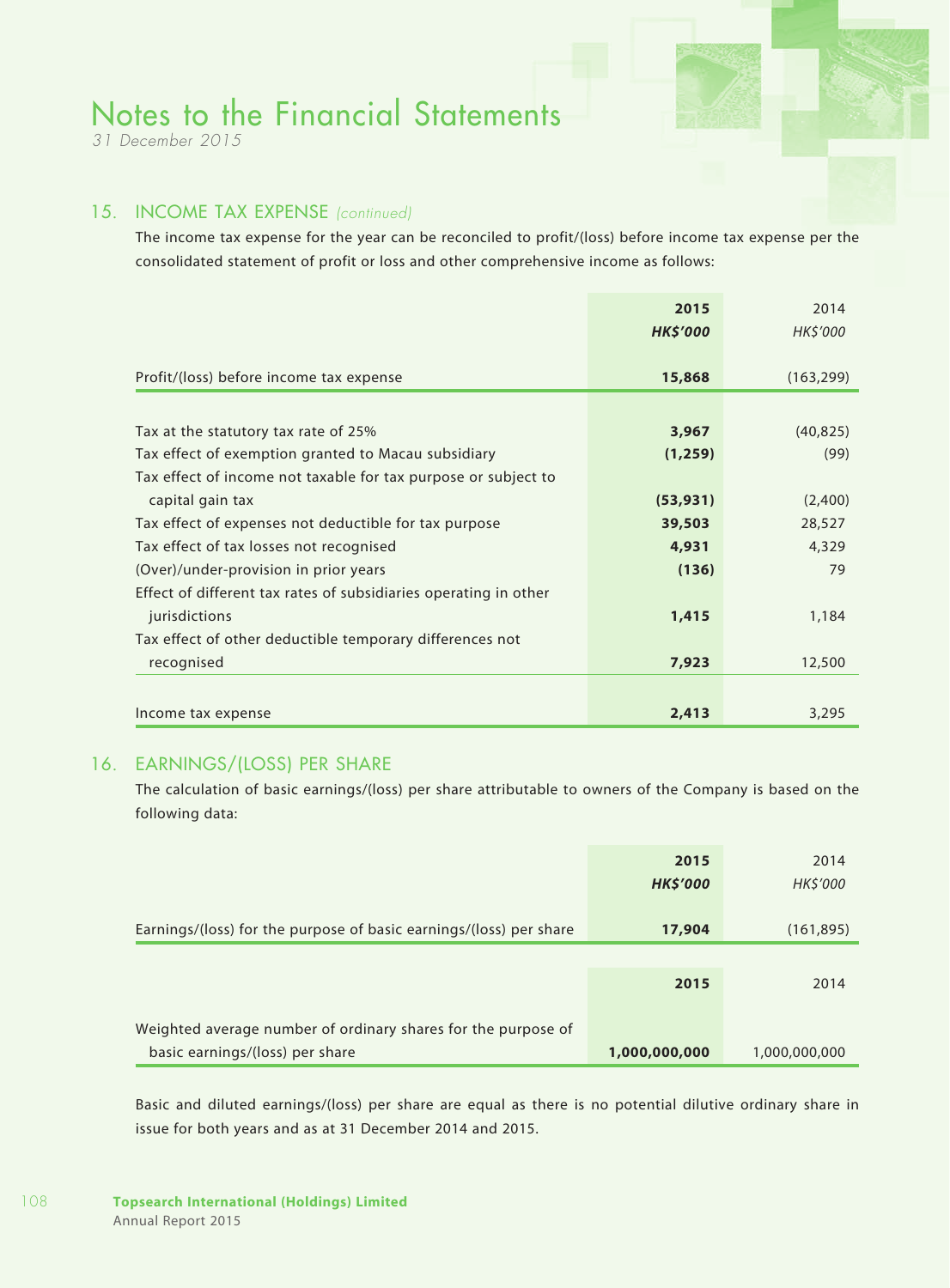*31 December 2015*

### 17. PROPERTY, PLANT AND EQUIPMENT

|                                       |                  |                 |                  | Furniture,      |                 | Moulds, dies,   |                 |
|---------------------------------------|------------------|-----------------|------------------|-----------------|-----------------|-----------------|-----------------|
|                                       |                  | Leasehold       | <b>Plant and</b> | fixture and     | Motor           | test fixtures   |                 |
|                                       | <b>Buildings</b> | improvements    | machinery        | equipment       | vehicles        | and pins        | <b>Total</b>    |
|                                       | <b>HK\$'000</b>  | <b>HK\$'000</b> | <b>HK\$'000</b>  | <b>HK\$'000</b> | <b>HK\$'000</b> | <b>HK\$'000</b> | <b>HK\$'000</b> |
| At 31 December 2015                   |                  |                 |                  |                 |                 |                 |                 |
| At 1 January 2015                     |                  |                 |                  |                 |                 |                 |                 |
| Cost or valuation                     | 431,879          | 6,898           | 1,139,508        | 39,373          | 8,505           | 6,955           | 1,633,118       |
| Accumulated depreciation              | (50, 211)        | (4, 101)        | (1,049,619)      | (36, 676)       | (6, 177)        | (4, 266)        | (1, 151, 050)   |
|                                       |                  |                 |                  |                 |                 |                 |                 |
| Carrying amount                       | 381,668          | 2,797           | 89,889           | 2,697           | 2,328           | 2,689           | 482,068         |
|                                       |                  |                 |                  |                 |                 |                 |                 |
| At 1 January 2015, carrying amount    | 381,668          | 2,797           | 89,889           | 2,697           | 2,328           | 2,689           | 482,068         |
| <b>Additions</b>                      |                  | 3,889           | 971              | 365             | 182             | 1,043           | 6,450           |
| Disposals                             |                  |                 | (148)            | (2)             |                 |                 | (150)           |
| Depreciation provided during          |                  |                 |                  |                 |                 |                 |                 |
| the year                              | (8, 128)         | (128)           | (20, 641)        | (755)           | (610)           | (621)           | (30, 883)       |
| Impairment loss                       |                  | (2,000)         | (29, 675)        | (92)            | (116)           | (7)             | (31, 890)       |
| Revaluation gain                      | 18,251           |                 |                  |                 |                 |                 | 18,251          |
| Classified as held for sale (Note 30) | (125, 882)       | (709)           |                  |                 |                 |                 | (126, 591)      |
| Exchange realignment                  | (23, 641)        | (626)           | (6, 614)         | (110)           | (30)            | (110)           | (31, 131)       |
|                                       |                  |                 |                  |                 |                 |                 |                 |
| At 31 December 2015,                  |                  |                 |                  |                 |                 |                 |                 |
| carrying amount                       | 242,268          | 3,223           | 33,782           | 2,103           | 1,754           | 2,994           | 286,124         |
|                                       |                  |                 |                  |                 |                 |                 |                 |
| At 31 December 2015                   |                  |                 |                  |                 |                 |                 |                 |
| Cost or valuation                     | 261,459          | 9,342           | 700,812          | 8,677           | 7,435           | 7,605           | 995,330         |
| Accumulated depreciation and          |                  |                 |                  |                 |                 |                 |                 |
| impairment losses                     | (19, 191)        | (6, 119)        | (667, 030)       | (6, 574)        | (5,681)         | (4,611)         | (709, 206)      |
|                                       |                  |                 |                  |                 |                 |                 |                 |
| Carrying amount                       | 242,268          | 3,223           | 33,782           | 2,103           | 1,754           | 2,994           | 286,124         |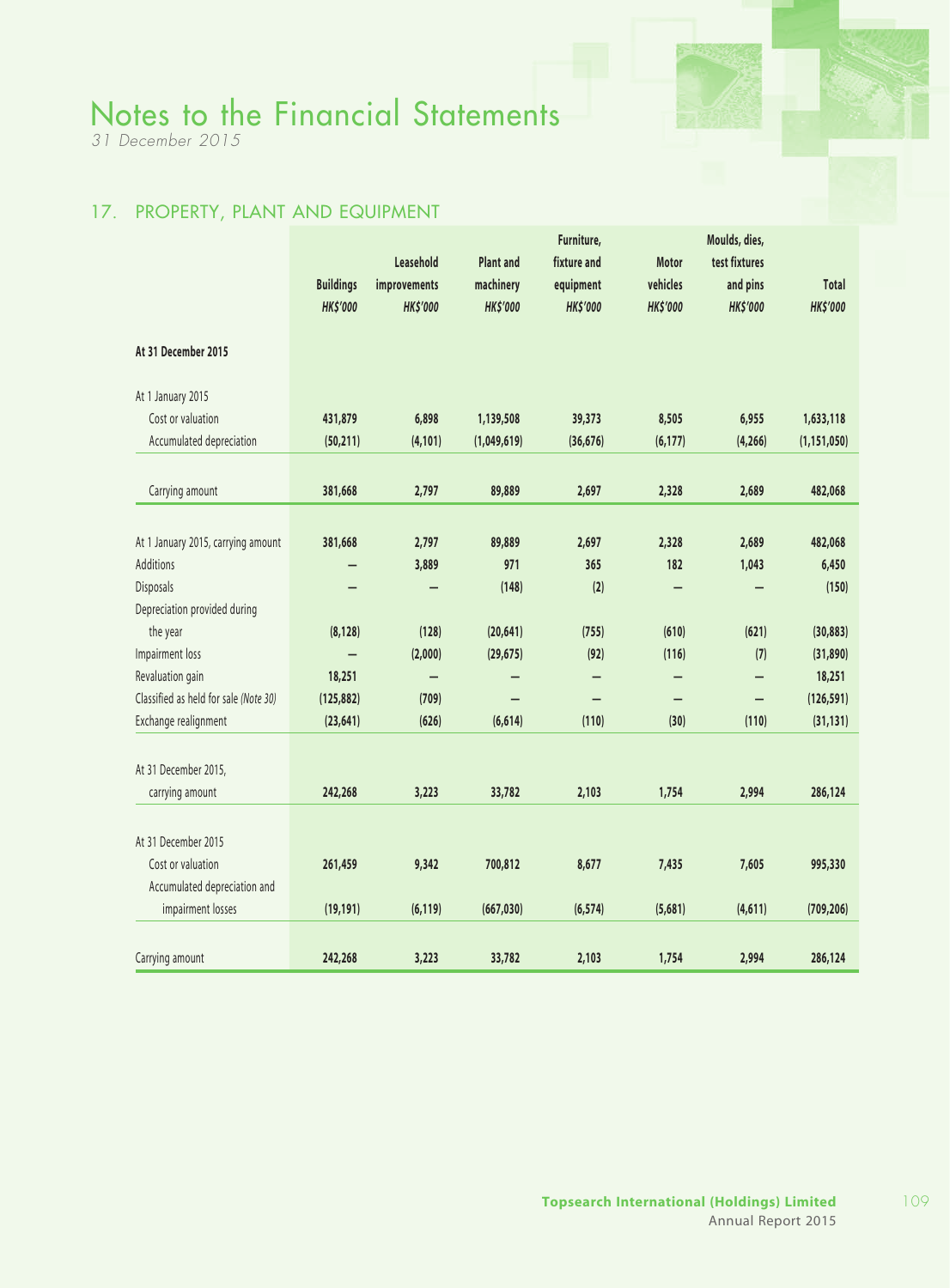*31 December 2015*

### 17. PROPERTY, PLANT AND EQUIPMENT *(continued)*

|                                    |                  |                          |             | Furniture,               |                          | Moulds, dies,     |               |
|------------------------------------|------------------|--------------------------|-------------|--------------------------|--------------------------|-------------------|---------------|
|                                    |                  | Leasehold                | Plant and   | fixture and              | Motor                    | test fixtures     |               |
|                                    | <b>Buildings</b> | improvements             | machinery   | equipment                | vehicles                 | and pins          | Total         |
|                                    | HK\$'000         | HK\$'000                 | HK\$'000    | HK\$'000                 | HK\$'000                 | HK\$'000          | HK\$'000      |
| At 31 December 2014                |                  |                          |             |                          |                          |                   |               |
| At 1 January 2014                  |                  |                          |             |                          |                          |                   |               |
| Cost or valuation                  | 443,851          | 6,845                    | 1,188,877   | 38,871                   | 7,713                    | 6,251             | 1,692,408     |
| Accumulated depreciation           | (56, 686)        | (1, 257)                 | (1,039,058) | (35, 976)                | (6, 249)                 | (3,978)           | (1, 143, 204) |
| Carrying amount                    | 387,165          | 5,588                    | 149,819     | 2,895                    | 1,464                    | 2,273             | 549,204       |
|                                    |                  |                          |             |                          |                          |                   |               |
| At 1 January 2014, carrying amount | 387,165          | 5,588                    | 149,819     | 2,895                    | 1,464                    | 2,273             | 549,204       |
| <b>Additions</b>                   |                  | 227                      | 14,725      | 478                      | 1,564                    | 1,033             | 18,027        |
| Disposals                          |                  | $\overline{\phantom{0}}$ |             | $\overline{\phantom{m}}$ | (45)                     | (221)             | (266)         |
| Depreciation provided during       |                  |                          |             |                          |                          |                   |               |
| the year                           | (7,999)          | (131)                    | (23, 508)   | (793)                    | (630)                    | (377)             | (33, 438)     |
| Impairment loss                    |                  | (3,000)                  | (47,000)    | $\qquad \qquad -$        | $\overline{\phantom{0}}$ | —                 | (50,000)      |
| Revaluation gain                   | 12,982           | $\overline{\phantom{0}}$ |             |                          |                          | $\qquad \qquad -$ | 12,982        |
| Exchange realignment               | (10, 480)        | 113                      | (4, 147)    | 117                      | (25)                     | (19)              | (14, 441)     |
| At 31 December 2014,               |                  |                          |             |                          |                          |                   |               |
| carrying amount                    | 381,668          | 2,797                    | 89,889      | 2,697                    | 2,328                    | 2,689             | 482,068       |
| At 31 December 2014                |                  |                          |             |                          |                          |                   |               |
| Cost or valuation                  | 431,879          | 6,898                    | 1,139,508   | 39,373                   | 8,505                    | 6,955             | 1,633,118     |
| Accumulated depreciation           | (50, 211)        | (4, 101)                 | (1,049,619) | (36, 676)                | (6, 177)                 | (4,266)           | (1, 151, 050) |
| Carrying amount                    | 381,668          | 2,797                    | 89,889      | 2,697                    | 2,328                    | 2,689             | 482,068       |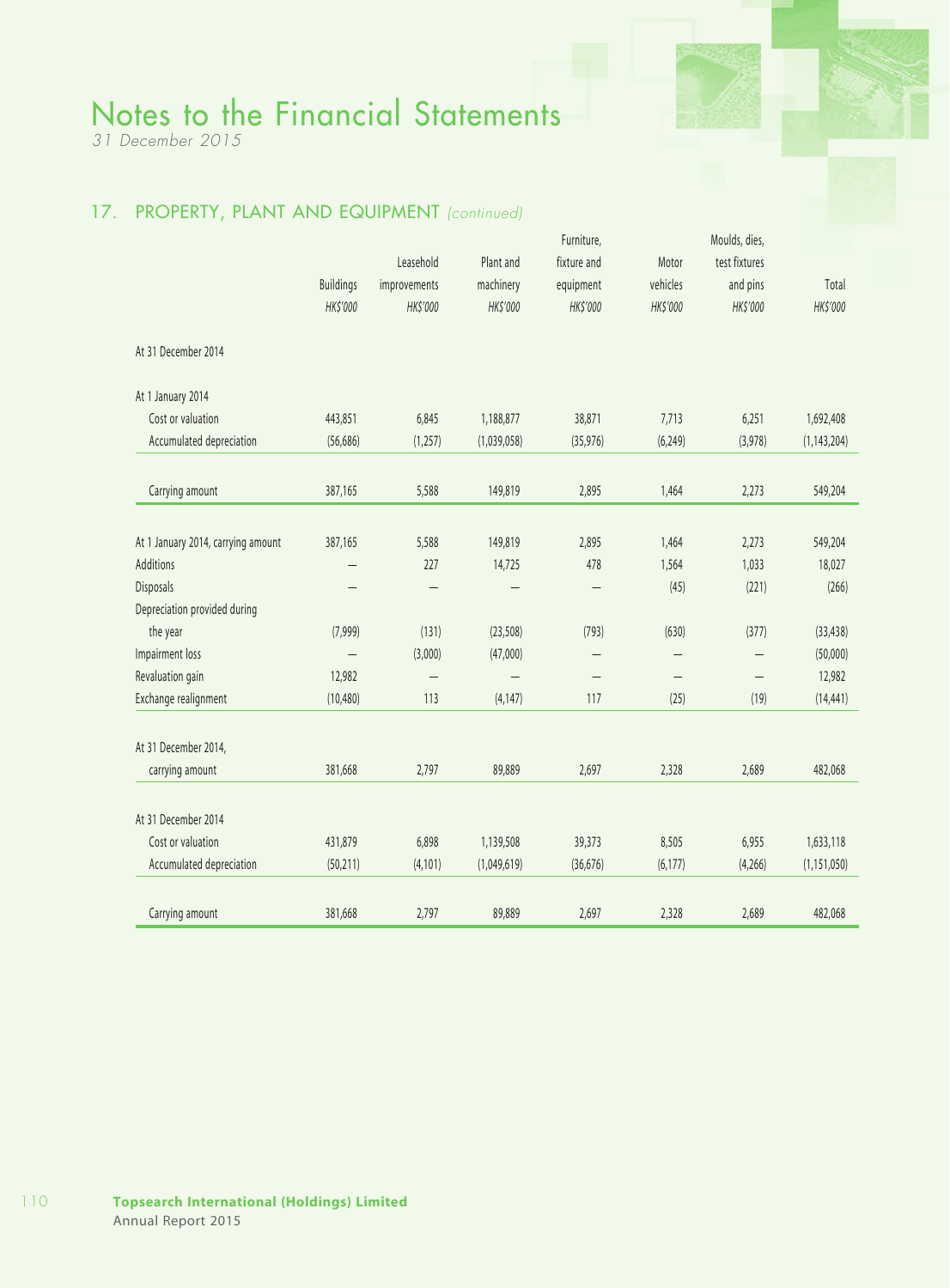*31 December 2015*

#### 17. PROPERTY, PLANT AND EQUIPMENT *(continued)*

The Group's buildings are situated in the PRC. At 31 December 2015, the Group's buildings with a carrying amount of approximately HK\$241,359,000 (2014: HK\$244,908,000) were pledged to secure the bank loans granted to the Group.

The Group is in the process of obtaining ownership certificate of buildings with a carrying amount of approximately HK\$125,882,000 (2014: HK\$129,917,000) as at 31 December 2015. The buildings were reclassified to assets of disposal groups classified as held for sale as further detailed in Note 30.

As at 31 December 2015, the carrying amount of the Group's plant and machinery includes an amount of approximately HK\$11,628,000 (2014: HK\$13,631,000) in respect of assets acquired under finance leases.

The Group's buildings were revalued at end of the reporting period based on market approach and with reference to the valuation reports issued by Flagship Consulting (Hong Kong) Limited, an independent firm of professionally qualified valuers. The valuation reports used depreciated replacement cost approach which is arrived at using the aggregate amount of the new replacement cost of the buildings, from which appropriate deductions may then be made to allow for the age, condition, functional obsolescence and environmental factor, or agreed selling price where available.

During the year ended 31 December 2015, a revaluation gain of approximately HK\$10,435,000 (2014: HK\$5,831,000) on one of the Group's buildings has been recognised in other comprehensive income and credited to property revaluation reserve.

In addition, a revaluation gain of approximately HK\$7,816,000 (2014: HK\$7,151,000) on a property located in Tongliao, the PRC, has been recognised in profit or loss included in other gains and losses as a revaluation loss of HK\$35,000,000 on the property was previously charged to profit or loss during the year ended 31 December 2013. The property located in Tongliao has been reclassified as assets of disposal groups classified as held for sale as further detailed in Note 30.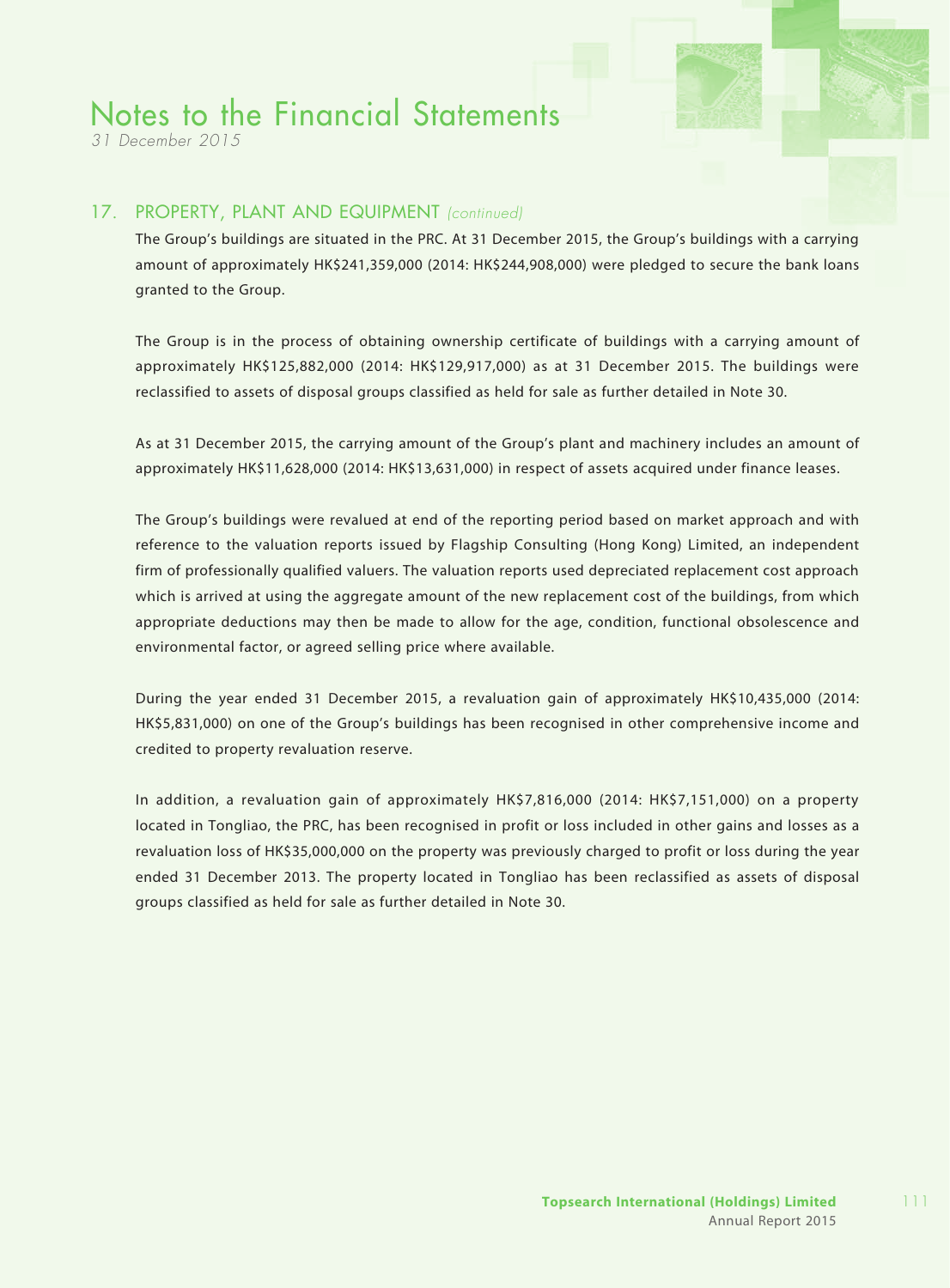*31 December 2015*

### 17. PROPERTY, PLANT AND EQUIPMENT *(continued)*

The following table presents the fair values of the Group's buildings measured at the end of the reporting period on a recurring basis, categorised into the three-level fair value hierarchy. The level into which a fair value measurement is classified is determined with reference to the observability and significance of the inputs used in the valuation technique as follows:

|         | 2015            | 2014     |
|---------|-----------------|----------|
|         | <b>HK\$'000</b> | HK\$'000 |
|         |                 |          |
| Level 2 |                 | 129,917  |
| Level 3 | 242,268         | 251,751  |
|         |                 |          |
|         | 242,268         | 381,668  |

A reconciliation of the opening and closing fair value balance of Level 3 recurring fair value measurement is provided below:

|                                                | 2015            | 2014     |
|------------------------------------------------|-----------------|----------|
|                                                | <b>HK\$'000</b> | HK\$'000 |
|                                                |                 |          |
| Opening balance (Level 3 recurring fair value) | 251,751         | 257,657  |
| Depreciation provided for the year             | (5, 363)        | (5,340)  |
| Revaluation gain                               | 10,435          | 5,831    |
| Exchange realignment                           | (14, 555)       | (6, 397) |
|                                                |                 |          |
| Closing balance (Level 3 recurring fair value) | 242,268         | 251,751  |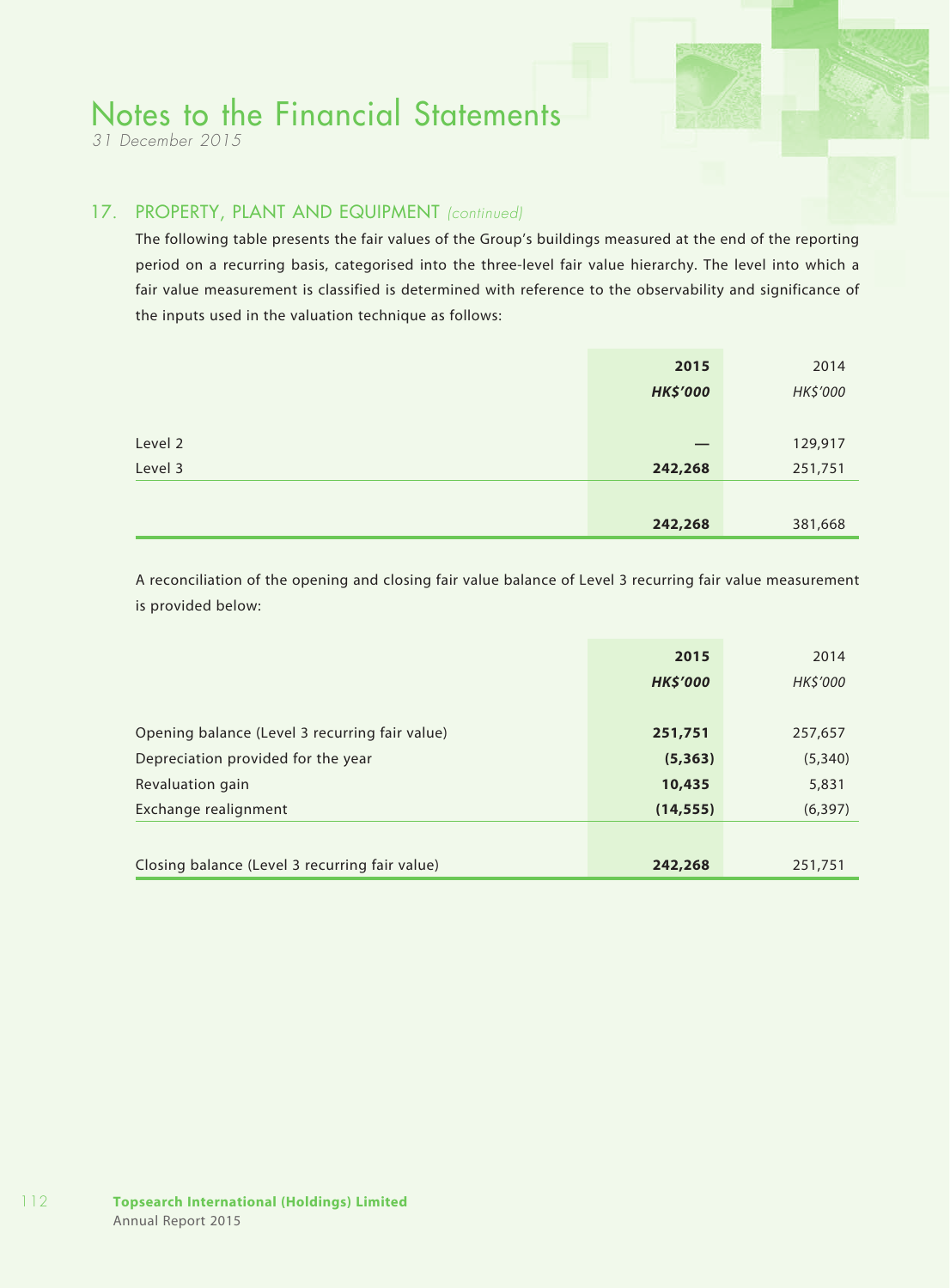*31 December 2015*

### 17. PROPERTY, PLANT AND EQUIPMENT *(continued)*

The following table gives information about how the fair value of the Group's buildings are determined, as well as the fair value hierarchy into which the fair value measurement is categorised, based on the degree to which the inputs to the fair value measurement is observable.

| <b>Fair value</b><br>hierarchy | <b>Valuation</b><br>technique               | Significant unobservable input                                                                                                                                                                                                               | Relationship of unobservable<br>inputs for fair value                                                                     | Range                        |
|--------------------------------|---------------------------------------------|----------------------------------------------------------------------------------------------------------------------------------------------------------------------------------------------------------------------------------------------|---------------------------------------------------------------------------------------------------------------------------|------------------------------|
| Level 3                        | Depreciated<br>replacement cost<br>approach | New replacement costs per<br>square metre are determined<br>using estimated current<br>cost of replacement of the<br>improvement less allowance for<br>physical deterioration and all<br>relevant forms of obsolescence<br>and optimisation. | The increase in the new<br>depreciated replacement costs<br>per square metre would result<br>in an increase in fair value | RMB2,700 per square<br>metre |

#### **As at 31 December 2015**

#### **As at 31 December 2014**

| <b>Fair value</b> | <b>Valuation</b>                            |                                                                                                                                                                                                                                                 | Relationship of unobservable                                                                                              |                                          |
|-------------------|---------------------------------------------|-------------------------------------------------------------------------------------------------------------------------------------------------------------------------------------------------------------------------------------------------|---------------------------------------------------------------------------------------------------------------------------|------------------------------------------|
| hierarchy         | technique                                   | Significant unobservable input                                                                                                                                                                                                                  | inputs for fair value                                                                                                     | Range                                    |
| Level 3           | Depreciated<br>replacement cost<br>approach | New replacement costs per square<br>metre are determined using<br>estimated new replacement<br>cost per square metre of the<br>buildings, and adjusted to<br>reflect the age, condition,<br>functional obsolescence and<br>environmental factor | The increase in the new<br>depreciated replacement costs<br>per square metre would result<br>in an increase in fair value | RMB1,689 to RMB3,899<br>per square metre |
| Level 2           | Market approach                             | N/A                                                                                                                                                                                                                                             | N/A                                                                                                                       | N/A                                      |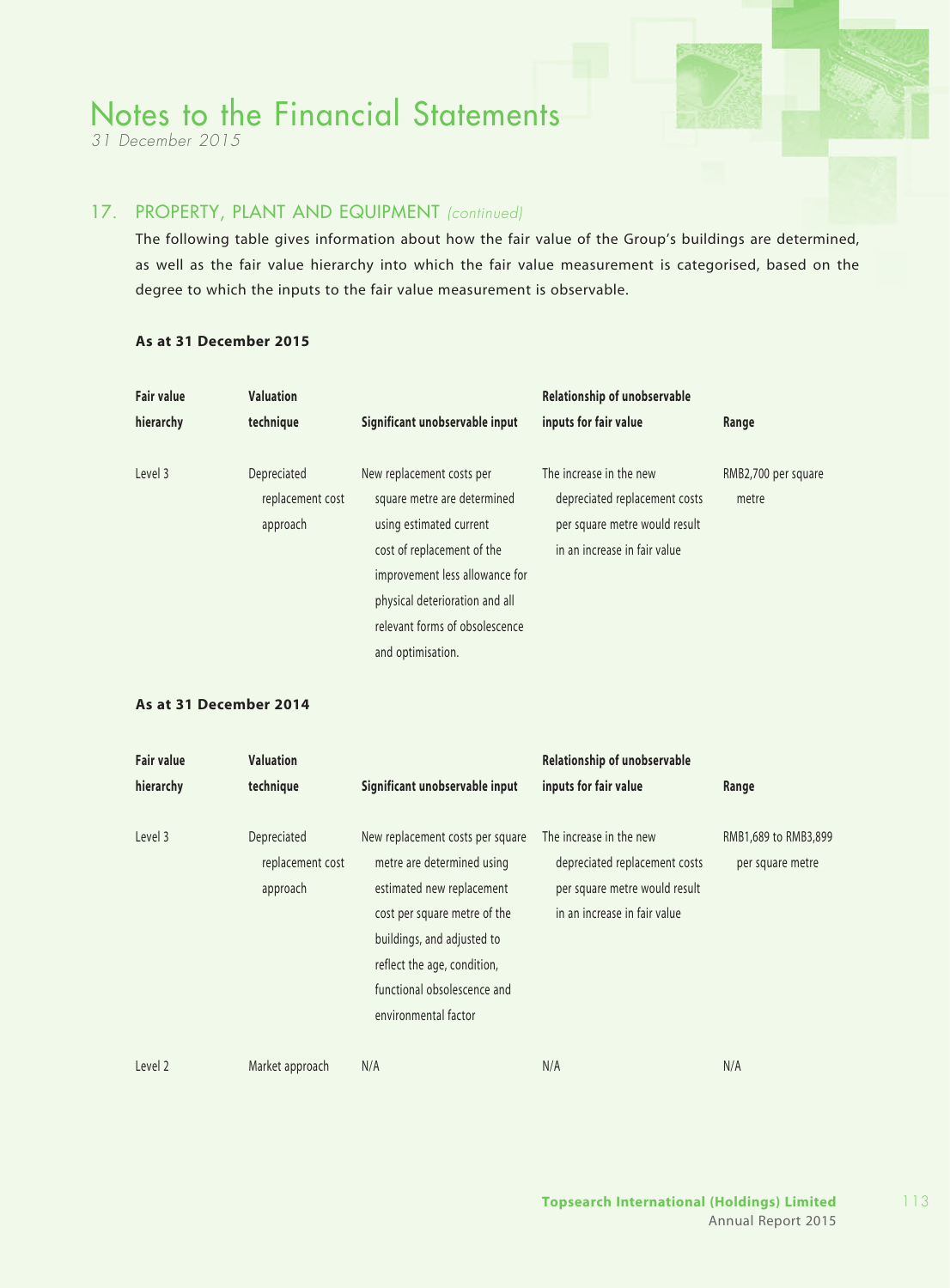*31 December 2015*

#### 17. PROPERTY, PLANT AND EQUIPMENT *(continued)*

There were no changes to the valuation techniques during the year.

The fair value measurement is based on the above properties' highest and best use, which does not differ from their actual use.

Had the Group's buildings been stated at historical cost less accumulated depreciation and impairment losses (if any), their carrying amount as at 31 December 2015 would have been approximately HK\$226,002,000 (2014: HK\$368,686,000).

The trend in reducing world-wide demand for personal computers led to reduction in the demand for their ancillary parts and equipment which are the Group's major products supplied to customers, leading to a substantial reduction of the Group's revenue for the year ended 31 December 2015. Certain items of property, plant and equipment and payments for leasehold land held for own use under operating leases (the "Relevant Assets") which relate to the manufacture and sale of printed circuit boards business and also constitute a smallest cash-generating unit ("CGU"), were assessed for impairment. The recoverable amount of the CGU has been determined to be approximately HK\$375,000,000 (2014: HK\$368,000,000) by the directors of the Company with reference to a value-in-use calculation, using cash flow projection based on estimates and financial budgets approved by the management. These projections cover a 5-year period and extrapolate cash flows beyond such projection period using an estimated growth rate of 2% (2014: 2%), and have been discounted using a pre-tax discount rate of 12% (2014: 13%). All of the assumptions and estimations involved in the preparation of the cash flow projection including budgeted gross margin, discount rate and growth rate are determined by the management of the Group based on past performance, experience and their expectation for market development. In view of the carrying amount of the Relevant Assets being higher than the recoverable amount of this CGU, the Relevant Assets were written down to the recoverable amount, with impairment loss of approximately HK\$31,890,000 (2014: HK\$50,000,000) recognised in profit or loss under other gains and losses in the current year.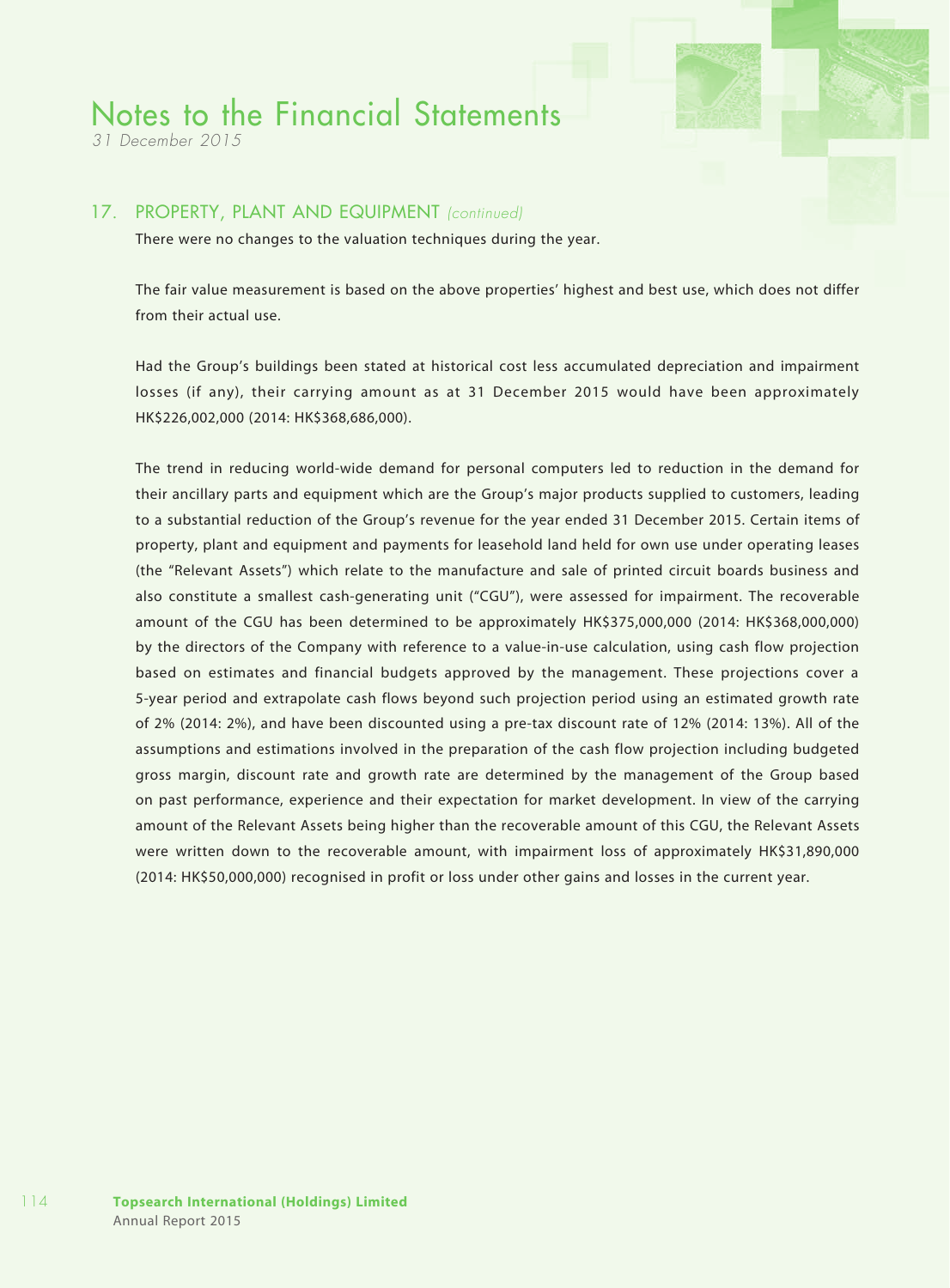*31 December 2015*

### 18. PAYMENTS FOR LEASEHOLD LAND HELD FOR OWN USE UNDER OPERATING LEASES

The Group's payments for leasehold land held for own use under operating leases comprise of land use rights in the PRC:

|                                   | 2015<br><b>HK\$'000</b> | 2014<br>HK\$'000 |
|-----------------------------------|-------------------------|------------------|
| Analysed for reporting purpose as |                         |                  |
| Current assets                    | 127                     | 582              |
| Non-current assets                | 3,866                   | 22,131           |
|                                   |                         |                  |
|                                   | 3,993                   | 22,713           |

As at 31 December 2015, the Group's land use rights with a carrying amount of approximately HK\$3,993,000 (2014: HK\$4,377,000) was pledged to secure the bank loans granted to the Group. An amount of approximately HK\$16,837,000 was transferred to as assets of disposal groups classified as held for sale as further detailed in Note 30.

115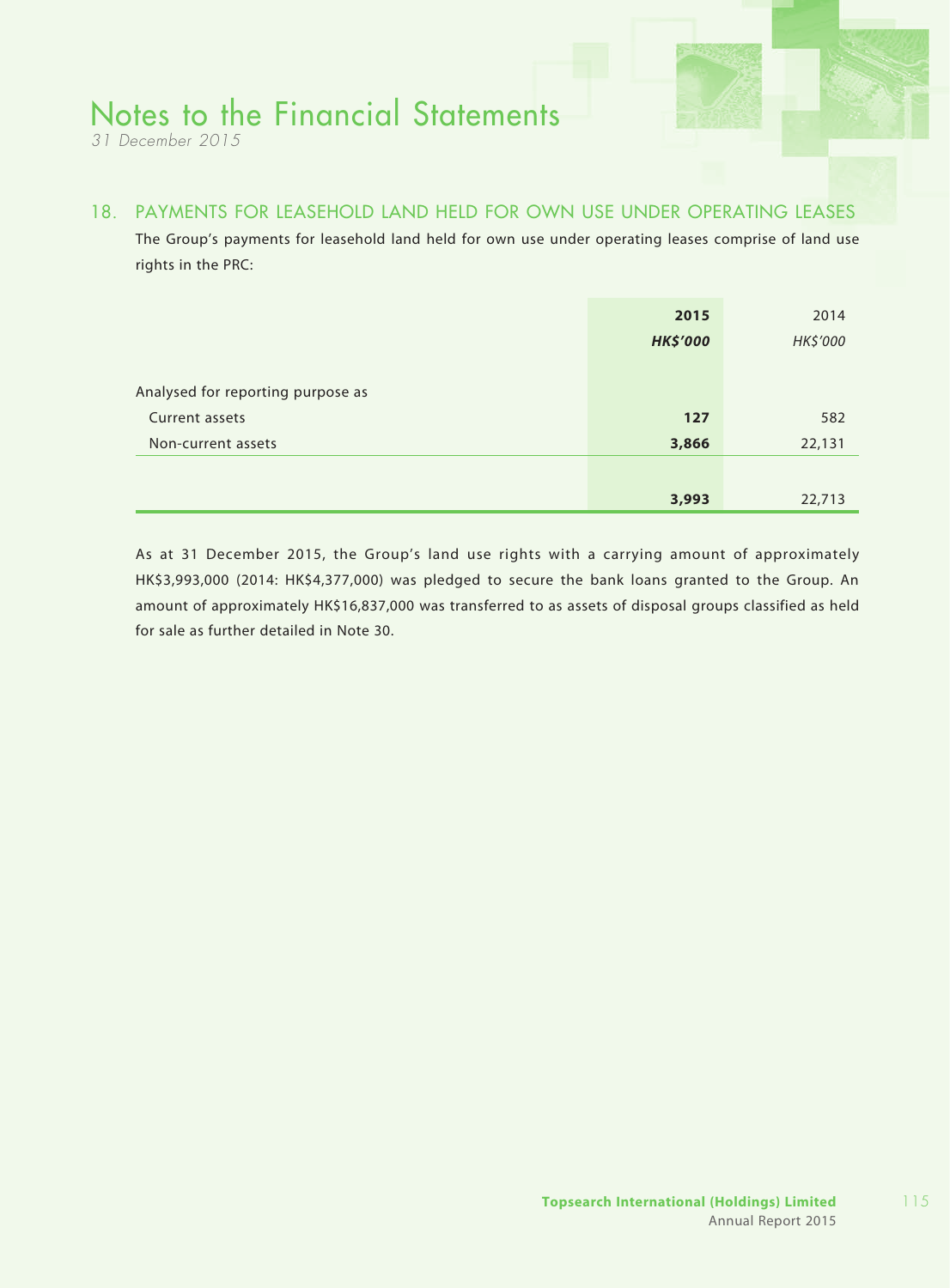*31 December 2015*

### 19. INTERESTS IN ASSOCIATES

|                                                | 2015            | 2014     |
|------------------------------------------------|-----------------|----------|
|                                                | <b>HK\$'000</b> | HK\$'000 |
|                                                |                 |          |
| Unlisted shares, at cost                       |                 | 111,521  |
| Share of post-acquisition change in net assets | _               | (2, 118) |
|                                                |                 |          |
|                                                |                 | 109,403  |

Particulars of the Group's associates during the year ended 31 December 2015 are set out below:

| Place of<br>incorporation or<br>establishment<br><b>Name</b><br>and operation |         | Form of legal entity                 | <b>Issued share</b><br>capital/paid-up<br>registered capital | Percentage of<br>ownership interest<br>indirectly held by<br>Group |      | Principal<br>activities |
|-------------------------------------------------------------------------------|---------|--------------------------------------|--------------------------------------------------------------|--------------------------------------------------------------------|------|-------------------------|
|                                                                               |         |                                      |                                                              | 2015                                                               | 2014 |                         |
| Topsearch Printed Circuits (Shenzhen) Ltd<br>("Topsearch Shenzhen") (Note a)  | The PRC | Sino-foreign equity<br>joint venture | Registered capital<br>US\$50,000,000                         |                                                                    | 30%  | Property<br>investment  |
| 深圳市飛高至卓實業有限公司<br>("Topsearch Sky") (Note b)                                   | The PRC | Sino-foreign equity<br>joint venture | Registered capital<br>RMB210,000,000                         | 30%                                                                | 30%  | Property<br>investment  |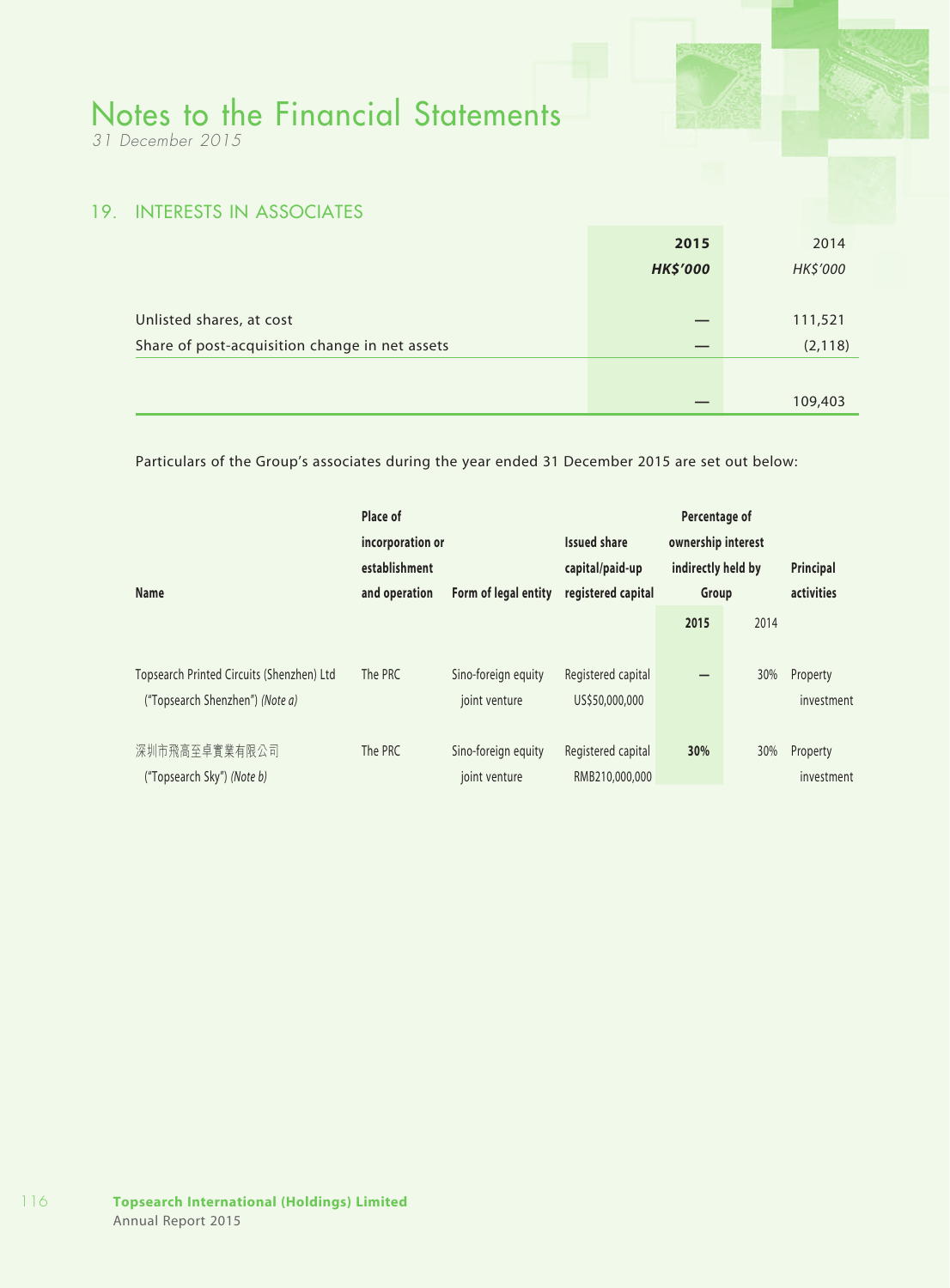*31 December 2015*

### 19. INTERESTS IN ASSOCIATES *(continued)*

*Notes:*

(a) During the year, Topsearch Shenzhen was disposed of to an independent third party in a gain of approximately HK\$156,505,000. Financial performance of Topsearch Shenzhen during the period up to disposal was insignificant to the Group. Accordingly, no financial information of Topsearch Shenzhen as at 31 December 2015 has been disclosed. The financial information of the associate as at 31 December 2014 is summarised as below.

|                                                          | 2014           |
|----------------------------------------------------------|----------------|
|                                                          | <b>HKS'000</b> |
| As at 31 December                                        |                |
| Current assets                                           | 245,795        |
|                                                          |                |
| Non-current assets                                       | 601,126        |
| <b>Current liabilities</b>                               | (436, 322)     |
| Included in the above amounts are:                       |                |
| Cash and cash equivalents                                | 152            |
| <b>Year ended 31 December</b><br>Revenue                 |                |
| Loss for the year                                        | (17, 371)      |
| Other comprehensive income                               |                |
| Total comprehensive income                               | (17, 371)      |
| Reconciled to the Group's interests in associates:       |                |
| Gross amounts of net assets of the associate             | 410,599        |
| Group's effective interest                               | 30%            |
| Group's share of net assets of the associate             | 123,180        |
| Impairment loss recognised                               | (13, 777)      |
| Carrying amount in the consolidated financial statements | 109,403        |

(b) On 16 November 2015, the Group entered into a conditional disposal agreement in connection with the disposal of the Group's entire 30% equity interest in Topsearch Sky. Accordingly, the Group's interests in associates have been classified as held for sale in the consolidated statement of financial position. Further details are set out in Note 30.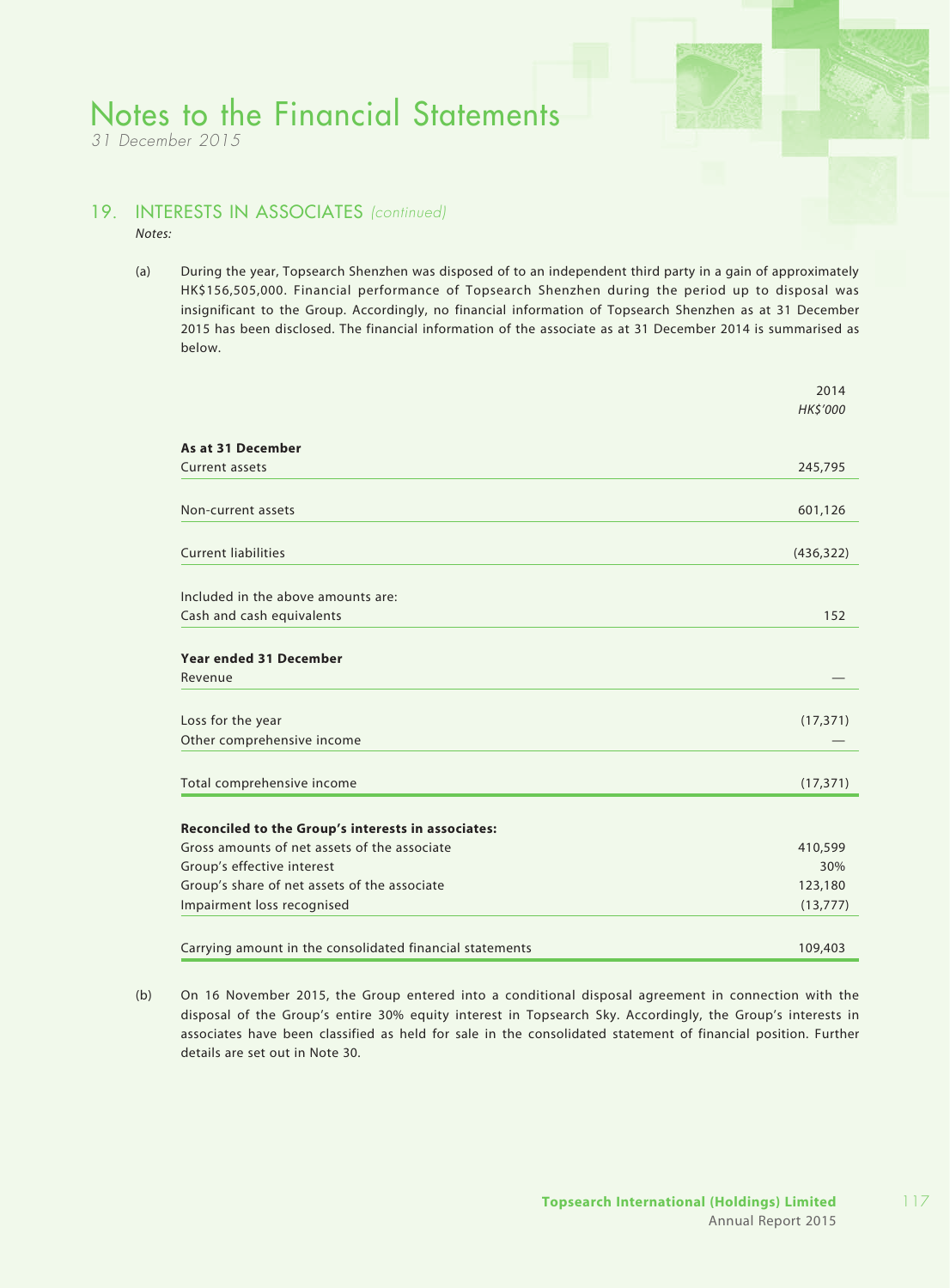*31 December 2015*

### 20. AVAILABLE-FOR-SALE FINANCIAL ASSETS

|                                | 2015            | 2014     |
|--------------------------------|-----------------|----------|
|                                | <b>HK\$'000</b> | HK\$'000 |
|                                |                 |          |
| Club debentures, at fair value | 1,857           | 1,857    |

The fair values of the club debentures are based on recent transaction prices.

### 21. INVENTORIES

|                                          | 2015            | 2014      |
|------------------------------------------|-----------------|-----------|
|                                          | <b>HK\$'000</b> | HK\$'000  |
|                                          |                 |           |
| Raw materials and consumables            | 45,194          | 48,067    |
| Work in progress                         | 14,003          | 19,180    |
| Finished goods                           | 39,174          | 47,948    |
|                                          |                 |           |
|                                          | 98,371          | 115,195   |
| Less: Allowance for obsolete inventories | (21, 367)       | (19, 109) |
|                                          |                 |           |
|                                          | 77,004          | 96,086    |

### 22. TRADE RECEIVABLES

|                                    | 2015            | 2014     |
|------------------------------------|-----------------|----------|
|                                    | <b>HK\$'000</b> | HK\$'000 |
|                                    |                 |          |
| Trade receivables                  | 107,317         | 103,945  |
| Less: Allowance for doubtful debts | (2, 503)        | (1,727)  |
|                                    |                 |          |
|                                    | 104,814         | 102,218  |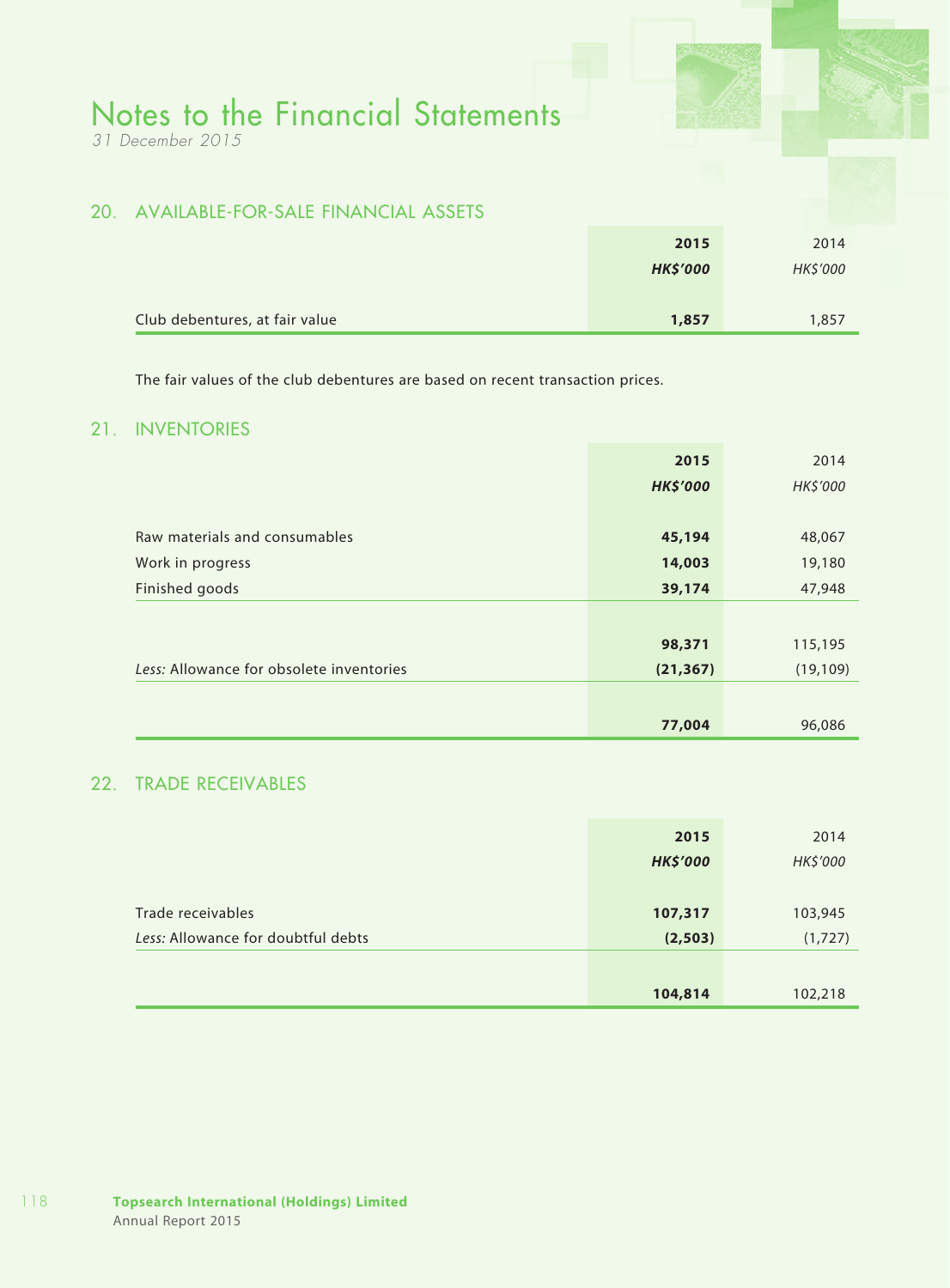*31 December 2015*

#### 22. TRADE RECEIVABLES *(continued)*

The Group's trade receivables that are denominated in a currency other than the functional currencies of the relevant group entities are set out below:

|                                               | 2015            | 2014            |
|-----------------------------------------------|-----------------|-----------------|
|                                               | <b>HK\$'000</b> | <b>HK\$'000</b> |
|                                               |                 |                 |
| Denominated in United States dollars ("US\$") | 97,399          | 97,975          |

Customers are generally granted with credit terms of 30 to 120 days. The ageing analysis of trade receivables based on invoice date (net of allowance for doubtful debts) at the end of reporting period is as follows:

|                | 2015            | 2014     |
|----------------|-----------------|----------|
|                | <b>HK\$'000</b> | HK\$'000 |
|                |                 |          |
| $0 - 30$ days  | 43,948          | 41,311   |
| $31 - 60$ days | 37,620          | 38,842   |
| $61 - 90$ days | 20,586          | 19,999   |
| Over 90 days   | 2,660           | 2,066    |
|                |                 |          |
|                | 104,814         | 102,218  |

As at 31 December 2015, trade receivables of approximately HK\$80,748,000 (2014: HK\$81,101,000) were neither past due nor impaired. Trade receivables that were neither past due nor impaired related to customers for whom there was no recent history of default.

119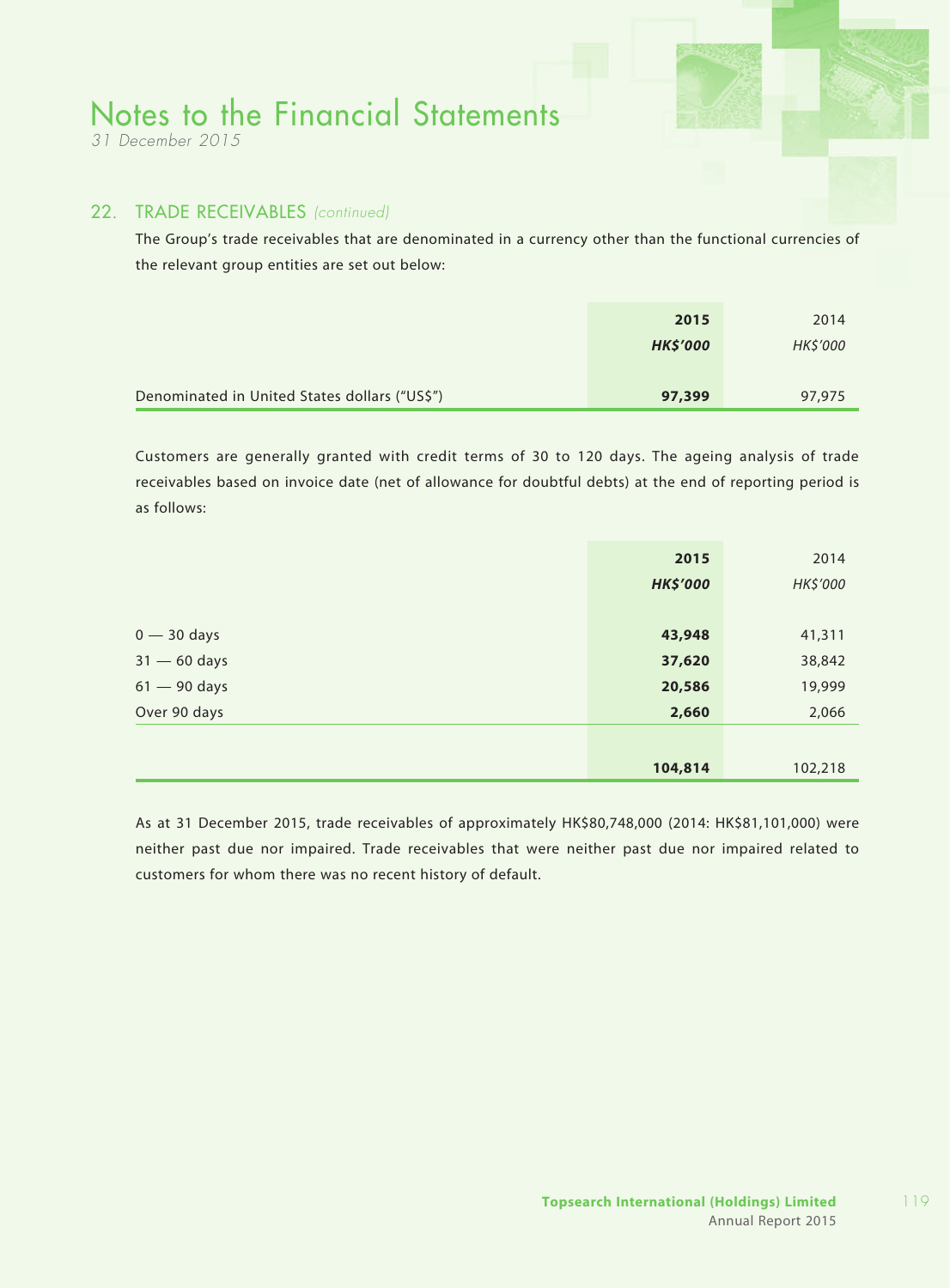*31 December 2015*

#### 22. TRADE RECEIVABLES *(continued)*

The ageing of trade receivables (net of allowance for doubtful debts) which are past due but not impaired is as follows:

|                                                 | 2015<br><b>HK\$'000</b> | 2014<br>HK\$'000 |
|-------------------------------------------------|-------------------------|------------------|
| $0 - 30$ days past due<br>31 - 90 days past due | 19,302<br>4,764         | 18,510<br>2,607  |
|                                                 | 24,066                  | 21,117           |

Trade receivables that were past due but not impaired related to customers that have good creditworthiness or good track record with the Group. Based on past experience, the management considered no impairment is necessary as there has not been a significant change in credit quality of these balances, which are still considered fully recoverable. The Group does not hold any collateral over these balances.

The movement in impairment loss on trade receivables during the year is as follows:

|                            | 2015            | 2014     |
|----------------------------|-----------------|----------|
|                            | <b>HK\$'000</b> | HK\$'000 |
|                            |                 |          |
| At beginning of the year   | 1,727           | 6,870    |
| Impairment loss recognised | 841             | 1,673    |
| Bad debts written off      | (32)            | (6, 811) |
| Exchange realignment       | (33)            | (5)      |
|                            |                 |          |
| At end of the year         | 2,503           | 1,727    |

The Group recognised impairment loss on individual assessment based on the accounting policy stated in Note 4(g)(ii).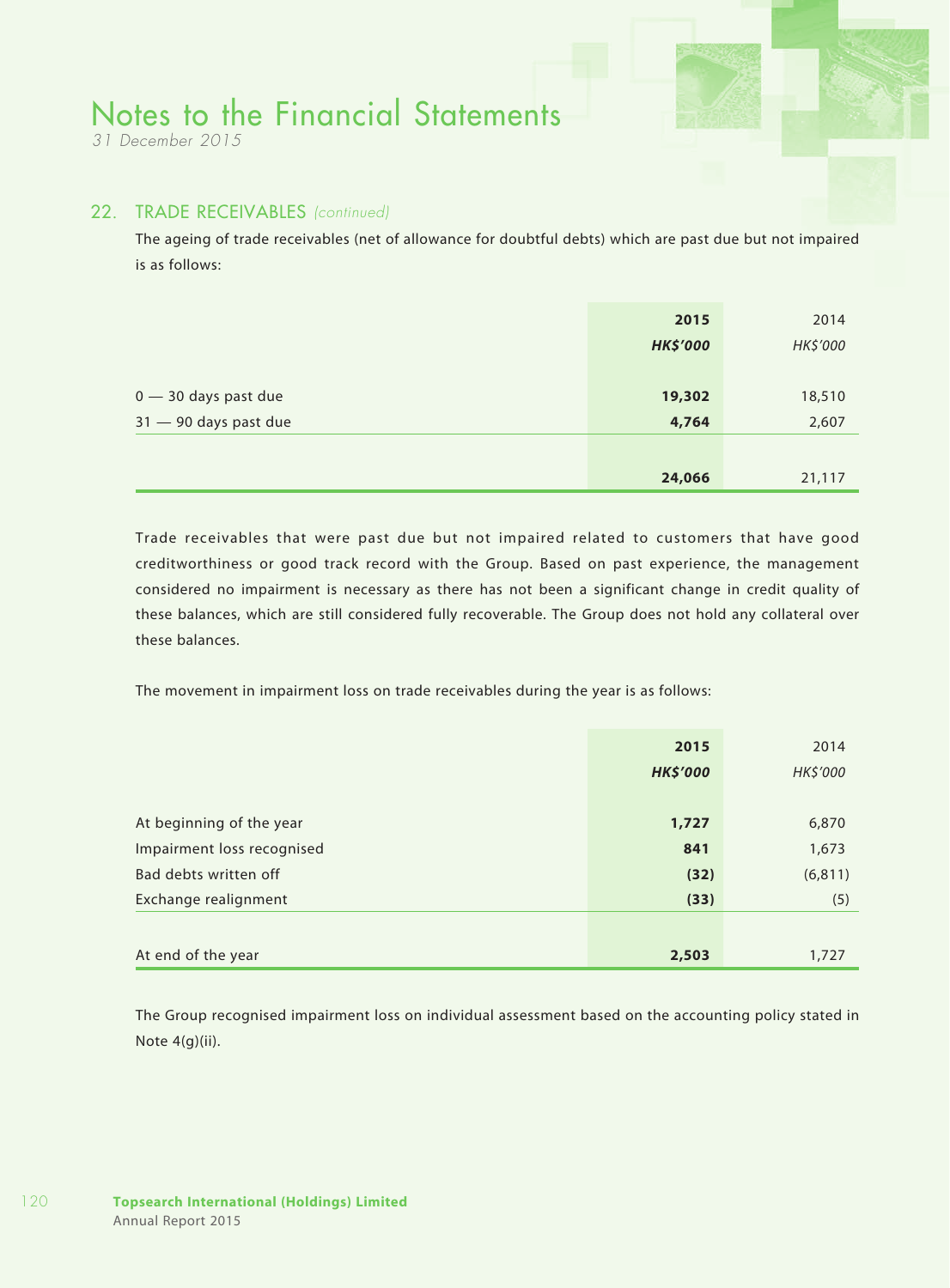*31 December 2015*

### 23. BANK BALANCES AND CASH

At 31 December 2015 and 2014, bank balances carry interest at prevailing deposit rates.

The Group's bank balances and cash that are denominated in currencies other than the functional currencies of the relevant group entities are set out below:

|                                     | 2015<br><b>HK\$'000</b> | 2014<br>HK\$'000 |
|-------------------------------------|-------------------------|------------------|
| Denominated in HK\$                 |                         | 134              |
| Denominated in Renminbi ("RMB")     | 75,571                  | 1,903            |
| Denominated in US\$                 | 11,600                  | 55,463           |
| Denominated in Euro dollars         | 127                     | 141              |
| Denominated in Great British Pound  | 572                     | 605              |
| Denominated in Macau Pataca ("MOP") | 202                     |                  |

### 24. TRADE PAYABLES

The ageing analysis of trade payables based on invoice date at the end of reporting period is as follows:

|                | 2015<br><b>HK\$'000</b> | 2014<br>HK\$'000 |
|----------------|-------------------------|------------------|
| $0 - 30$ days  | 27,201                  | 41,320           |
| $31 - 60$ days | 22,665                  | 39,644           |
| $61 - 90$ days | 17,575                  | 28,216           |
| Over 90 days   | 25,648                  | 70,956           |
|                |                         |                  |
|                | 93,089                  | 180,136          |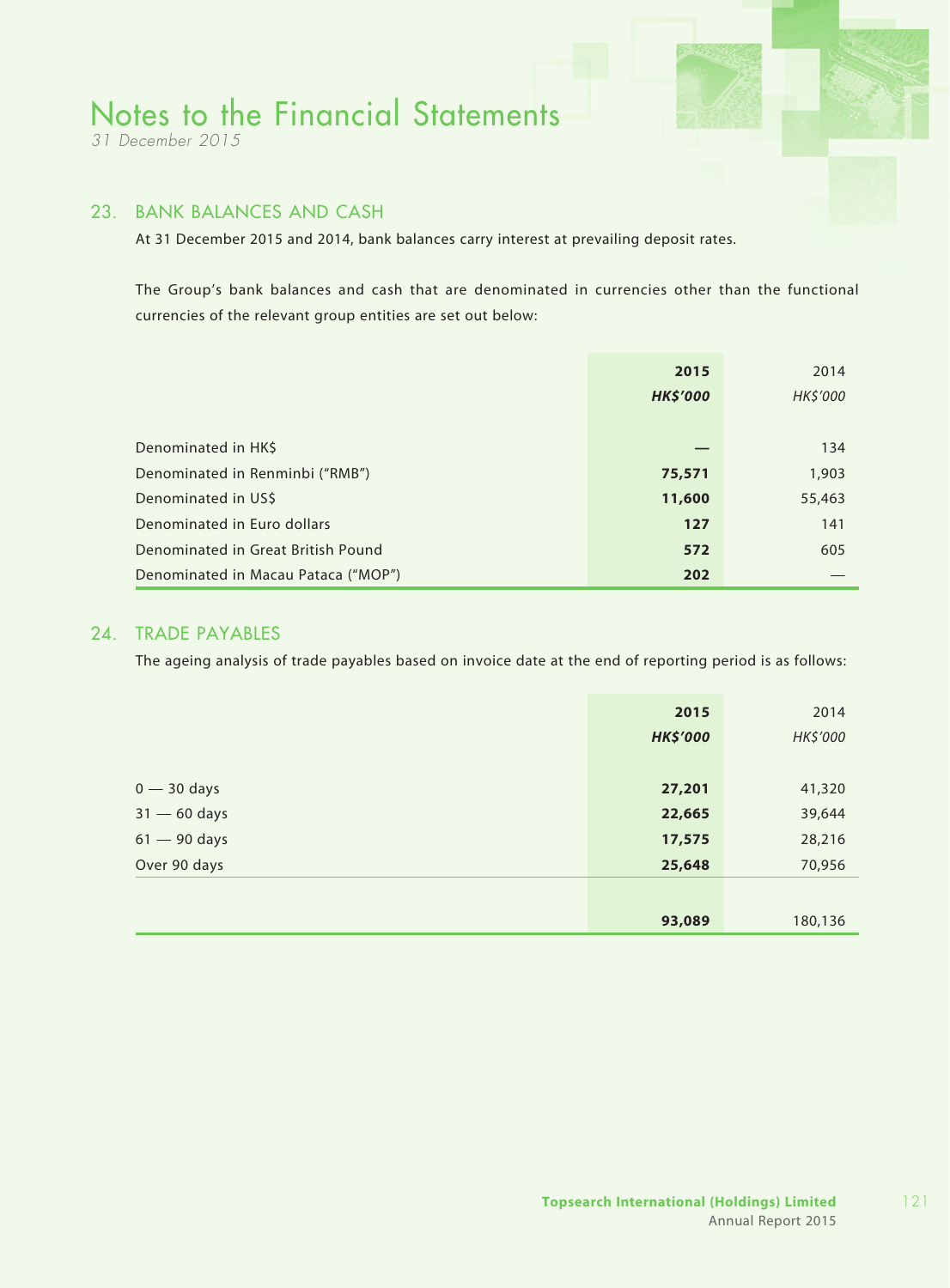*31 December 2015*

#### 24. TRADE PAYABLES *(continued)*

The Group's trade payables that are denominated in a currency other than the functional currencies of the relevant group entities are set out below:

|                     | 2015            | 2014     |
|---------------------|-----------------|----------|
|                     | <b>HK\$'000</b> | HK\$'000 |
|                     |                 |          |
| Denominated in US\$ | 34,857          | 82,085   |

The trade payables are non-interest-bearing and are normally settled on terms of 60 to 120 days. The Group has financial risk management policies in place to ensure that all payables are settled within the credit timeframe.

### 25. OTHER PAYABLES AND ACCRUALS

Included in other payables and accruals were accruals for payroll and payroll related costs, utility charges and general administrative expenses, purchases of spare parts, and a deposit of approximately RMB30,000,000 (equivalent to approximately HK\$35,294,000 (2014: HK\$37,500,000)) in respect of a property assignment transaction described below.

On 31 December 2010, the Group entered into a property assignment agreement (the "Property Assignment Agreement") with an independent third party (the "Purchaser"), to sell a portion of a parcel of industrial land and buildings (the "Property"), which are located in phase II of Tongliao Economic Technology Development Zone, Tongliao City, Inner Mongolia, the PRC for a consideration of RMB51,000,000 (equivalent to HK\$59,302,000).

As at 31 December 2011, a deposit of RMB20,000,000 (equivalent to HK\$24,691,000) was received whilst the transaction was suspended due to delay of financing arrangement with a bank for a loan by the Purchaser for settlement of the remaining consideration. The directors of the Company believed that the aforesaid remaining consideration balance of RMB31,000,000 would be settled in full, taking into consideration the statements given by the local government bodies of Tongliao dated 21 March 2012 that they would pay directly to the Group's subsidiary in Tongliao.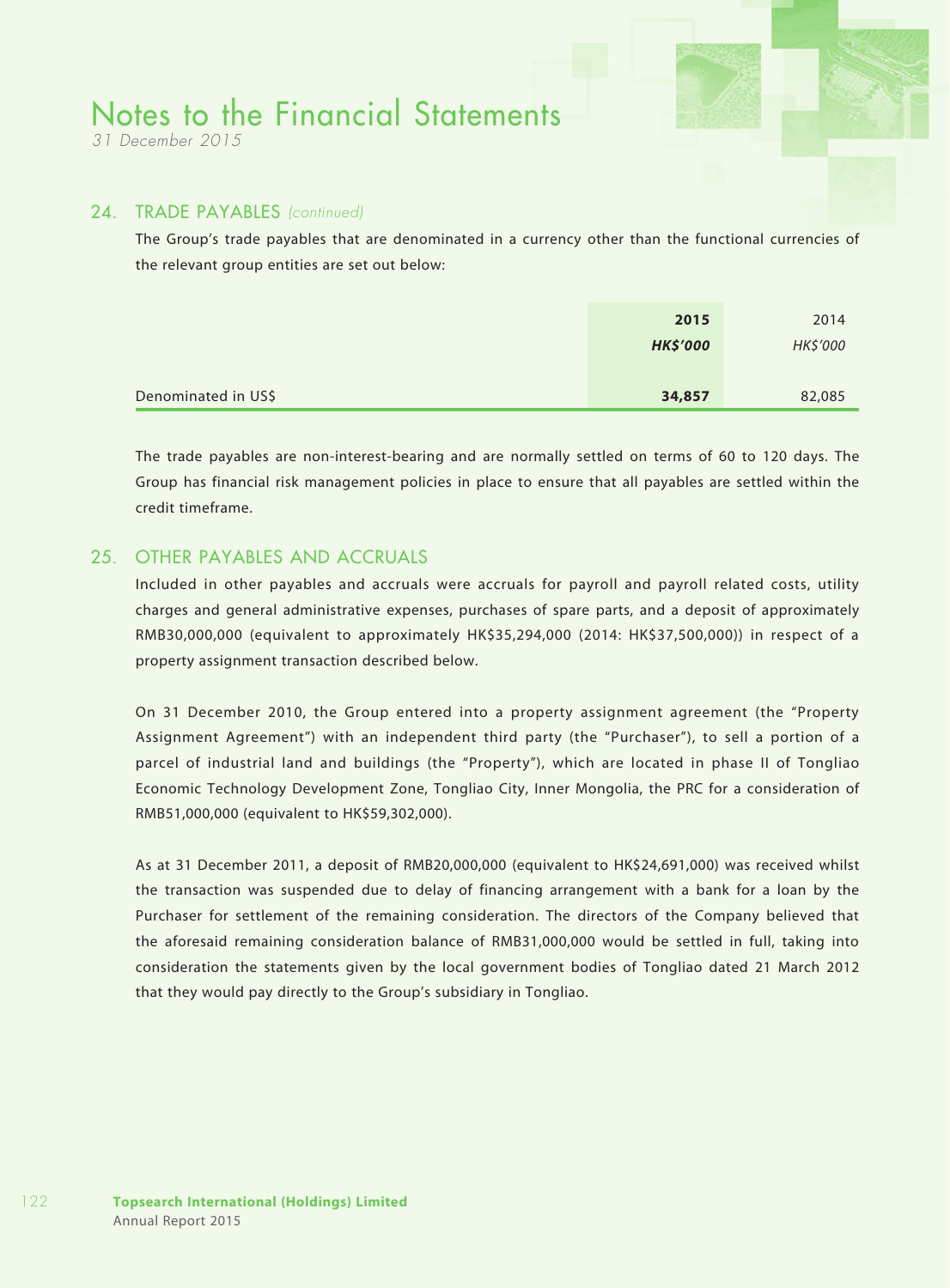*31 December 2015*

#### 25. OTHER PAYABLES AND ACCRUALS *(continued)*

During the year ended 31 December 2012, a further deposit of RMB10,000,000 (equivalent to HK\$12,500,000) was received from local government bodies of Tongliao.

As further detailed in Note 30, on 16 November 2015, the Group entered into a conditional disposal agreement in connection with the disposal of certain subsidiaries of the Group, and the above deposit has been classified as held for sale as at the end of the financial period accordingly. Subsequent to the end of the reporting period, on 15 January 2016, the disposal has been completed.

### 26. OBLIGATION UNDER FINANCE LEASES

The Group leases certain plant and machinery items. Such assets are generally classified as finance leases as the ownership of the assets will be transferred to the Group by the end of the lease terms.

Future lease payments are due as follows:

|                                                  | <b>Minimum</b>  |                 |                 |
|--------------------------------------------------|-----------------|-----------------|-----------------|
|                                                  | lease           |                 | <b>Present</b>  |
|                                                  | payments        | <b>Interest</b> | value           |
|                                                  | 2015            | 2015            | 2015            |
|                                                  | <b>HK\$'000</b> | <b>HK\$'000</b> | <b>HK\$'000</b> |
|                                                  |                 |                 |                 |
| Not later than one year                          | 3,525           | 187             | 3,338           |
| Later than one year and not later than two years | 588             | 14              | 574             |
|                                                  |                 |                 |                 |
|                                                  | 4,113           | 201             | 3,912           |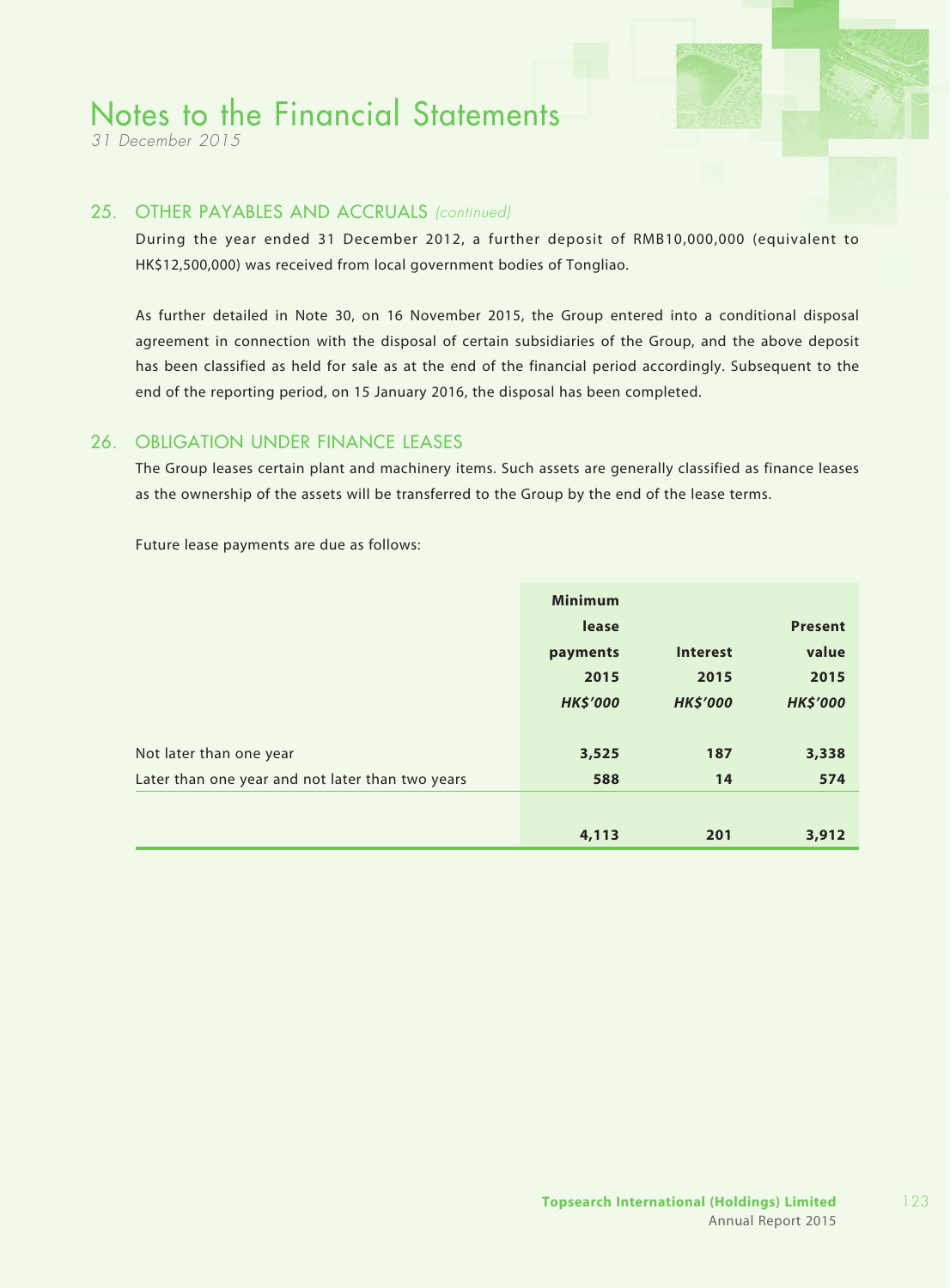*31 December 2015*

### 26. OBLIGATION UNDER FINANCE LEASES *(continued)*

|                                                    | 7,772    | 665      | 7,107    |
|----------------------------------------------------|----------|----------|----------|
| Later than two years and not later than five years | 191      | 10       | 181      |
| Later than one year and not later than two years   | 3,023    | 192      | 2,831    |
| Not later than one year                            | 4,558    | 463      | 4,095    |
|                                                    | HK\$'000 | HK\$'000 | HK\$'000 |
|                                                    | 2014     | 2014     | 2014     |
|                                                    | payments | Interest | value    |
|                                                    | lease    |          | Present  |
|                                                    | Minimum  |          |          |

The present value of future lease payments are analysed as:

|                            | 2015            | 2014     |
|----------------------------|-----------------|----------|
|                            | <b>HK\$'000</b> | HK\$'000 |
|                            |                 |          |
| <b>Current liabilities</b> | 3,338           | 4,095    |
| Non-current liabilities    | 574             | 3,012    |
|                            |                 |          |
|                            | 3,912           | 7,107    |

The Group's obligation under finance leases is secured by the lessor's charge over the leased assets.

### 27. INTEREST-BEARING BANK LOANS

|                               | 2015            | 2014     |
|-------------------------------|-----------------|----------|
|                               | <b>HK\$'000</b> | HK\$'000 |
|                               |                 |          |
| Secured bank loans repayable: |                 |          |
| within one year               | 152,510         | 101,616  |
| in the second year            |                 | 75,000   |
|                               |                 |          |
|                               | 152,510         | 176,616  |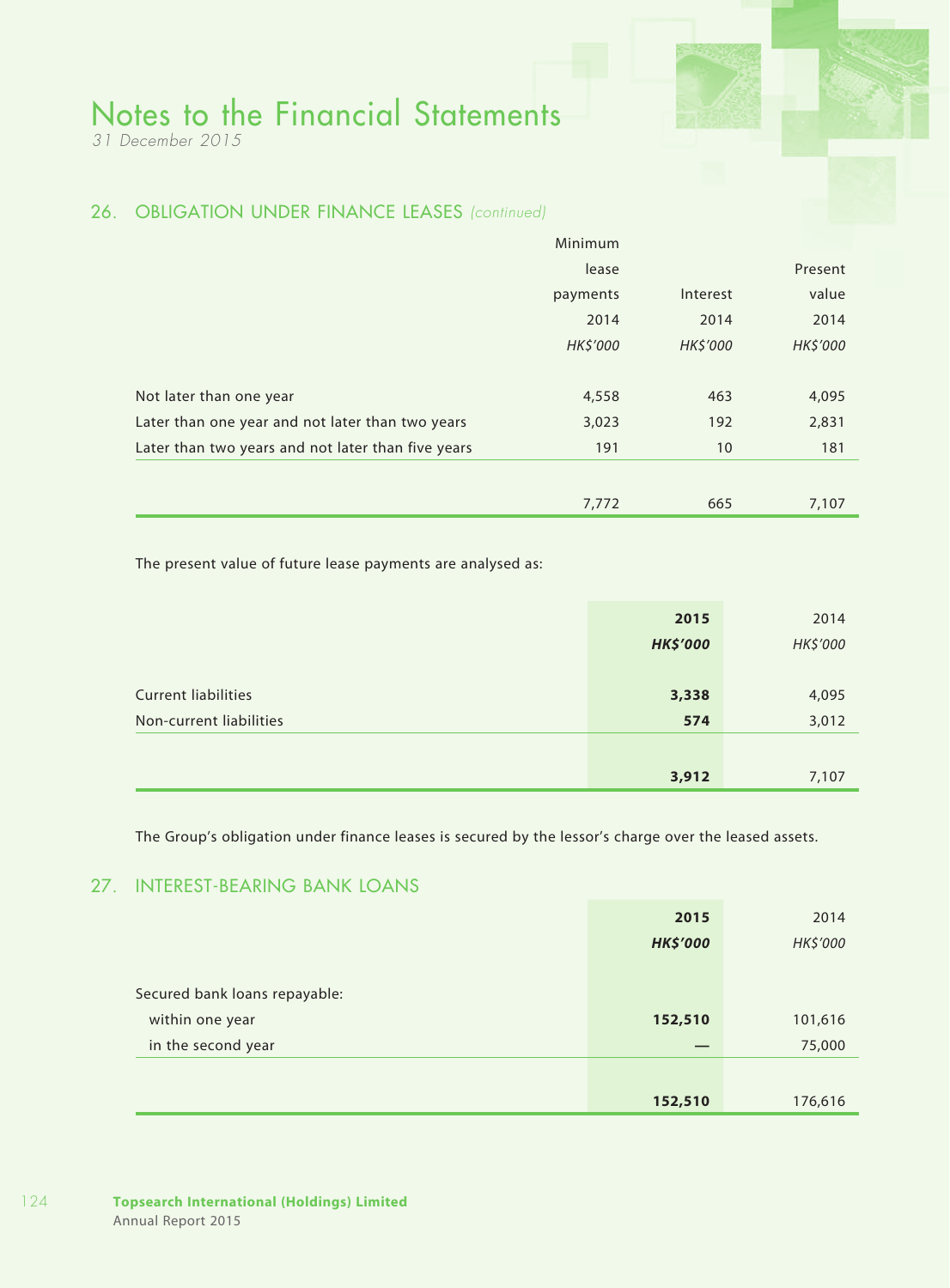*31 December 2015*

### 27. INTEREST-BEARING BANK LOANS *(continued)*

The bank loans are secured by certain buildings and payments for leasehold land held for own use under operating leases held by the Group, the assignment of the Group's trade receivables of approximately HK\$53,720,000 (2014: HK\$91,382,000) and corporate guarantee of the Company. Bank loans of approximately HK\$115,294,000 (2014: HK\$75,000,000) carried floating interest rates and the effective interest rate ranged from 5.35% to 6.15% (2014: 6.15%) per annum. The remaining bank loans carried fixed interest rates ranging from 1.21% to 1.93% (2014: 1.53% to 6%) per annum.

The bank loans that are denominated in a currency other than the functional currencies of the relevant group entities are set out below:

|     |                                                       | 2015<br><b>HK\$'000</b> | 2014<br>HK\$'000 |
|-----|-------------------------------------------------------|-------------------------|------------------|
|     | Denominated in US\$                                   | 37,216                  | 64,116           |
| 28. | <b>SHAREHOLDER'S LOANS</b>                            |                         |                  |
|     |                                                       | 2015<br><b>HK\$'000</b> | 2014<br>HK\$'000 |
|     | Unsecured loans from a controlling shareholder:       |                         |                  |
|     | - interest bearing at 7% and repayable on 2 July 2016 |                         |                  |
|     | (2014: 2 January 2016)                                | 94,698                  | 95,661           |

The shareholder's loans were advanced by Mr. Cheok, a director and the then controlling shareholder of the Company. As further detailed in Note 1, Mr. Cheok was not a controlling shareholder after the completion of his disposal of 51.025% of the entire issued share capital of the Company on 15 January 2016.

Subsequent to the end of reporting period, Mr. Cheok agreed to extend the repayment date to 2 January 2017.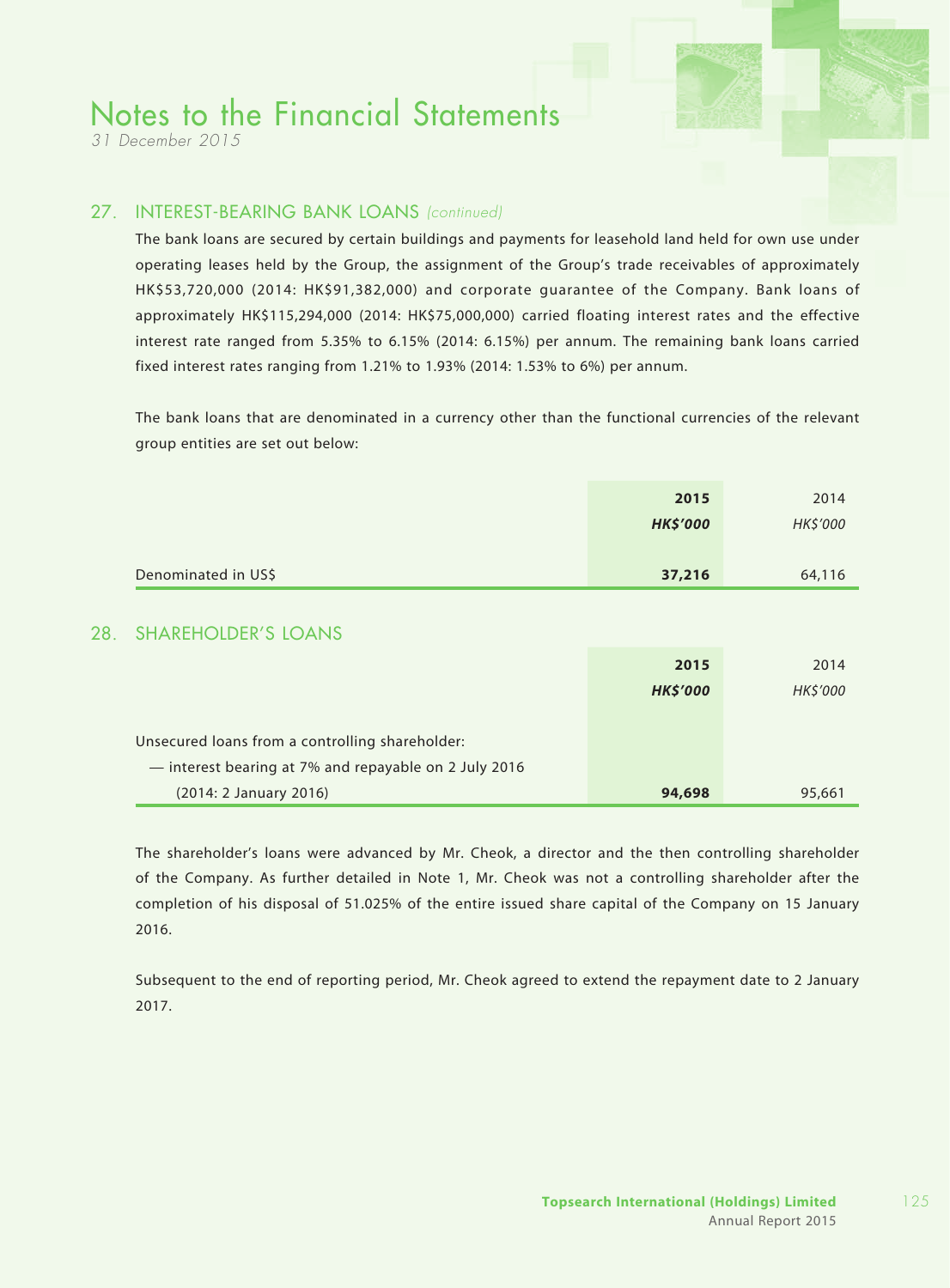*31 December 2015*

#### 28. SHAREHOLDER'S LOANS *(continued)*

The shareholder's loans that are denominated in currencies other than the functional currencies of the relevant group entities are set out below:

|                     | 2015            | 2014     |
|---------------------|-----------------|----------|
|                     | <b>HK\$'000</b> | HK\$'000 |
|                     |                 |          |
| Denominated in RMB  | 3,906           | 4,150    |
| Denominated in US\$ | 643             | 643      |

#### 29. DEFERRED TAX LIABILITIES

The following are the major deferred tax liabilities/(assets) recognised and movements thereon during the current and prior years:

|                                                           | Accelerated<br>tax<br>depreciation<br><b>HKS'000</b> | Tax<br>losses<br><b>HKS'000</b> | Impairment of<br>property, plant<br>and equipment<br><b>HKS'000</b> | <b>Revaluation of</b><br>property<br><b>HK\$'000</b> | <b>Total</b><br><b>HKS'000</b> |
|-----------------------------------------------------------|------------------------------------------------------|---------------------------------|---------------------------------------------------------------------|------------------------------------------------------|--------------------------------|
| At 1 January 2014, 31 December<br>2014 and 1 January 2015 | 3,185                                                | (1,588)                         | (1, 597)                                                            |                                                      |                                |
| Charged to reserve during the year                        |                                                      |                                 |                                                                     | 4,067                                                | 4,067                          |
| At 31 December 2015                                       | 3,185                                                | (1,588)                         | (1, 597)                                                            | 4,067                                                | 4,067                          |

At the end of reporting period, the Group had unused tax losses arising in the PRC of approximately HK\$55,492,000 (2014: HK\$53,968,000) that will expire in one to five years for offsetting against future taxable profit. Deferred tax assets have not been recognised in respect of these losses as they have arisen in subsidiaries that have been loss-making for several years and it is not considered probable that taxable profit will be available against which the tax losses can be utilised.

At the end of the reporting period, the Group has deductible temporary differences of HK\$158,270,000 (2014: HK\$160,140,000) in respect of the allowance for obsolete inventories and impairment of property, plant and equipment. No deferred tax asset has been recognised in relation to such deductible temporary differences as it is not probable that taxable profit will be available against which the deductible temporary differences can be utilised.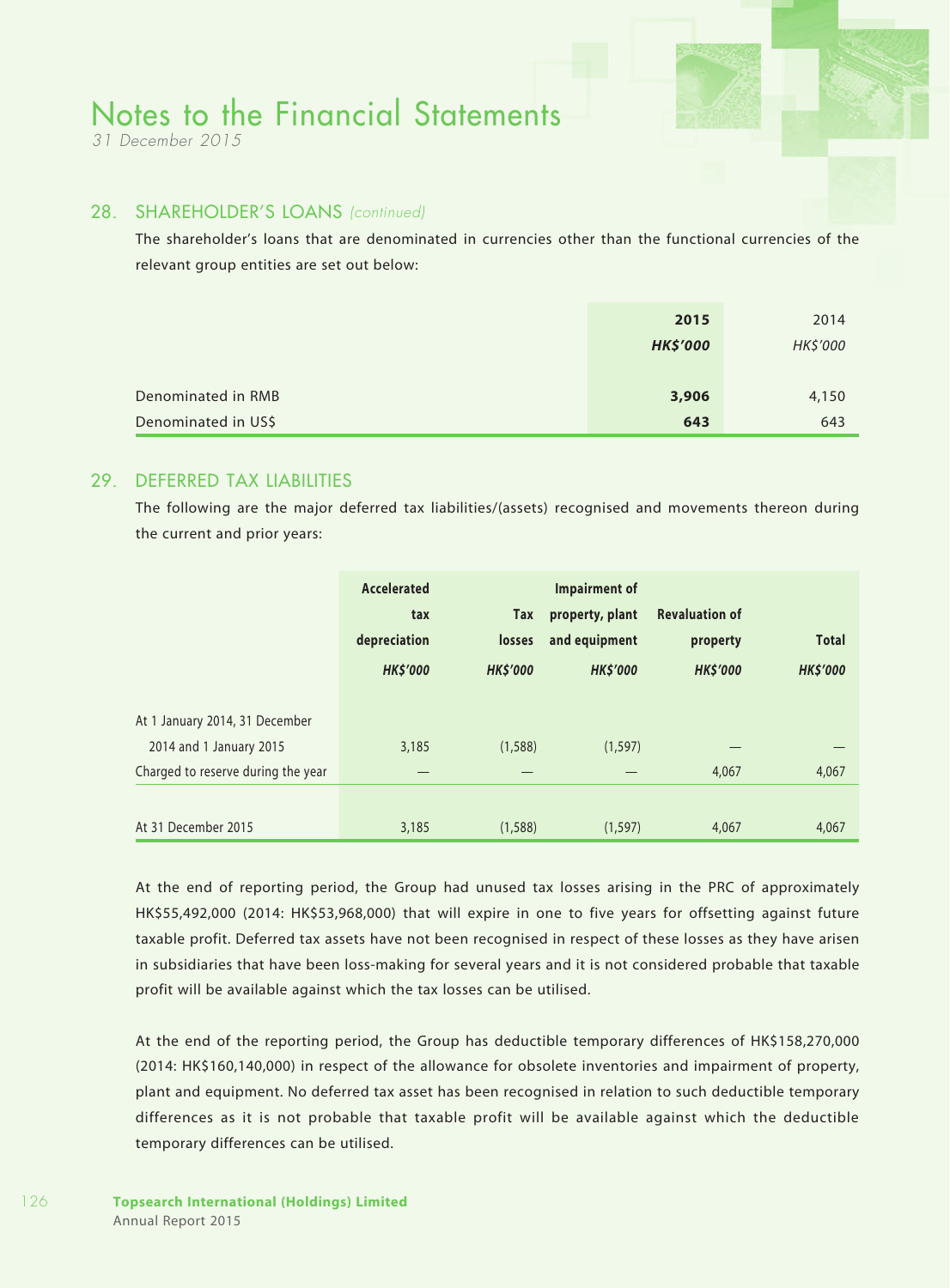*31 December 2015*

#### 29. DEFERRED TAX LIABILITIES *(continued)*

Under the EIT Law, withholding tax is imposed on dividends declared in respect of profits earned by PRC subsidiaries from 1 January 2008 onwards. There is no profit of the PRC subsidiaries available for distribution subject to the withholding tax.

As at 31 December 2015 and 2014, the Group did not have other material unrecognised deferred tax.

### 30. ASSETS AND LIABILITIES OF DISPOSAL GROUPS CLASSIFIED AS HELD FOR SALE

On 16 November 2015, the Group entered into two conditional disposal agreements with Toprich Bravo Limited and Top Harvest International Investment Limited respectively, both of which are wholly-owned by Mr. Cheok Ho Fung, in connection with the disposals of certain subsidiaries and an associate of the Group. The disposals constitute connected transactions under the Listing Rules.

The following major classes of assets and liabilities relating to these subsidiaries and associate have been classified as held for sale in the consolidated statement of financial position.

|                                              | 2015            |
|----------------------------------------------|-----------------|
|                                              | <b>HK\$'000</b> |
|                                              |                 |
| Property, plant and equipment                | 126,591         |
| Payments for leasehold land held for own use | 16,837          |
| Interests in associates                      | 73,224          |
| Other receivables                            | 684             |
| Bank balances and cash                       | 344             |
|                                              |                 |
|                                              | 217,680         |
|                                              |                 |
| Trade payables                               | 341             |
| Other payables and accruals                  | 37,094          |
|                                              |                 |
|                                              | 37,435          |

No impairment loss has been recognised as the fair values less costs to sell of the disposal groups are not less than their carrying amounts.

The disposal groups did not constitute a discontinued operation as they do not represent a major line of business or geographical area of operation.

The fair values less costs to sell of the disposal groups were estimated using the agreed selling price.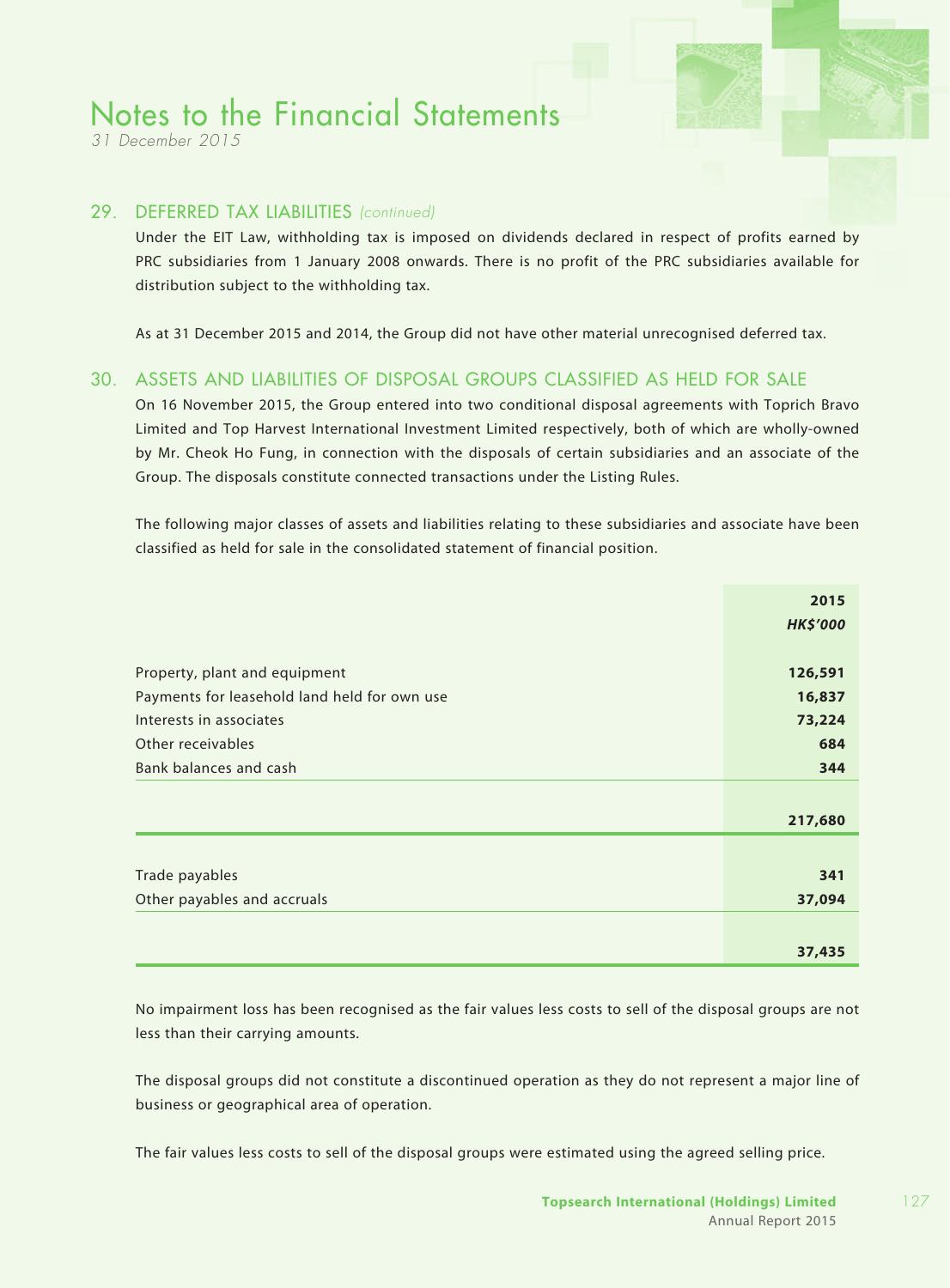*31 December 2015*

### 31. SHARE CAPITAL

| ordinary shares<br>of HK\$0.1 each<br>(1000) | <b>HK\$'000</b> |
|----------------------------------------------|-----------------|
|                                              |                 |
|                                              |                 |
|                                              |                 |
|                                              |                 |
|                                              |                 |
| 2,000,000                                    | 200,000         |
|                                              |                 |

#### 32. RESERVES

#### **The Group**

Details of the movements in the reserves of the Group are set out in the consolidated statement of changes in equity.

#### **The Company**

|                                        | <b>Share</b> | <b>Accumulated</b> |              |
|----------------------------------------|--------------|--------------------|--------------|
|                                        | premium      | losses             | <b>Total</b> |
|                                        | HK\$'000     | HK\$'000           | HK\$'000     |
| At 1 January 2014                      | 337,854      | (539,779)          | (201, 925)   |
| Profit for the year                    |              | 6,105              | 6,105        |
|                                        |              |                    |              |
| At 31 December 2014 and 1 January 2015 | 337,854      | (533, 674)         | (195, 820)   |
| Profit for the year                    |              | 4,769              | 4,769        |
|                                        |              |                    |              |
| At 31 December 2015                    | 337,854      | (528, 905)         | (191, 051)   |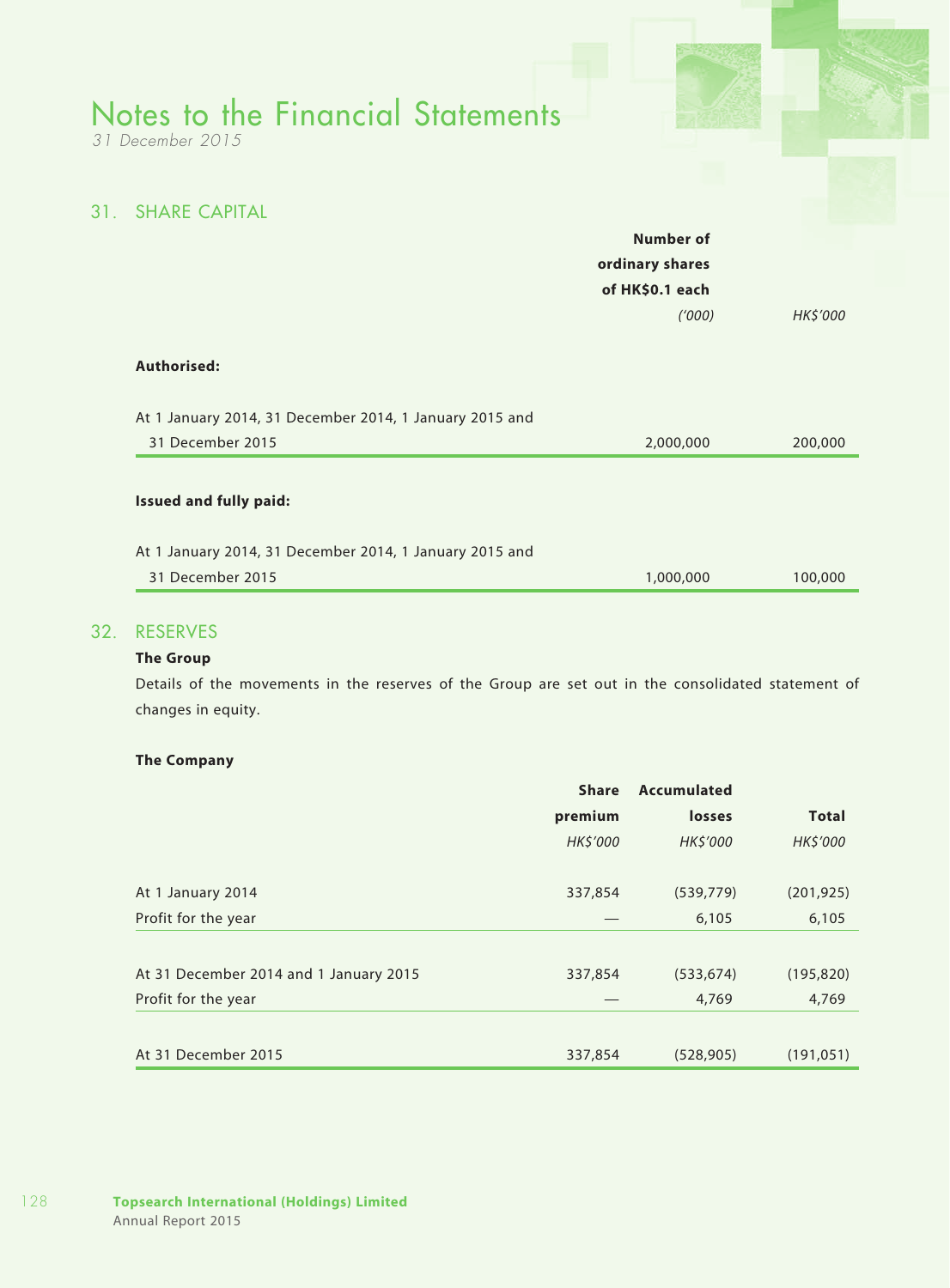*31 December 2015*

### 33. HOLDING COMPANY STATEMENT OF FINANCIAL POSITION

| <b>HK\$'000</b><br><b>Notes</b><br><b>NON-CURRENT ASSETS</b><br>Investments in subsidiaries<br>1,000 | HK\$'000<br>1,000 |
|------------------------------------------------------------------------------------------------------|-------------------|
|                                                                                                      |                   |
|                                                                                                      |                   |
|                                                                                                      |                   |
|                                                                                                      |                   |
| <b>CURRENT ASSETS</b>                                                                                |                   |
| Other current assets<br>2,069                                                                        | 460               |
| Bank balances and cash<br>2,204                                                                      | 23                |
|                                                                                                      |                   |
| 4,273<br>Total current assets                                                                        | 483               |
|                                                                                                      |                   |
| <b>CURRENT LIABILITIES</b>                                                                           |                   |
| Other payables and accruals<br>1,626                                                                 | 1,642             |
| Shareholder's loans<br>94,698                                                                        |                   |
|                                                                                                      |                   |
| <b>Total current liabilities</b><br>96,324                                                           | 1,642             |
|                                                                                                      |                   |
| <b>NET CURRENT LIABILITIES</b><br>(92, 051)                                                          | (1, 159)          |
|                                                                                                      |                   |
| <b>TOTAL ASSETS LESS CURRENT LIABILITIES</b><br>(91, 051)                                            | (159)             |
|                                                                                                      |                   |
| <b>NON-CURRENT LIABILITIES</b><br>Shareholder's loans                                                |                   |
|                                                                                                      | 95,661            |
| <b>NET LIABILITIES</b><br>(91, 051)                                                                  | (95, 820)         |
|                                                                                                      |                   |
| <b>CAPITAL AND RESERVES</b>                                                                          |                   |
| 31<br>Share capital<br>100,000                                                                       | 100,000           |
| 32<br>Reserves<br>(191, 051)                                                                         | (195, 820)        |
|                                                                                                      |                   |
| <b>DEFICIENCY IN SHAREHOLDERS' FUND</b><br>(91, 051)                                                 | (95, 820)         |

On behalf of the Board

#### **Cheok Ho Fung**

*Director*

129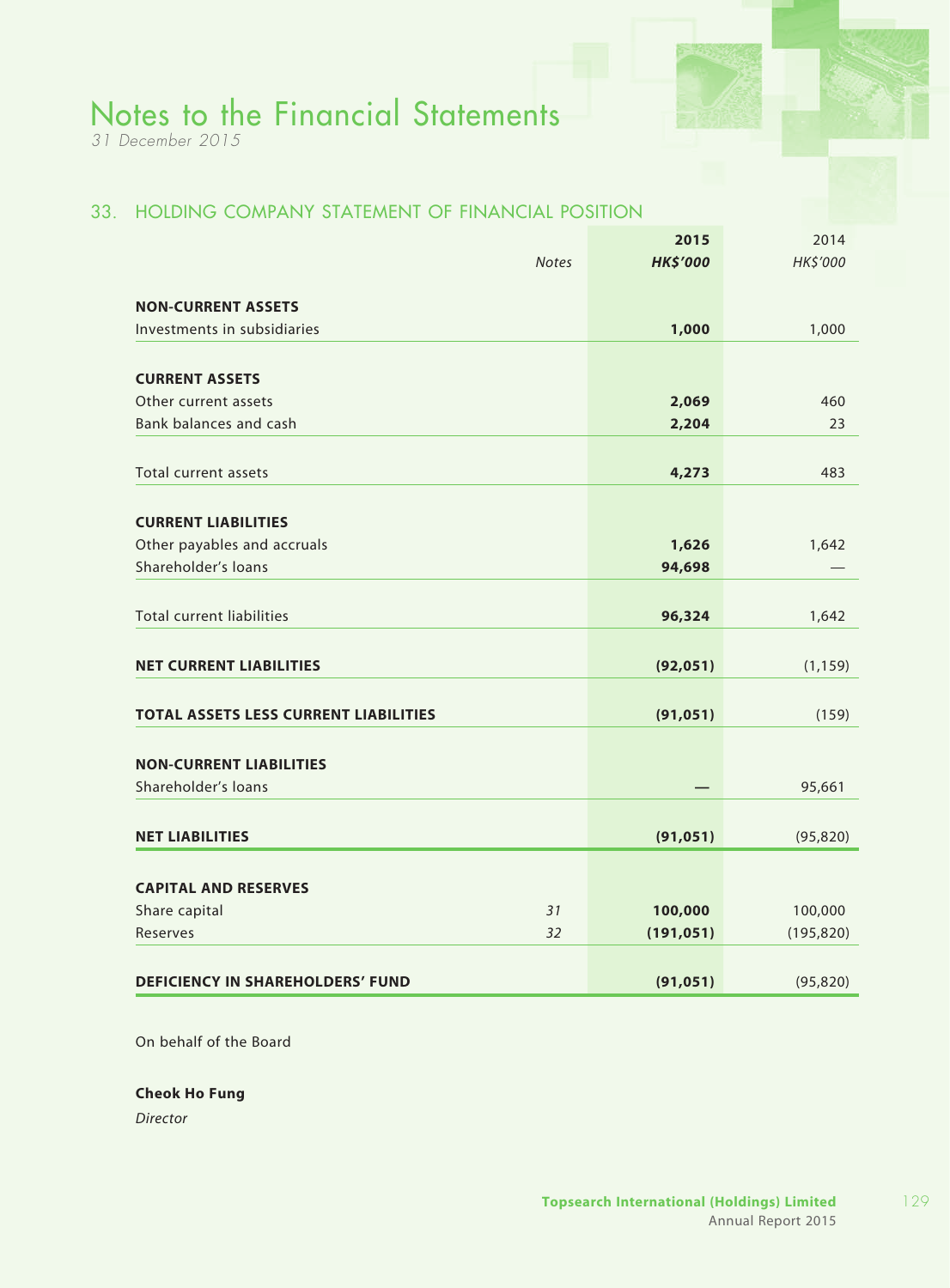*31 December 2015*

### 34. SUBSIDIARIES

Particulars of the principal subsidiaries as at 31 December 2015 are set out below:

|                                                                                             | Place of                                               |                                                                        |      |                            |                                   |
|---------------------------------------------------------------------------------------------|--------------------------------------------------------|------------------------------------------------------------------------|------|----------------------------|-----------------------------------|
|                                                                                             | incorporation or                                       | Issued share capital/                                                  |      | <b>Attributable equity</b> |                                   |
|                                                                                             | establishment/                                         | paid-up registered                                                     |      | interest held by the       |                                   |
| <b>Name</b>                                                                                 | operations                                             | capital                                                                |      | Company                    | <b>Principal activities</b>       |
|                                                                                             |                                                        |                                                                        |      | Directly Indirectly        |                                   |
| <b>Topsearch Industries</b><br>(BVI) Limited                                                | British Virgin Islands/ Ordinary shares<br>Hong Kong   | US\$50,000                                                             | 100% |                            | Investment holding                |
| <b>Topsearch Industries</b><br>(Holdings) Limited                                           | Hong Kong                                              | Ordinary shares<br>HK\$1,000<br>Deferred non-voting*<br>HK\$20,000,000 |      | 100%                       | Investment holding                |
| <b>Topsearch Printed</b><br>Circuits (HK) Limited                                           | Hong Kong                                              | Ordinary shares<br>HK\$10,000,000                                      |      | 100%                       | Investment holding                |
| <b>Topsearch Printed</b><br>Circuits Macao<br>Commercial Offshore<br><b>Company Limited</b> | Macau                                                  | Ordinary shares Macau<br>Pataca100,000                                 |      | 100%                       | Sale of printed circuit<br>boards |
| Topsearch Tongliao<br>Investment (BVI)<br>Limited <sup>#</sup>                              | British Virgin Islands/ Shares US\$50,000<br>Hong Kong |                                                                        |      | 100%                       | Investment holding                |
| Topsearch Excelio<br>Investment (HK)<br>Limited                                             | Hong Kong                                              | Ordinary share HK\$1                                                   |      | 100%                       | Investment holding                |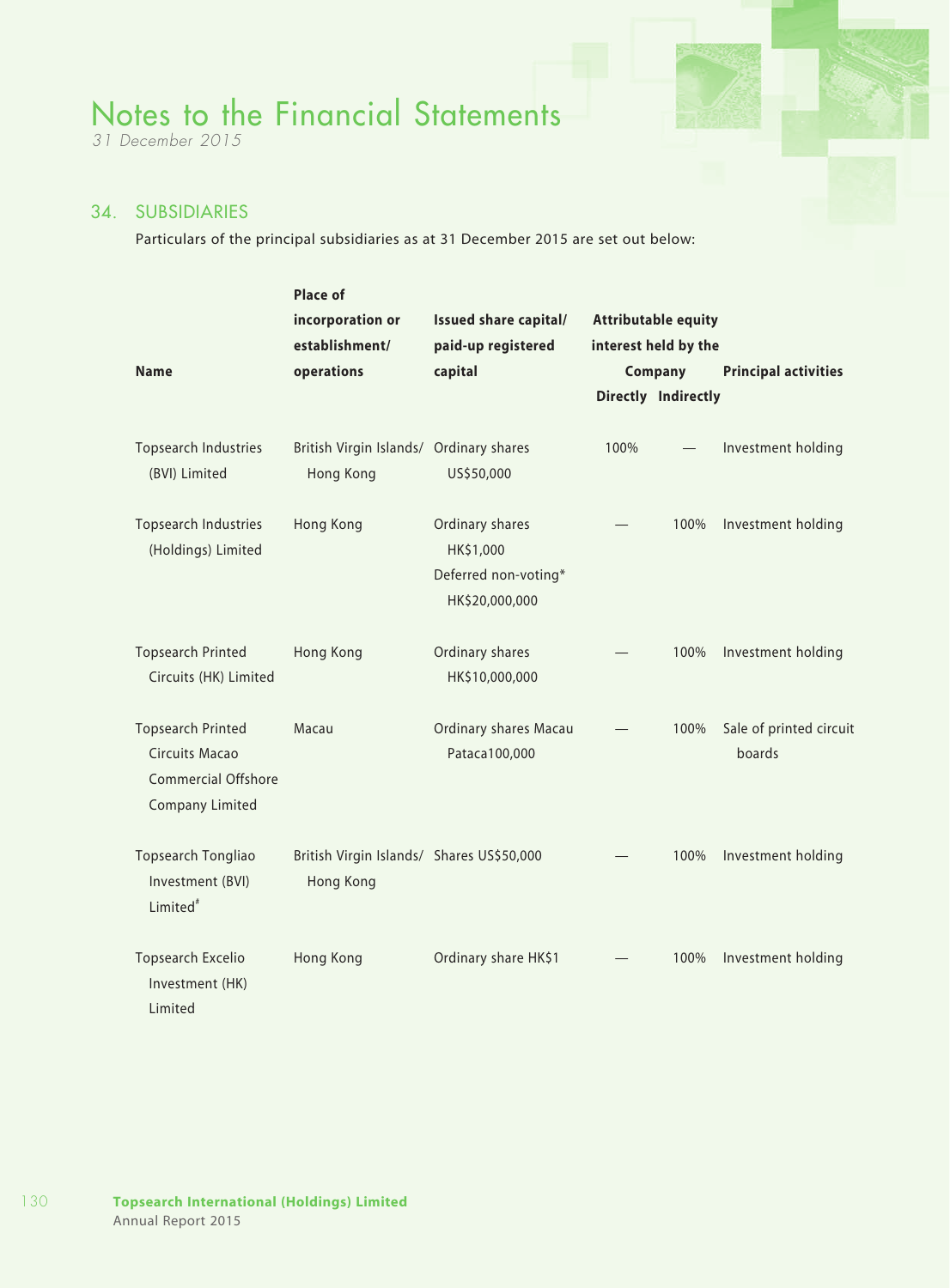*31 December 2015*

### 34. SUBSIDIARIES *(continued)*

|                                                                      | <b>Place of</b>                                           |                                      |                            |                     |                                             |
|----------------------------------------------------------------------|-----------------------------------------------------------|--------------------------------------|----------------------------|---------------------|---------------------------------------------|
|                                                                      | incorporation or                                          | Issued share capital/                | <b>Attributable equity</b> |                     |                                             |
|                                                                      | establishment/                                            | paid-up registered                   | interest held by the       |                     |                                             |
| <b>Name</b>                                                          | operations                                                | capital                              |                            | Company             | <b>Principal activities</b>                 |
|                                                                      |                                                           |                                      |                            | Directly Indirectly |                                             |
|                                                                      |                                                           |                                      |                            |                     |                                             |
| 至卓飛高線路板(曲江)<br>有限公司 <sup>@</sup>                                     | The PRC                                                   | Registered capital<br>US\$99,000,000 |                            | 100%                | Manufacture of<br>printed circuit<br>boards |
| 至卓飛高線路板(通遼)<br>有限公司 <sup>@#</sup>                                    | The PRC                                                   | Registered capital<br>US\$28,300,122 |                            | 100%                | Manufacture of<br>printed circuit<br>boards |
| Topsearch Technologies Hong Kong<br>Investment (Holdings)<br>Limited |                                                           | Ordinary shares HK\$2                |                            | 100%                | Investment holding                          |
| Topsearch iService<br><b>Investment Limited</b>                      | Hong Kong                                                 | Ordinary share HK\$1                 |                            | 100%                | Investment holding                          |
| Excelio Technology<br>(Hong Kong) Company<br>Limited                 | Hong Kong                                                 | Ordinary shares<br>HK\$10,000,000    |                            | 60%                 | Investment holding                          |
| <b>Excelio Company</b><br>Limited                                    | British Virgin Islands/ Ordinary share US\$1<br>Hong Kong |                                      |                            | 60%                 | Integrated circuit<br>design                |
| 卓捷創芯科技(深圳)<br>有限公司 <sup>@</sup>                                      | The PRC                                                   | Registered capital<br>RMB10,000,000  |                            | 60%                 | Product research and<br>development         |
| 無錫智速科技有限公司 <sup>@</sup> The PRC                                      |                                                           | Registered capital<br>RMB1,500,000   |                            | 60%                 | Product research and<br>development         |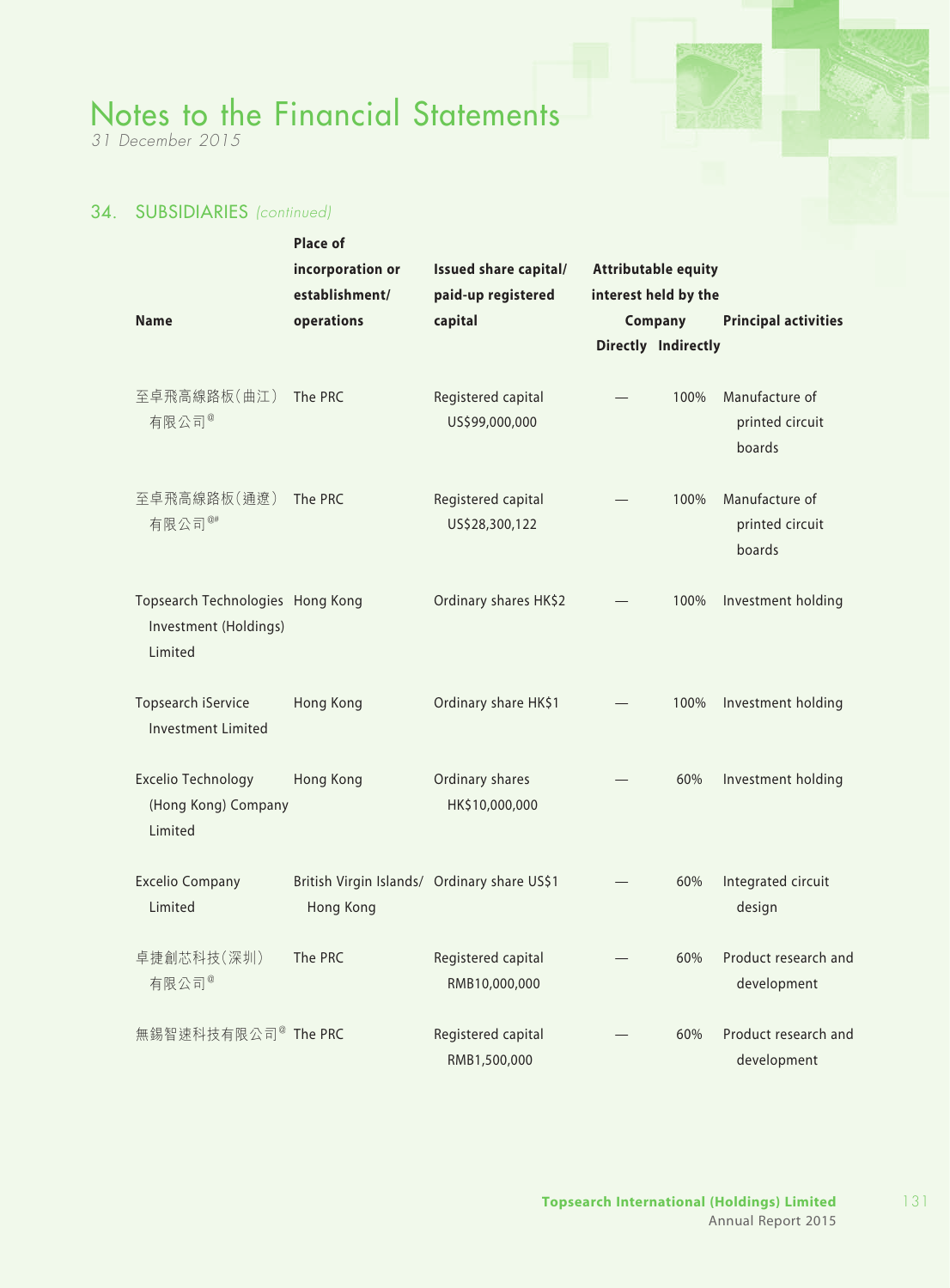*31 December 2015*

### 34. SUBSIDIARIES *(continued)*

|                                       | Place of         |                                     |                            |                                                              |
|---------------------------------------|------------------|-------------------------------------|----------------------------|--------------------------------------------------------------|
|                                       | incorporation or | Issued share capital/               | <b>Attributable equity</b> |                                                              |
|                                       | establishment/   | paid-up registered                  | interest held by the       |                                                              |
| <b>Name</b>                           | operations       | capital                             | Company                    | <b>Principal activities</b>                                  |
|                                       |                  |                                     | <b>Directly Indirectly</b> |                                                              |
| 至卓飛高企業管理咨詢<br>服務(韶關)有限公司 <sup>@</sup> | The PRC          | Registered capital<br>HK\$1,000,000 | 100%                       | Provision of<br>information system<br>management<br>services |
| Citilite Pride Limited#               | Hong Kong        | Ordinary shares<br>HK\$2,000,000    | 100%                       | Investment holding                                           |

The non-voting deferred shares carry no rights to dividends, no rights to attend or vote at general meetings and no rights to receive any surplus assets in a return of capital upon winding-up unless a sum of HK\$500,000,000,000,000 has been distributed to each of the holders of the ordinary shares.

Registered as wholly-foreign-owned enterprises under the PRC law.

These subsidiaries were disposed subsequent to the end of the reporting period.

None of the subsidiaries had issued any debt securities as at 31 December 2015 or at any time during the year.

The above tables list the subsidiaries of the Company which, in the opinion of the directors of the Company, principally comprised the Group's assets or results. To give details of the other subsidiaries would, in the opinion of the directors of the Company, result in particulars of excessive length.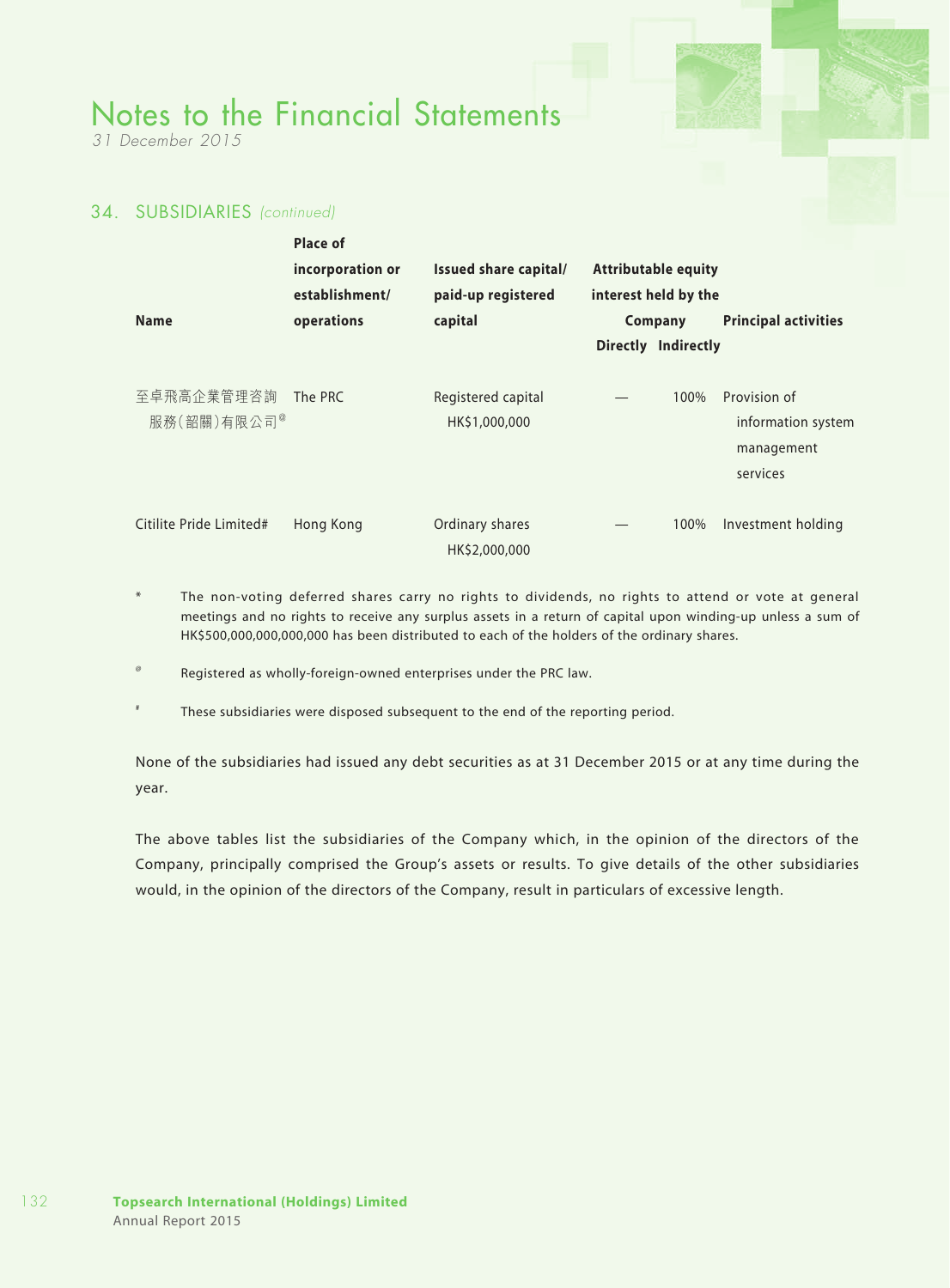*31 December 2015*

### 35. OPERATING LEASE COMMITMENTS

The Group had commitments for future minimum lease payments under non-cancellable operating leases which fall due during the period as follows:

|                                        | 2015            | 2014     |
|----------------------------------------|-----------------|----------|
|                                        | <b>HK\$'000</b> | HK\$'000 |
|                                        |                 |          |
| Within one year                        | 3,710           | 4,055    |
| In the second to fifth years inclusive | 2,122           | 3,017    |
|                                        |                 |          |
|                                        | 5,832           | 7,072    |

Operating lease payments represent rentals payable by the Group for its office properties and staff quarters. Leases were negotiated for terms ranging from one to three years with fixed rentals over the terms of the leases.

### 36. CAPITAL AND OTHER COMMITMENTS

|                                                             | 2015            | 2014     |
|-------------------------------------------------------------|-----------------|----------|
|                                                             | <b>HK\$'000</b> | HK\$'000 |
|                                                             |                 |          |
| Capital expenditure, contracted for but not provided in the |                 |          |
| consolidated financial statements, in respect of:           |                 |          |
| Construction of factory buildings                           |                 | 91       |
| Acquisition of plant and machinery                          | 383             | 160      |
|                                                             |                 |          |
|                                                             | 383             | 251      |

### 37. SHARE OPTION SCHEME

The Company's share option scheme was adopted on 30 May 2002 and became effective on 21 June 2002 and unless otherwise cancelled or amended, would remain in force for 10 years from that date. The share option scheme was expired in prior years without renewal. At the end of the reporting period, no share option was outstanding under the share option scheme (2014: Nil).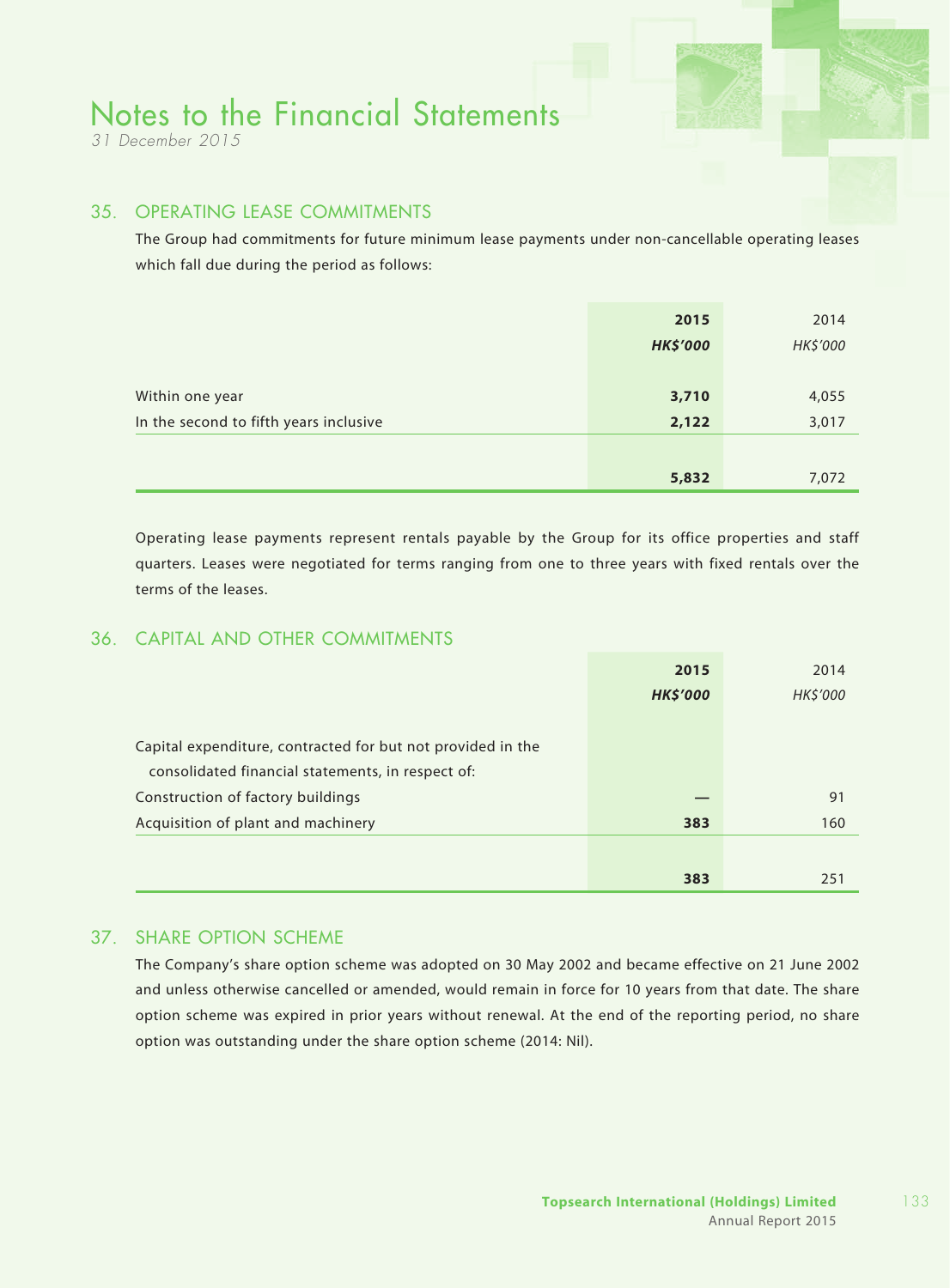*31 December 2015*

#### 38. RELATED PARTY TRANSACTIONS

(a) In addition to the related party balances and transactions set out in other notes to the consolidated financial statements, during the year, the Group entered into the following transactions with related parties:

| <b>Related party</b>                           | <b>Nature of transaction</b> | 2015           | 2014            |
|------------------------------------------------|------------------------------|----------------|-----------------|
|                                                |                              | <b>HKS'000</b> | <b>HK\$'000</b> |
|                                                |                              |                |                 |
| Keentop Investment Limited Rental expenses and |                              |                |                 |
| ("Keentop") (Note)                             | management fee expense       | 2,122          | 2.112           |

#### *Note:*

The amounts paid to Keentop, which is beneficially owned by Mr. Cheok Ho Fung, a director of the Company, and his spouse, related to a property leased as their residence. Pursuant to a tenancy agreement entered into on 1 June 2011, the monthly rental and management fees were revised to HK\$165,000 and HK\$9,900 for the period from 1 June 2011 to 31 May 2014. The tenancy agreement was renewed on 28 May 2014 for three years from 1 June 2014 to 31 May 2017 under the same terms and conditions, except that the monthly management fee was increased to HK\$11,390 from 1 June 2014 to 31 March 2015 and HK\$12,000 from 1 April 2015 to 31 May 2017 (subject to adjustment). Further details are set out in the Company's announcement dated 28 May 2014.

At the end of reporting period, the Group had commitments for future minimum lease payments payable to Keentop under non-cancellable leases which fall due as follows:

|                                                           | 2015<br><b>HK\$'000</b> | 2014<br>HK\$'000 |
|-----------------------------------------------------------|-------------------------|------------------|
| Within one year<br>In the second to fifth years inclusive | 1,980<br>825            | 1,980<br>2,805   |
|                                                           | 2,805                   | 4,785            |

This related party transaction constitutes a continuing connected transaction under the Listing Rules.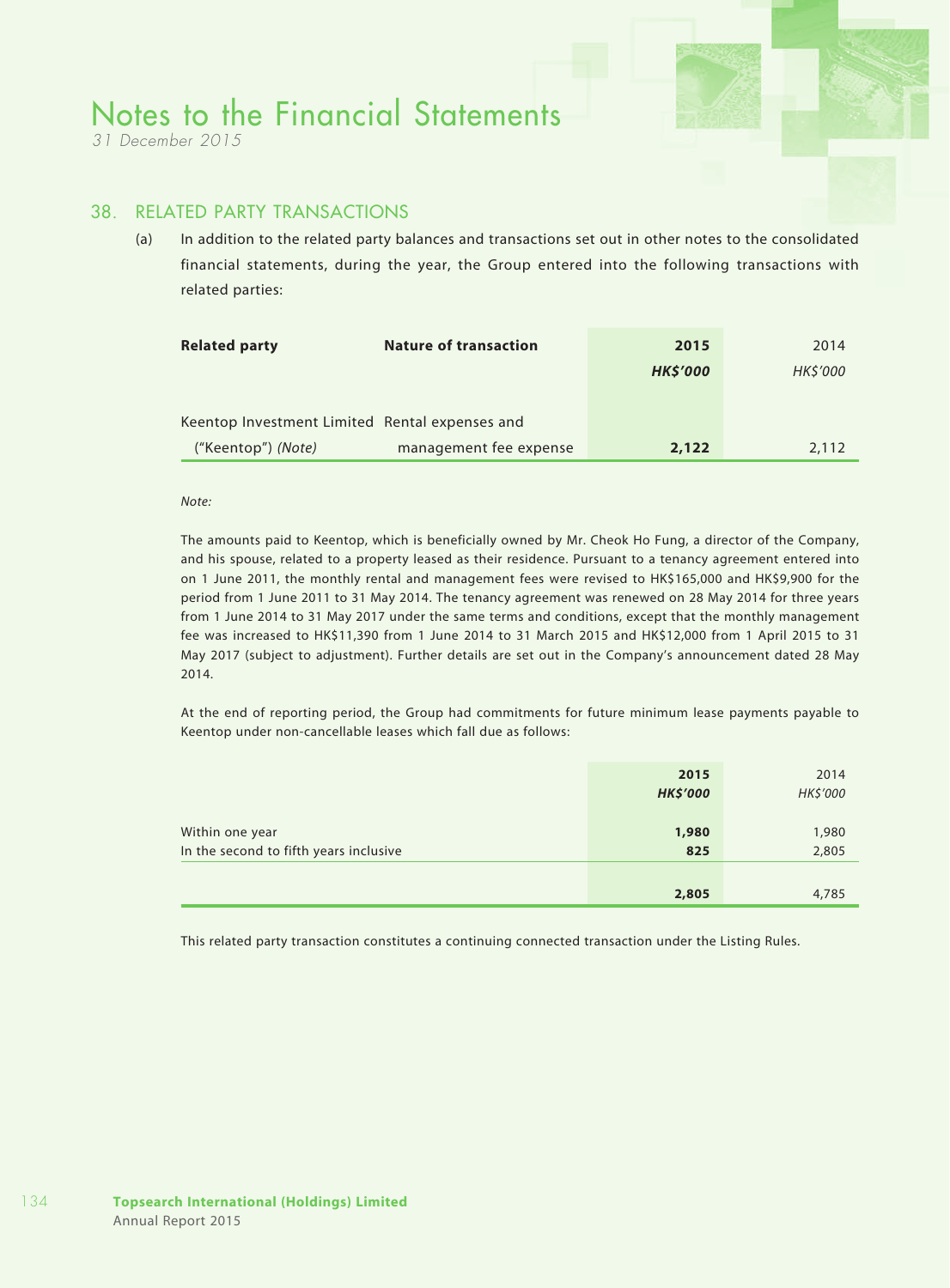*31 December 2015*

#### 38. RELATED PARTY TRANSACTIONS *(continued)*

(b) Details of the compensation of key management personnel of the Group were as follows:

|                                                 | 2015<br><b>HK\$'000</b> | 2014<br>HK\$'000 |
|-------------------------------------------------|-------------------------|------------------|
| Short-term benefits<br>Post-employment benefits | 10,249<br>298           | 9,832<br>301     |
|                                                 | 10,547                  | 10,133           |

(c) During the year ended 31 December 2014, the Group acquired 100% interest in a company (the "Target") from the former controlling shareholder and former ultimate holding company at approximately HK\$1,500,000, which approximated the fair value of the attributable net assets of the Target and its subsidiary as at the date of acquisition.

### 39. SUMMARY OF FINANCIAL ASSETS AND FINANCIAL LIABILITIES BY CATEGORY

#### **(a) Categories of financial assets and financial liabilities**

|                                                    | 2015            | 2014           |
|----------------------------------------------------|-----------------|----------------|
|                                                    | <b>HK\$'000</b> | <b>HKS'000</b> |
| <b>Financial assets</b>                            |                 |                |
| Loan and receivables (including cash and           |                 |                |
| cash equivalents), at amortised cost               | 207,600         | 203,455        |
| Available-for-sale financial assets, at fair value | 1,857           | 1,857          |
|                                                    |                 |                |
| <b>Financial liabilities</b>                       |                 |                |
| Financial liabilities at amortised cost            | 373,172         | 503,628        |

135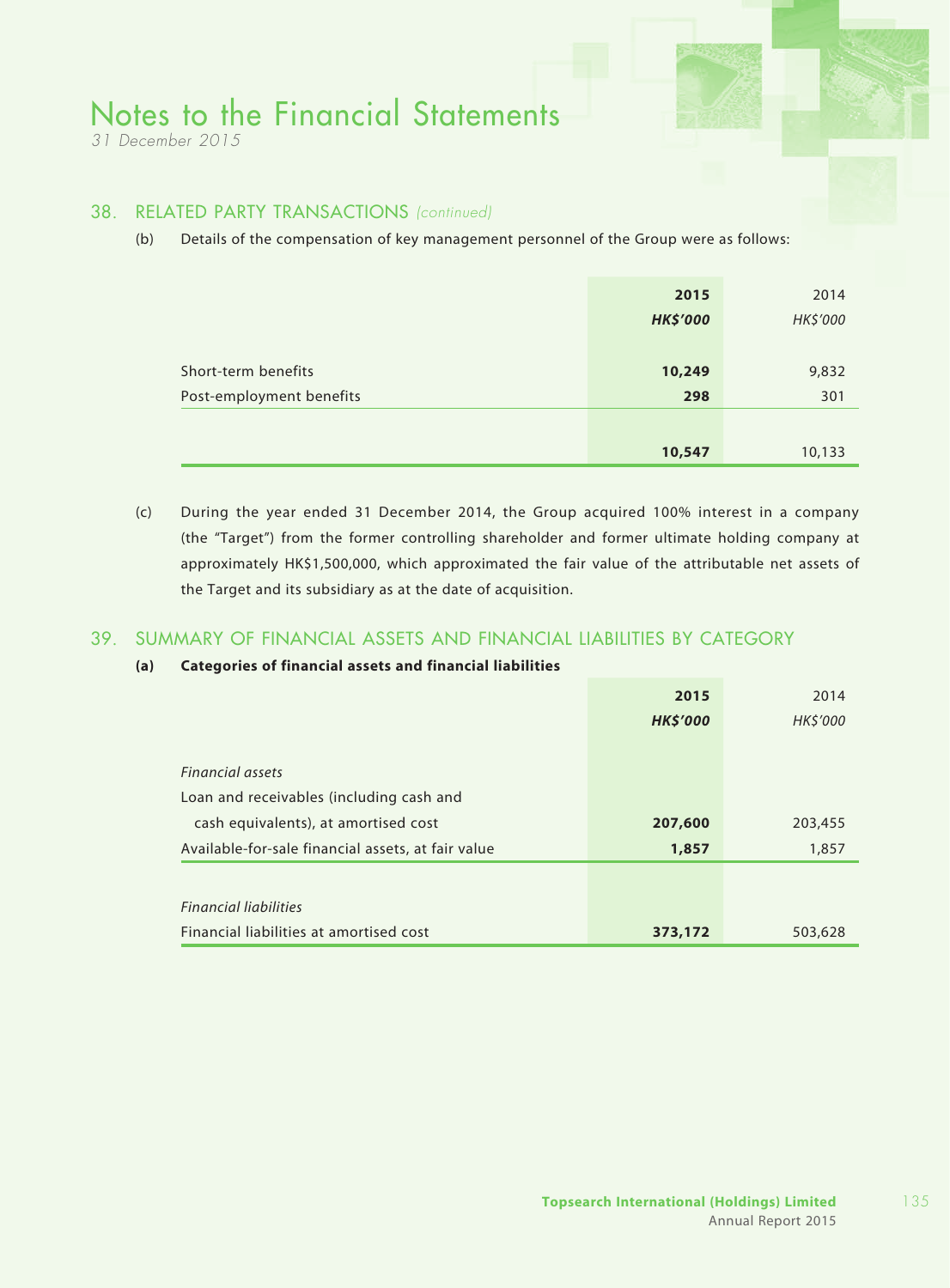*31 December 2015*

### 39. SUMMARY OF FINANCIAL ASSETS AND FINANCIAL LIABILITIES BY CATEGORY *(continued)*

#### **(b) Fair values**

The fair values of financial assets and financial liabilities are determined as follows:

- The fair values of financial assets which are traded on active markets are determined with reference to quoted market bid prices; and
- The fair values of other financial assets and financial liabilities are determined in accordance with generally accepted pricing models based on discounted cash flow analysis.

The directors of the Company consider that the carrying amounts of the financial assets and financial liabilities recorded at amortised costs in the consolidated financial statements approximate to their fair values.

Level 1 fair value measurements are those derived from quoted prices (unadjusted) in active market for identical assets or liabilities; Level 2 fair value measurements are those derived from inputs other than quoted prices included within Level 1 that are observable for the asset or liability, either directly (i.e. as prices) or indirectly (i.e. derived from prices); and Level 3 fair value measurements are those derived from inputs that are not based on observable market data (unobservable inputs).

Available-for-sale financial assets are measured subsequent to initial recognition at fair value, grouped into Level 2.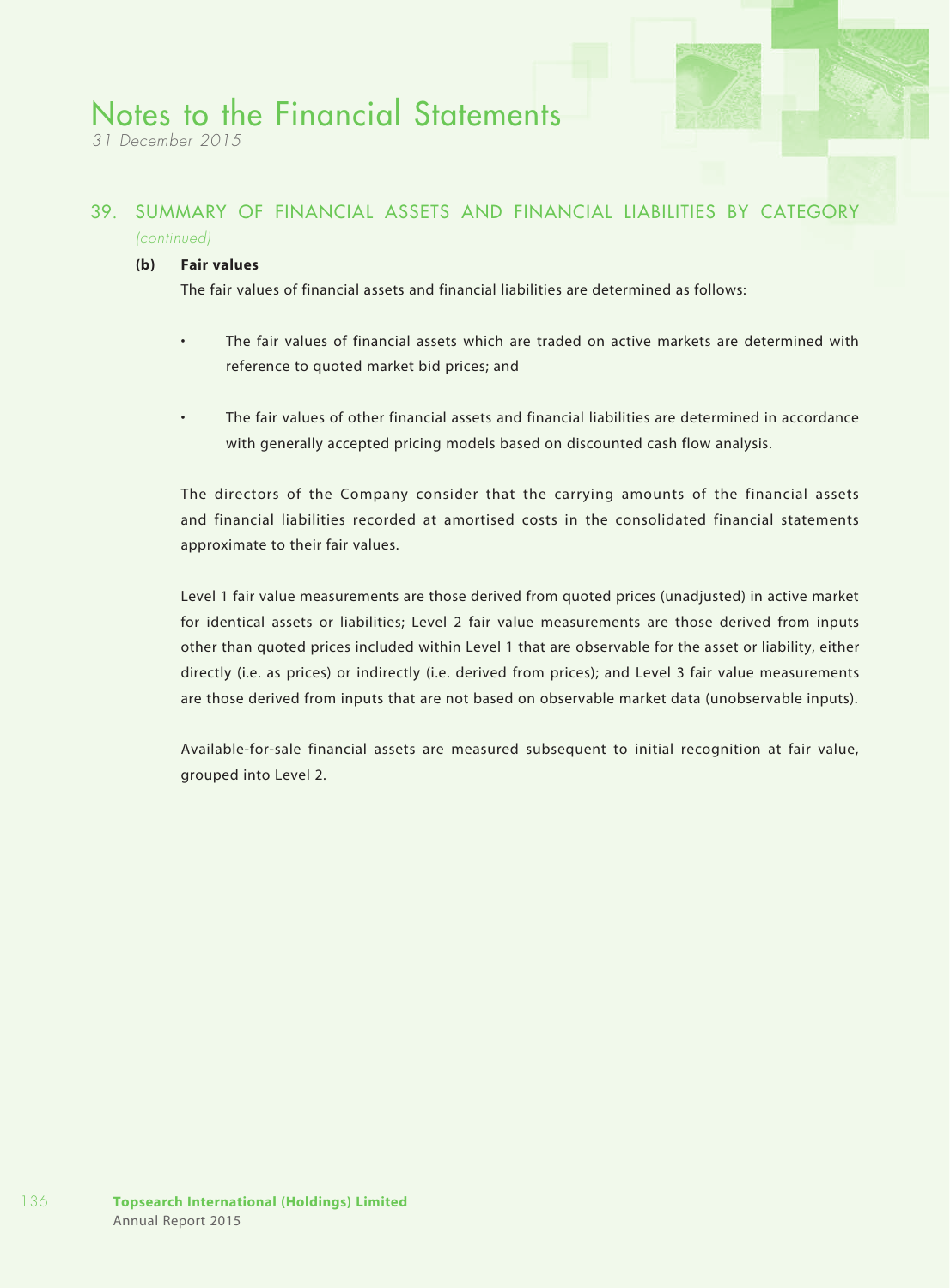*31 December 2015*

### 40. FINANCIAL RISK MANAGEMENT OBJECTIVE AND POLICIES

The Group's major financial instruments are disclosed in respective notes. The risks associated with these financial instruments include market risk (currency risk and interest rate risk), credit risk and liquidity risk. The policies on how to mitigate these risks are set out below. The management manages and monitors these exposures to ensure appropriate measures are implemented on a timely and effective manner. The Group's overall strategy remains unchanged from prior year.

#### **(i) Currency risk**

Several subsidiaries of the Company have foreign currency sales and purchases, which expose the Group to foreign currency risk. The Group currently does not have a foreign currency hedging policy. However, management closely monitors foreign exchange exposure and will consider hedging significant foreign currency exposure should the need arise.

The carrying amounts of the monetary assets and monetary liabilities denominated in foreign currencies, i.e. currency other than the functional currency of the respective group entities, which are mainly trade receivables, intra-group companies balances, trade payables, bank balances and bank loans at the end of the reporting period, are as follows:

|                            | 2015            | 2014     |
|----------------------------|-----------------|----------|
|                            | <b>HK\$'000</b> | HK\$'000 |
|                            |                 |          |
| <b>Assets</b>              |                 |          |
| US\$                       | 109,000         | 153,438  |
| <b>RMB</b>                 | 76,463          | 1,903    |
| HK\$                       | 25              | 134      |
| Euro dollars               | 127             | 141      |
| <b>Great British Pound</b> | 572             | 605      |
| Macau Pataca               | 202             |          |
|                            |                 |          |
| <b>Liabilities</b>         |                 |          |
| <b>RMB</b>                 | 3,902           | 4,110    |
| US\$                       | 72,715          | 146,844  |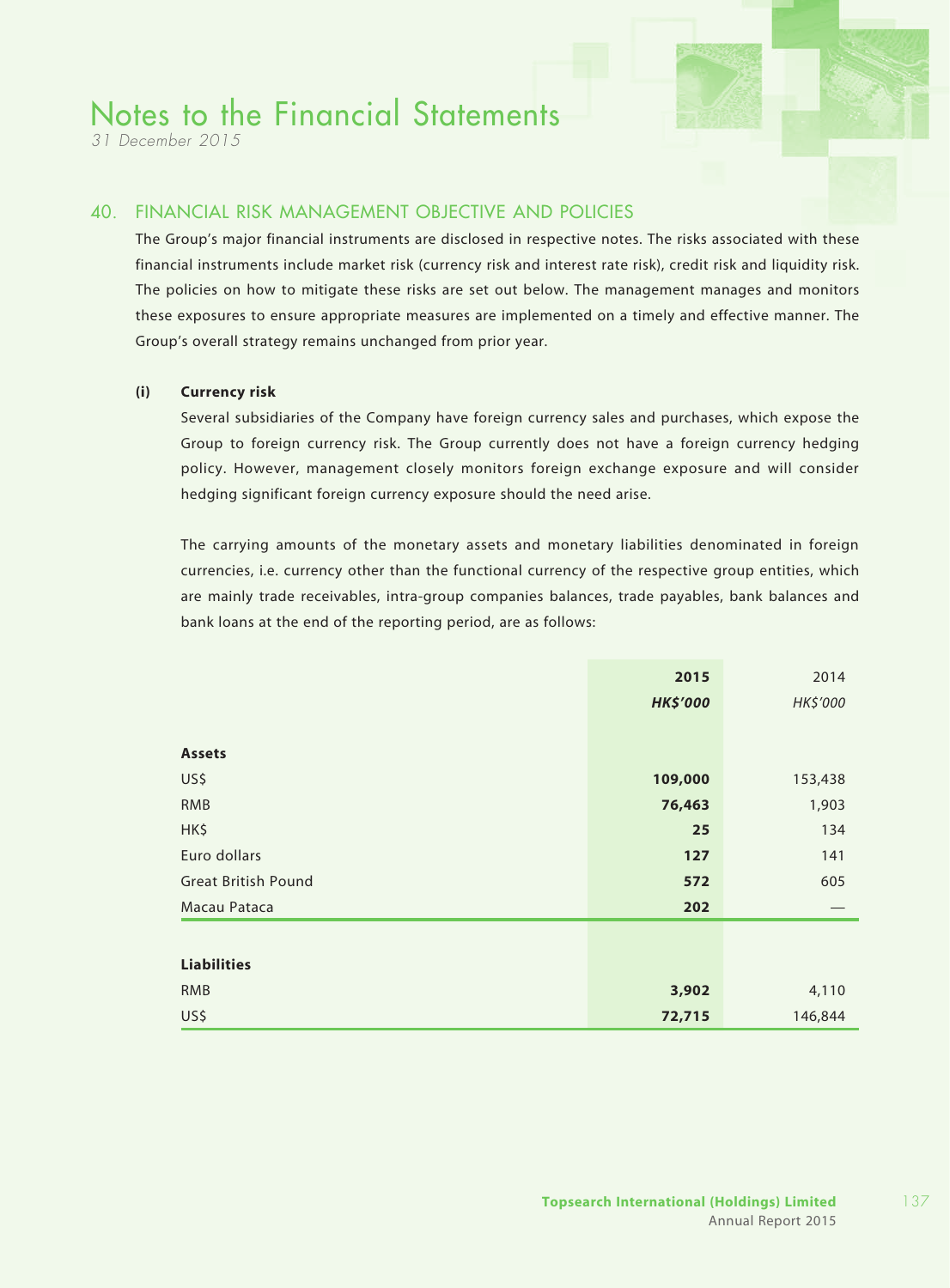*31 December 2015*

#### 40. FINANCIAL RISK MANAGEMENT OBJECTIVE AND POLICIES *(continued)*

#### **(i) Currency risk** *(continued)*

#### *Sensitivity analysis*

The following table details the Group's sensitivity to a 5% increase in the functional currencies of the group entities, against relevant foreign currencies, mainly US\$ and RMB. The directors of the Company are of the opinion that the Group's sensitivity to the change in US\$ against HK\$ is low as HK\$ are pegged to US\$. In addition, the monetary assets denominated in Euro dollars, Great British Pound and HK\$ are not significant and the directors of the Company consider that the Company's exposure to the currency of Euro dollars, Great British Pound and HK\$ are minimal. As a result, the following sensitivity table does not include the impact of such changes. 5% is the sensitivity rate used when reporting foreign currency risk internally to key management personnel and represents management's assessment of the reasonably possible change in foreign currency rates. The sensitivity analysis includes only outstanding foreign currency denominated monetary items and adjusts their translation at the year end for 5% change in foreign currency rates.

A negative number below indicates a decrease in profit (2014: an increase in loss) for the year when the functional currencies have strengthened against the relevant foreign currencies. For a 5% weakening of the functional currencies against the relevant foreign currencies, there would be an equal but opposite impact on the result for the year.

|                                                          | 2015            | 2014     |
|----------------------------------------------------------|-----------------|----------|
|                                                          | <b>HK\$'000</b> | HK\$'000 |
|                                                          |                 |          |
| US\$                                                     |                 |          |
| Decrease in profit (2014: increase in loss) for the year | (2, 546)        | (2, 295) |
|                                                          |                 |          |
| <b>RMB</b>                                               |                 |          |
| Increase in profit (2014: increase in loss) for the year | 3,029           | (93)     |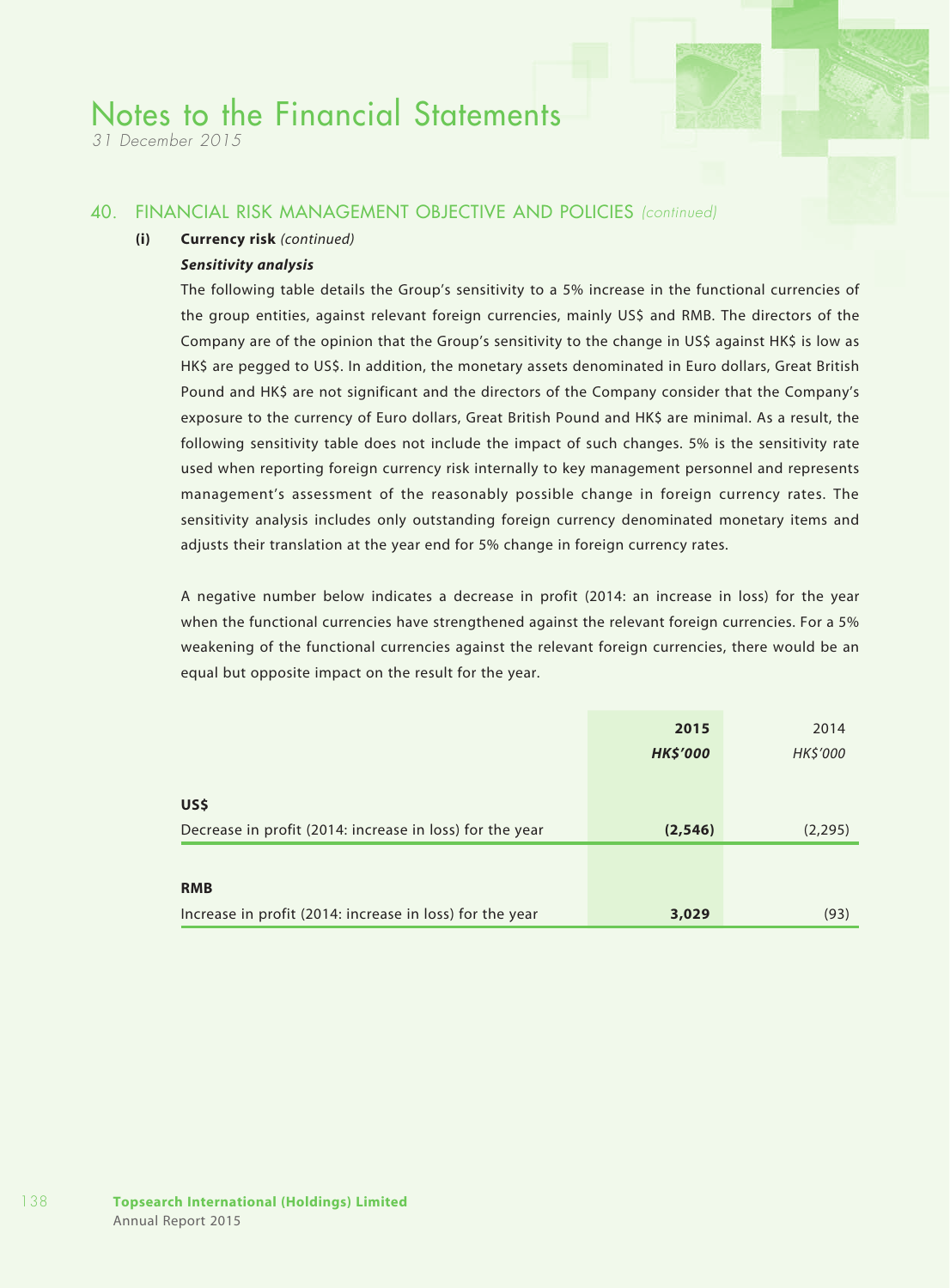*31 December 2015*

#### 40. FINANCIAL RISK MANAGEMENT OBJECTIVE AND POLICIES *(continued)*

#### **(ii) Interest rate risk**

The Group is exposed to fair value interest rate risk in relation to fixed-rate bank loans and shareholder's loans.

The Group is also exposed to cash flow interest rate risk in relation to bank balances and bank loans with floating interest rates. The directors of the Company monitor the related cash flow interest rate risk exposure closely and will consider hedging significant cash flow interest rate risk exposure should the need arise. No derivative contracts have been entered into during both years.

#### *Sensitivity analysis*

The sensitivity analysis below has been determined based on the exposure to interest rates for nonderivative financial liabilities. The analysis is prepared assuming the financial liabilities outstanding at the end of the reporting period were outstanding for the whole year. A 300 basis point (2014: 300 basis points) is used when reporting interest rate risk internally to key management personnel and represents management's assessment of the reasonably possible change in interest rates.

If interest rates had been 300 basis points (2014: 300 basis points) higher and all other variables were held constant, the Group's profit for the year ended 31 December 2015 would decrease by HK\$2,594,000 (2014: loss for the year would increase by HK\$1,688,000).

The Group's exposure to cash flow interest rate risk is mainly concentrated on the fluctuation of People's Bank of China lending rate arising from the Group's bank loans. In the opinion of directors of the Company, no sensitivity analysis for bank balances is prepared as the effect of fluctuation of interest rate is not significant.

#### **(iii) Credit risk**

The Group has policies in place to ensure that sales of products are made to customers with an appropriate credit history. The Group mainly trades with recognised and creditworthy third parties. It is the Group's policy that credit terms are granted subject to in-depth credit verification procedures. In addition, receivable balances are monitored on an ongoing basis and substantially covered by credit insurance. In this regard, management considers that the Group's credit risk is minimal.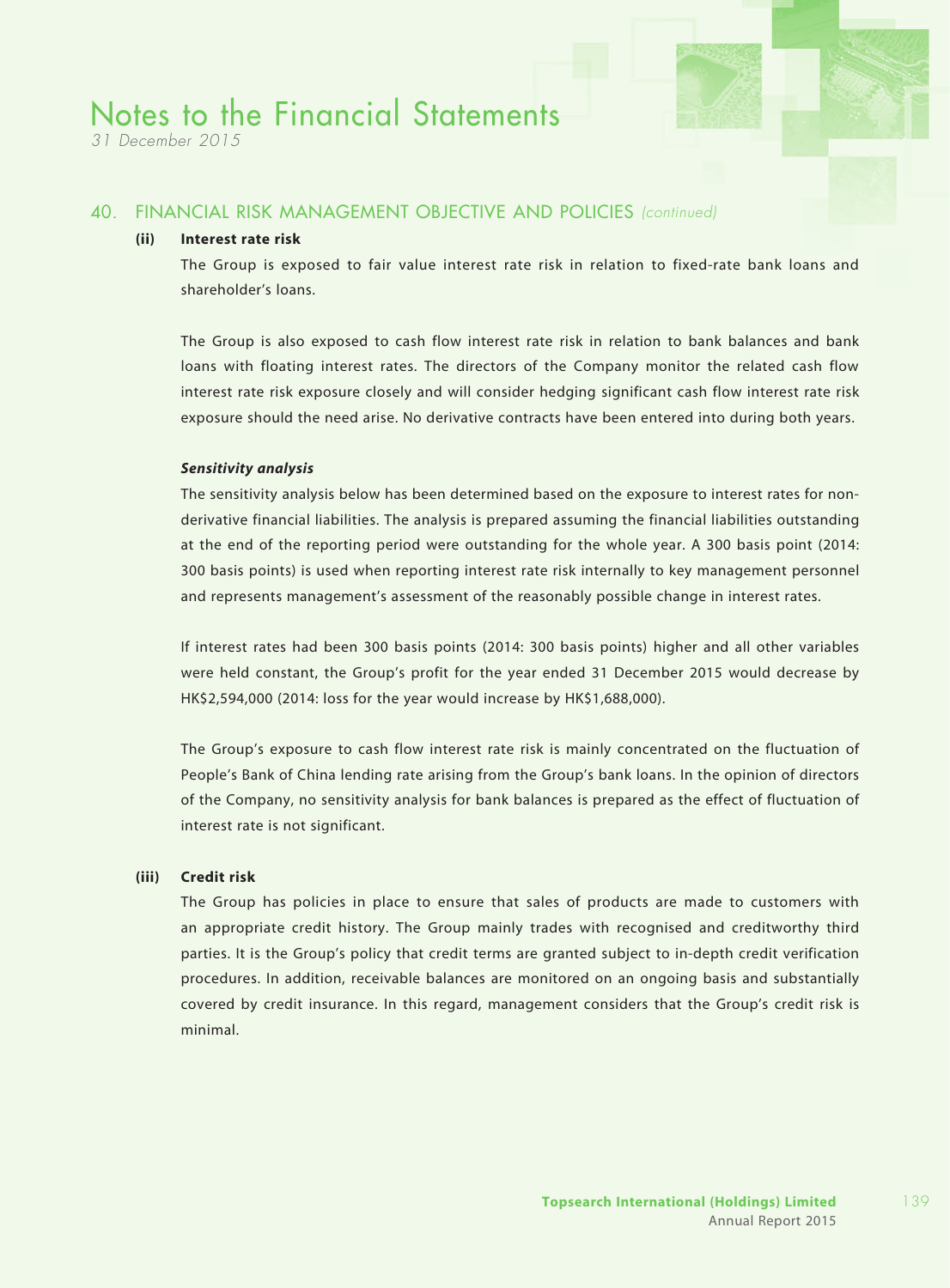*31 December 2015*

#### 40. FINANCIAL RISK MANAGEMENT OBJECTIVE AND POLICIES *(continued)*

#### **(iii) Credit risk** *(continued)*

The Group's maximum exposure to credit risk which will cause a financial loss to the Group due to failure to perform an obligation by the counterparties is arising from the carrying amount of the respective recognised financial assets as stated in the consolidated statement of financial position.

Since the Group mainly trades with recognised and creditworthy third parties, there is no requirement for collateral.

The Group has concentration of credit risk on liquid funds which are deposited with several banks with high credit ratings.

The Group also has concentration of credit risk as 27% (2014: 28%) of the total trade receivables were due from the Group's two largest customers.

#### **(iv) Liquidity risk**

The Group adopts a prudent liquidity risk management policy to regularly monitor current and expected liquidity requirements and its compliance with lending covenants, to ensure that it maintains sufficient reserves of cash and adequate committed lines of funding from major financial institutions to meet its liquidity requirements in the short and longer term. The Group also relies on the continuous financial support from the banks and the management closely monitors its liquidity risk. Accordingly, the directors of the Company considered that the Group's liquidity risk is properly addressed and therefore prepared the consolidated financial statements on a going concern basis.

The following table details the remaining contractual maturity at the end of the reporting period of the Group's non-derivative financial liabilities, which are based on the undiscounted cash flows of financial liabilities based on the earliest date on which the Group can be required to pay. The table includes both interest and principal cash flows. To the extent that interest flows are floating rate, the undiscounted amount is derived from interest rate at the end of the reporting period.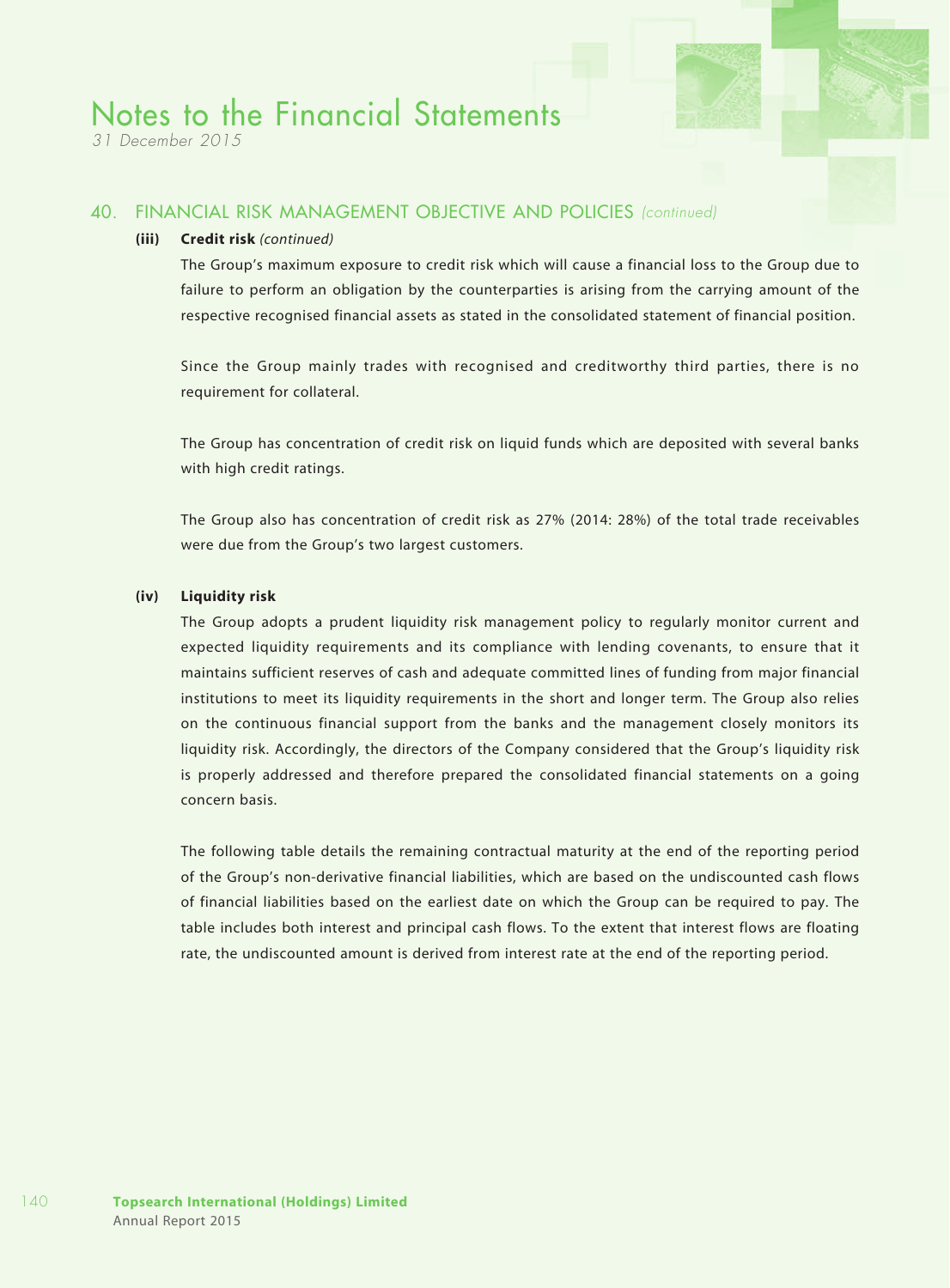*31 December 2015*

### 40. FINANCIAL RISK MANAGEMENT OBJECTIVE AND POLICIES *(continued)*

#### **(iv) Liquidity risk** *(continued)*

|                                 |                |                 |                 | <b>Total</b>    |                 |
|---------------------------------|----------------|-----------------|-----------------|-----------------|-----------------|
|                                 | Weighted       | Within          |                 | contractual     |                 |
|                                 | average        | 1 year or       | 1 to 5          | undiscounted    | <b>Carrying</b> |
|                                 | interest rate  | on demand       | years           | cash flow       | amount          |
|                                 | %              | <b>HK\$'000</b> | <b>HK\$'000</b> | <b>HK\$'000</b> | <b>HK\$'000</b> |
|                                 |                |                 |                 |                 |                 |
| 2015                            |                |                 |                 |                 |                 |
| Trade payables                  |                | 93,089          |                 | 93,089          | 93,089          |
| Other payables                  |                | 28,963          |                 | 28,963          | 28,963          |
| Shareholder's loans             | $\overline{7}$ | 98,040          |                 | 98,040          | 94,698          |
| Interest-bearing bank loans     | 4.45           | 155,730         |                 | 155,730         | 152,510         |
| Obligation under finance leases | 5.14           | 3,525           | 588             | 4,113           | 3,912           |
|                                 |                |                 |                 |                 |                 |
|                                 |                | 379,347         | 588             | 379,935         | 373,172         |

|                                 |                |           |             | Total        |          |  |  |  |
|---------------------------------|----------------|-----------|-------------|--------------|----------|--|--|--|
|                                 | Weighted       | Within    | contractual |              |          |  |  |  |
|                                 | average        | 1 year or | $1$ to 5    | undiscounted |          |  |  |  |
|                                 | interest rate  | on demand | Years       | cash flow    | amount   |  |  |  |
|                                 | %              | HK\$'000  | HK\$'000    | HK\$'000     | HK\$'000 |  |  |  |
|                                 |                |           |             |              |          |  |  |  |
| 2014                            |                |           |             |              |          |  |  |  |
| Trade payables                  |                | 180,136   |             | 180,136      | 180,136  |  |  |  |
| Other payables                  |                | 44,108    |             | 44,108       | 44,108   |  |  |  |
| Shareholder's loans             | $\overline{7}$ | 6,696     | 95,698      | 102,394      | 95,661   |  |  |  |
| Interest-bearing bank loans     | 4.12           | 107,256   | 76,738      | 183,994      | 176,616  |  |  |  |
| Obligation under finance leases | 9.36           | 4,558     | 3,214       | 7,772        | 7,107    |  |  |  |
|                                 |                |           |             |              |          |  |  |  |
|                                 |                | 342,754   | 175,650     | 518,404      | 503,628  |  |  |  |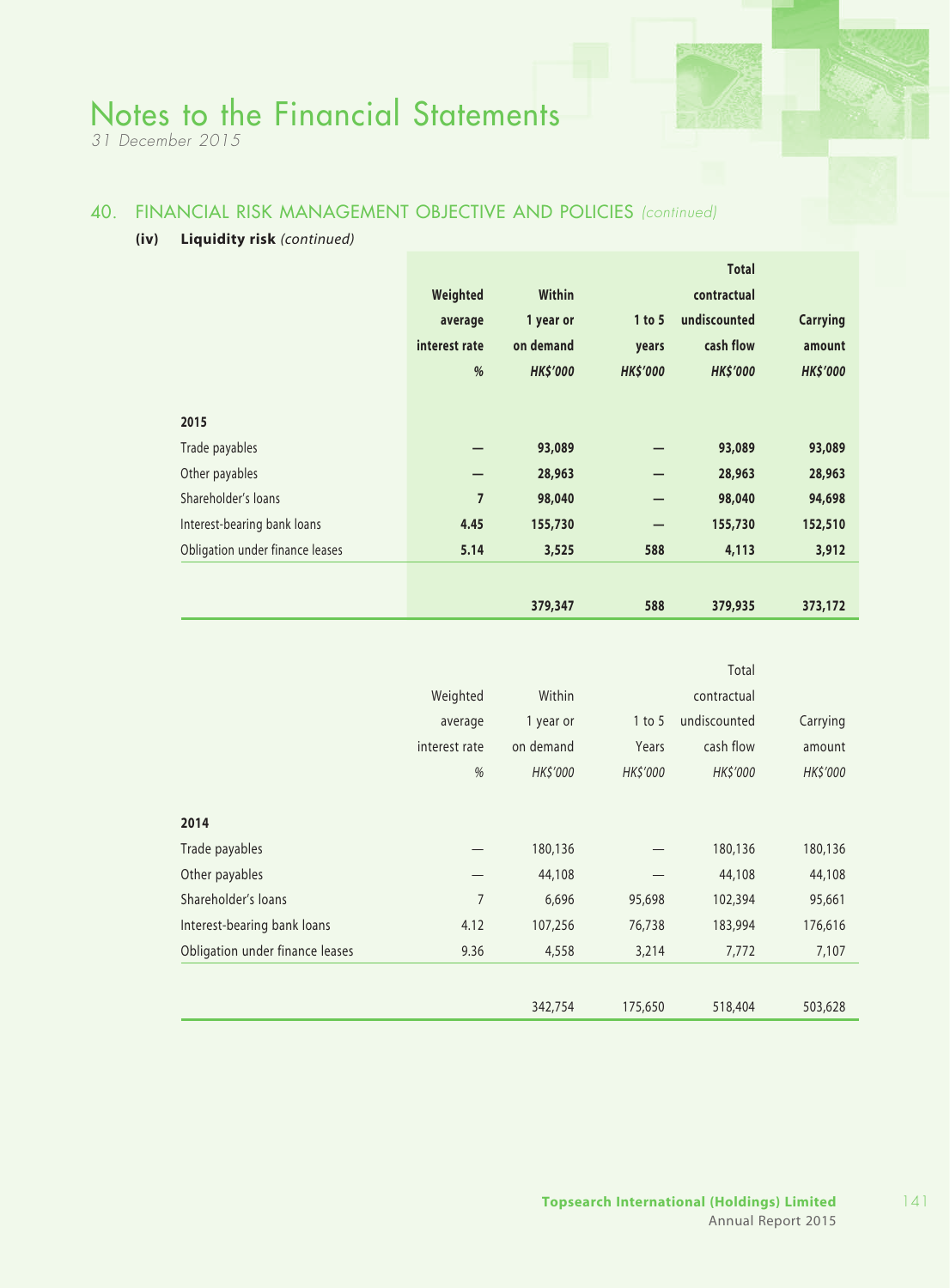*31 December 2015*

#### 41. CAPITAL RISK MANAGEMENT

The primary objectives of the Group's capital management are to safeguard the Group's ability to continue as a going concern and to maintain healthy capital ratios in order to support its business and maximise shareholders' value.

The Group manages its capital structure and makes adjustments to it, in light of changes in economic conditions. To maintain or adjust the capital structure, the Group may adjust the dividend payment to shareholders, return capital to shareholders or issue new shares. No changes were made in the objectives, policies or processes for managing capital during the years ended 31 December 2014 and 31 December 2015.

The Group monitors its capital using a gearing ratio, which is net debt divided by the total capital plus net debt. The Group's policy is to maintain the gearing ratio of not more than 80%. Net debt includes trade payables, other payables and accruals, interest-bearing bank loans, obligation under finance lease and shareholder's loans, less cash and cash equivalents. Capital represents total equity. The gearing ratios as at the end of the reporting periods were as follows:

|                                 | 2015            | 2014      |
|---------------------------------|-----------------|-----------|
|                                 | <b>HK\$'000</b> | HK\$'000  |
|                                 |                 |           |
| Trade payables                  | 93,089          | 180,136   |
| Other payables and accruals     | 78,667          | 100,499   |
| Interest-bearing bank loans     | 152,510         | 176,616   |
| Shareholder's loans             | 94,698          | 95,661    |
| Obligation under finance leases | 3,912           | 7,107     |
| Less: Bank balances and cash    | (96, 985)       | (94, 722) |
|                                 |                 |           |
| Net debt                        | 325,891         | 465,297   |
|                                 |                 |           |
| <b>Total capital</b>            | 340,309         | 371,913   |
|                                 |                 |           |
| Total capital and net debt      | 666,200         | 837,210   |
|                                 |                 |           |
| Gearing ratio                   | 49%             | 56%       |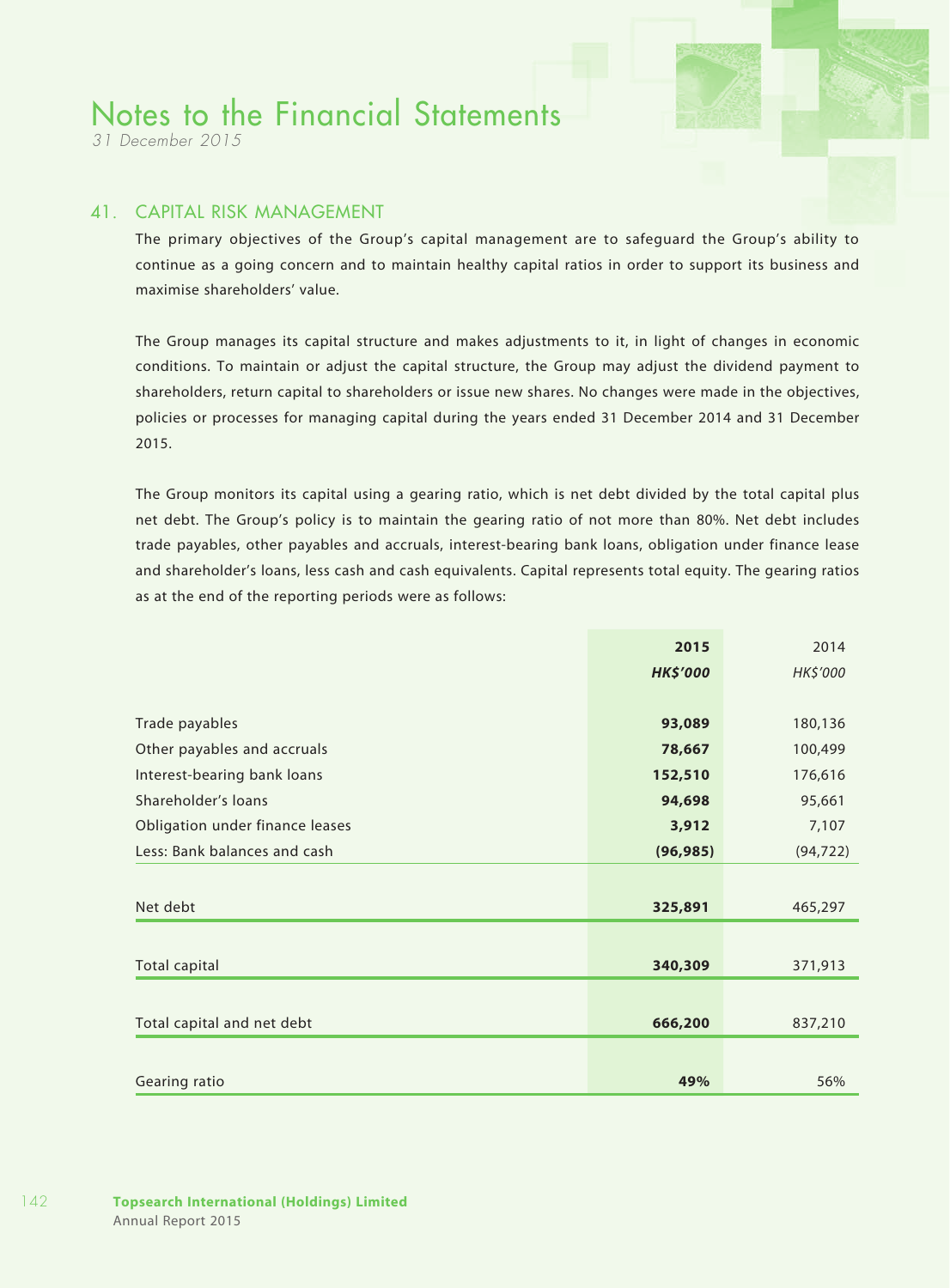*31 December 2015*

### 42. RETIREMENT BENEFIT SCHEMES

#### **Hong Kong**

The Group participates in both a defined contribution scheme which is registered under the Occupational Retirement Scheme Ordinance (the "ORSO Scheme") and a Mandatory Provident Fund Scheme (the "MPF Scheme") established under the Mandatory Provident Fund Ordinance. The assets of the schemes are held separately from those of the Group, in funds under the control of trustees. Employees who were members of the ORSO Scheme prior to the establishment of the MPF Scheme were offered a choice of staying within the ORSO Scheme or switching to the MPF Scheme, whereas all new employees joining the Group on or after 1 December 2000 are required to join the MPF Scheme.

The ORSO Scheme is funded by monthly contributions from both employees and the Group based on a specified percentage of the employee's basic salary, depending on the length of service with the Group. Where there are employees who leave the ORSO Scheme prior to vesting, the contributions payable by the Group are reduced by the amount of forfeited contributions. No forfeited contributions were utilised in this manner for both years.

For members of the MPF Scheme, the Group contributes 5% of relevant payroll costs to the scheme, which contribution is matched by the employees subject to a limit of HK\$1,500 since 1 June 2014.

#### **The PRC**

The employees of the Group in the PRC are members of state-managed retirement benefit schemes operated by the local governments in the PRC. The Group is required to contribute a specified percentage of the payroll costs to the retirement benefit schemes to fund the benefits. The only obligation of the Group with respect to the retirement benefit schemes is to make the specified contributions.

#### 43. SUBSEQUENT EVENTs AFTER THE REPORTING PERIOD

- (i) On 15 January 2016, the Group's disposals of certain subsidiaries and an associate to companies wholly owned by Mr. Cheok Ho Fung have been completed. Further details of the disposals are set out in Note 30. The Group recorded a gain on disposals of approximately HK\$49,939,000 and received net proceeds in cash of approximately HK\$182,689,000.
- (ii) On 26 February 2016, the Company entered into a conditional placing agreement with a placing agent pursuant to which the Company appointed the placing agent to procure placees who are independent third parties to subscribe up to 200,000,000 placing shares at a price of HK\$0.925 per share. The placing of shares has been completed on 9 March 2016 and the net proceed received was approximately HK\$182,480,000.

### 44. APPROVAL OF FINANCIAL STATEMENTS

The financial statements were approved and authorised for issue by the Board of Directors on 22 March 2016.

143